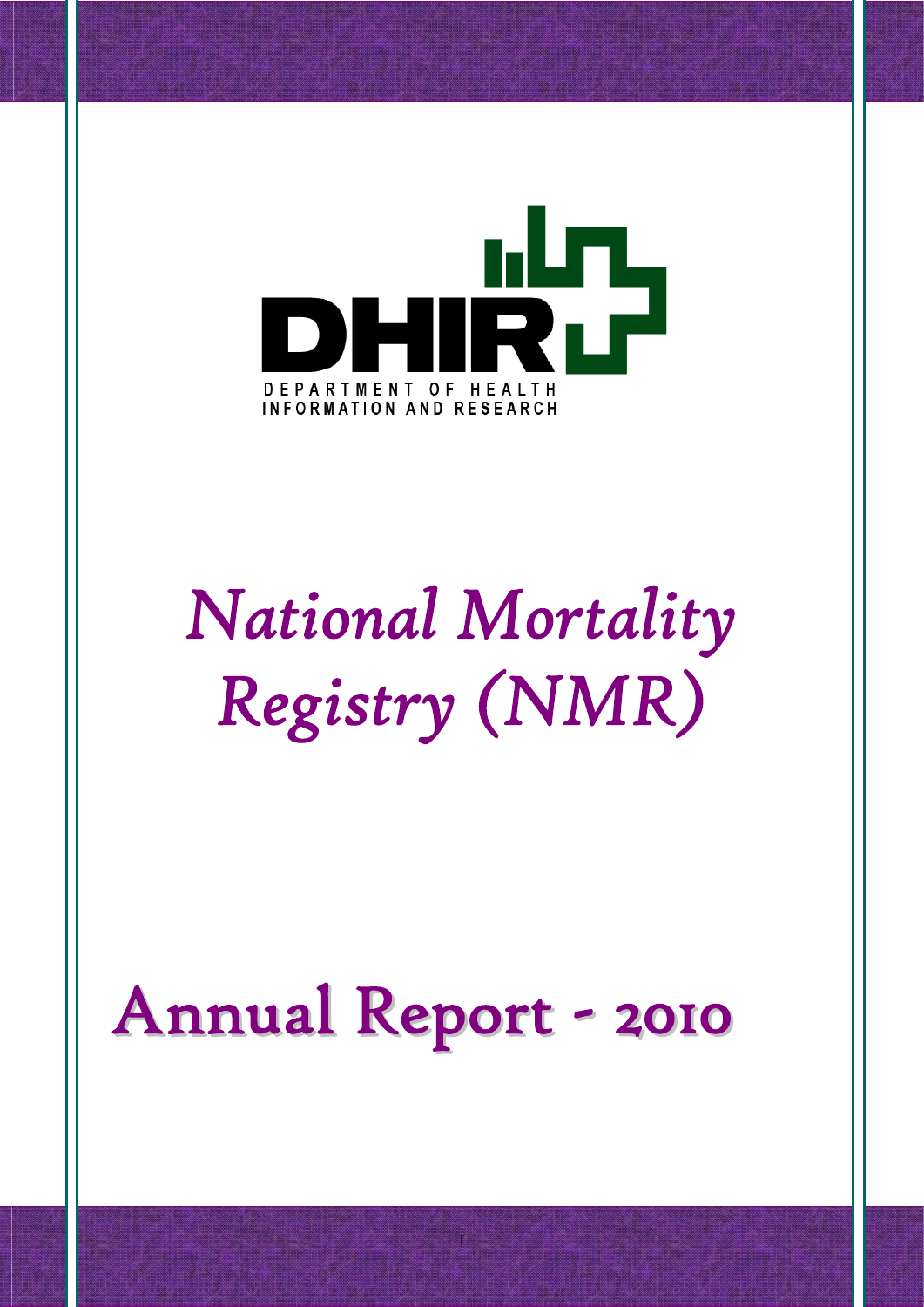# **Document Information**

| Document reference | DHIR/MNMR/2010                                |
|--------------------|-----------------------------------------------|
| Current version    | 1.0                                           |
| Release date       | September 2011                                |
| Document owner     | Department of Health Information and Research |
| Document type      | National mortality statistics                 |
| Personal data      | No personal data                              |
| Website            | www.sahha.gov.mt/pages.aspx?page=45           |
| e-mail             | healthinfo@gov.mt                             |
| Telephone number   | 00356 25599000                                |

#### **Version Control**

| <b>Version</b> | Date           | <b>Action</b> | <b>Name</b>        |  |  |
|----------------|----------------|---------------|--------------------|--|--|
|                | September 2011 | Compilation   | Dr. Roberto DeBono |  |  |

# **Comments**

The accuracy of this document may be limited by factors beyond the author's control. Some data in this document may be subject to interpretation. Data in this document is based on information obtained from the death certificate, in some cases additional information has been sought.

Users should always acknowledge the source in all works based on information supplied in this document.

#### **Acknowledgements**

The compiler of this document would like to acknowledge the support of colleagues and the Director, Dr. Neville Calleja at the Department of Health Information and Research. Special thanks goes to Mrs Doris Baldacchino and Mrs Connie Scicluna who work on the National Mortality Registry. Close collaboration with certifying doctors, pathologists, public health doctors and statistics office of police were vital to the formation of mortality register whose aim is of always improving accuracy and timeliness.

Special thanks goes to the Records Department of Mater Dei Hospital for their cooperation and support.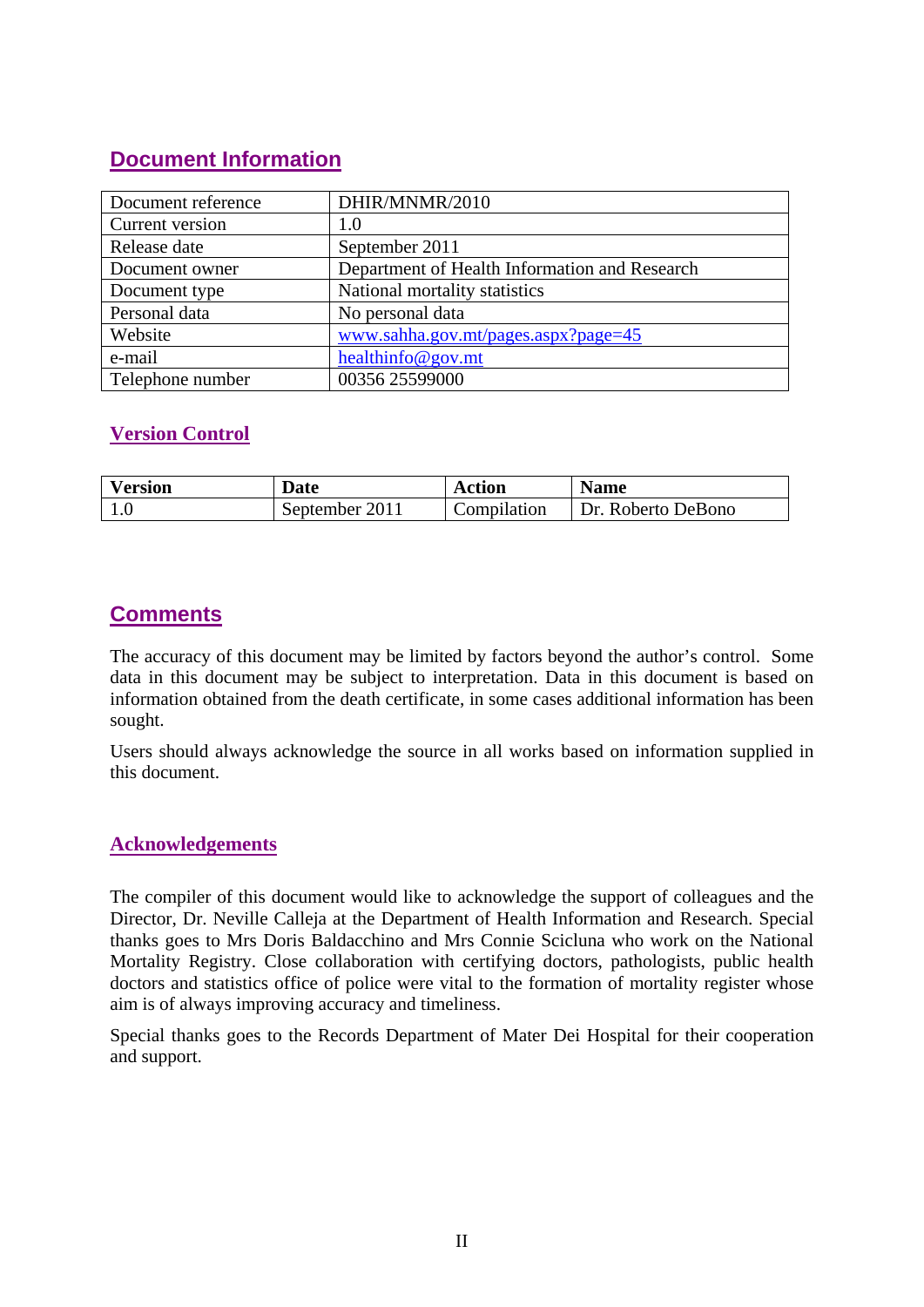# **Table of Contents**

| Some infectious and parasitic diseases (ICD 10 codes A00-B99 (excluding A41.9), G00, G03-G04, N70-N73) |  |
|--------------------------------------------------------------------------------------------------------|--|
|                                                                                                        |  |
|                                                                                                        |  |
|                                                                                                        |  |
|                                                                                                        |  |
|                                                                                                        |  |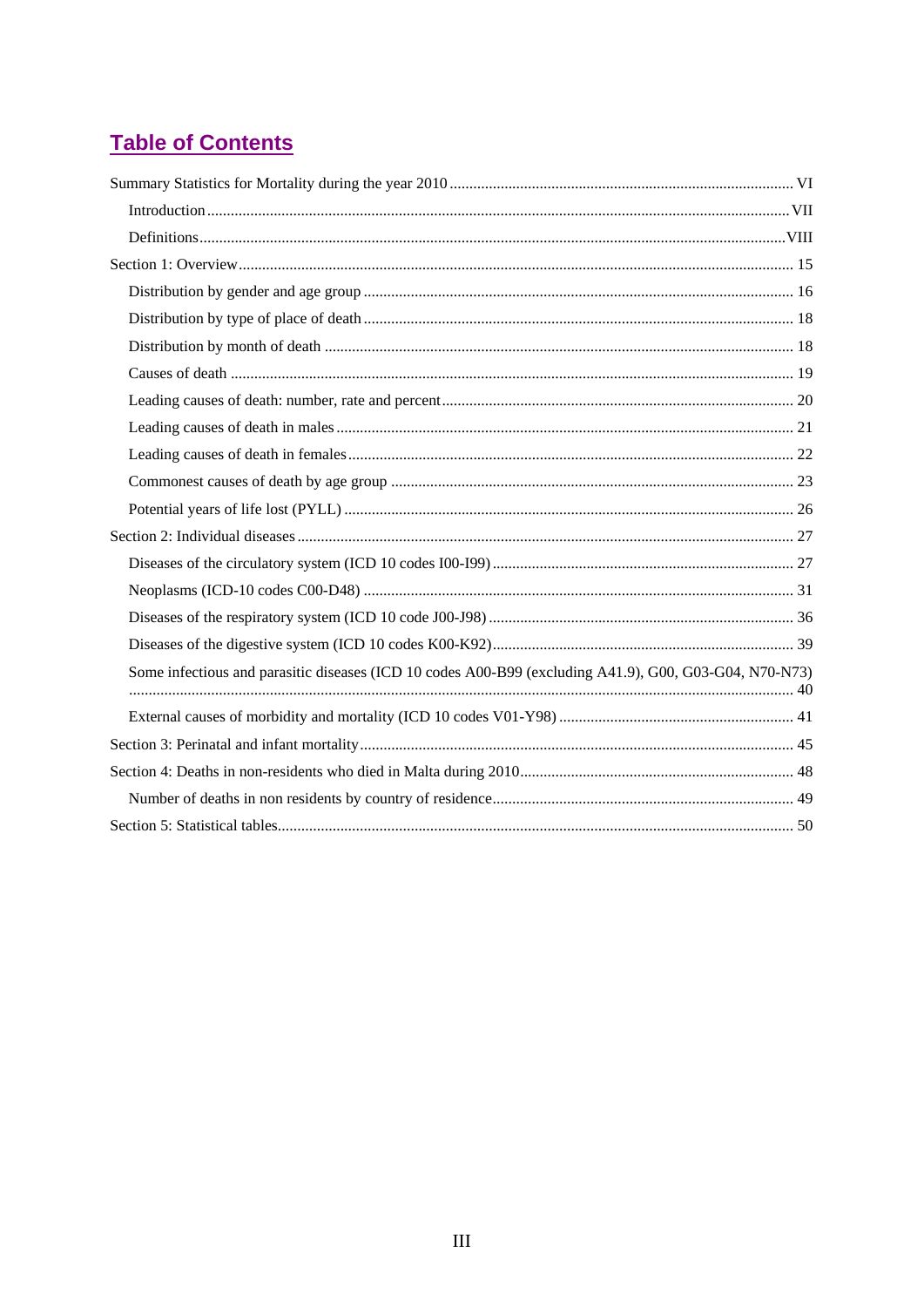# **List of Tables**

| Table 15: Foetal, neonatal & infant deaths by birth weight, age group & presence or absence of malformation as |  |
|----------------------------------------------------------------------------------------------------------------|--|
| Table 16: Foetal, neonatal & infant deaths by weeks of gestation & presence or absence of malformation as      |  |
|                                                                                                                |  |
|                                                                                                                |  |
|                                                                                                                |  |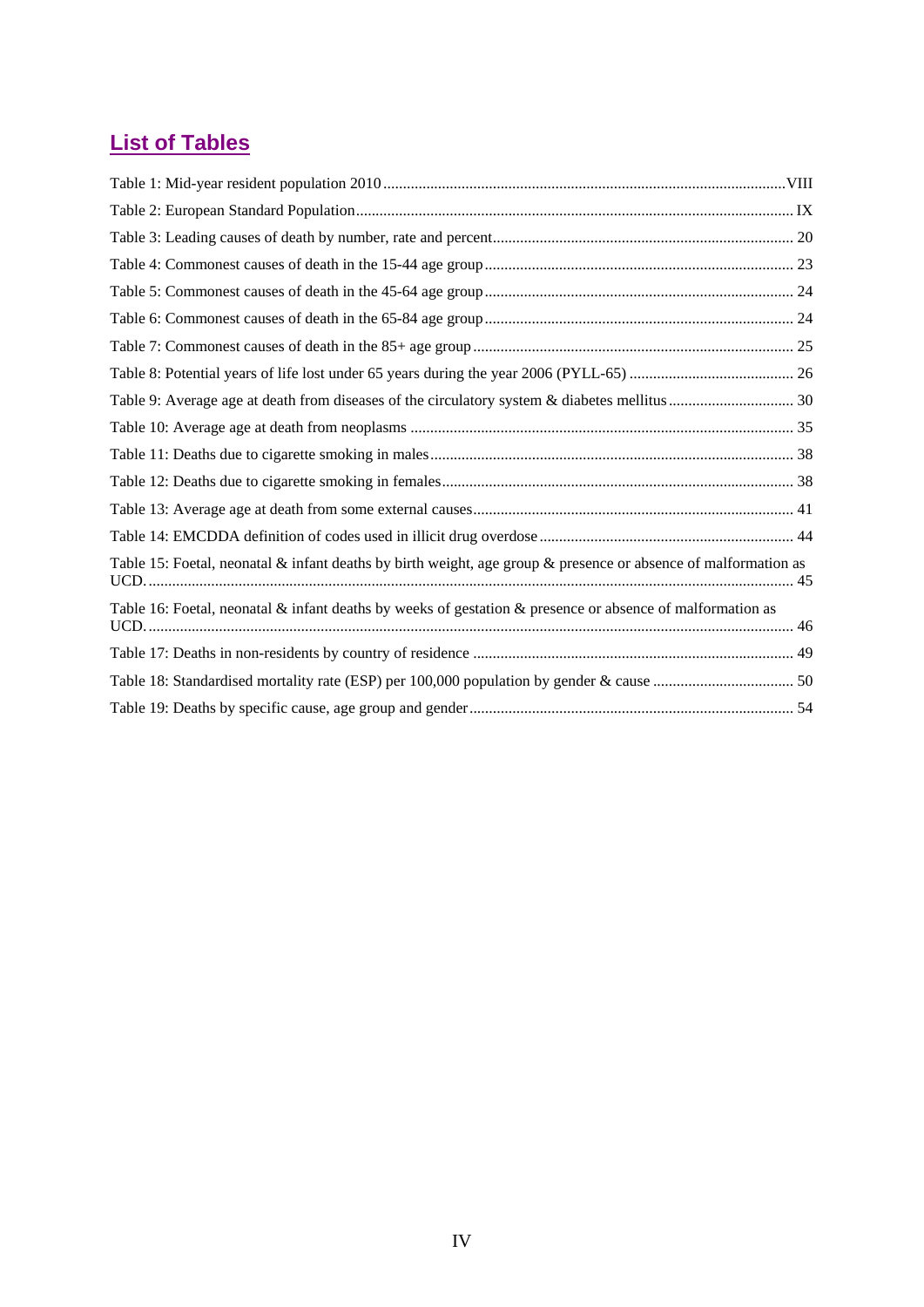# **List of Figures**

| Figure 1: Trends in standardised mortality rates (on the European Standard Population) in Malta as compared to |  |
|----------------------------------------------------------------------------------------------------------------|--|
|                                                                                                                |  |
|                                                                                                                |  |
|                                                                                                                |  |
|                                                                                                                |  |
|                                                                                                                |  |
|                                                                                                                |  |
|                                                                                                                |  |
| Figure 9: SDR (ESD), diseases of the circulatory system per 100,000 in Malta compared to EU15 and EU12 for     |  |
| Figure 10: SDR, Ischaemic heart disease in Malta compared to EU15 and EU12 for all ages. Source:               |  |
|                                                                                                                |  |
|                                                                                                                |  |
| Figure 13: SDR, malignant neoplasms per 100,000 in Malta compared to EU-15 & EU-12, all ages.  31              |  |
|                                                                                                                |  |
|                                                                                                                |  |
|                                                                                                                |  |
| Figure 17: SDR, malignant neoplasm of trachea, bronchus & lung per 100,000 in Malta compared to EU-15 &        |  |
| Figure 18: SDR, malignant neoplasm of breast per 100,000 in Malta compared to EU-15 & EU-12, all ages in       |  |
| Figure 19: SDR, all respiratory conditions per 100,000 in Malta compared to EU-15 & EU-12, all ages.  36       |  |
| Figure 20: SDR, chronic bronchitis/emphysema/asthma, in males per 100,000, all ages, in Malta compared to      |  |
| Figure 21: SDR, chronic liver disease & cirrhosis per 100,000 in Malta compared to EU-15 & EU-12 all ages. 39  |  |
|                                                                                                                |  |
|                                                                                                                |  |
|                                                                                                                |  |
| Figure 25: SDR, Intentional self harm, all ages, per 100000, in Malta compared to EU-15 & EU-12 44             |  |
| Figure 26: Perinatal mortality weight specific (1000g and over) in Malta compared to EU-15 and EU-12 47        |  |
|                                                                                                                |  |
|                                                                                                                |  |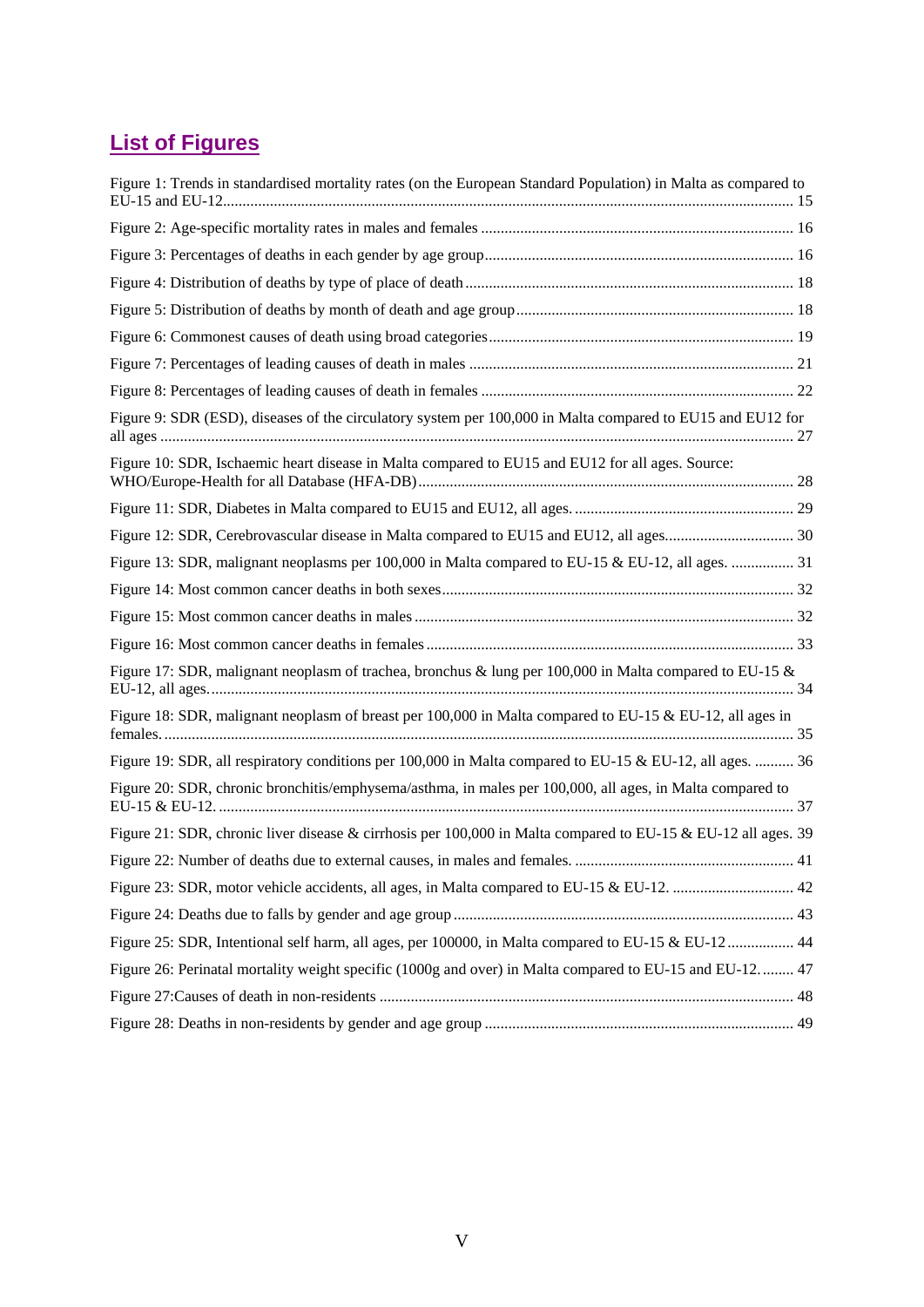# **Summary Statistics for Mortality during the year 2010**

- During the year 2010 there were 3010 deaths in residents: 1489 male deaths and 1521 female deaths. There has been a downward trend in mortality rate in Malta in the past 10 years. The standardized mortality rate (SMR) in Malta is comparable to EU-15 and lower than that of the new EU member states.
- Life expectancy in males was 79 and 83 in females.
- 67% of all people who died, died in a hospital (St. Vincent de Paule is not included as a hospital).
- Deaths due to diseases of the circulatory system, namely ischaemic heart disease, stroke and heart failure are the leading causes of death accounting for 38% of all deaths. Despite a downward trend in mortality rates from ischaemic heart disease, rates are higher than average of EU-15. Diabetes mellitus is an important risk factor for ischaemic heart disease as well as being an important disease in its own right accounting for 3.4% of all deaths. SMR for Malta compared poorly with EU-15 and EU-12.
- Neoplasms are the next commonest cause of death accounting for 29% of all deaths. While the overall number of deaths is increasing, SMR compares well with EU-15 and is better than EU-12. The average age at death due to neoplasms is 70 years, approximately 9 years younger than for circulatory diseases.
- Lung cancer, followed by colorectal and pancreas, are the leading causes of death from neoplasms, in males. Breast cancer, followed by colorectal and lung, are the leading causes of death from neoplasms, in females.
- There were 293 deaths due to respiratory conditions accounting for 9.7% of all deaths. Of these 164 were male and 121 were female. Deaths due to respiratory conditions tend to affect the older age groups. Chronic lower respiratory diseases are commoner in males and often related to cigarette smoking.
- Mortality rates from traffic accidents and suicides show a predominance in the younger age groups but Malta fares better than both EU-15 and EU-12.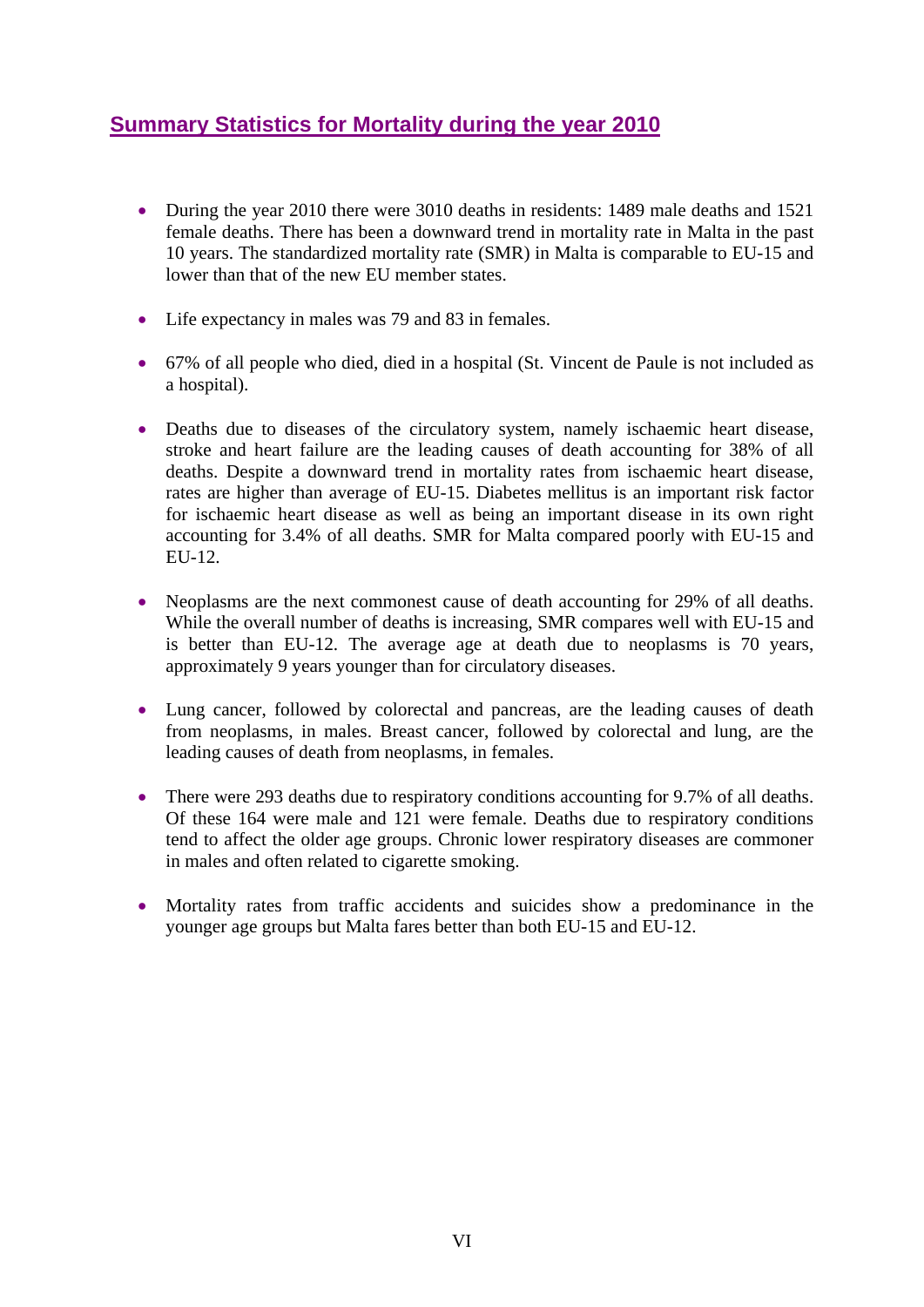#### **Introduction**

The Annual Mortality Report 2010 presents mortality statistics for the year 2010 by cause of death in residents of the Maltese Islands, and includes residents dying abroad for which we have information.

#### **Data Analysis**

The information used is based on details obtained from death certificates. This is supplemented by reviewing the deceased patients' records, newspaper cuttings as well as discussion with pathologists, public health doctors, police and certifying doctors as well as information obtained from the other registries at the Department of Health Information & Research. These additional sources of information are needed for verification, adding detail and providing mortality data which is as reliable and as accurate as possible.

The International Statistical Classification of Diseases and Related Health Problems- ICD 10 has been used to translate diagnoses of diseases from words into alphanumeric codes in order to permit easier storage, retrieval and analysis of the data. This also allows comparison between different countries and over different periods of time.

#### **Additional Sources of Data**

The National Statistics Office of Malta was the source from which information about midyear population 2010 by age group and gender was obtained.

Number of births and live births were obtained from the National Obstetrics Information system (NOIS).

The European Health for All database - HFA-DB, (WHO Regional Office for Europe, Copenhagen, Denmark) has been used as a source of data for some of the figures in this report.

#### **Quality of Mortality Data**

The 'Certificate of Death and Cause thereof' is filled in by the certifying doctor or in the case of autopsies by the pathologist. A variety of studies have looked at the quality of the information on death certificates and have found variations in the training habits and knowledge of the certifying doctors which will inevitably lead to the quality of data being inconsistent. Moreover the data passes through a number of processes before becoming usable for analysis. Throughout these steps a number of errors occur which may undermine the quality of the data produced. A number of validation processes and quality checks are done by National Mortality Registry in order to produce data that is as accurate as possible. These include reviewing patients' files, discussion with certifying doctors as well as checking all data that has been entered. Training of doctors is an important aspect which has now started, however there will always be a degree of error and validation processes at the registry are essential.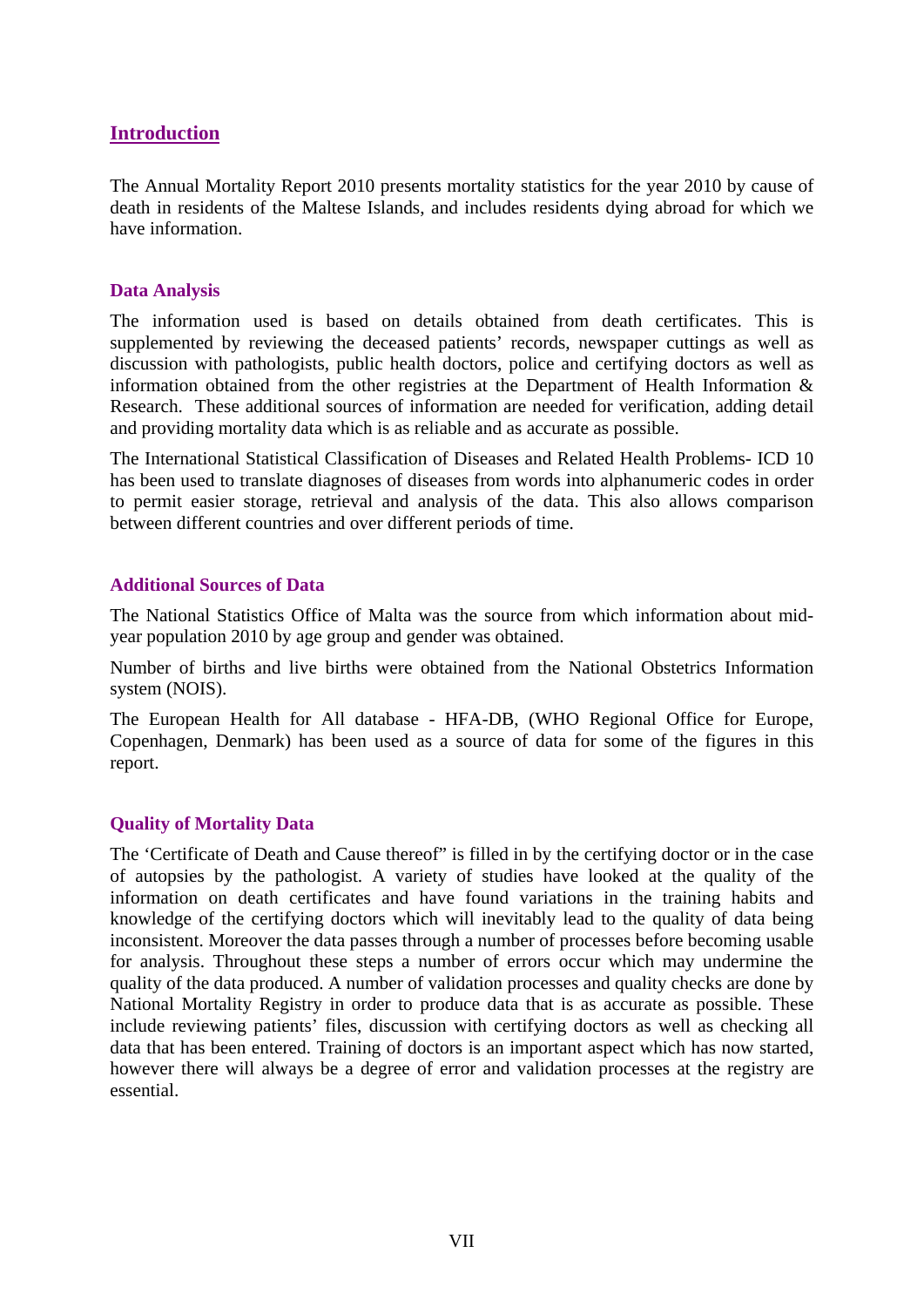#### **Definitions**

#### **Crude Death Rate**

This is equal to the ratio of the number of deaths registered during the year and the estimated resident mid-yearly population of that year per 1000 (or 100,000). The mid-year population of 2010 has been used for this annual report.

| Age group | Total  | <b>Males</b> | <b>Females</b> |
|-----------|--------|--------------|----------------|
| $0 - 4$   | 20290  | 10506        | 9784           |
| $5-9$     | 20233  | 10265        | 9968           |
| $10 - 14$ | 23623  | 12128        | 11495          |
| 15-19     | 27243  | 13984        | 13259          |
| 20-24     | 30486  | 16040        | 14446          |
| 25-29     | 31341  | 16248        | 15093          |
| 30-34     | 30804  | 15983        | 14821          |
| 35-39     | 27355  | 13961        | 13394          |
| 40-44     | 24451  | 12337        | 12114          |
| 45-49     | 28144  | 14311        | 13833          |
| 50-54     | 30257  | 15172        | 15085          |
| 55-59     | 28641  | 14204        | 14437          |
| 60-64     | 30058  | 14763        | 15295          |
| 65-69     | 19813  | 9379         | 10434          |
| 70-74     | 16618  | 7525         | 9093           |
| 75-79     | 12610  | 5099         | 7511           |
| 80-84     | 8028   | 3051         | 4977           |
| 85+       | 6001   | 1995         | 4006           |
| Total     | 415996 | 206951       | 209045         |

**Table 1: Mid-year resident population 2010** 

#### **Births**

Total number of births weighing 500g or over at birth during 2010 = 4034 Total number of live births weighing  $500g$  or over at birth during  $2010 = 4018$ Total number of births weighing  $1000g$  or over at birth =  $4022$ Total number of live births weighing  $1000g$  or over at birth = 4009

Total number of births of 22 weeks gestation or more during  $2010 = 4036$ Total number of live births of 22 weeks gestation or more during 2010 = 4018 Total number of births of 28 weeks gestation or over at birth  $= 4020$ Total number of live births of 28 weeks gestation or over at birth  $= 4006$ 

**Source**: National Obstetric Information System (NOIS)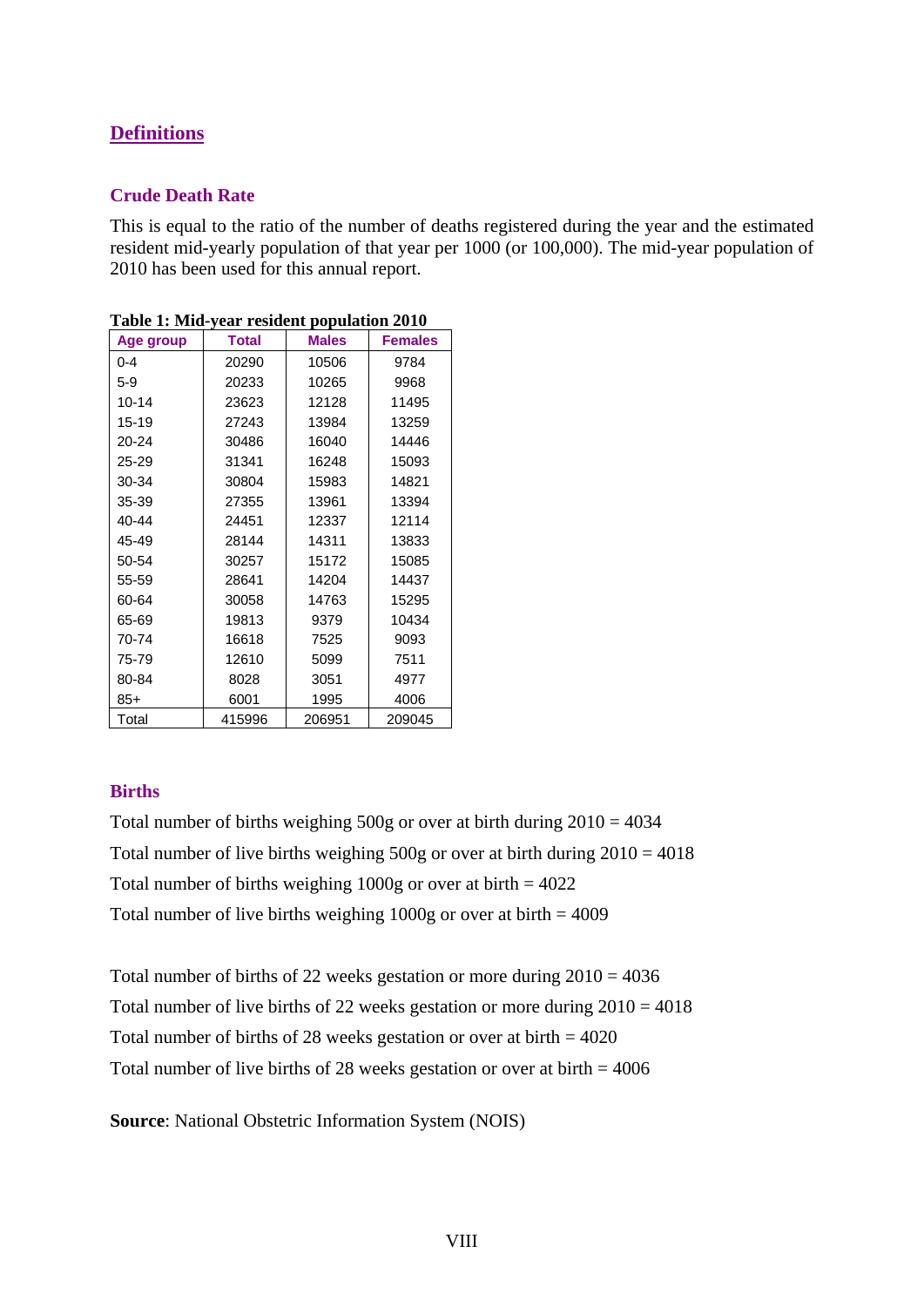#### **Age-Standardised Death Rate**

The age-standardised death rate for a particular condition is that which would have occurred if the observed age-specific death rates for the condition had applied in a given standard population. The European Standard Population has been used in this report.

| <b>Age groups</b><br>(yrs) | <b>European standard</b><br>population (ESP) |  |  |  |  |
|----------------------------|----------------------------------------------|--|--|--|--|
| 0                          | 1600                                         |  |  |  |  |
| $1 - 4$                    | 6400                                         |  |  |  |  |
| 5-9                        | 7000                                         |  |  |  |  |
| $10 - 14$                  | 7000                                         |  |  |  |  |
| 15-19                      | 7000                                         |  |  |  |  |
| 20-24                      | 7000                                         |  |  |  |  |
| 25-29                      | 7000                                         |  |  |  |  |
| 30-34                      | 7000                                         |  |  |  |  |
| 35-39                      | 7000                                         |  |  |  |  |
| 40-44                      | 7000                                         |  |  |  |  |
| 45-49                      | 7000                                         |  |  |  |  |
| 50-54                      | 7000                                         |  |  |  |  |
| 55-59                      | 6000                                         |  |  |  |  |
| 60-64                      | 5000                                         |  |  |  |  |
| 65-69                      | 4000                                         |  |  |  |  |
| 70-74                      | 3000                                         |  |  |  |  |
| 75-79                      | 2000                                         |  |  |  |  |
| 80-84                      | 1000                                         |  |  |  |  |
| $85+$                      | 1000                                         |  |  |  |  |
| Total                      | 100000                                       |  |  |  |  |

#### **Table 2: European Standard Population**

#### **European Health For All Database**

The European Health For All Database provides easy and rapid access to a wide range of basic health statistics for the 52 Member States of the WHO European Region. It was developed by the WHO Regional Office for Europe in the mid-1980s to support the monitoring of health trends in the region. This database has been used to produce a number of charts for the report comparing Malta with other European regions.

http://www.euro.who.int/HFADB

**The definitions described below are those presented in the International Statistical Classification of Diseases and Related Health Problems ICD-10 volume 2.** 

#### **Birth Weight**

The first weight of the foetus or newborn obtained after birth.

Low birth weight is less than  $2500g$  (up to and including 2499g).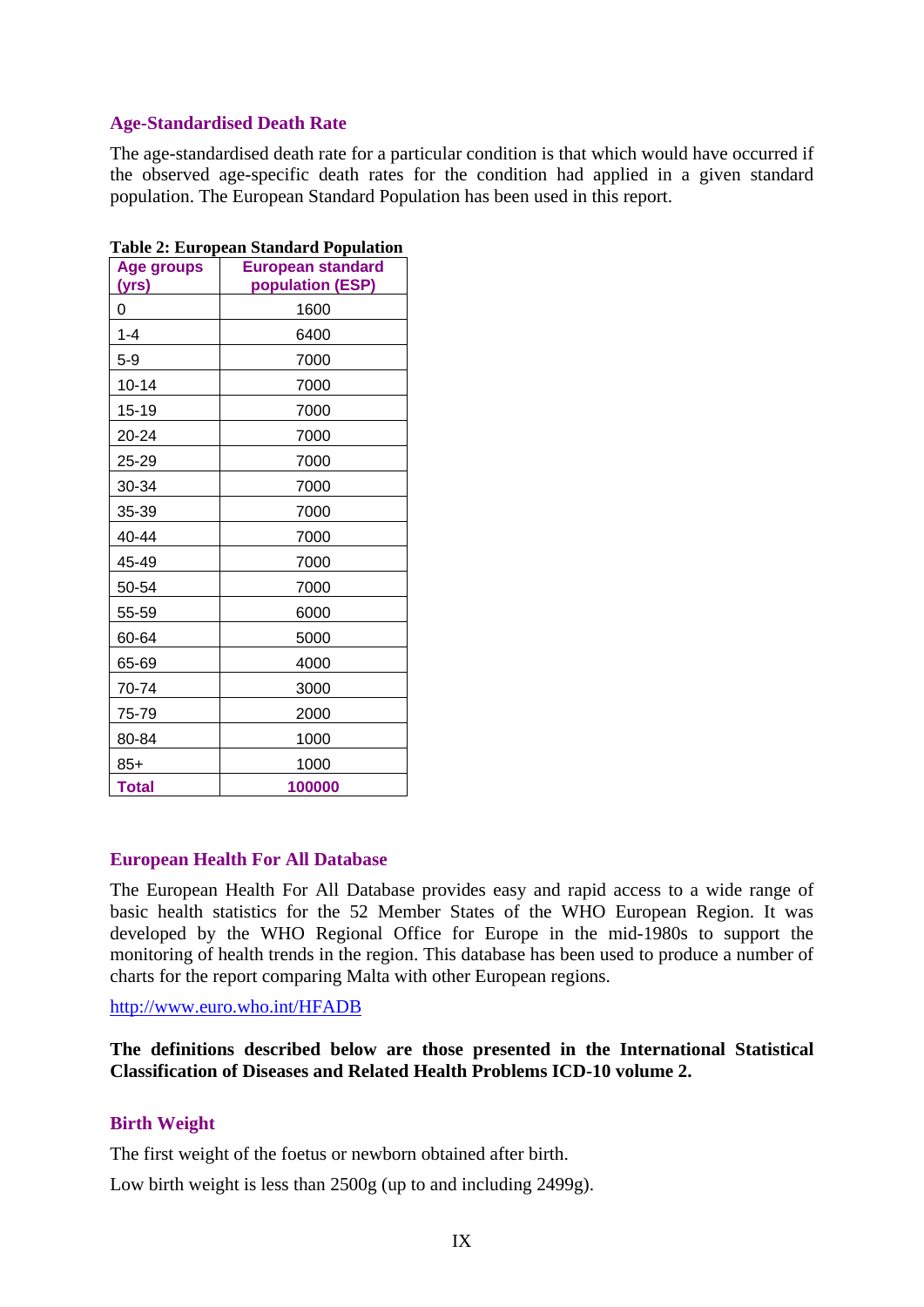Very low birth weight is less than 1500g (up to and including 1499g). Extremely low birth weight is less than 1000g (up to and including 999g)

#### **Gestational Age**

The duration of gestation is measured from the first day of the last menstrual period. Gestational age is expressed in complete days or completed weeks.

For the purposes of calculation of gestational age from the date of the first day of the last normal menstrual period to the date of delivery, it should be borne in mind that the first day is day zero and not day one; days 0-6 therefore correspond to completed week zero;

#### **Foetal Death**

Foetal death is the death prior to the complete expulsion or extraction from its mother of a product of conception, irrespective of the duration of the pregnancy; the death is indicated by the fact that after such separation, the foetus does not breathe or show any other evidence of life, such as beating of the heart, pulsation of the umbilical cord, or definite movement of voluntary muscles.

#### **Foetal Death Rate**

The number of foetal deaths in a year expressed as a proportion of the total number of births (live births plus foetal deaths) in the same year. All foetuses with a birth weight of 500g and over are considered. Rates are usually expressed per 1000 total births.

| Foetal death rate $=$ | no. of foetal deaths in a year weighing 500g or more                         | $*1000$ |
|-----------------------|------------------------------------------------------------------------------|---------|
|                       | Number of live births plus foetal deaths in that year weighing 500g or more  |         |
|                       |                                                                              |         |
|                       |                                                                              |         |
| Foetal death rate $=$ | no. of foetal deaths in a year weighing 1000g or more                        | $*1000$ |
| (weight specific)     | Number of live births plus foetal deaths in that year weighing 1000g or more |         |

#### **Live Birth**

Live birth is the complete expulsion or extraction from its mother of a product of conception, irrespective of the duration of pregnancy, which, after separation, breathes or shows any evidence of life, such as beating of the heart, pulsation of the umbilical cord, or definite movement of the voluntary muscles, whether or not the umbilical cord has been cut or the placenta is attached; each product of such a birth is considered live born.

#### **Neonatal Period**

The neonatal period commences at birth and ends 28 completed days after birth. Neonatal deaths (deaths among live births during the first 28 completed days of life) may be subdivided into early neonatal deaths, occurring during the first seven days of life, and late neonatal deaths, occurring after the seventh day but before 28 completed days of life.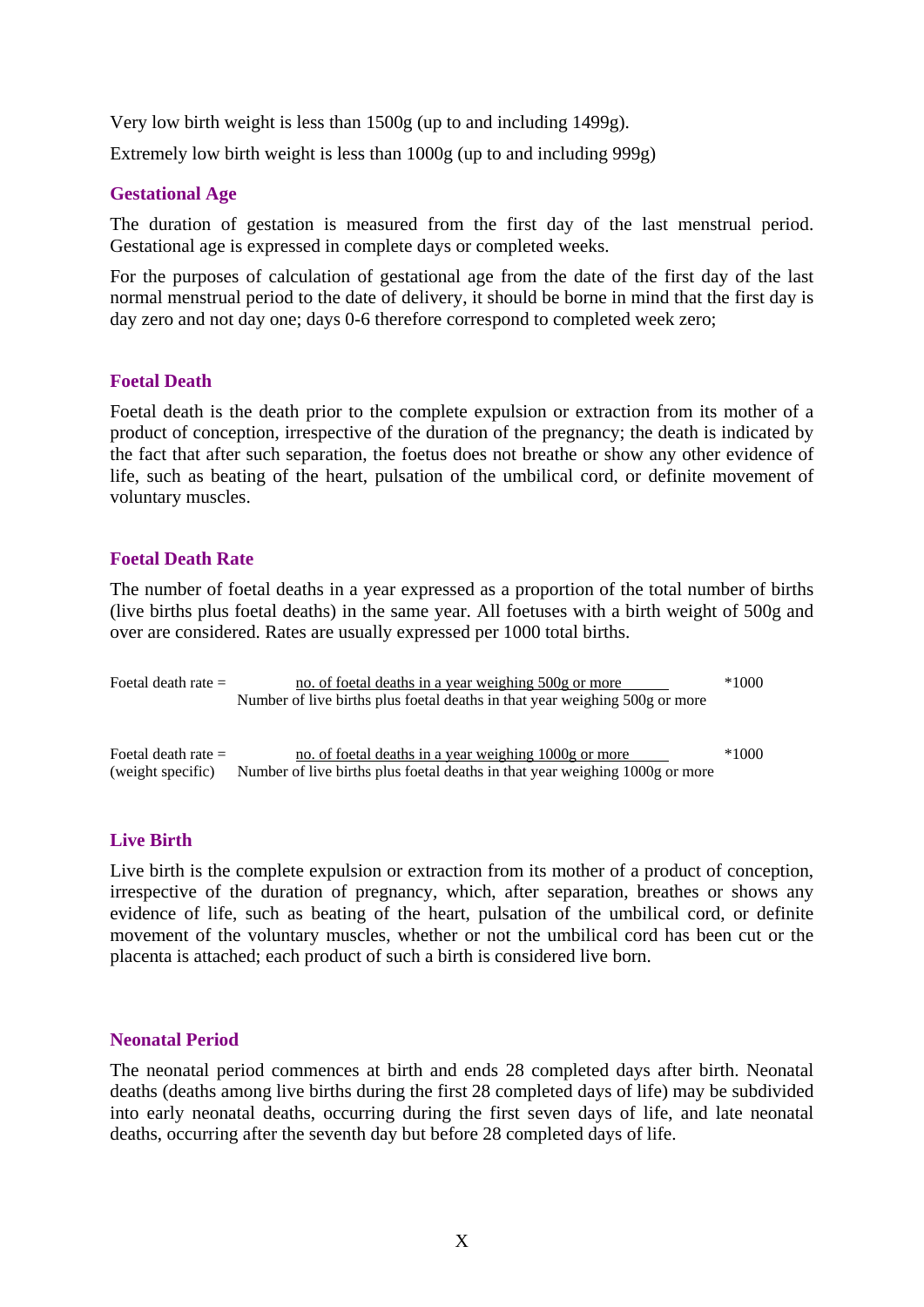Age at death during the first day of life (day 0) should be recorded in units of completed minutes or hours of life. For the second (day 1), third (day 2) and through 27 completed days of life, age at death should be recorded in days.

#### **Neonatal Mortality Rate**

The number of deaths during the neonatal period in that year expressed as a proportion of the total number of live births in the same year. Rates are expressed per 1000 live births.

```
Neonatal mortality rate = \pi no. of neonatal deaths in a year * 1000
                             no. of live births in that year 
Neonatal mortality rate = \underline{\text{no. of neonatal deaths in a year (1000g or over)}} * 1000
(weight specific) no. of live births in that year (1000g or over)
```
#### **Perinatal Period**

The perinatal period commences at 22 completed weeks (154 days) of gestation (the time when birth weight is normally 500g) and ends at seven completed days after birth.

#### **Perinatal Mortality Rate**

The number of deaths during the perinatal period in a year expressed as a proportion of the total number of births (live births plus foetal deaths) in the same year.

|                   | Perinatal mortality rate = $\pi$ no. of perinatal deaths in a year $*1000$<br>no. of live births plus foetal deaths in that year                                              |
|-------------------|-------------------------------------------------------------------------------------------------------------------------------------------------------------------------------|
| (weight specific) | Perinatal mortality rate $=$ no. of perinatal deaths in a year (weight 1000g or over)<br>$*1000$<br>no. of live births plus foetal deaths in that year (weight 1000g or over) |

#### **Infant Mortality Rate**

The number of deaths in children less than 1 year of age in a year expressed as a proportion of the total live births in the same year. Rates are usually expressed per 1000 live births.

Infant mortality rate = 
$$
\frac{no. \text{ of infant deaths (under 1 year of age) in a year}}{No. \text{ of live births in that year}}
$$

\n\* 1000

Infant mortality rate = no. of infant deaths (under 1 year of age) in a year (weight 1000g or over) **\*** 1000 (weight specific) No. of live births in that year (weight over 1000g)

#### **Potential Years of Life Lost (PYLL)**

A measure of the relative impact of various diseases on society, PYLL highlights the loss to society as a result of youthful or early deaths. The figure for potential years of life lost due to a particular cause is the sum of the years of life lost due to that cause for all individuals dying before a particular age (65 years in the case of PYLL-65).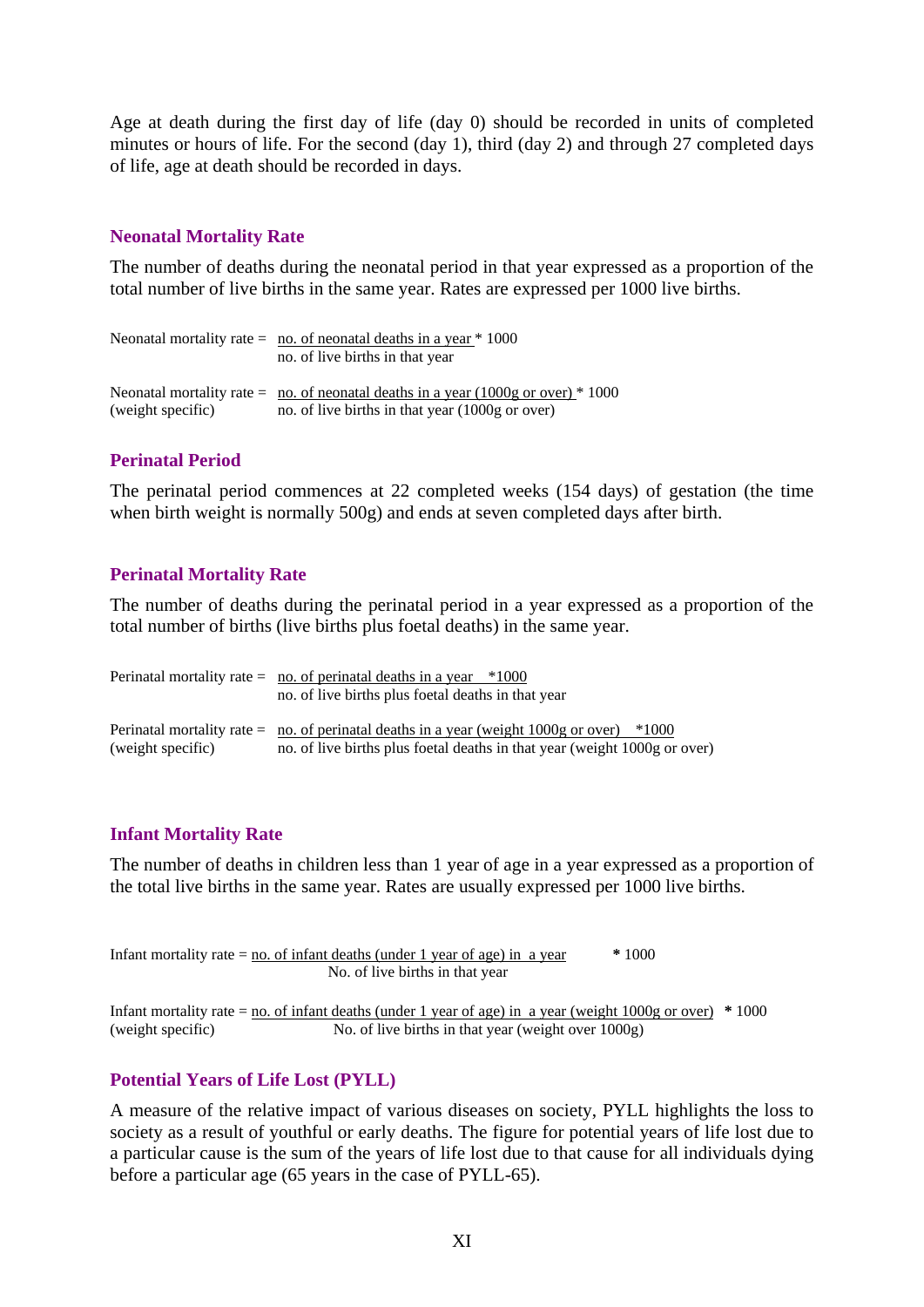### **Section 1: Overview**

During the year 2010, there were 3062 deaths in the Maltese Islands and residents dying abroad. Of these 3010 were residents and 52 were non-residents. The remainder of the report will concentrate on deaths in residents unless otherwise specified.

There were also 16 foetal deaths (stillbirths weighing 500g or over). There were 1489 male deaths and 1521 female deaths in residents, a decrease of 184 males and 28 females over the previous year. Deaths in residents included 5 residents who died abroad.

The crude death rate for males was 720 deaths per 100,000 and for females was 728 deaths per 100,000. The overall crude death rate was 724 per 100,000 population.

The age-standardised death rate (using the European Standard Population) for males was 626 per 100,000 and for females was 429 per 100,000. The overall age-standardised death rate was 517 per 100,000.



**Figure 1: Trends in standardised mortality rates (on the European Standard Population) in Malta as compared to EU-15 and EU-12. Source: WHO/Europe-Health for all Database (HFA-DB)** 

- The Standardised death rate (SDR) for Malta is decreasing; this is also seen for old EU member states (EU15) as well as the new member states (EU12).
- The SDR in Malta compares well with EU-15. In those aged under 65 years the standardized mortality rate in Malta is lower compared to both EU-15 and EU-12.
- The life expectancy at birth for Maltese males was 79 years and for females was 83 years.
- The oldest male death was 104 years and the oldest female death was 105 years.
- The median age at death was 75 years in males and 81 years in females.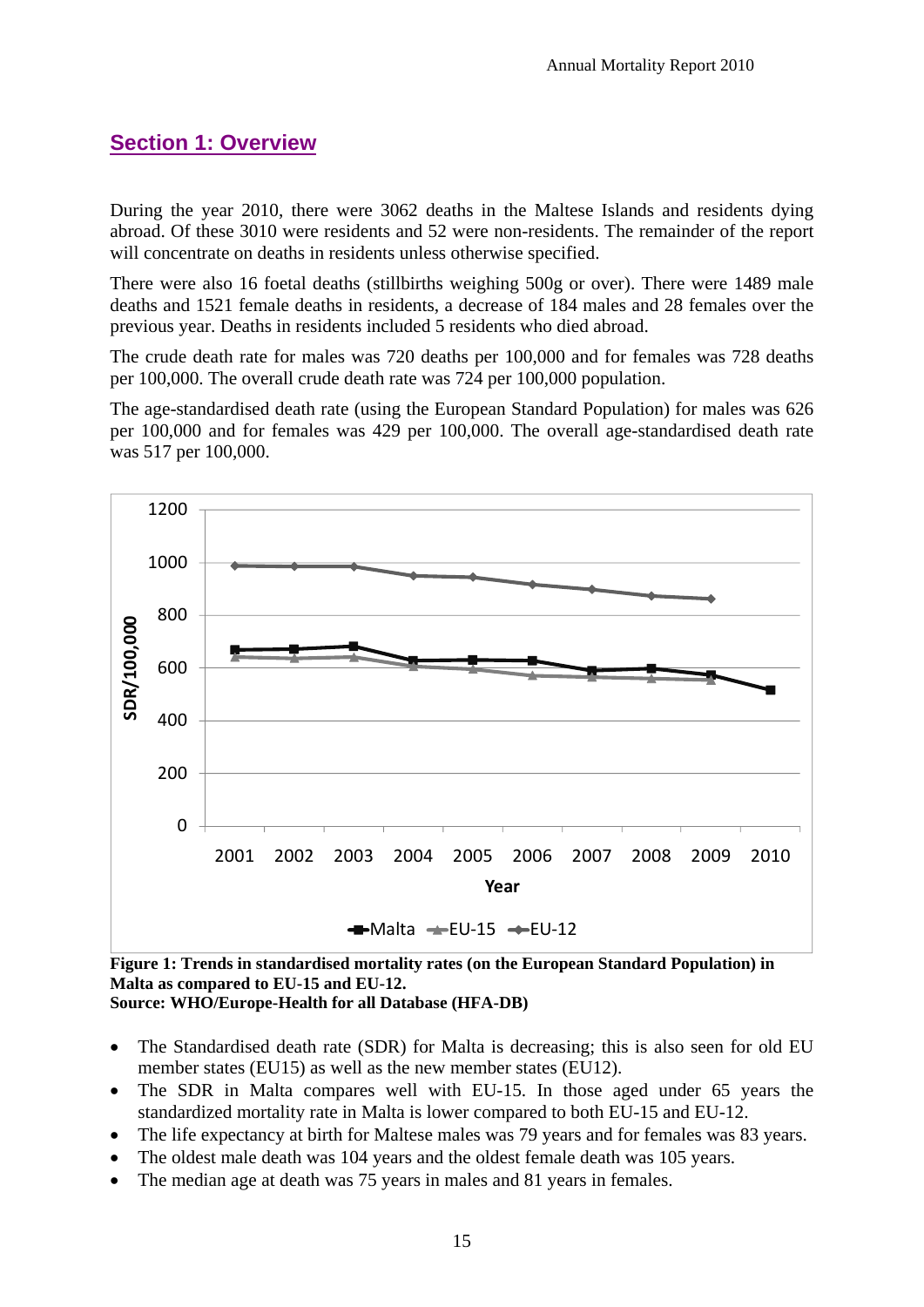

#### **Distribution by gender and age group**

**Figure 2: Age-specific mortality rates in males and females** 

After an initial rise in mortality in infants below the age of one year, mortality rates increase with age.



**Figure 3: Percentages of deaths in each gender by age group**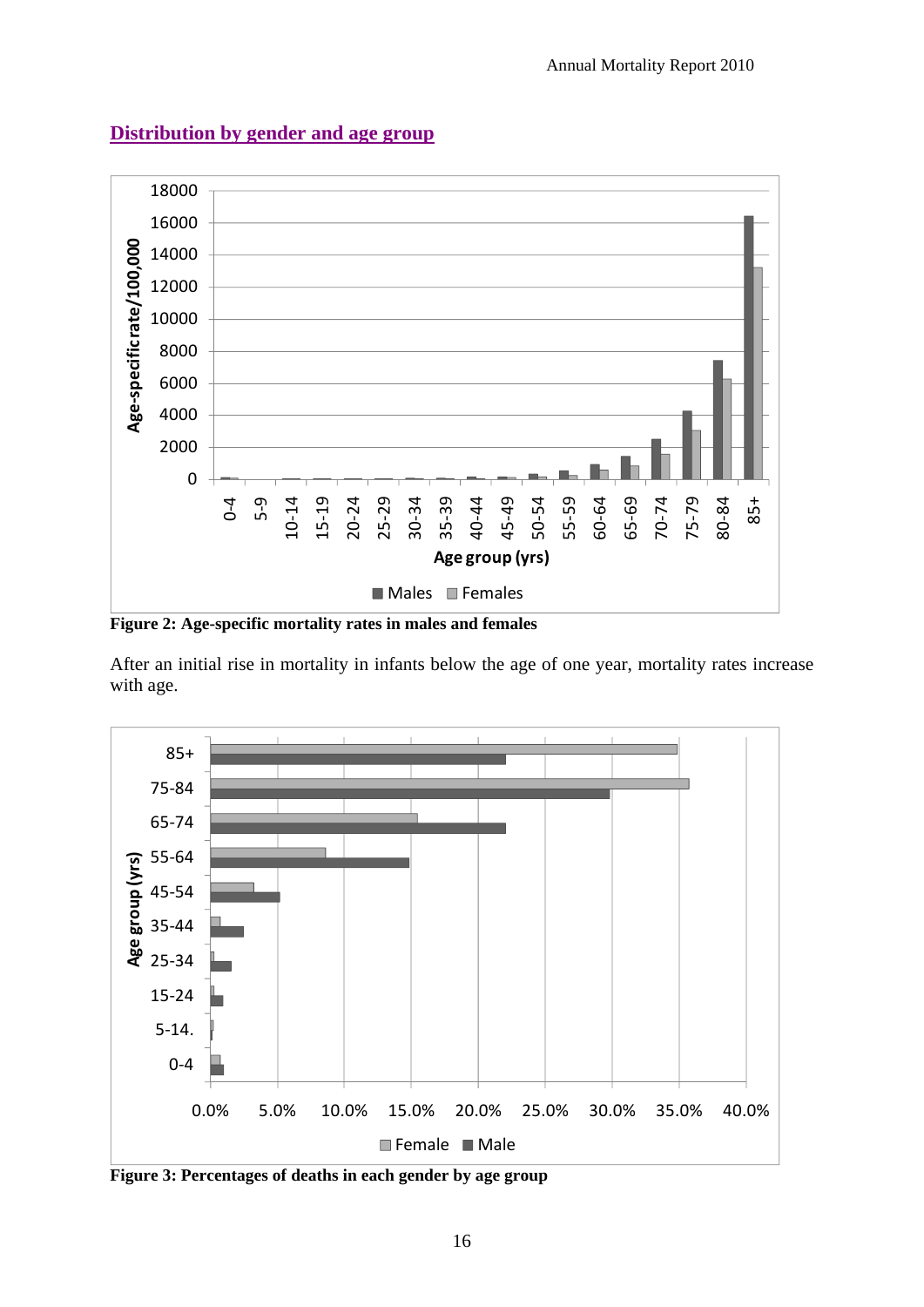- The 75-84 age group accounts for the largest number of deaths in both sexes.
- In the 55-74 age groups, the percentage of male deaths is much larger than the percentage of female deaths. The opposite is true for those above the age of 75 years.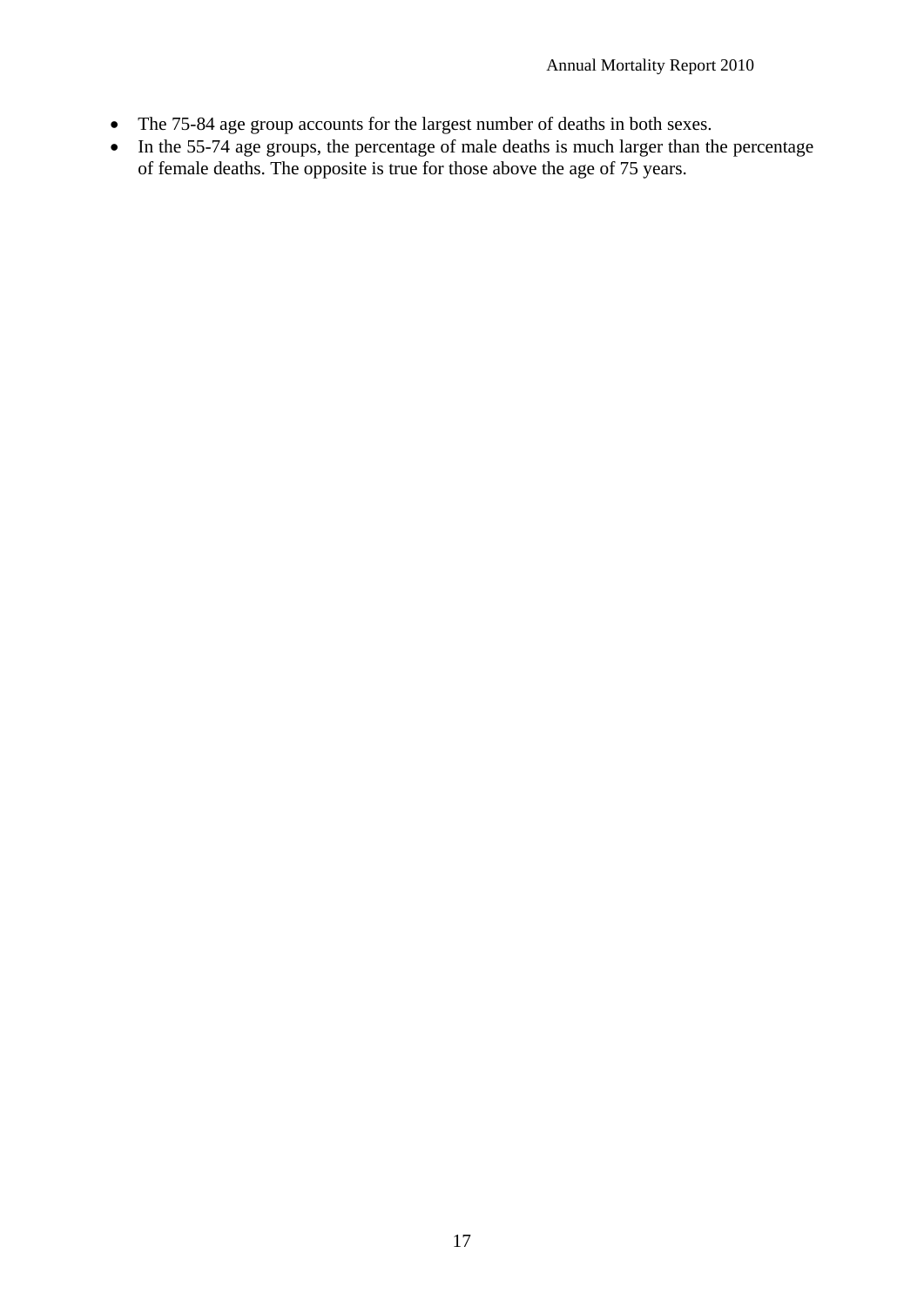

## **Distribution by type of place of death**





#### **Distribution by month of death**

**Figure 5: Distribution of deaths by month of death and age group**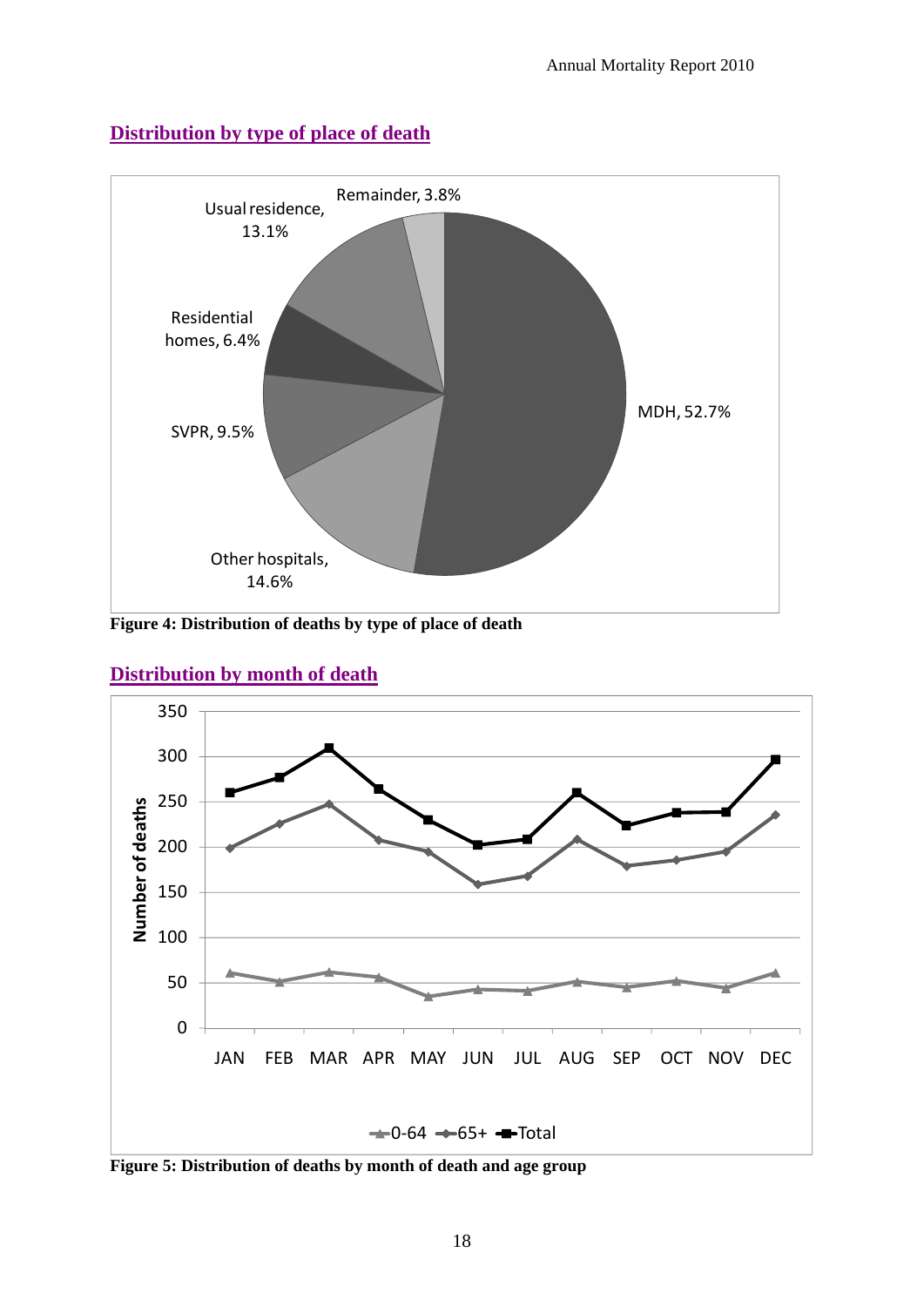Figure 5 shows the seasonal variation in the number of deaths, which reach a peak in the winter months and a smaller peak in August. These peaks are much more obvious in those aged 65 years and over. Hypothermia and hyperthermia, while often not the underlying cause of death, contribute to death in older people.

#### **Causes of death**

The main source of information as to the causes of death is obtained from the death certificate. Accuracy is increased by collaboration with certifying doctors, pathologists and police as well as other sources of information. The value of the mortality register depends on its level of accuracy and completeness.

The cause of death is often clearer in the younger and middle-aged persons than in older persons because in the latter, a number of diseases may contribute to cause the death of a person.

The International Statistical Classification of Diseases and Related Health Problems: ICD-10 is used to code the underlying cause of death. This is an international classification, which helps to increase comparability between different countries worldwide.



**Figure 6: Commonest causes of death using broad categories** 

There were 1152 deaths due to diseases of the circulatory system, a decrease of 97 deaths from the year 2009. Cardiovascular disease is a leading cause of death accounting for 38% of all deaths. However, as the percentage of deaths due to cardiovascular disease has decreased over the past years, the percentage of deaths due to neoplasms has increased. The number of deaths from neoplasm totalled 865, an increase of 13 deaths over 2009. Deaths in the mental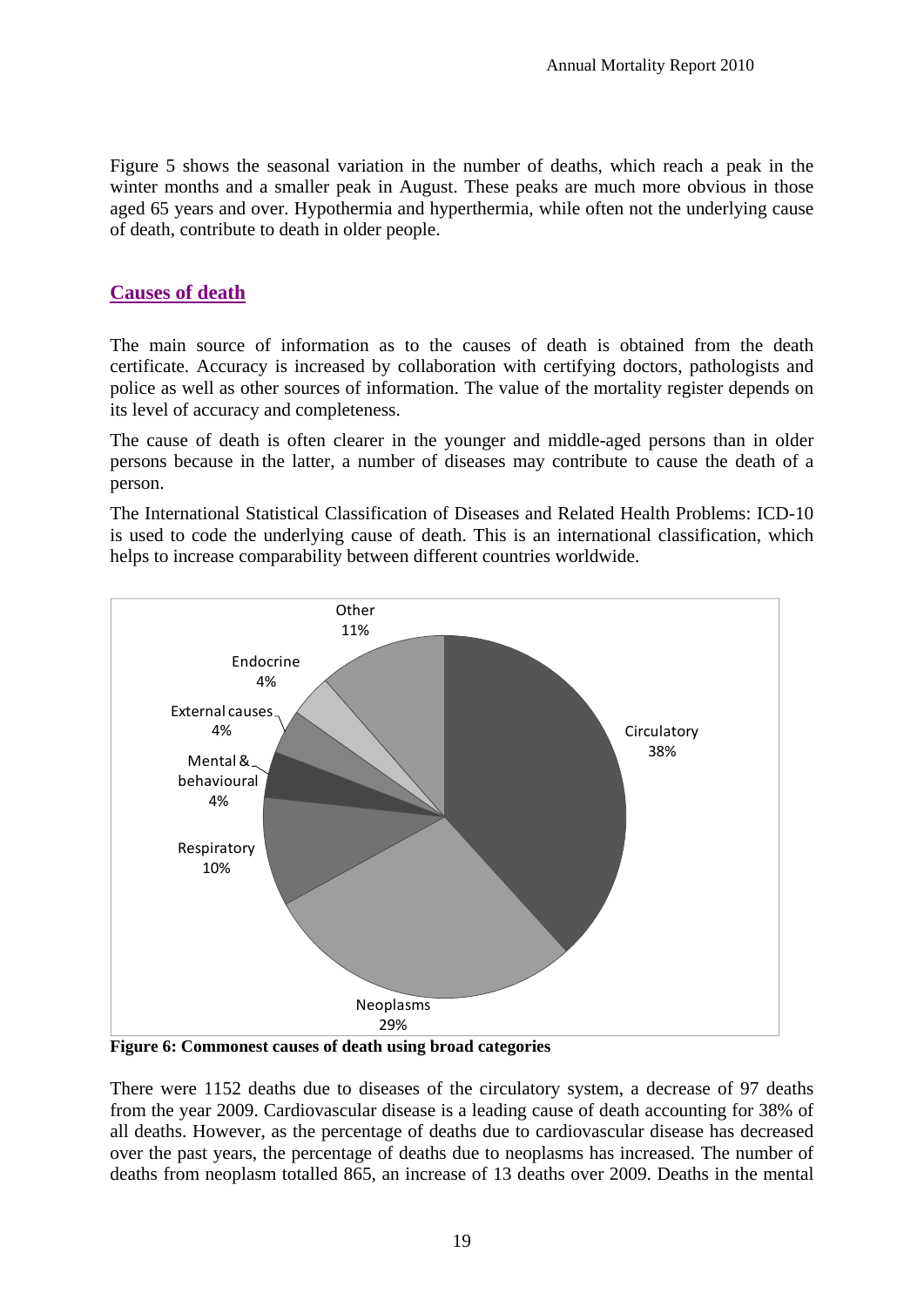and behavioural category are mainly due to dementia. Deaths in the endocrine category are mainly due to diabetes mellitus.

#### **Leading causes of death: number, rate and percent**

The Mortality Tabulation List 1 (MTL) of the International Classification of Diseases ICD-10 is being used as the source of grouping of diseases for the following tables. Lower respiratory tract infections (J12-J22) have been grouped together. Remainder categories have been excluded, as these tend to group several 'less common' conditions together and would give them undeserved importance, unless the number of deaths from an individual cause from this remainder category results in more deaths than any group listed in the MTL list 1. (The full list of the mortality tabulation list can be found in section 5 of the report, Table 17 and Table 18).

#### **Table 3: Leading causes of death by number, rate and percent**

|                                                              | <b>Number of deaths</b> |      |      | <b>SDR/100.000 (ESP)*</b> |     |     | $%$ of total |
|--------------------------------------------------------------|-------------------------|------|------|---------------------------|-----|-----|--------------|
| Cause of death (ICD-10 code)                                 | M                       | F    | Т    | М                         | F   |     | deaths       |
| Ischaemic heart diseases (I20-I25)                           | 319                     | 328  | 647  | 132                       | 85  | 107 | 21.5%        |
| Cerebrovascular diseases (160-169)                           | 103                     | 160  | 263  | 43                        | 41  | 42  | 8.7%         |
| Malignant neoplasm of trachea, bronchus & lung (C33-C34)     | 122                     | 37   | 159  | 49                        | 13  | 29  | 5.3%         |
| Other heart diseases (I26-I51) including heart failure (I50) | 60                      | 92   | 152  | 26                        | 25  | 25  | 5.0%         |
| Acute lower respiratory tract infections (J12-J22)           | 53                      | 72   | 125  | 23                        | 18  | 20  | 4.2%         |
| Dementia (F01-F03)                                           | 45                      | 75   | 120  | 18                        | 18  | 18  | 4.0%         |
| Malignant neoplasm of colon, rectum $\&$ anus (C18-C21)      | 60                      | 51   | 111  | 24                        | 16  | 19  | 3.7%         |
| Diabetes mellitus (E10-E14)                                  | 47                      | 56   | 103  | 19                        | 15  | 17  | 3.4%         |
| Chronic lower respiratory diseases (J40-J47)                 | 72                      | 18   | 90   | 29                        | 5   | 14  | 3.0%         |
| Malignant neoplasm of breast (C50)                           | $\theta$                | 79   | 79   | $\Omega$                  | 26  | 14  | 2.6%         |
| All other causes                                             | 608                     | 553  | 1161 | 261                       | 169 | 211 | 38.6%        |
| Total                                                        | 1489                    | 1521 | 3010 | 626                       | 429 | 517 | 100.0%       |

\*Standardised death rate per 100,000 (on the European Standard Population)

- Diseases of the circulatory system, mainly ischaemic heart disease, cerebrovascular disease and heart failure, rank as the most common causes of death.
- Acute and chronic lower respiratory tract infections were an important cause of death in older persons.
- Diabetes mellitus is both a common cause of death as well as an important risk factor for circulatory diseases.
- Lung, colorectal and breast cancer were the most common causes of death due to malignancy in 2010.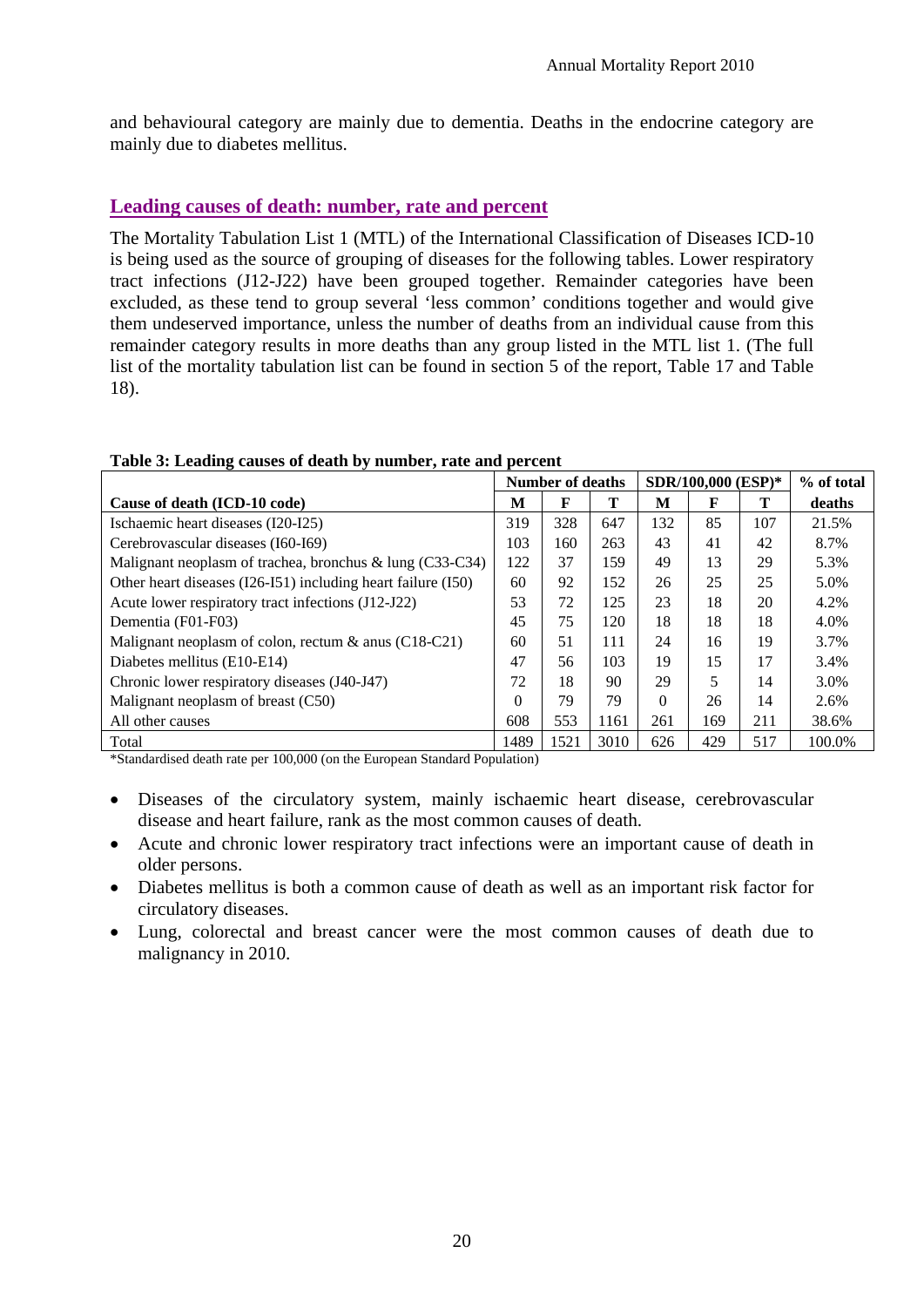

## **Leading causes of death in males**

**Figure 7: Percentages of leading causes of death in males** 

- The main cause of death in males was ischaemic heart disease accounting for 21% of all male deaths in 2010.
- Lung cancer surpassed cerebrovascular disease as the second leading cause of death in males, accounting for 8.2% of all male deaths.
- In addition to lung cancer, colon and pancreatic cancer are leading cancer killers in males.
- Chronic lower respiratory diseases, often related to cigarette smoking, are a commoner killer in males than in females.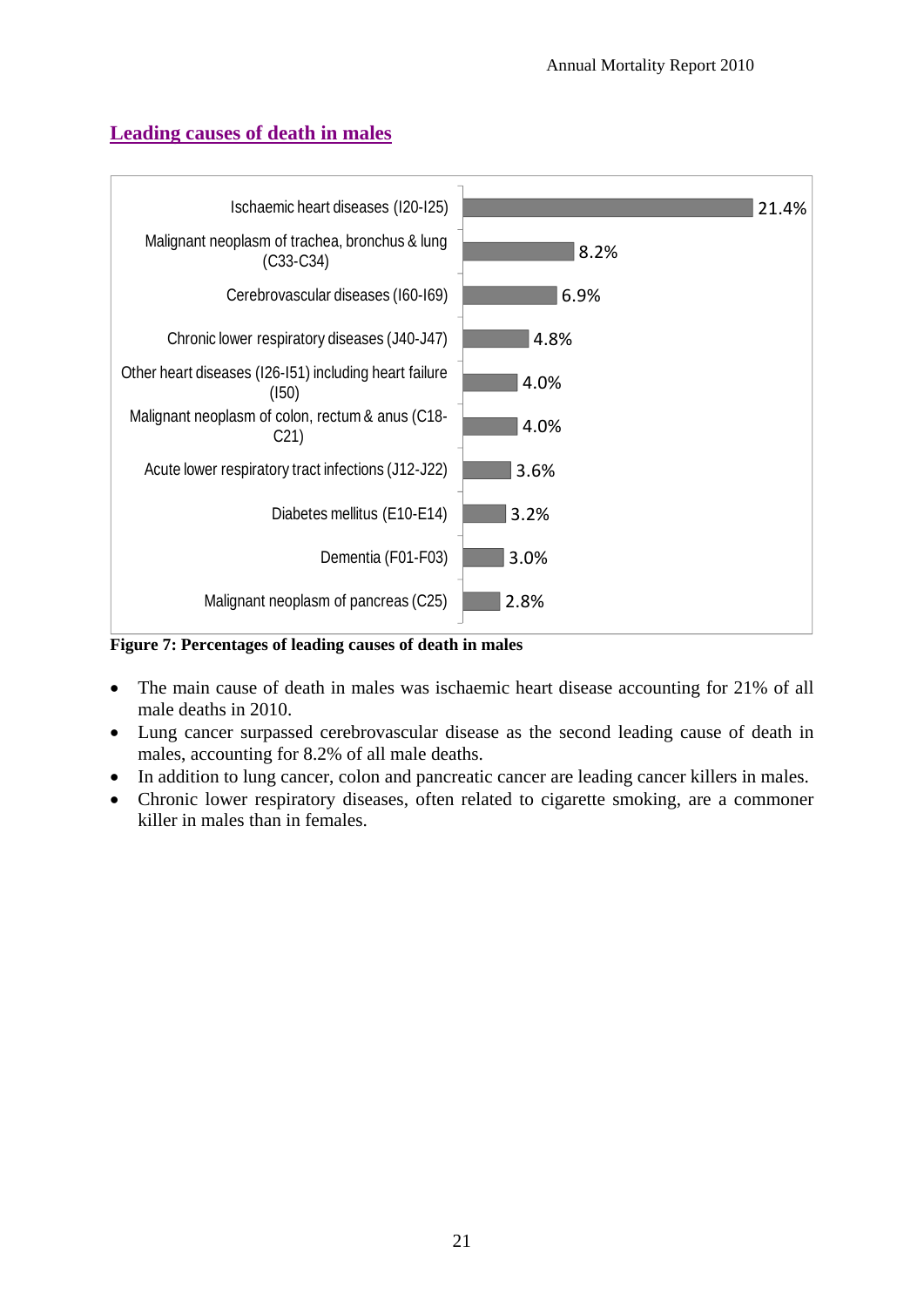## **Leading causes of death in females**



**Figure 8: Percentages of leading causes of death in females** 

- The leading cause of death in females was ischaemic heart disease, accounting for 22% of all deaths in females in 2010. This was followed by cerebrovascular diseases.
- Malignant neoplasm of the breast, followed colorectal, lung and ovarian cancer, were the commonest causes of cancer deaths in females.
- Chest infections, dementia and heart failure were also an important cause of death in older persons.
- Diabetes is both an important cause of death as well as a significant risk factor for circulatory diseases in both genders.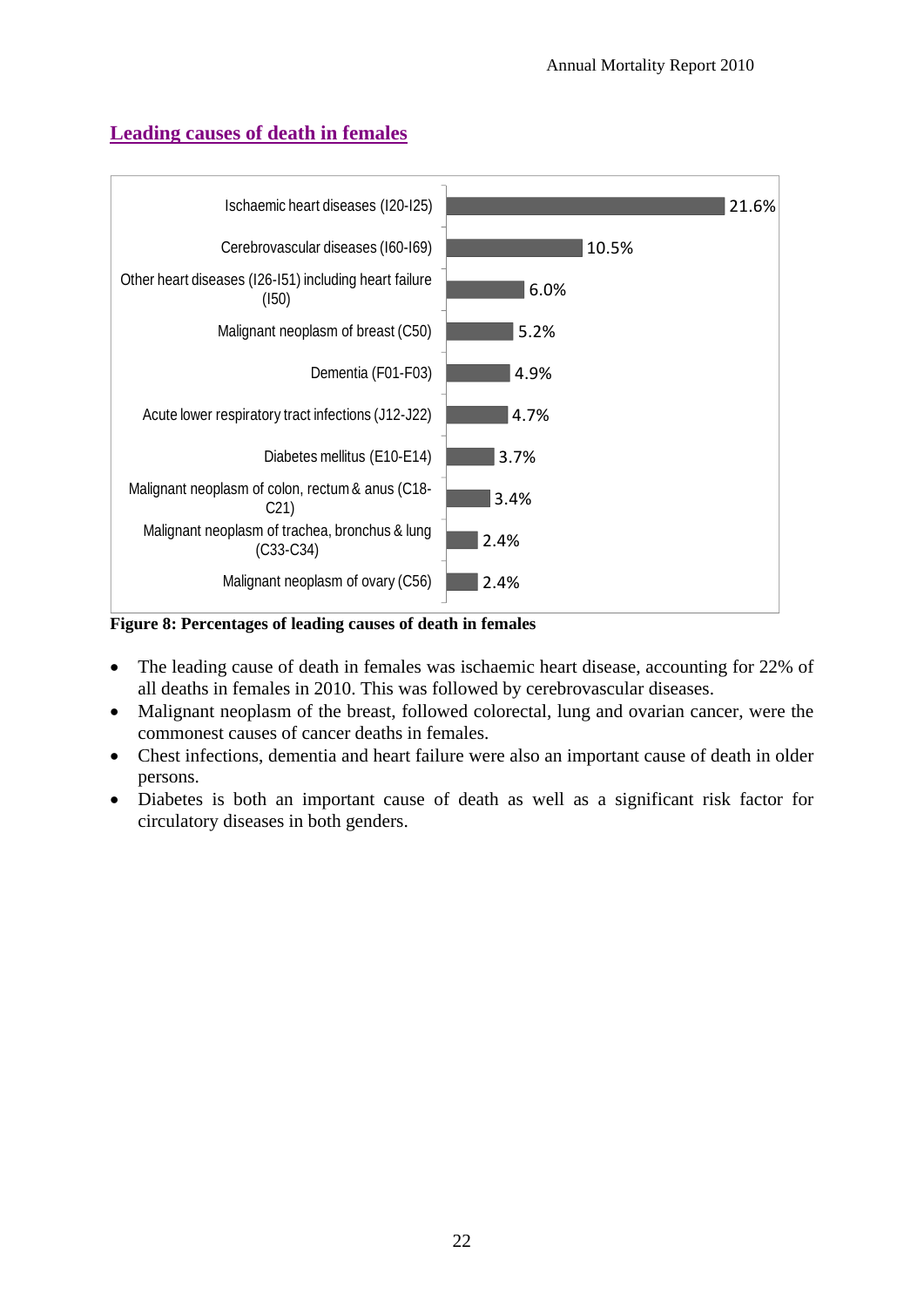#### **Commonest causes of death by age group**

The relative importance of different causes of death varies in different age groups.

#### **Deaths in children below the age of one year**

There were 22 deaths in infants (below the age of one year) during the year 2010 accounting for 0.7% of the total deaths. Of these, 13 were male and 9 were female. The most important causes of death in this age group were conditions originating in the early neonatal period (16 deaths). Half of all infant deaths were due to congenital anomalies (11 deaths).

#### **Deaths in children between 1-14 years of age**

In this age group there were 9 deaths – 4 males and 5 females - accounting for 0.3% of total deaths. Malignant neoplasm of the brain and myeloid leukaemia were responsible for 4 deaths.

#### **Deaths in 15-44 age group**

There were 93 deaths in this age group accounting for 3.1% of the total deaths. Of these, 74 were male and 19 were female. External causes of death, especially in young males, accounted for the largest number of deaths in this age group i.e. 49 deaths.

#### **Table 4: Commonest causes of death in the 15-44 age group**

|                                                             | <b>Number of deaths</b> |          |    | $%$ of all |
|-------------------------------------------------------------|-------------------------|----------|----|------------|
| <b>Underlying cause of death</b>                            | M                       |          | Т  | deaths     |
| Intentional self-harm (X60-X84)                             | 19                      | $\theta$ | 19 | 20.4%      |
| Transport accidents (V01-V99)                               |                         | 3        | 10 | 10.8%      |
| All other external causes (W20-W64, W75-W99, X10-X39,       |                         |          |    |            |
| X50-X59, Y10-Y89)                                           | 8                       |          | 9  | 9.7%       |
| Accidental poisoning by $\&$ exposure to noxious substances |                         |          |    |            |
| $(X40-X49)$                                                 |                         |          | 6  | 6.5%       |
| Ischaemic heart diseases (I20-I25)                          | 4                       |          |    | 5.4%       |
| Other heart diseases (I26-I51)                              | 3                       | ↑        |    | 5.4%       |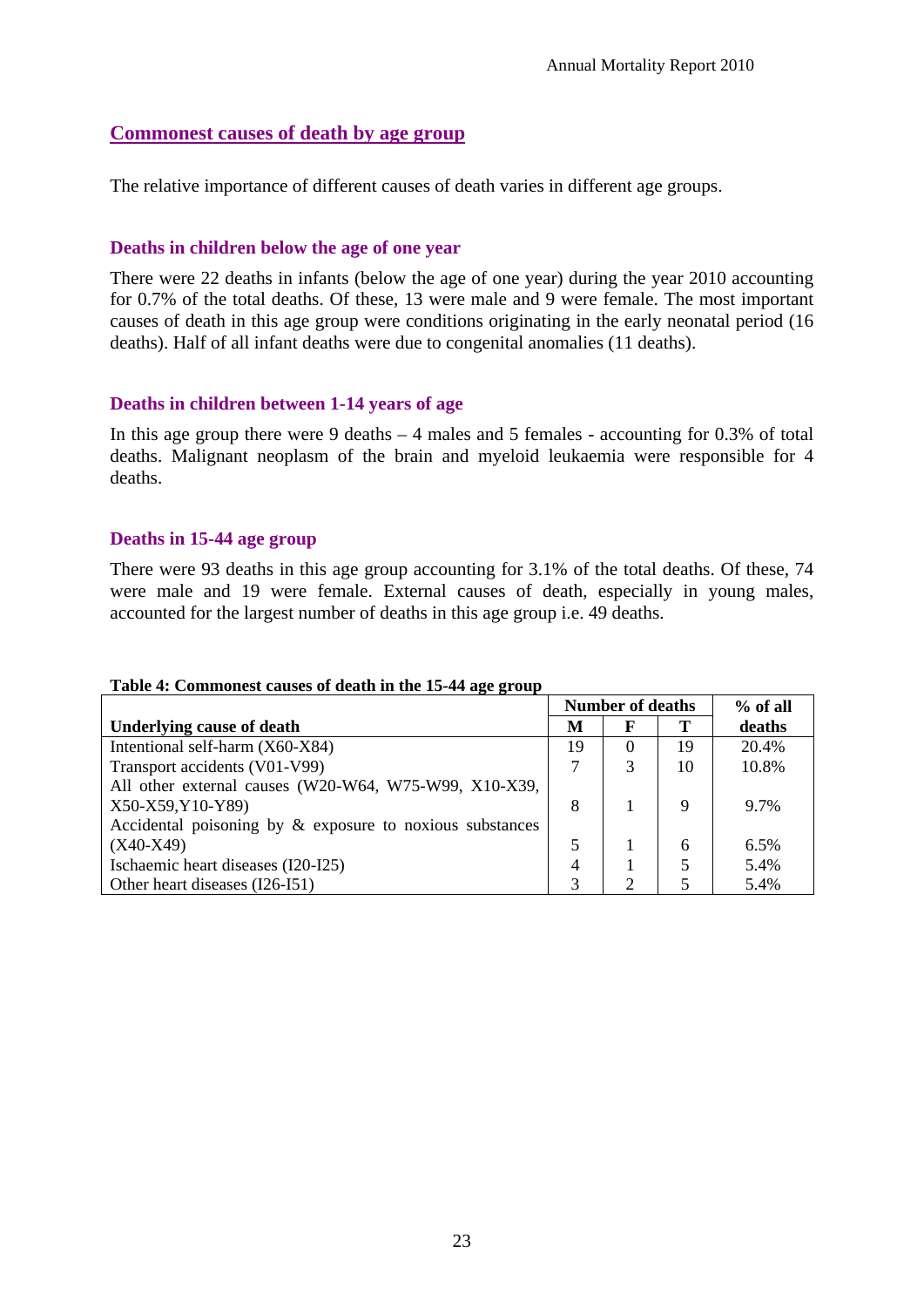#### **Deaths in the 45-64 age group**

There were 478 deaths in this age group representing 15.9% of all deaths. Deaths due to ischaemic heart disease and malignancies dominate this relatively young age group.

|                                                         |    | Number of deaths |    |                 |
|---------------------------------------------------------|----|------------------|----|-----------------|
| <b>Underlying cause of death</b>                        | М  | F                | Т  | % of all deaths |
| Ischaemic heart diseases (I20-I25)                      | 64 | 13               | 77 | 16.1%           |
| Malignant neoplasm of trachea, bronchus $\&$ lung (C33- |    |                  |    |                 |
| C34)                                                    | 42 | 10               | 52 | 10.9%           |
| Malignant neoplasm of colon, rectum $\&$ anus (C18-     |    |                  |    |                 |
| C21                                                     | 18 | 11               | 29 | $6.1\%$         |
| Malignant neoplasm of breast (C50)                      | 0  | 28               | 28 | 5.9%            |
| Malignant neoplasm of pancreas (C25)                    | 16 | 10               | 26 | 5.4%            |
| Cerebrovascular diseases (I60-I69)                      | 13 | 8                | 21 | 4.4%            |
| Other heart diseases (I26-I51)                          | 9  | 9                | 18 | 3.8%            |
| Malignant neoplasm of meninges, brain $\&$ other parts  |    |                  |    |                 |
| of the central nervous system (C70-C72)                 | 10 | 7                | 17 | 3.6%            |
| Diabetes mellitus (E10-E14)                             | 12 | 4                | 16 | 3.3%            |
| Malignant neoplasm of ovary (C56)                       | 0  | 16               | 16 | 3.3%            |

#### **Table 5: Commonest causes of death in the 45-64 age group**

#### **Deaths in the 65-84 age group**

There were 1550 deaths in this age group accounting for 51.5% of all deaths. Diseases of the circulatory system dominate this age group as the commonest cause of death.

#### **Table 6: Commonest causes of death in the 65-84 age group**

|                                                         | <b>Number of deaths</b> |     |     |                 |
|---------------------------------------------------------|-------------------------|-----|-----|-----------------|
| <b>Underlying cause of death</b>                        | М                       | F   | т   | % of all deaths |
| Ischaemic heart diseases (I20-I25)                      | 179                     | 180 | 359 | 23.2%           |
| Cerebrovascular diseases (I60-I69)                      | 56                      | 82  | 138 | 8.9%            |
| Malignant neoplasm of trachea, bronchus $\&$ lung (C33- |                         |     |     |                 |
| C34)                                                    | 69                      | 22  | 91  | 5.9%            |
| Malignant neoplasm of colon, rectum $\&$ anus (C18-     |                         |     |     |                 |
| C21                                                     | 31                      | 34  | 65  | 4.2%            |
| Other heart diseases (I26-I51)                          | 28                      | 37  | 65  | 4.2%            |
| Chronic lower respiratory diseases (J40-J47)            | 48                      | 12  | 60  | 3.9%            |
| Diabetes mellitus (E10-E14)                             | 25                      | 32  | 57  | 3.7%            |
| Dementia (F01-F03)                                      | 24                      | 31  | 55  | 3.5%            |
| Malignant neoplasm of breast (C50)                      | $\theta$                | 41  | 41  | 2.6%            |
| Malignant neoplasm of pancreas (C25)                    | 19                      | 18  | 37  | 2.4%            |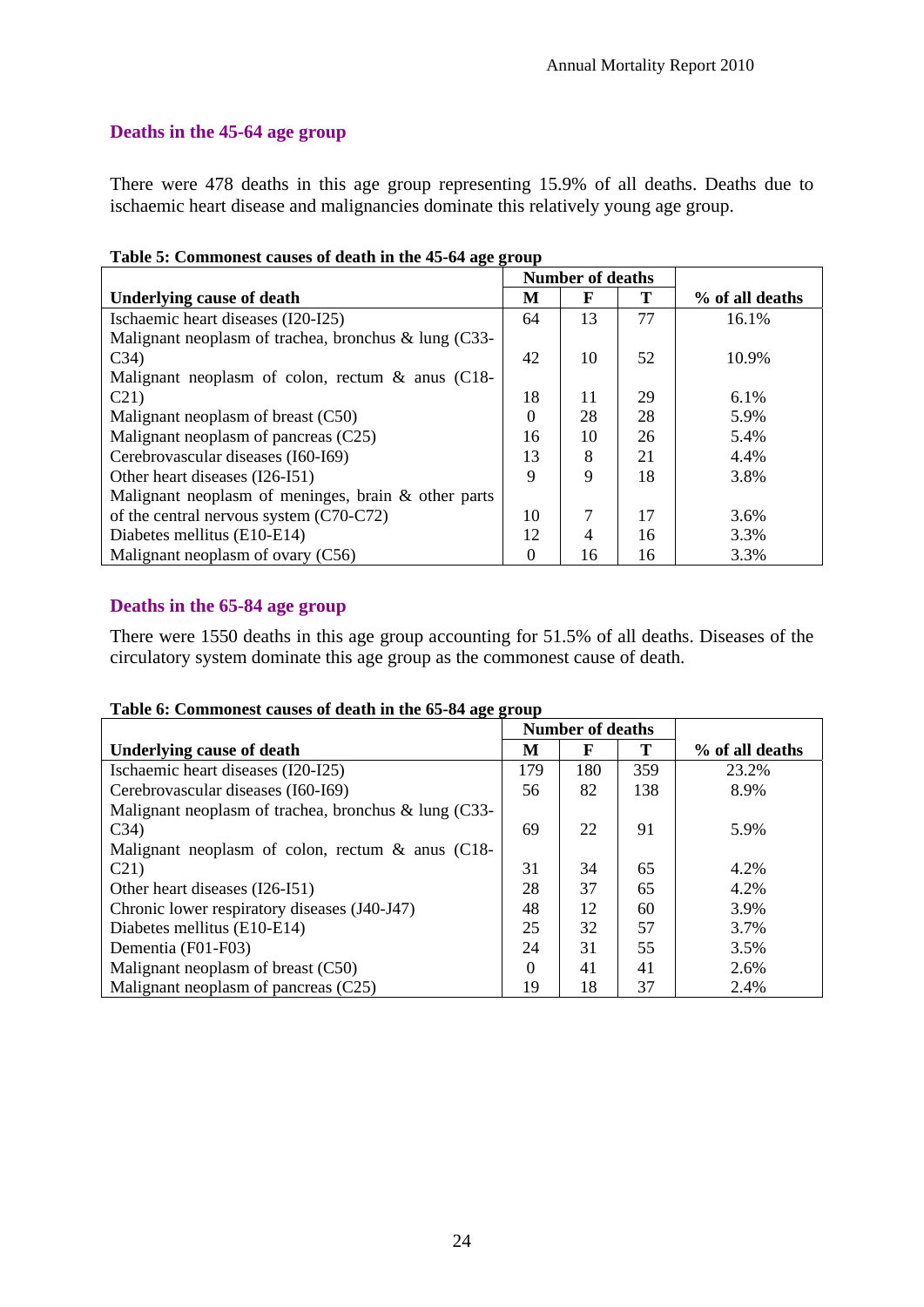#### **Deaths in the 85+ age group**

There were 858 deaths in this age group accounting for 28.5% of all deaths.

|                                                         | <b>Number of deaths</b> |     |     |                 |
|---------------------------------------------------------|-------------------------|-----|-----|-----------------|
| <b>Underlying cause of death</b>                        | M                       | F   | т   | % of all deaths |
| Ischaemic heart diseases (I20-I25)                      | 72                      | 134 | 206 | 24.0%           |
| Cerebrovascular diseases (160-169)                      | 32                      | 69  | 101 | 11.8%           |
| Other heart diseases (I26-I51)                          | 20                      | 44  | 64  | 7.5%            |
| Dementia (F01-F03)                                      | 19                      | 44  | 63  | 7.3%            |
| Acute lower respiratory infections (J12-J18, J20-J22)   | 27                      | 40  | 67  | 7.8%            |
| Diabetes mellitus (E10-E14)                             | 10                      | 20  | 30  | 3.5%            |
| Chronic lower respiratory diseases (J40-J47)            | 18                      | 5   | 23  | 2.7%            |
| Hypertensive diseases (I10-I14)                         | 3                       | 17  | 20  | 2.3%            |
| Malignant neoplasm of colon, rectum $\&$ anus (C18-C21) | 11                      | 6   | 17  | 2.0%            |
| Atherosclerosis (I70)                                   | 2                       | 13  | 15  | 1.7%            |

#### **Table 7: Commonest causes of death in the 85+ age group**

Circulatory diseases again predominate in this age group. However, other conditions including dementia, respiratory infections, diabetes, hypertensive disease and atherosclerosis are important causes of morbidity and mortality in older persons. It must be noted that is sometimes difficult to decide on the underlying cause of death in this age group, given that several diseases are often present. Malignancies, other than colorectal cancer, tend to be a less important cause of death in this age group.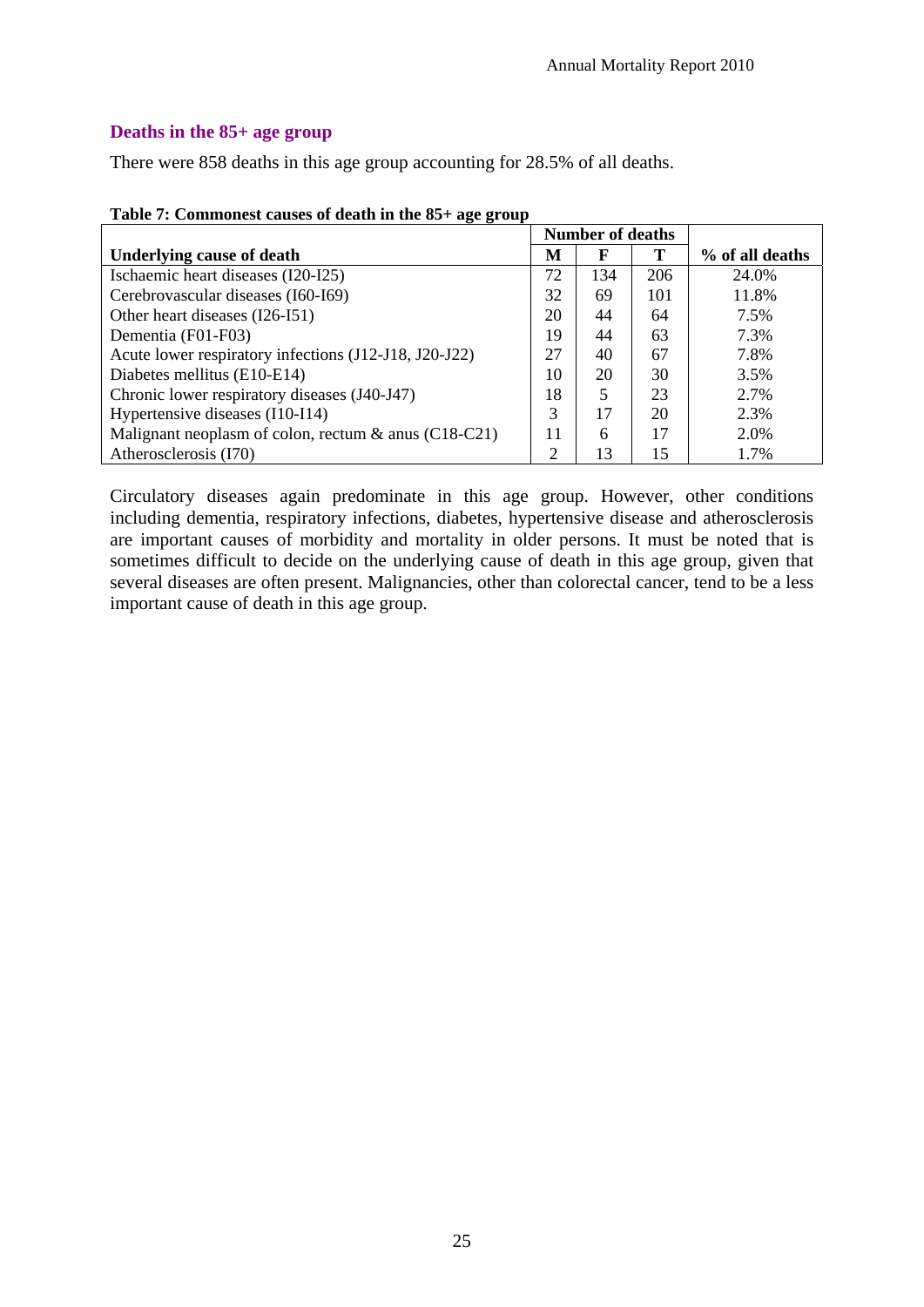#### **Potential years of life lost (PYLL)**

Mortality in the younger age groups is of interest and importance especially from a socioeconomic point of view since these form the work force of society. PYLL due to a particular cause is defined as the sum of years lost due to that cause for all individuals dying before a particular age (65 years in the case of PYLL-65). Table 8 shows the most important conditions which contribute to the largest number of potential years lost. However causes that occur in the perinatal period have been excluded as these over inflate the figures, given that the difference between the cut-of age and their age (usually 0) results in the maximal possible difference.

|                                                                                                                                                                                | <b>PYLL-65</b> years |                             |      | % Total     |
|--------------------------------------------------------------------------------------------------------------------------------------------------------------------------------|----------------------|-----------------------------|------|-------------|
| <b>Underlying cause of death</b>                                                                                                                                               | M                    | F                           | Т    | <b>PYLL</b> |
| Ischaemic heart diseases (I20-I25)                                                                                                                                             | 599                  | 122                         | 721  | 10.5%       |
| Intentional self-harm (X60-X84)                                                                                                                                                | 640                  | $\mathcal{D}_{\mathcal{L}}$ | 642  | 9.4%        |
| Transport accidents (V01-V99)                                                                                                                                                  | 272                  | 186                         | 458  | 6.7%        |
| All other external causes (W20-W64, W75-W99, X10-                                                                                                                              |                      |                             |      |             |
| X39, X50-X59, Y10-Y89)                                                                                                                                                         | 337                  | 38                          | 375  | 5.5%        |
| Malignant neoplasm of trachea, bronchus & lung (C33-                                                                                                                           |                      |                             |      |             |
| C34)                                                                                                                                                                           | 256                  | 114                         | 370  | 5.4%        |
| Malignant neoplasm of meninges, brain & other parts                                                                                                                            |                      |                             |      |             |
| of the central nervous system (C70-C72)                                                                                                                                        | 153                  | 156                         | 309  | 4.5%        |
| Leukaemia (C91-C95)                                                                                                                                                            | 164                  | 114                         | 278  | 4.1%        |
| Remainder of malignant neoplasms (C17, C23-C24,                                                                                                                                |                      |                             |      |             |
| C <sub>26</sub> -C <sub>31</sub> , C <sub>37</sub> -C <sub>41</sub> , C <sub>44</sub> -C <sub>49</sub> , C <sub>51</sub> -C <sub>52</sub> , C <sub>57</sub> -C <sub>60</sub> , |                      |                             |      |             |
| C62-C66, C68-C69, C73-C81, C88, C96-C97)                                                                                                                                       | 143                  | 116                         | 259  | 3.8%        |
| Other heart diseases (I26-I51)                                                                                                                                                 | 153                  | 104                         | 257  | 3.7%        |
| Malignant neoplasm of breast (C50)                                                                                                                                             | 0                    | 233                         | 233  | 3.4%        |
| Remainder                                                                                                                                                                      | 1994                 | 968                         | 2962 | 43.2%       |
| Total                                                                                                                                                                          | 4711                 | 2153                        | 6864 | 100.0%      |

#### **Table 8: Potential years of life lost under 65 years during the year 2006 (PYLL-65)**

Ischaemic heart disease, intentional self-harm and transport accidents constitute the greatest number of potential years of life lost for 2010.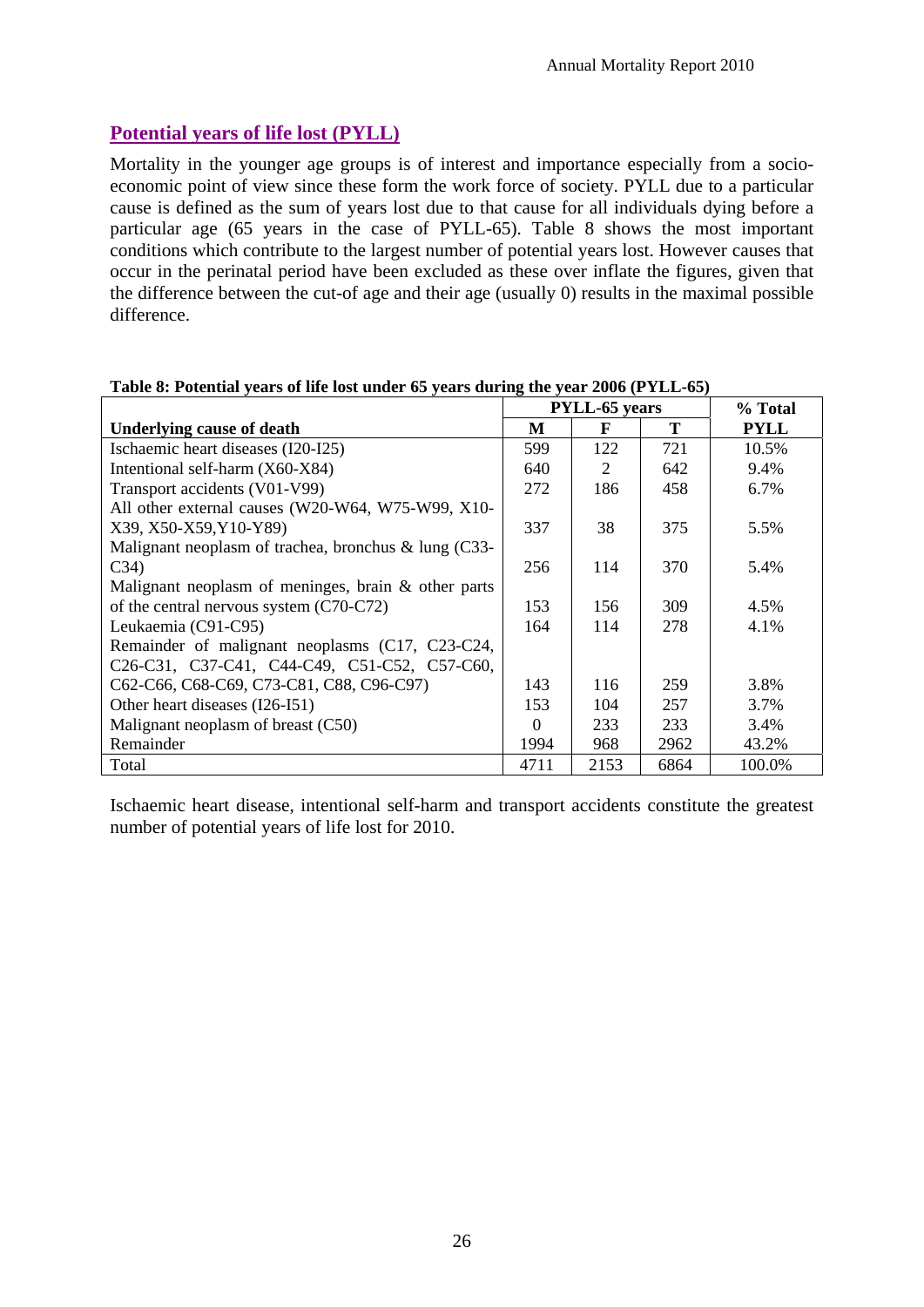# **Section 2: Individual diseases**

#### **Diseases of the circulatory system (ICD 10 codes I00-I99)**

Diseases of the circulatory system account for 38% of all deaths. They are major killers in the middle age and in old age. Ischaemic heart disease, stroke and heart failure account for the majority of deaths from diseases of the circulatory system. The age-standardised death rate (ESP1) from diseases of the circulatory system was 189 per 100,000 population, a decrease over the previous year.



**Figure 9: SDR (ESD), diseases of the circulatory system per 100,000 in Malta compared to EU15 and EU12 for all ages** 

**Source: WHO/Europe-Health for all Database (HFA-DB)** 

A decreasing trend is seen with rates for Malta comparing well with EU-12 and slightly above EU-15.

1

<sup>&</sup>lt;sup>1</sup> European Standard Population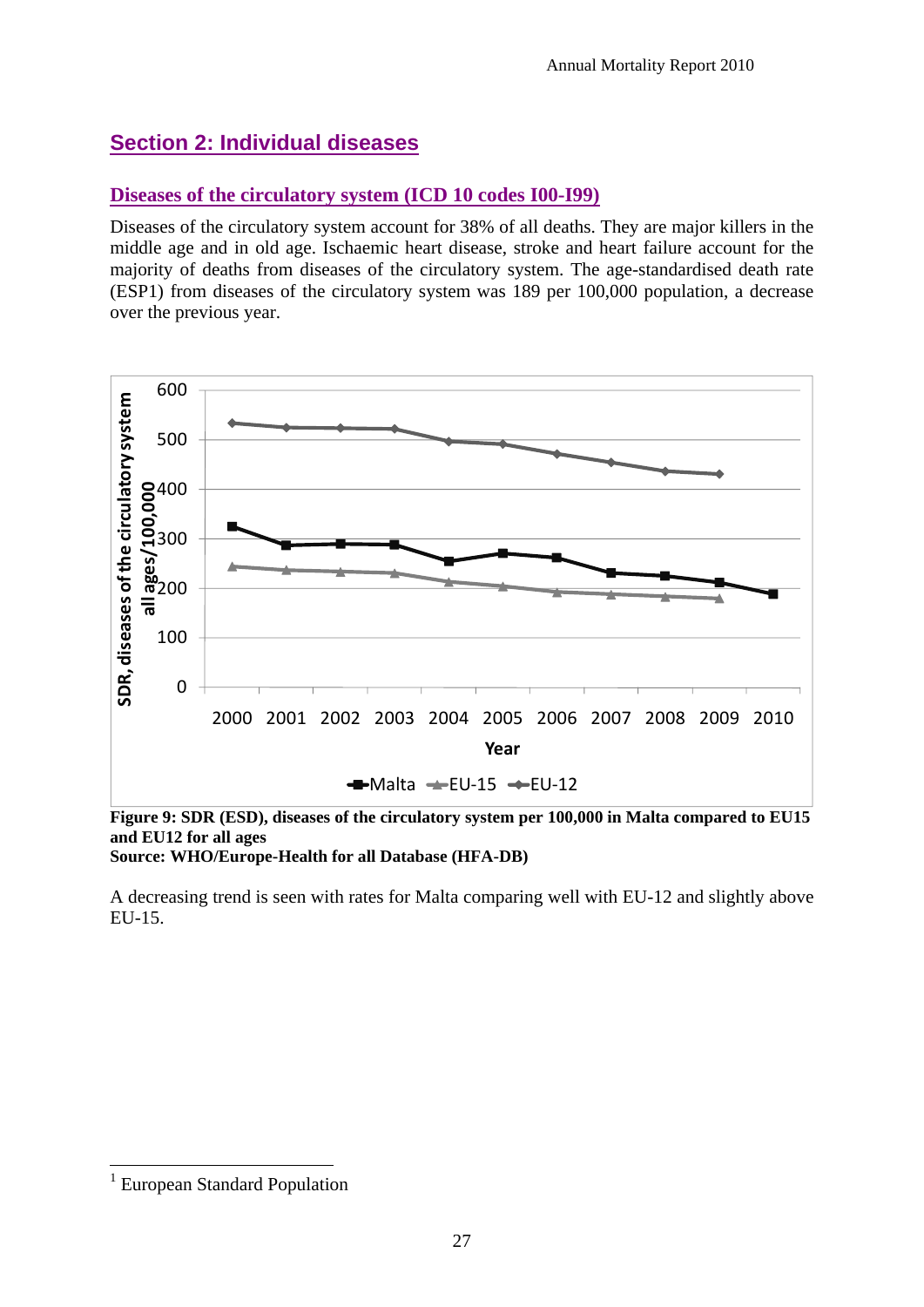#### **Ischaemic heart disease (I20-I25) and Diabetes Mellitus (E10-E14)**

Ischaemic heart disease is the leading cause of death accounting for 21% of all deaths. There were 319 male deaths and 328 female deaths, a decrease of 47 male deaths and an increase of 19 female deaths over the previous year. A substantial proportion of heart failure deaths are also due to ischaemic heart disease.

Diabetes mellitus is an important risk factor for ischaemic heart disease as well as being an important disease in its own right accounting for 3.4% of all deaths. Certification and coding practices in different countries may lead to over or underreporting of diabetes mellitus versus ischaemic heart disease as underlying cause of death, depending on whether diabetes mellitus is viewed as a risk factor for ischaemic heart disease or the cause of death itself. Despite this misclassification Malta has high mortality rates for both ischaemic heart disease as well as diabetes mellitus.



**Figure 10: SDR, Ischaemic heart disease in Malta compared to EU15 and EU12 for all ages. Source: WHO/Europe-Health for all Database (HFA-DB)**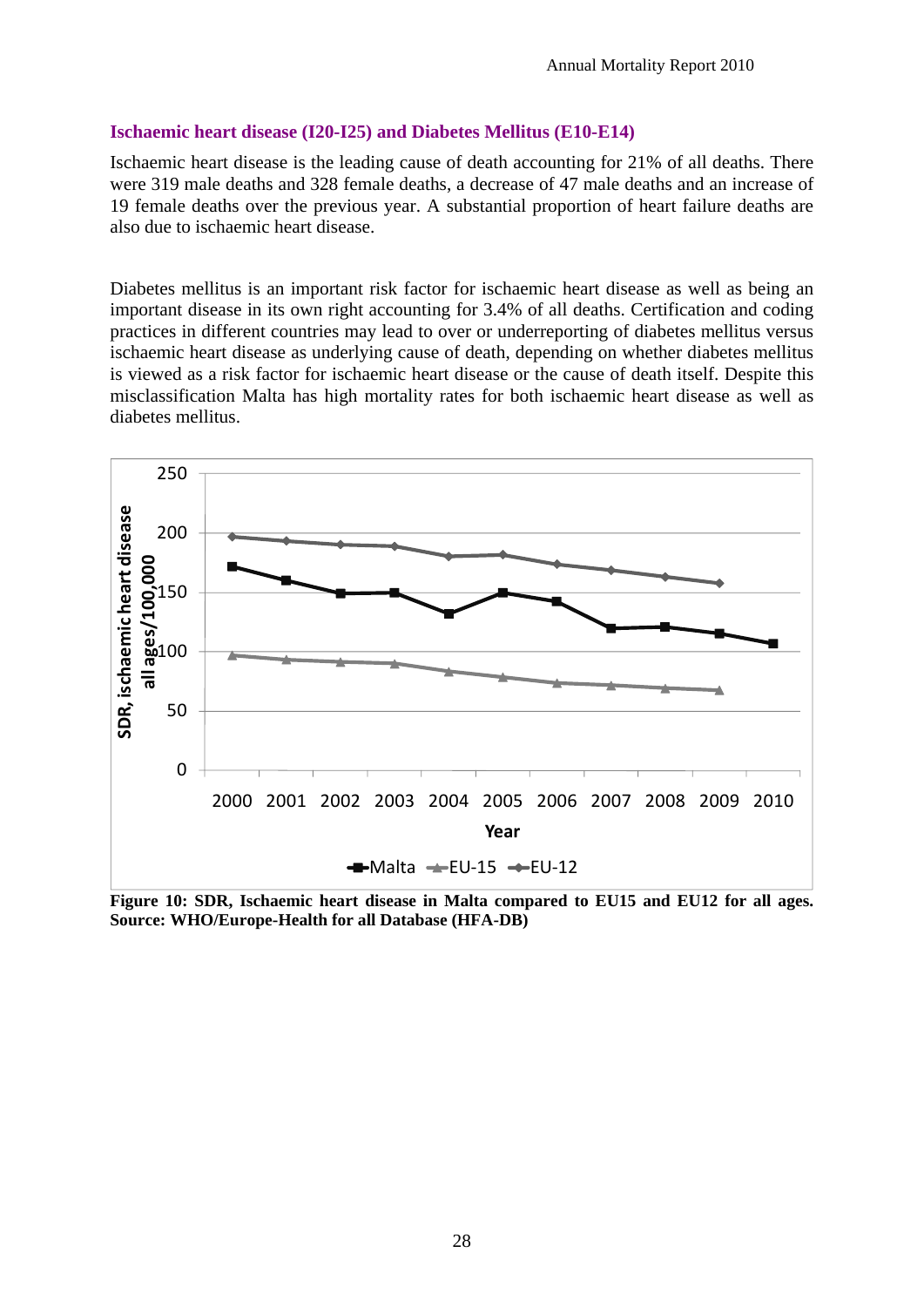

**Figure 11: SDR, Diabetes in Malta compared to EU15 and EU12, all ages. Source: WHO/Europe-Health for all Database (HFA-DB)** 

As seen in the graph above, mortality rates from ischaemic heart disease, and especially diabetes, are quite high in Malta. This is seen especially in the older age groups in the case of diabetes.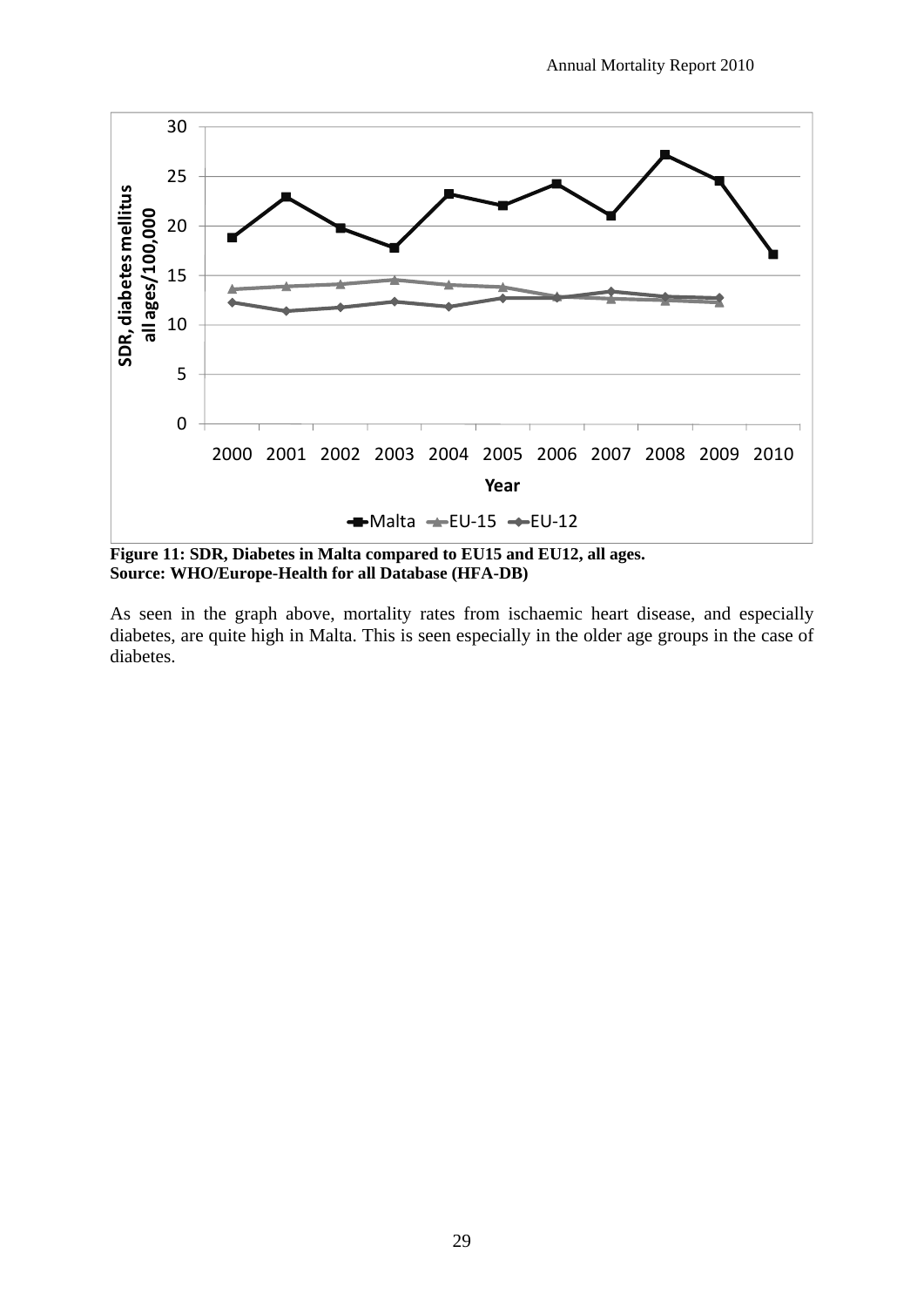#### **Cerebrovascular diseases (ICD-10 codes I60-I69)**

There were 263 deaths accounting for 8.7% of all deaths. A marked decrease of 85 deaths was noted from the previous year. Females out-number males in the number of deaths due to cerebrovascular disease with 160 females versus 103 males having died of stroke during 2010.



**Figure 12: SDR, Cerebrovascular disease in Malta compared to EU15 and EU12, all ages. Source: WHO/Europe-Health for all Database (HFA-DB)** 

#### **Average age at death from diseases of the circulatory system and diabetes mellitus**

Table 9 shows that for all deaths due to circulatory diseases and diabetes, the average age at death for males is lower than that for females.

|                                                           | Average age at death (yrs) |        |              |
|-----------------------------------------------------------|----------------------------|--------|--------------|
| Underlying cause of death                                 | <b>Male</b>                | Female | <b>Total</b> |
| Acute rheumatic fever & chronic rheumatic heart diseases  |                            |        |              |
| $(IO0-I09)$                                               | 69.5                       | 78.6   | 76.0         |
| Atherosclerosis (I70)                                     | 77.4                       | 84.8   | 82.9         |
| Cerebrovascular diseases (I60-I69)                        | 77.3                       | 82.2   | 80.3         |
| Hypertensive diseases (I10-I14)                           | 78.1                       | 84.8   | 83.4         |
| Ischaemic heart diseases (I20-I25)                        | 74.8                       | 81.6   | 78.2         |
| Other heart diseases (I26-I51)                            | 76.4                       | 81.5   | 79.5         |
| Remainder of diseases of the circulatory system (I71-I99) | 70.3                       | 71.6   | 70.9         |
|                                                           |                            |        |              |
| All circulatory diseases                                  | 75.5                       | 81.8   | 79.0         |
| Diabetes mellitus (E10-E14)                               | 73.4                       | 79.8   | 76.9         |

|  |  |  | Table 9: Average age at death from diseases of the circulatory system & diabetes mellitus |
|--|--|--|-------------------------------------------------------------------------------------------|
|--|--|--|-------------------------------------------------------------------------------------------|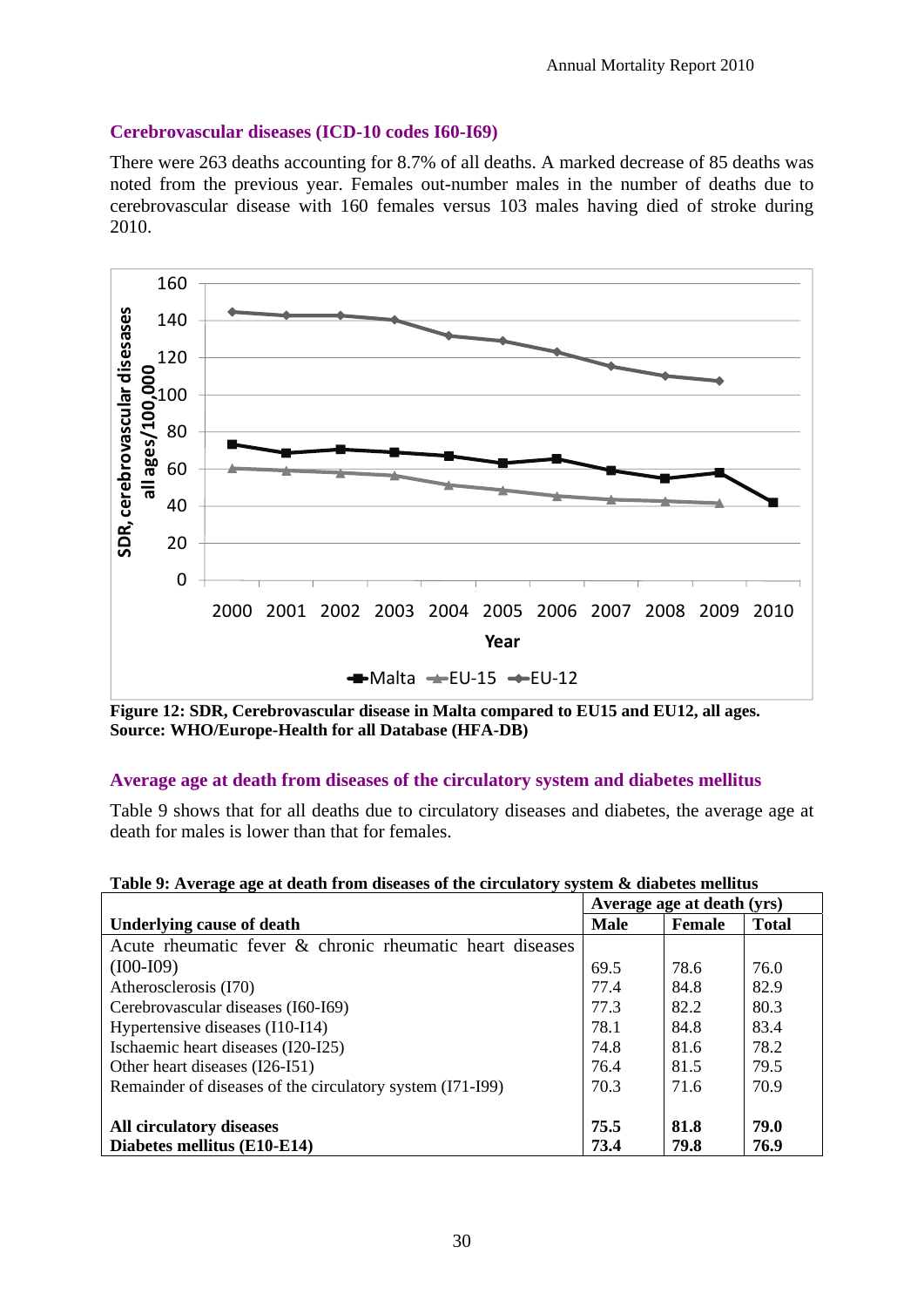#### **Neoplasms (ICD-10 codes C00-D48)**

There were 865 deaths due to neoplasms accounting for 29% of all deaths. Of these, 458 were male and 407 were female. Lung cancer is the leading cause of death due to malignancy accounting for 18% of all cancer deaths and 5.3% of all deaths.



**Figure 13: SDR, malignant neoplasms per 100,000 in Malta compared to EU-15 & EU-12, all ages.** 

**Source: WHO/Europe-Health for all Database (HFA-DB)** 

A downward trend in mortality rate is observed in Malta as well as EU-15 and EU-12. Rates for Malta compare favourably with EU-15 and EU-12 in all ages.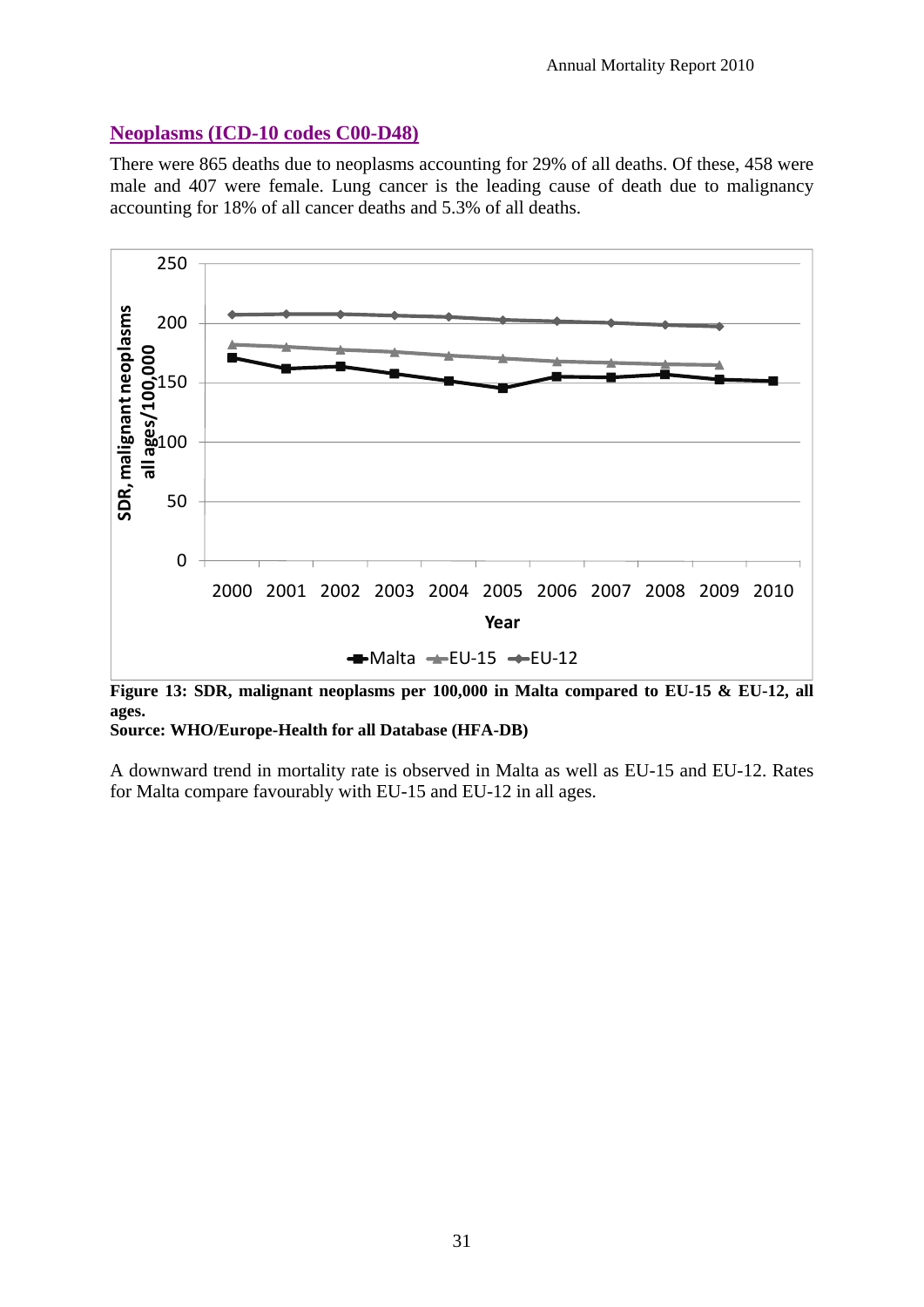

**Figure 14: Most common cancer deaths in both sexes** 

#### **Most common cancer deaths in males**



**Figure 15: Most common cancer deaths in males**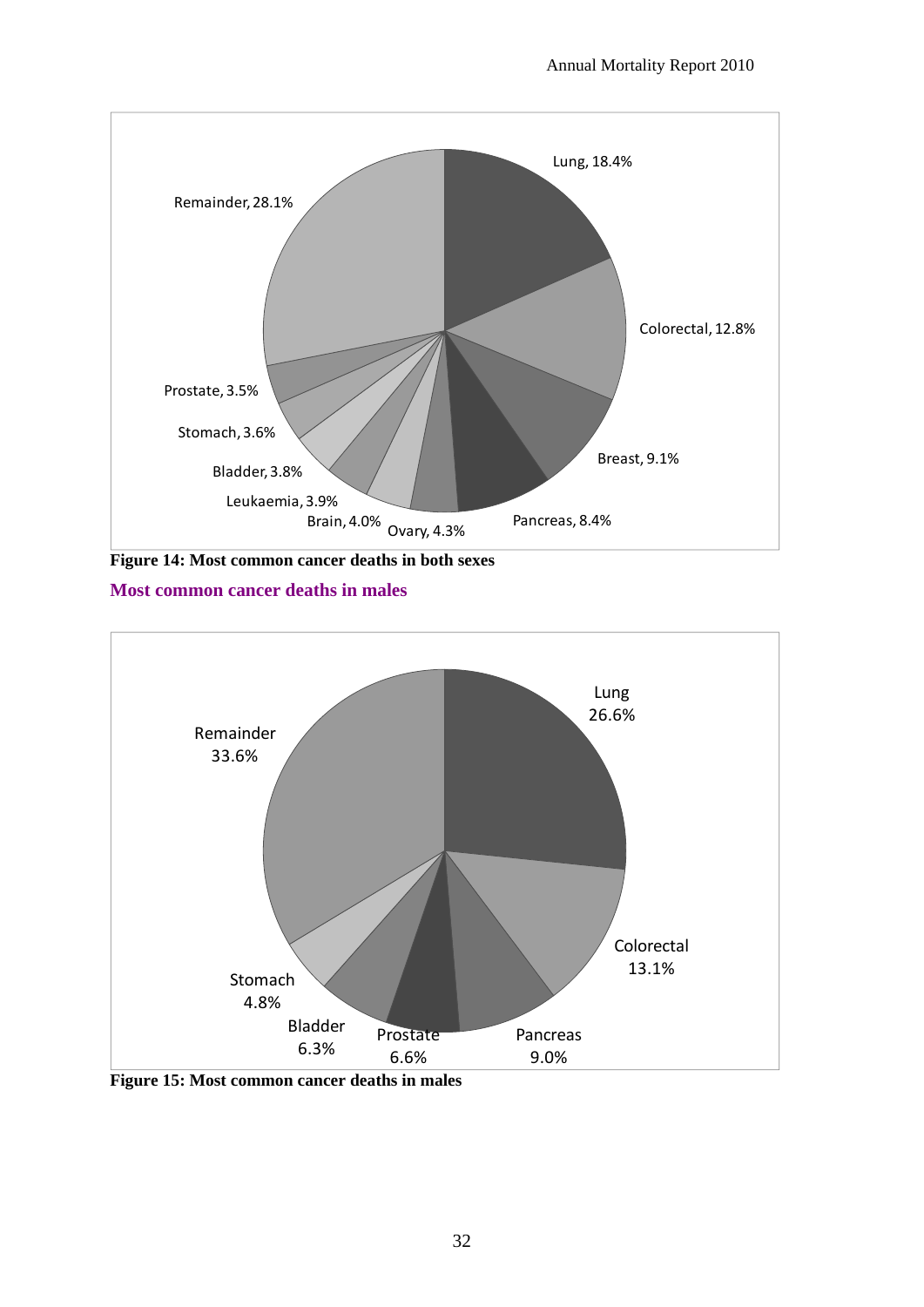

#### **Most common cancer deaths in females**

**Figure 16: Most common cancer deaths in females**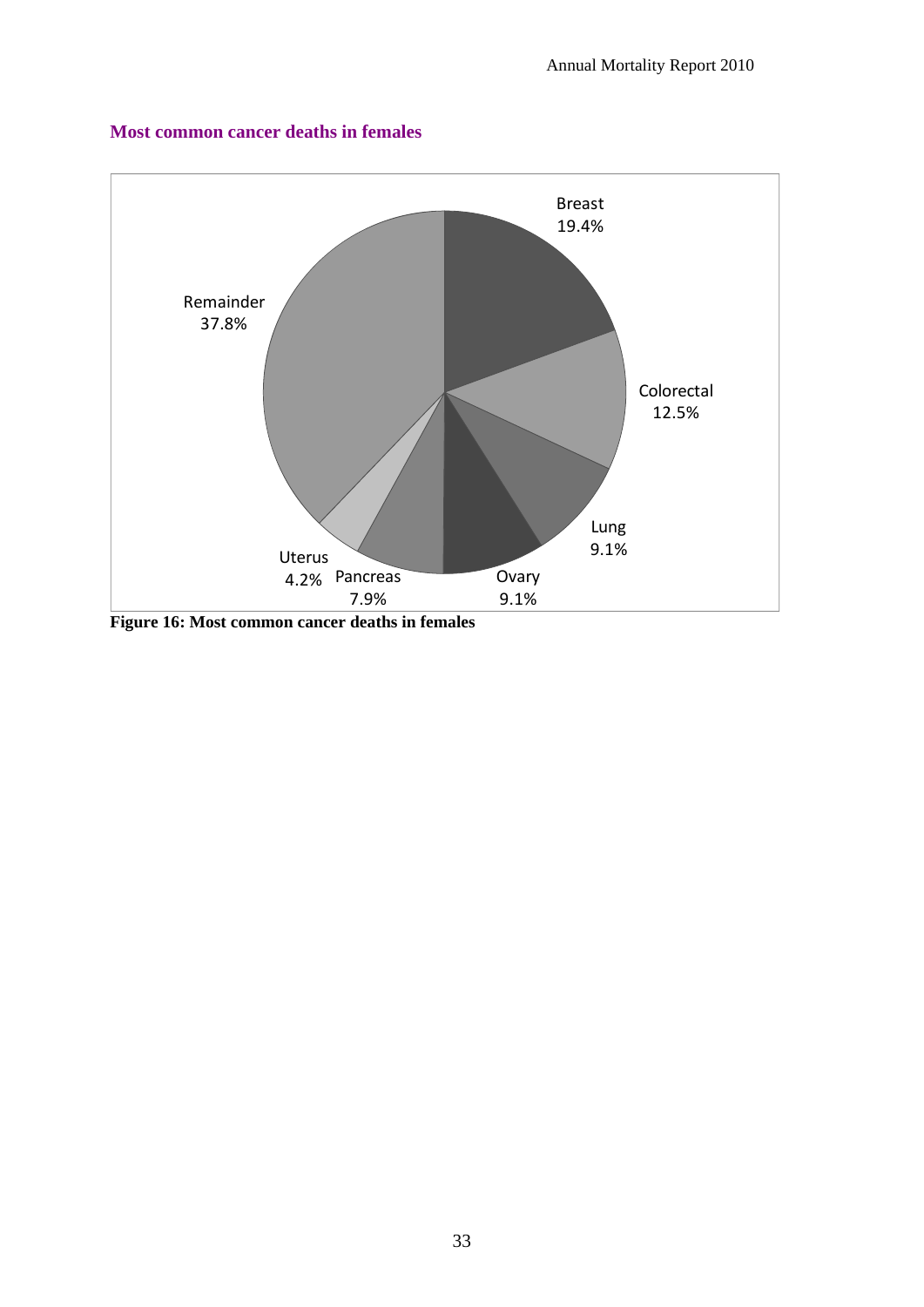

**Death due to lung cancer in Malta compared to EU-15 and EU-12** 

**Figure 17: SDR, malignant neoplasm of trachea, bronchus & lung per 100,000 in Malta compared to EU-15 & EU-12, all ages. Source: WHO/Europe-Health for all Database (HFA-DB)**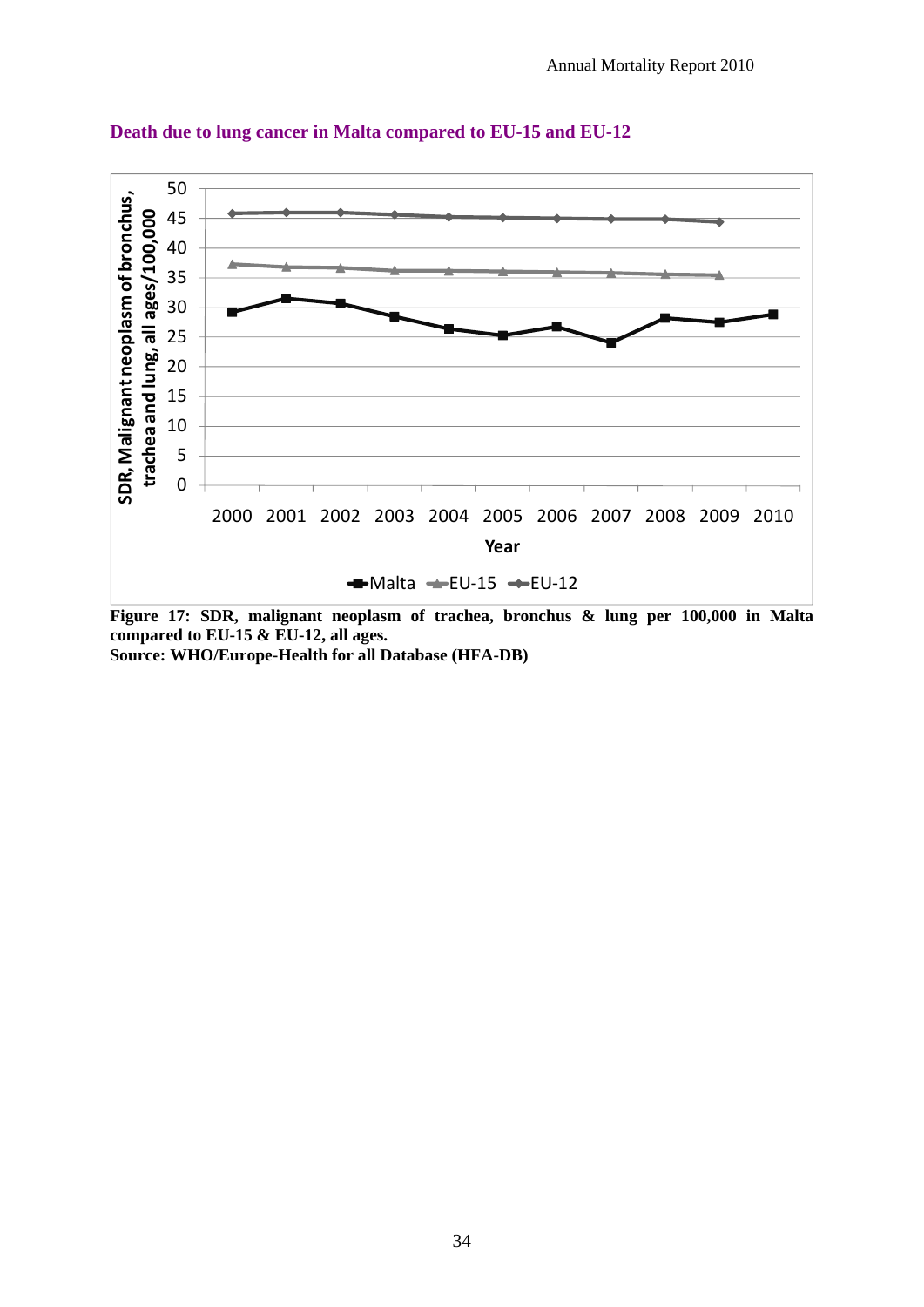

**Deaths due to breast cancer in Malta compared to EU-15 and EU-12 in females** 

**Figure 18: SDR, malignant neoplasm of breast per 100,000 in Malta compared to EU-15 & EU-12, all ages in females.** 

**Source: WHO/Europe-Health for all Database (HFA-DB)** 

The average age at death from neoplasms is 9 years less than that from circulatory diseases, being 70 years for those dying due to a neoplasm and 79 years for those dying to circulatory disease.

#### **Table 10: Average age at death from neoplasms**

|                                                                       | Average age at death (yrs) |               |              |
|-----------------------------------------------------------------------|----------------------------|---------------|--------------|
| <b>Cause of death</b>                                                 | <b>Male</b>                | <b>Female</b> | <b>Total</b> |
| Malignant neoplasm of breast (C50)                                    | n/a                        | 69.5          | 69.5         |
| Malignant neoplasm of colon, rectum $\&$ anus (C18-C21)               | 71.9                       | 72.6          | 72.2         |
| Malignant neoplasm of meninges, brain $\&$ other parts of the central |                            |               |              |
| nervous system $(C70-C72)$                                            | 59.5                       | 61.3          | 60.3         |
| Malignant neoplasm of ovary (C56)                                     | n/a                        | 65.3          | 65.3         |
| Malignant neoplasm of pancreas (C25)                                  | 69.2                       | 69.6          | 69.4         |
| Malignant neoplasm of trachea, bronchus & lung (C33-C34)              | 69.2                       | 68.7          | 69.1         |
| All neoplasms                                                         | 69.6                       | 70.5          | 70.0         |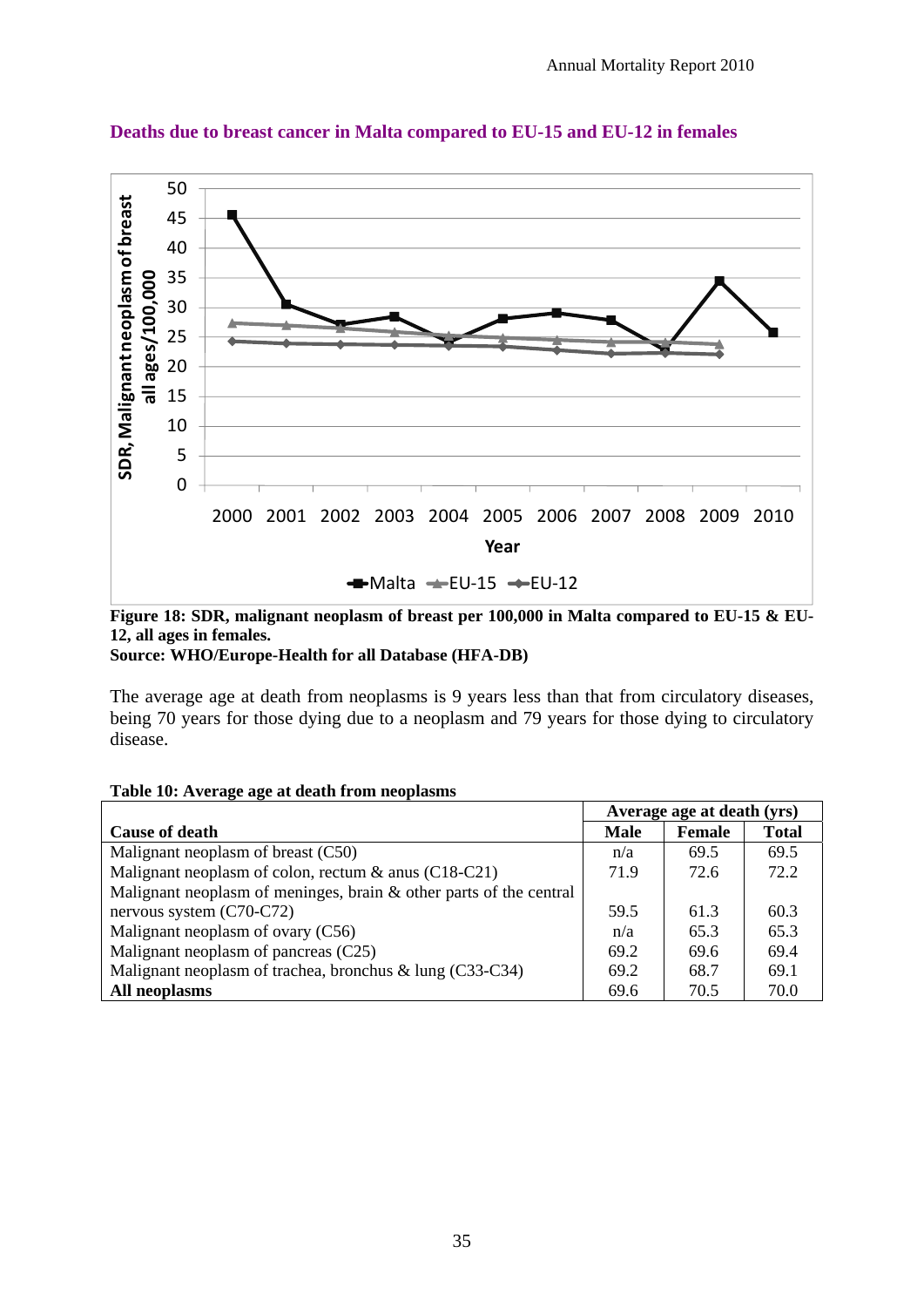#### **Diseases of the respiratory system (ICD 10 code J00-J98)**

There were 293 deaths due to respiratory conditions during 2010 accounting for 9.7% of all deaths. Of these, 164 were male and 129 were female. Deaths due to respiratory conditions tend to affect the older age groups.



**Figure 19: SDR, all respiratory conditions per 100,000 in Malta compared to EU-15 & EU-12, all ages.** 

**Source: WHO/Europe-Health for all Database (HFA-DB)** 

The overall average age at death due to diseases of the respiratory system was 81.8. The average age at death in males was 80.8 and that in females was 83.2.

#### **Chronic lower respiratory diseases (ICD 10 codes J40-J47)**

There were 72 deaths in males and 18 deaths in females accounting for 3.0% of all deaths. Deaths due to these conditions are commoner in males because they are related to cigarette smoking. Though rates in males in Malta are above EU-15, a decreasing trend can be observed.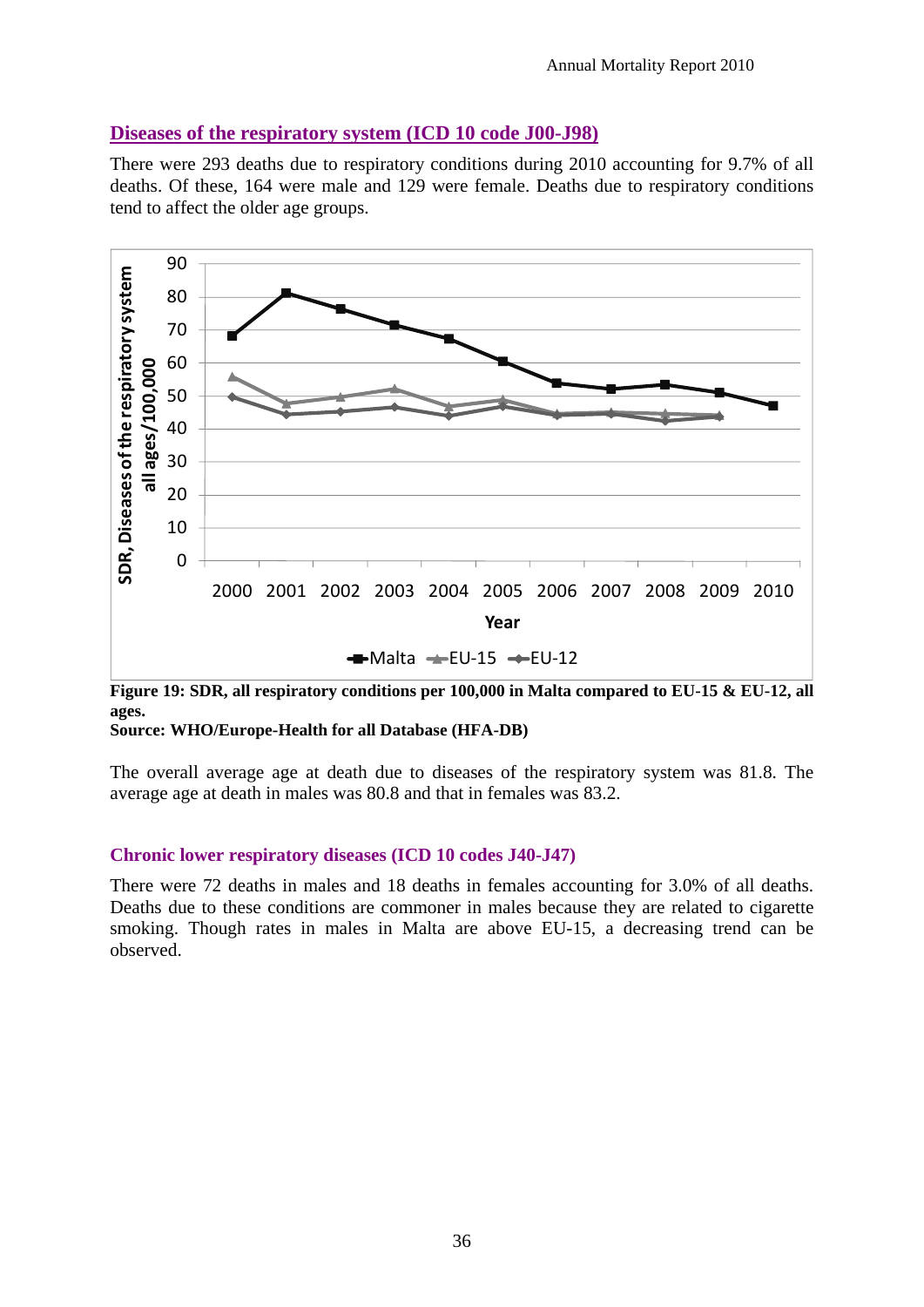

**Figure 20: SDR, chronic bronchitis/emphysema/asthma, in males per 100,000, all ages, in Malta compared to EU-15 & EU-12.** 

**Source: WHO/Europe-Health for all Database (HFA-DB)** 

Mortality due to chronic lower respiratory diseases in females in Malta is much lower than EU-15 and EU-12.

#### **Smoking**

Deaths due to smoking are often difficult to quantify since even though it is a risk factor for many diseases, other factors may also play a part.

However, percentages from a number of diseases are taken to calculate deaths due to smoking. The percentages used are those recommended by the World Health Organisation. One must note that this is an estimate since there are other diseases in which smoking plays a part. Furthermore, other risk factors play a part in the evolution of the diseases mentioned.

There were **366** deaths attributable to smoking in Maltese residents during the year 2010. Of these, **241** were male and **125** were female. These figures were obtained using the method described below (as recommended by WHO).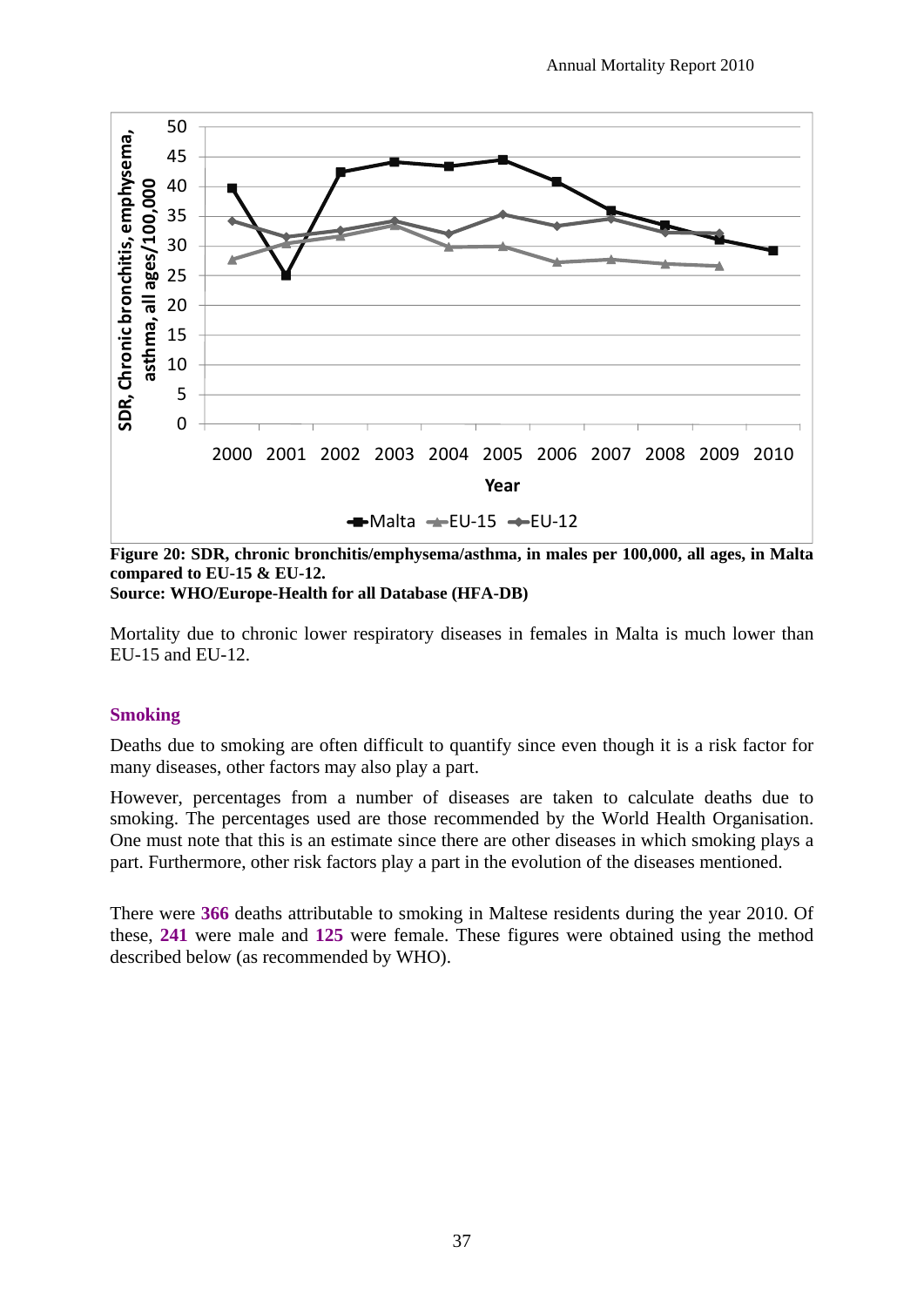#### **Males**

#### **Table 11: Deaths due to cigarette smoking in males**

| Tuote 11, Deuvlio Gue to eight ene olifoning in multo |                     |                            |                    |
|-------------------------------------------------------|---------------------|----------------------------|--------------------|
| <b>Cause of death</b>                                 | <b>ICD-10</b> codes | <b>Total no. of deaths</b> | % advised by WHO   |
|                                                       |                     |                            | related to smoking |
| Deaths from cancer of                                 | $C33-C34$           | 122                        | $90\% = 109.80$    |
| trachea/bronchus/lung                                 |                     |                            |                    |
| chronic<br>Deaths<br>from                             | J40-J44             | 69                         | $75\% = 51.75$     |
| bronchitis/emphysema                                  |                     |                            |                    |
| ischaemic<br>Deaths from                              | $I20-I25$           | 318                        | $25\% = 79.50$     |
| heart disease                                         |                     |                            |                    |

#### **Females**

#### **Table 12: Deaths due to cigarette smoking in females**

| Tuble 12, Deaths and to eighteen sinoning in remarcs |                                  |                            |                    |
|------------------------------------------------------|----------------------------------|----------------------------|--------------------|
| <b>Cause of death</b>                                | <b>ICD-10</b> codes              | <b>Total no. of deaths</b> | % advised by WHO   |
|                                                      |                                  |                            | related to smoking |
| Deaths from cancer of                                | C <sub>3</sub> 3-C <sub>34</sub> | 37                         | $90\% = 33.30$     |
| trachea/bronchus/lung                                |                                  |                            |                    |
| chronic<br><b>Deaths</b><br>from                     | $J40-J44$                        | 13                         | $75\% = 9.75$      |
| bronchitis/emphysema                                 |                                  |                            |                    |
| ischaemic<br>Deaths from                             | $I20-I25$                        | 328                        | $25\% = 82.00$     |
| heart disease                                        |                                  |                            |                    |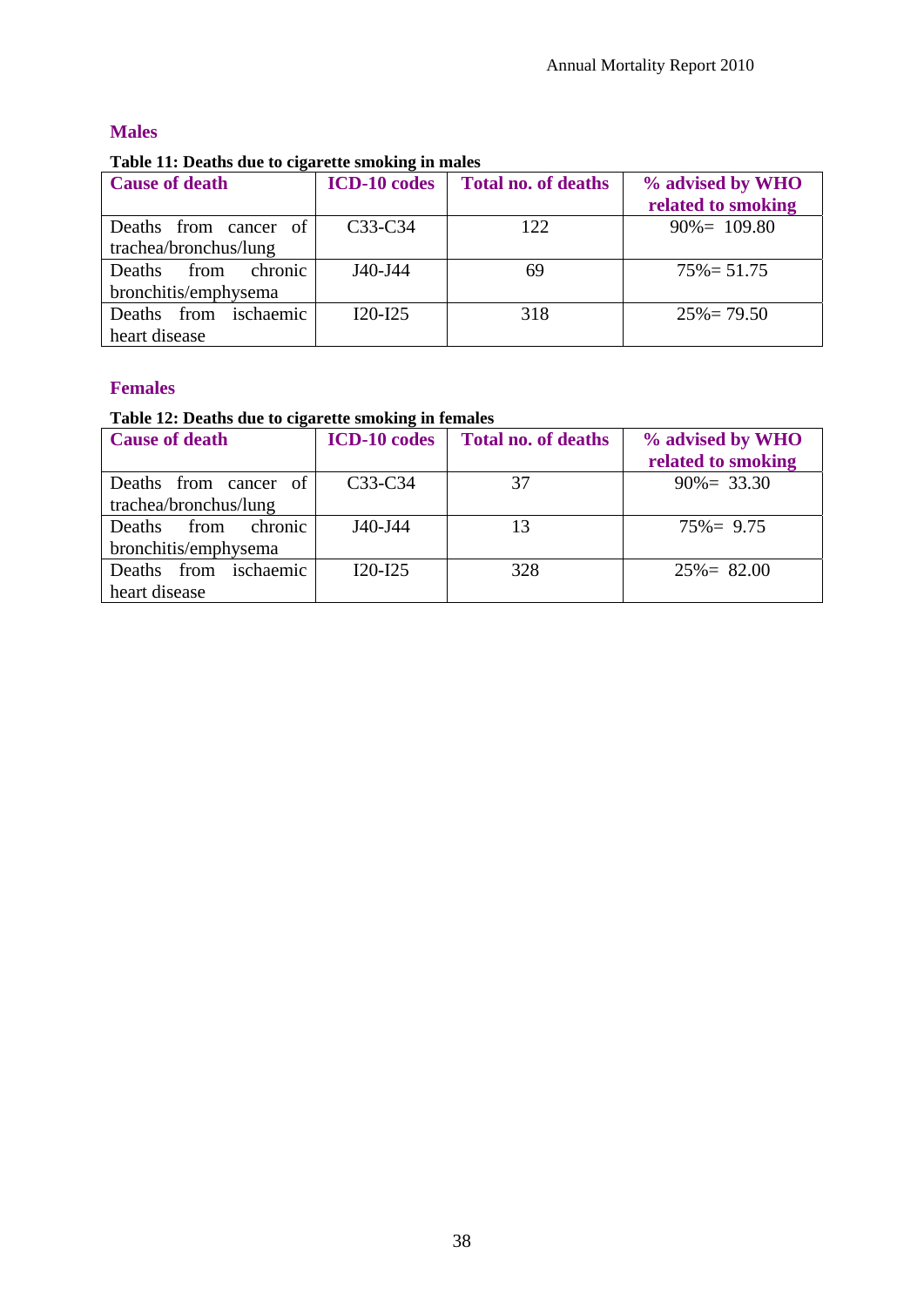#### **Diseases of the digestive system (ICD 10 codes K00-K92)**

There were 93 deaths due to diseases of the digestive system accounting for 3.1% of all deaths. Of these, 51 were male and 42 were female. The age standardized death rate (ESP) for diseases of the digestive system was 15.96 per 100,000 population.

#### **Diseases of the liver (ICD 10 codes K70-K76)**

There were 22 deaths of which 17 were male and 5 were female. Of these, 13 male and 2 female deaths were attributed to alcoholic liver disease. The age standardized death rate (ESP) for diseases of the liver was 4.1 per 100,000 population.



**Figure 21: SDR, chronic liver disease & cirrhosis per 100,000 in Malta compared to EU-15 & EU-12 all ages.** 

**Source: WHO/Europe-Health for all Database (HFA-DB)** 

Mortality due to chronic liver disease is low for males, and even lower for females in Malta, when compared with EU-15 and EU-12.

The overall average age at death for chronic liver disease and cirrhosis, in 2010, was 67 years. The average age at death in males was 66 and in females was 72 years.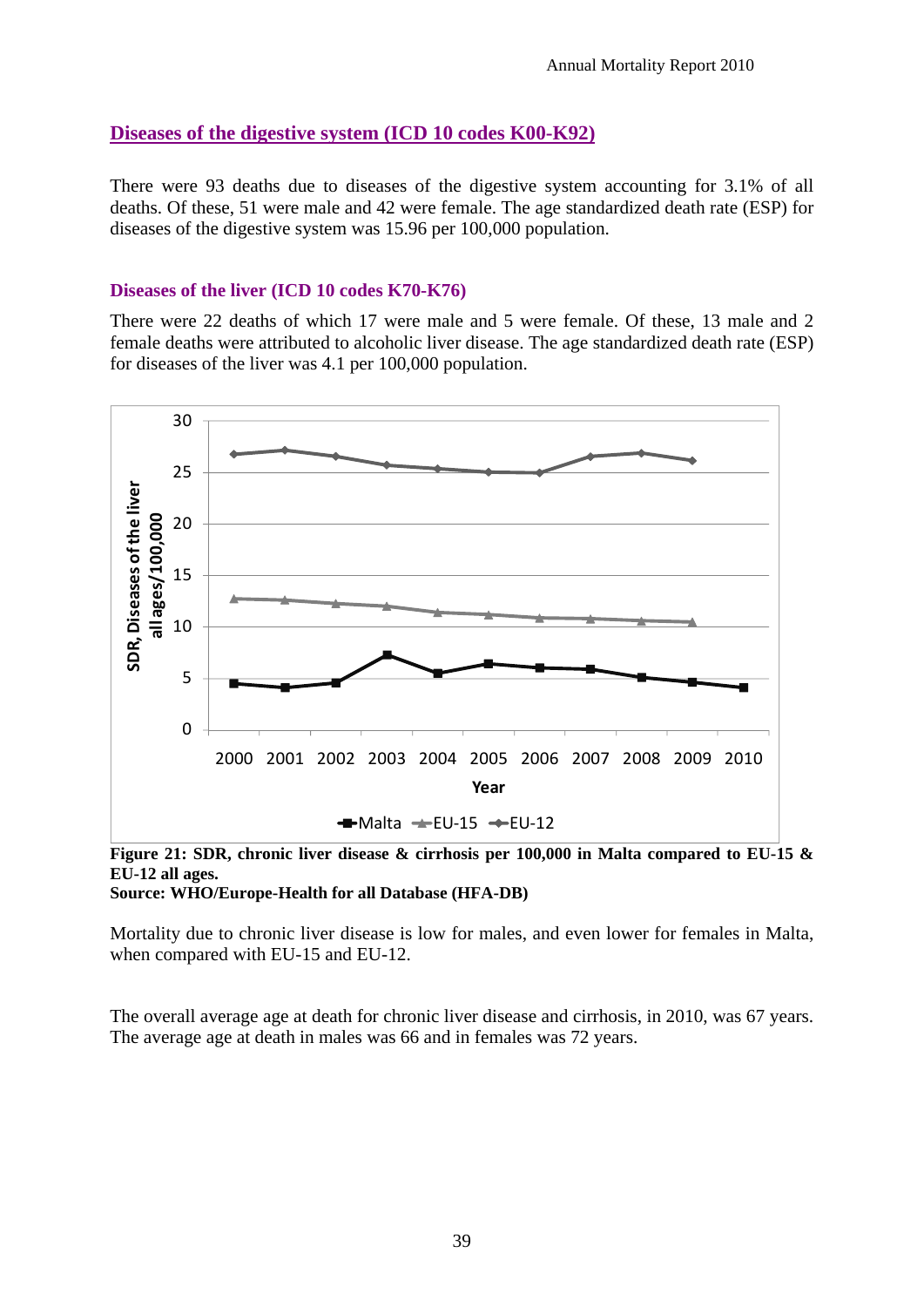#### **Some infectious and parasitic diseases (ICD 10 codes A00-B99 (excluding A41.9), G00, G03-G04, N70-N73)**

There were 3 deaths due to infectious and parasitic diseases in the above categories accounting for 0.1% of all deaths. Of these, 2 were male and 1 was female. One died from Human Immunodeficiency Virus (HIV) infection resulting in malignant neoplasms (B21) at an age range of 35-44 years. One died from the sequelae of tuberculosis (B90) at an age range of 75-84 years. One died from bacterial meningitis, not elsewhere classified (G00) at an age range of 0-4 years.

#### **Methicillin-Resistant Staphylococcus Aureus (MRSA)**

There were 10 deaths where Staphylococcus aureus was mentioned as a cause of death in the certificate. MRSA often is a contributory factor to death, rather than the main cause. It often results in vulnerable patients admitted to hospital for other conditions.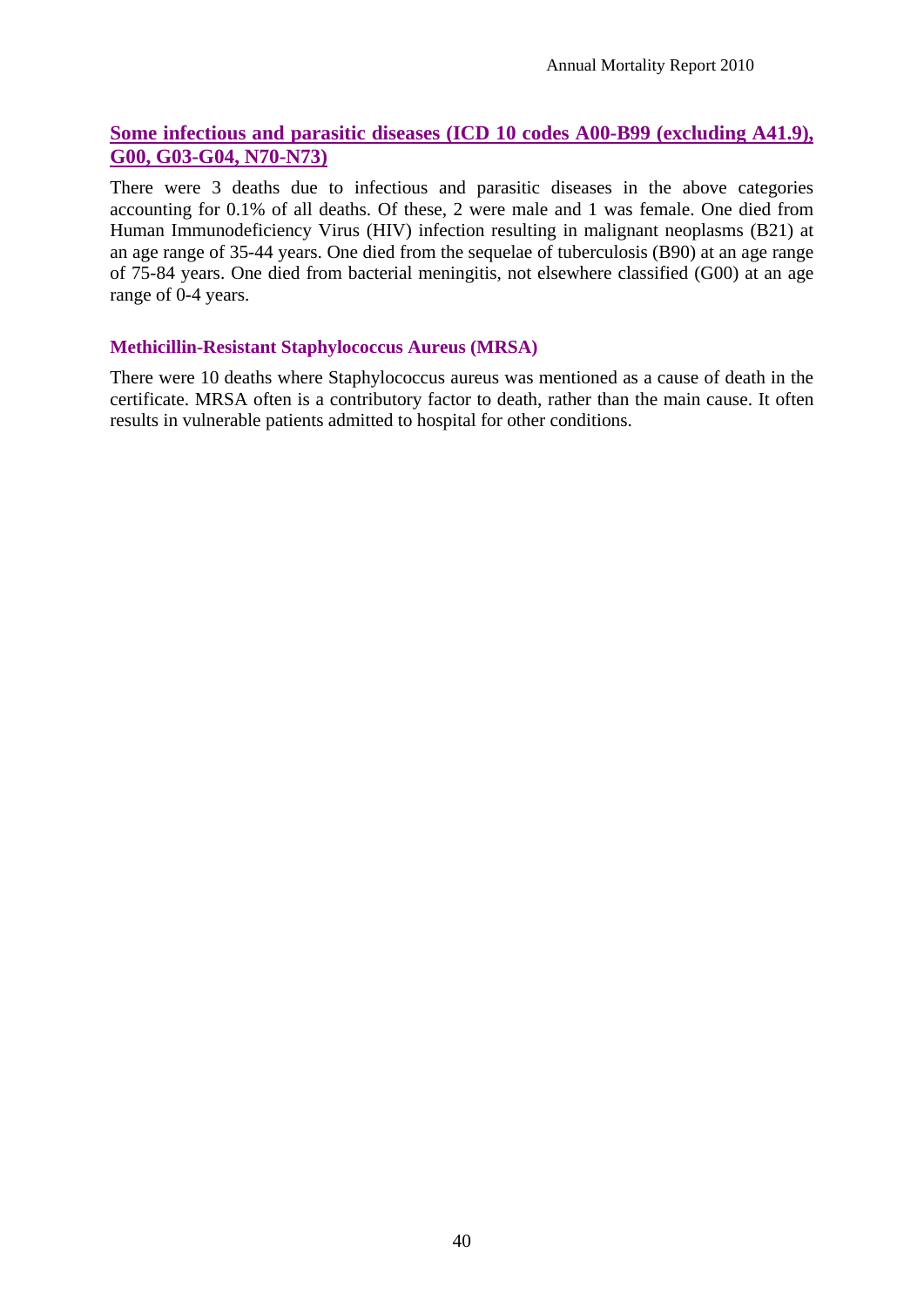#### **External causes of morbidity and mortality (ICD 10 codes V01-Y98)**

There were 119 deaths due to external causes during the year 2010 accounting for 3.9% of all deaths. Of these, 89 were male and 30 were female. The age-standardised death rate was 25 per 100,000 population.



**Figure 22: Number of deaths due to external causes, in males and females.** 

|                       | Average age of death (years) |               |              |  |
|-----------------------|------------------------------|---------------|--------------|--|
| <b>Cause of death</b> | Male                         | <b>Female</b> | <b>Total</b> |  |
| Falls                 | 73.3                         | 78.3          | 75.4         |  |
| Intentional self-harm | 44.4                         | 64.0          | 45.7         |  |
| Transport accidents   | 43.7                         | 29.4          | 39.3         |  |
| All external causes   | 52.3                         | 64.0          | 55.3         |  |

The average age at death due to external causes is quite young as seen in the table above.

#### **Transport accidents (V01-V99)**

There were 16 deaths due to transport accidents during the year 2010. Of these, 11 were male and 5 were female. Deaths due to transport accidents are less frequent in Malta compared to EU-15 and EU-12. Most deaths occur in males and in those aged under 65 years.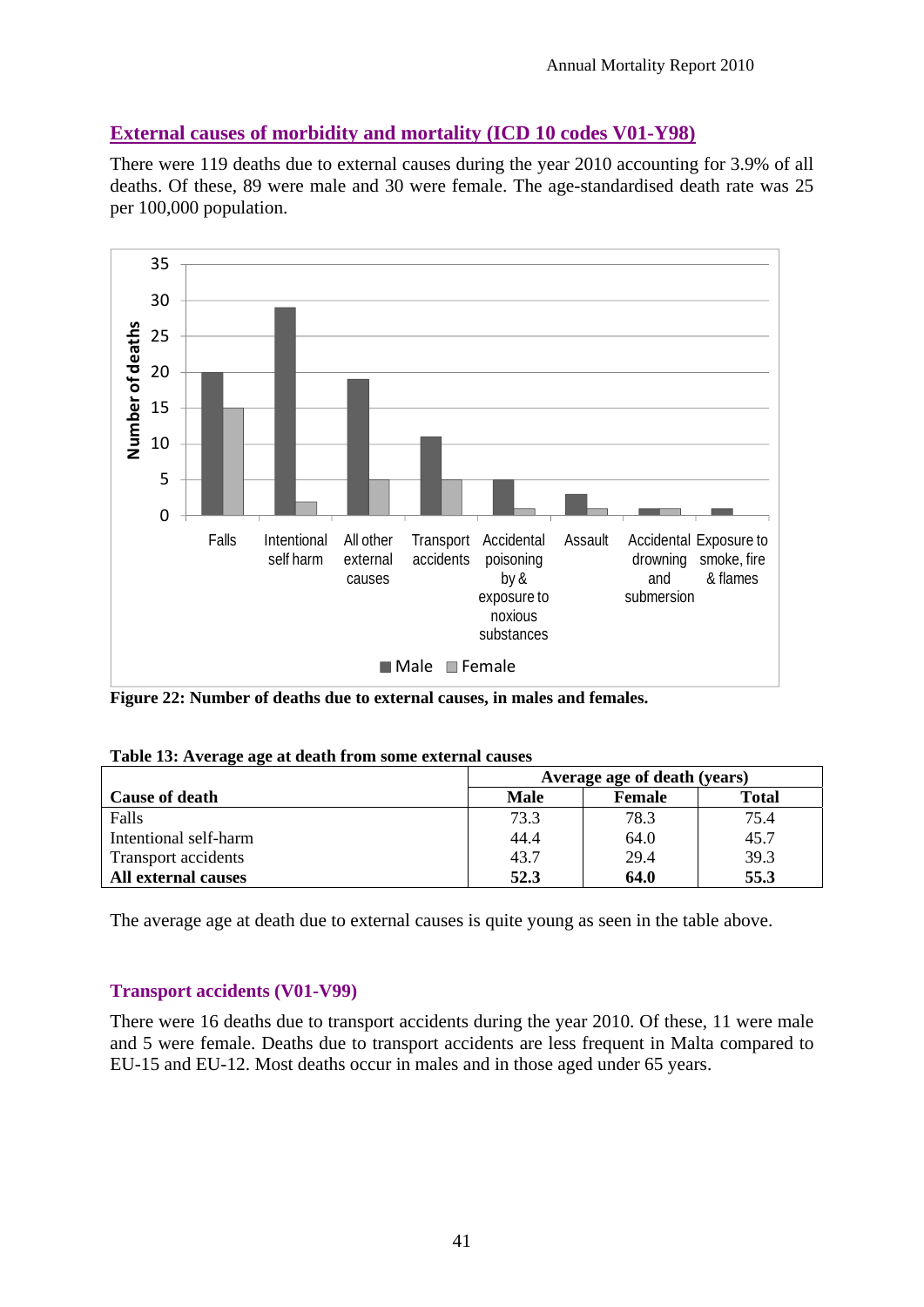

**Figure 23: SDR, motor vehicle accidents, all ages, in Malta compared to EU-15 & EU-12. Source: WHO/Europe-Health for all Database (HFA-DB)** 

#### **Falls (ICD 10 codes W00-W19)**

There were 35 deaths due to accidental falls. Of these, 20 were male and 15 were female. A number of deaths due to falls occur in young males associated with occupational accidents. Falls and associated hip fractures are an important cause of morbidity and mortality in older persons.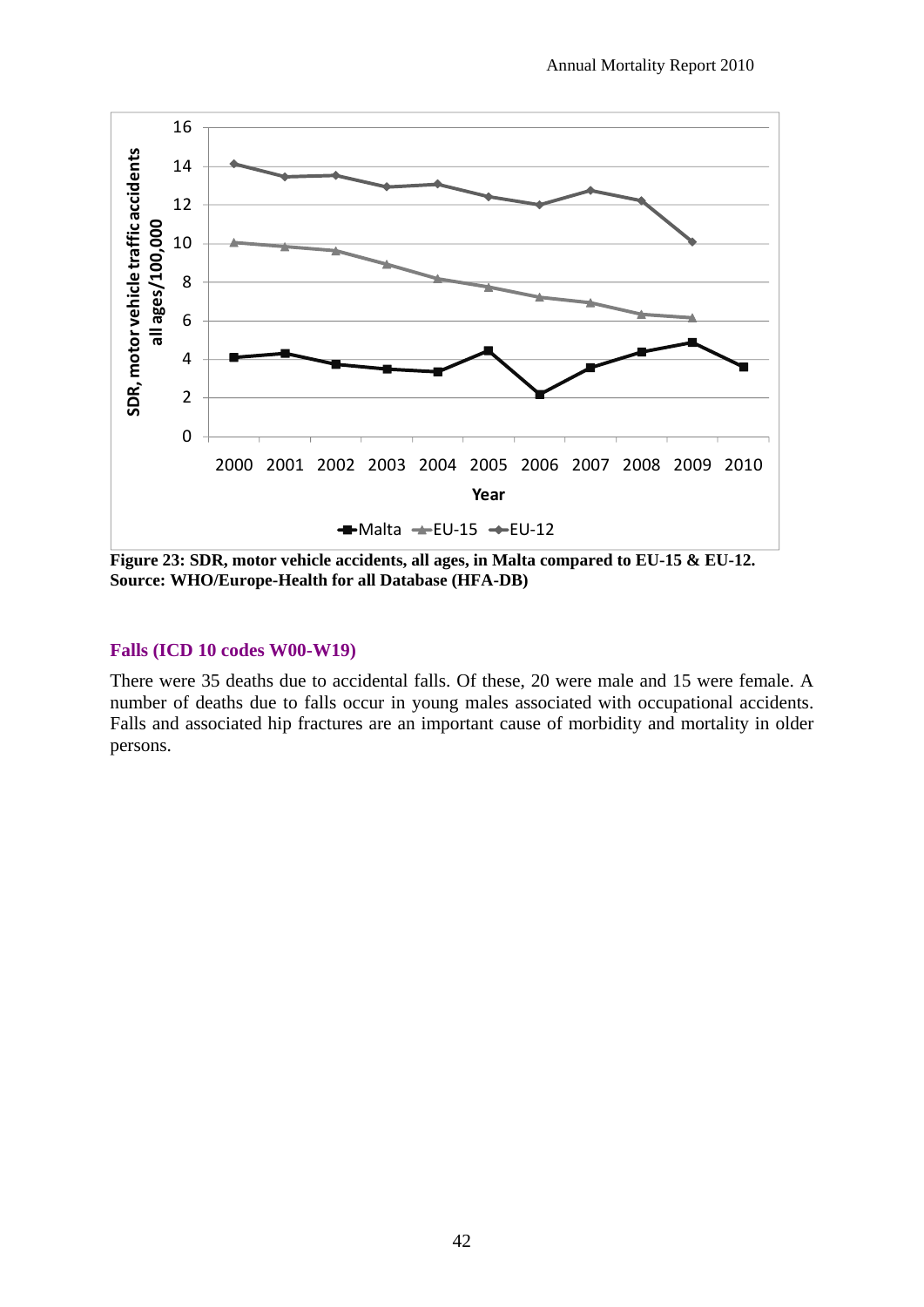

**Figure 24: Deaths due to falls by gender and age group** 

#### **Intentional self harm (ICD 10 codes X60-X84)**

Suicide is one of the topics that from time to time is being addressed by professionals in various disciplines. This is because of the interest that suicide always generates. It is therefore imperative that the right conclusions are made as one can give different interpretations and conclusions from the same information. Before delving into the statistics, the following points must be made clear:

- Suicide poses a problem for its identification and at times may be extremely difficult to decide whether a death was a suicide or an accident or a homicide.
- Suicide carries a stigma and death due to suicide is rarely written on the death certificate.
- The National Mortality Registry is in close collaboration with the police and pathologists in order to produce statistics as accurate as possible regarding suicides.

During the year 2010 there were 31 deaths due to suicide. Of these, 29 were male and 2 were female. Deaths by hanging and by jumping were the commonest modes of suicide. There has been an increase in the suicide rates in 2009 and 2010, as compared to previous years.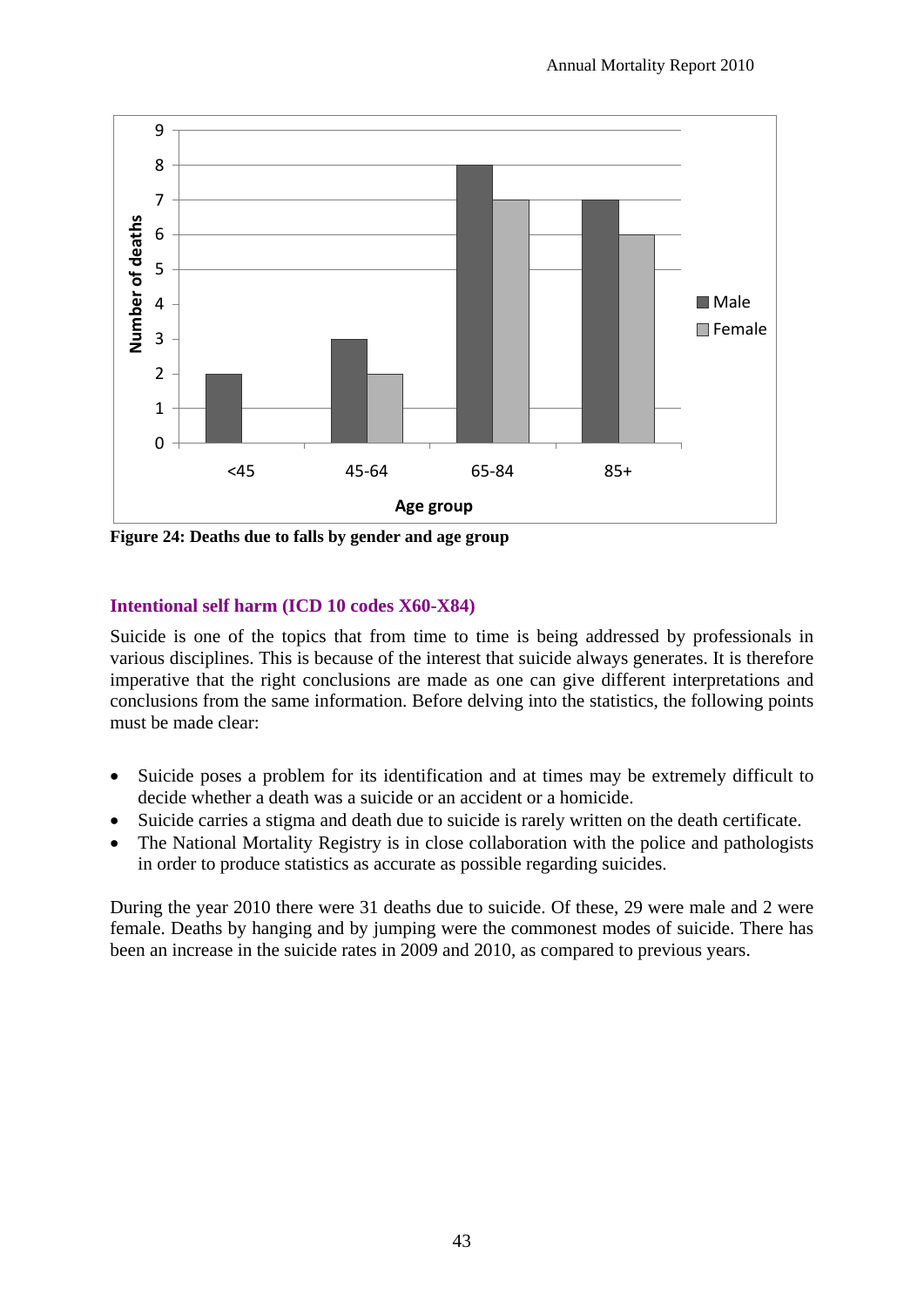

**Figure 25: SDR, Intentional self harm, all ages, per 100000, in Malta compared to EU-15 & EU-12** 

**Source: WHO/Europe-Health for all Database (HFA-DB)** 

#### **Deaths due to illicit drug overdose (EMCDDA definition)**

| Table 14: EMCDDA definition of codes used in illicit drug overdose |  |  |  |
|--------------------------------------------------------------------|--|--|--|
|                                                                    |  |  |  |

| Underlying cause of death        | Selected ICD-10 code(s)                                        |
|----------------------------------|----------------------------------------------------------------|
| <b>Disorders</b>                 | F11-F12, F14-F16, & F19                                        |
| Accidental poisoning             | X441, X421, X411                                               |
| Intentional poisoning            | $\vert$ X62 <sup>1</sup> , X61 <sup>1</sup> , X64 <sup>1</sup> |
| Poisoning of undetermined intent | Y12 <sup>1</sup> , Y11 <sup>1</sup> , Y14 <sup>1</sup>         |

<sup>1</sup> In combination with T codes T40.0-9, T43.6

There were 5 deaths due to drug overdose by illicit drugs. Of these, 4 were male and 1 was female. All were in the 15-44 year age group.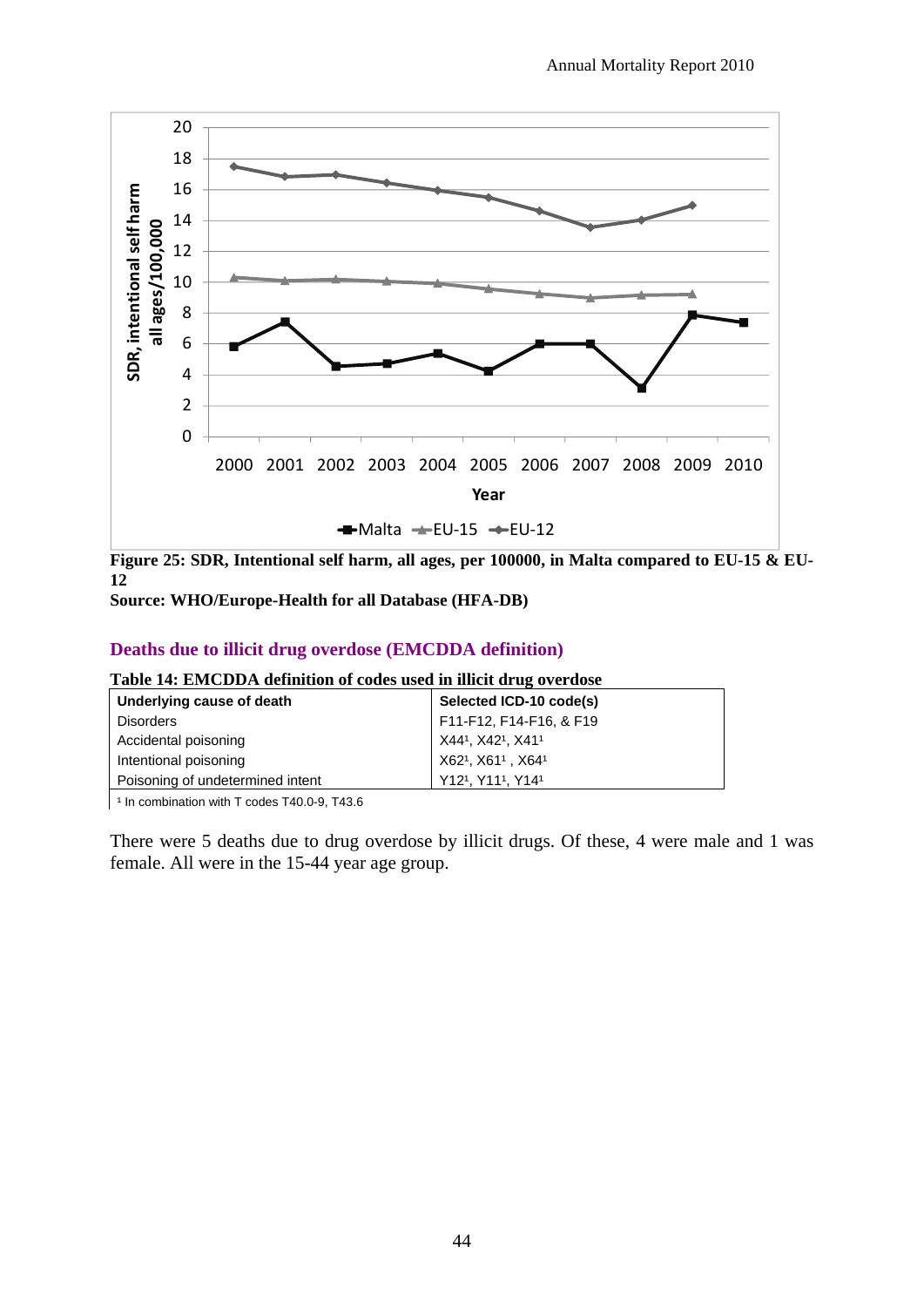# **Section 3: Perinatal and infant mortality**

Infant mortality statistics are an important source of information which give an indication about the social and economic state of a country as well as the health care to an especially vulnerable group: infants.

During the year 2010, there were 32 perinatal deaths reported to the National Mortality Registry, consisting of 16 foetal deaths and 16 early neonatal deaths. There were 22 infant deaths. These deaths do not include foetal or infants weighing less than 500g.

Table 15 gives a more detailed breakdown of foetal, neonatal and infant deaths according to the presence or otherwise of congenital anomalies classified as underlying cause of death.

| Table 15: Foetal, neonatal & infant deaths by birth weight, age group & presence or absence of |  |
|------------------------------------------------------------------------------------------------|--|
| malformation as UCD.                                                                           |  |

|                                    |          | 500-999g or    |          |    | $>= 1000g$ or |                |          |              |                |
|------------------------------------|----------|----------------|----------|----|---------------|----------------|----------|--------------|----------------|
|                                    |          | equivalent     |          |    | equivalent    |                |          | <b>Total</b> |                |
|                                    | M        | F              | т        | м  | F             | т              | М        | F            | т              |
| <b>Foetal deaths (FD)</b>          | 2        | 1              | 3        | 5  | 8             | 13             | 7        | 9            | 16             |
| FD with malformations              | 1        | $\Omega$       |          | 0  | $\Omega$      | $\Omega$       | 1        | 0            | 1              |
| FD without malformations           | 1        | 1              | 2        | 5  | 8             | 13             | 6        | 9            | 15             |
| <b>Early neonatal deaths (END)</b> | 2        | 2              | 4        | 8  | 4             | 12             | 10       | 6            | 16             |
| <b>END</b> with malformations      | 0        | $\Omega$       | $\Omega$ | 2  | 1             | 3              | 2        | 1            | 3              |
| <b>END</b> without malformations   | 2        | $\overline{2}$ | 4        | 6  | 3             | 9              | 8        | 5            | 13             |
|                                    |          |                |          |    |               |                |          |              |                |
| Late neonatal deaths (LND)         | $\Omega$ | 0              | ∩        | 1  | 1             | $\overline{2}$ | 1        | 1            | 2              |
| LND with malformations             | $\Omega$ | $\Omega$       | $\Omega$ | 0  | 1             | 1              | $\Omega$ | 1            | 1              |
| LND without malformations          | 0        | $\Omega$       | $\Omega$ | 1  | $\Omega$      | 1              | 1        | $\Omega$     | 1              |
|                                    |          |                |          |    |               |                |          |              |                |
| Post neonatal deaths (PND)         | 0        | 1              |          | 2  | 1             | 3              | 2        | 2            | 4              |
| <b>PND</b> with malformations      | 0        | $\Omega$       | $\Omega$ | 1  | 1             | $\overline{2}$ |          | 1            | $\overline{2}$ |
| <b>PND</b> without malformations   | $\Omega$ | 1              | 1        | 1  | 0             | 1              |          | 1            | $\overline{2}$ |
|                                    |          |                |          |    |               |                |          |              |                |
| Infant deaths (ID)                 | 2        | 3              | 5        | 11 | 6             | 17             | 13       | 9            | 22             |
| ID with malformations              | $\Omega$ | $\Omega$       | 0        | 3  | 3             | 6              | 3        | 3            | 6              |
| ID without malformations           | 2        | 3              | 5        | 8  | 3             | 11             | 10       | 6            | 16             |

\*Malformations include ICD 10 codes: G47.3, Q00-Q99

Foetuses or infants weighing less than 500g are not included in the rates described below.

**Foetal mortality rate**: 16/ (4018+16)\*1000= 3.97 per 1000 total births **Perinatal mortality rate:**  $32/(4018+16)*1000=7.93$  per 1000 total births **Neonatal mortality rate**: 18/ 4018\*1000= 4.48 per 1000 live births **Post neonatal mortality rate:**  $4/4018*1000=1.00$  per 1000 live births **Infant mortality rate**: 22/4018\*1000= 5.48 per 1000 live births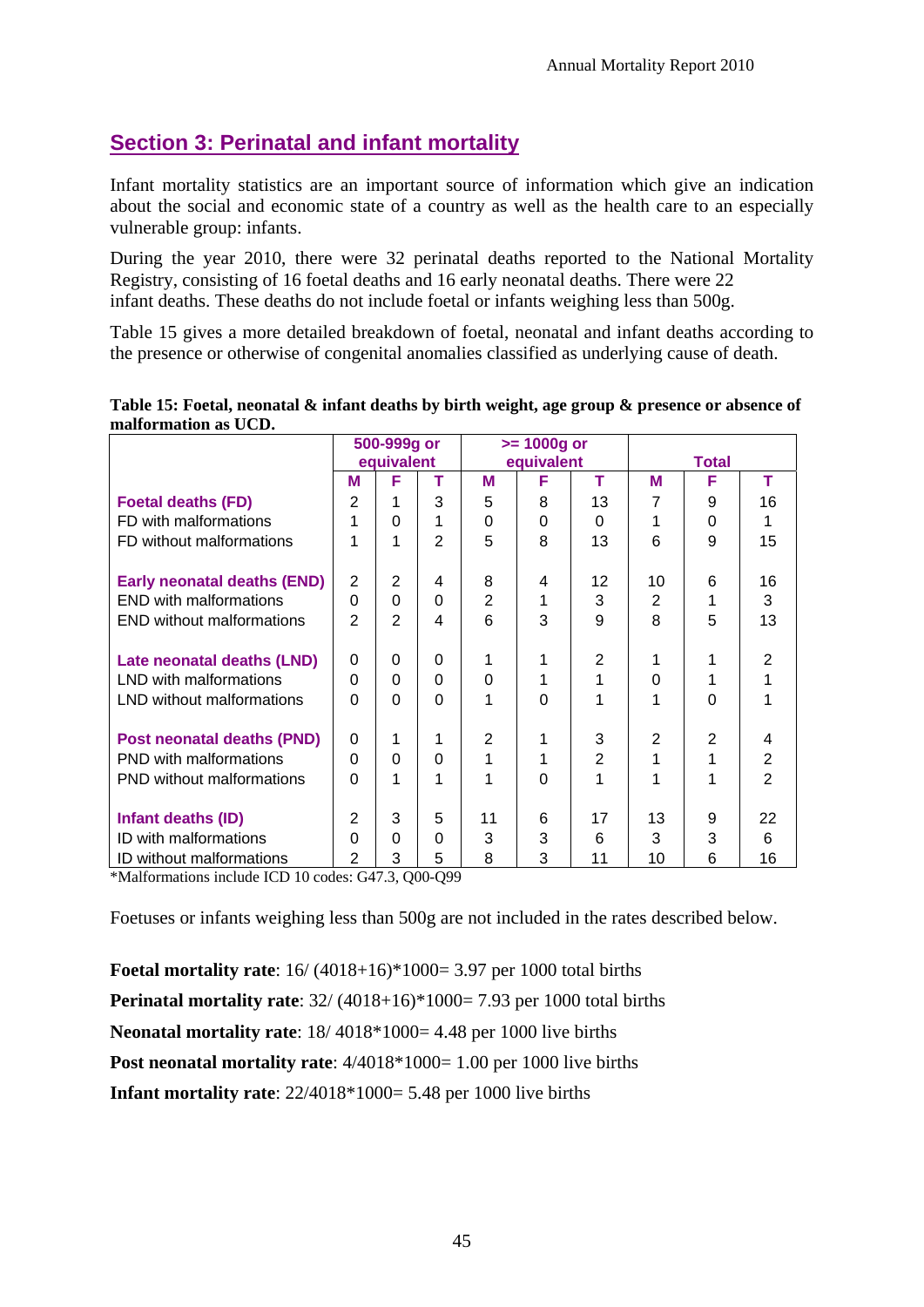#### **International Statistics:**

For international comparisons, only deaths with a birth weight of over 1000g are considered.

**Foetal death rate, weight specific** =  $13/(4009+13)*1000 = 3.23$  per 1000 total births **Perinatal mortality rate, weight specific**  $= 25/(4009+13)*1000 = 6.22$  per 1000 total births **Neonatal death rate, weight specific** =  $14/4009*1000 = 3.49$  per 1000 live births **Post neonatal death rate, weight specific** =  $3/4009*1000 = 0.75$  per 1000 live births **Infant mortality rate, weight specific**  $= 17/4009*1000 = 4.24$  per 1000 live births

|                                    |                | 22-27 wks or<br>equivalent |          |    | >= 28 weeks or<br>equivalent |                | <b>Total</b> |    |    |  |
|------------------------------------|----------------|----------------------------|----------|----|------------------------------|----------------|--------------|----|----|--|
|                                    | м              | F                          | т        | М  | F                            | т              | M            | F  | т  |  |
| <b>Foetal deaths (FD)</b>          | 2              | 2                          | 4        | 6  | 8                            | 14             | 8            | 10 | 18 |  |
| FD with malformations              | 0              | $\Omega$                   | $\Omega$ |    | 0                            | 0              |              | 0  | 0  |  |
| FD without malformations           | $\overline{2}$ | $\overline{2}$             | 4        | 5  | 8                            | 14             | 7            | 10 | 18 |  |
| <b>Early neonatal deaths (END)</b> | 3              | 2                          | 5        | 7  | 4                            | 11             | 10           | 6  | 16 |  |
| <b>END with malformations</b>      | $\Omega$       | $\Omega$                   | $\Omega$ | 6  | 3                            | 9              | 6            | 3  | 9  |  |
| <b>END without malformations</b>   | 3              | 2                          | 5        |    | 1                            | 2              | 4            | 3  |    |  |
| Late neonatal deaths (LND)         | $\Omega$       | $\Omega$                   | 0        |    | 1                            | $\overline{2}$ |              |    |    |  |
| LND with malformations             | $\Omega$       | $\Omega$                   | $\Omega$ | 0  | 1                            |                | $\Omega$     |    |    |  |
| LND without malformations          | 0              | $\Omega$                   | $\Omega$ |    | $\Omega$                     |                |              | 0  |    |  |
| Post neonatal deaths (PND)         | 0              | $\Omega$                   | $\Omega$ | 2  | 2                            | 4              | 2            | 2  | 4  |  |
| PND with malformations             | 0              | $\Omega$                   | $\Omega$ |    | 1                            | $\overline{2}$ |              | 1  | 2  |  |
| <b>PND</b> without malformations   | 0              | $\Omega$                   | $\Omega$ |    | 1                            | $\mathbf{2}$   |              |    | 2  |  |
| Infant deaths (ID)                 | 3              | 2                          | 5        | 10 | 7                            | 17             | 13           | 9  | 22 |  |
| ID with malformations              | 0              | $\Omega$                   | $\Omega$ | 7  | 5                            | 12             |              | 5  | 12 |  |
| ID without malformations           | 3              | $\overline{2}$             | 5        | 3  | 2                            | 5              | 6            | 4  | 10 |  |

| Table 16: Foetal, neonatal & infant deaths by weeks of gestation & presence or absence of |  |
|-------------------------------------------------------------------------------------------|--|
| malformation as UCD.                                                                      |  |

\*Malformations include ICD 10 codes: G47.3, Q00-Q99

Foetuses or infants of less than 22 weeks gestation are not included in the rates described below.

**Foetal mortality rate**: 18/ (4018+18)\*1000= 4.46 per 1000 total births **Perinatal mortality rate**:  $34/(4018+18)*1000= 8.42$  per 1000 total births **Neonatal mortality rate**: 18/4018\*1000= 4.48 per 1000 live births **Post neonatal mortality rate**: 4/4018\*1000= 1.00 per 1000 live births **Infant mortality rate**: 22/4018\*1000= 5.48 per 1000 live births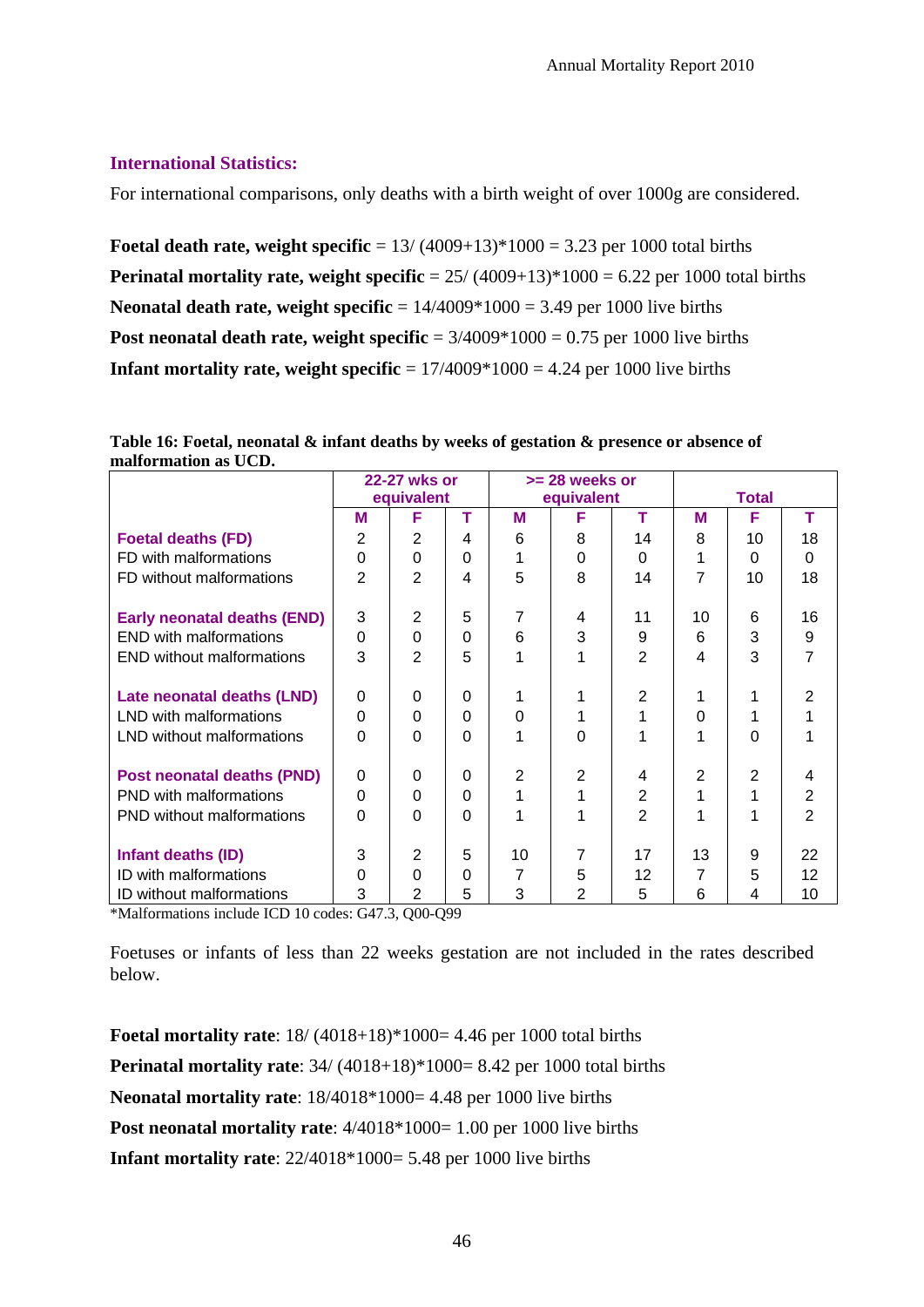#### **International Statistics:**

For international comparisons, only deaths over 28 weeks of gestation are considered.

**Foetal death rate, gestation specific**  $= 14/(4006+14)*1000 = 3.48$  per 1000 total births **Perinatal mortality rate, gestation specific**  $= 25/ (4006+14)*1000 = 6.22$  per 1000 total births

**Neonatal death rate, gestation specific** = 13/ 4006\*1000 = 3.25 per 1000 live births **Post neonatal death rate, gestation specific**  $= 4/4006*1000 = 1.00$  per 1000 live births **Infant mortality rate, gestation specific**  $= 17/4006*1000 = 4.24$  per 1000 live births



**Figure 26: Perinatal mortality weight specific (1000g and over) in Malta compared to EU-15 and EU-12.**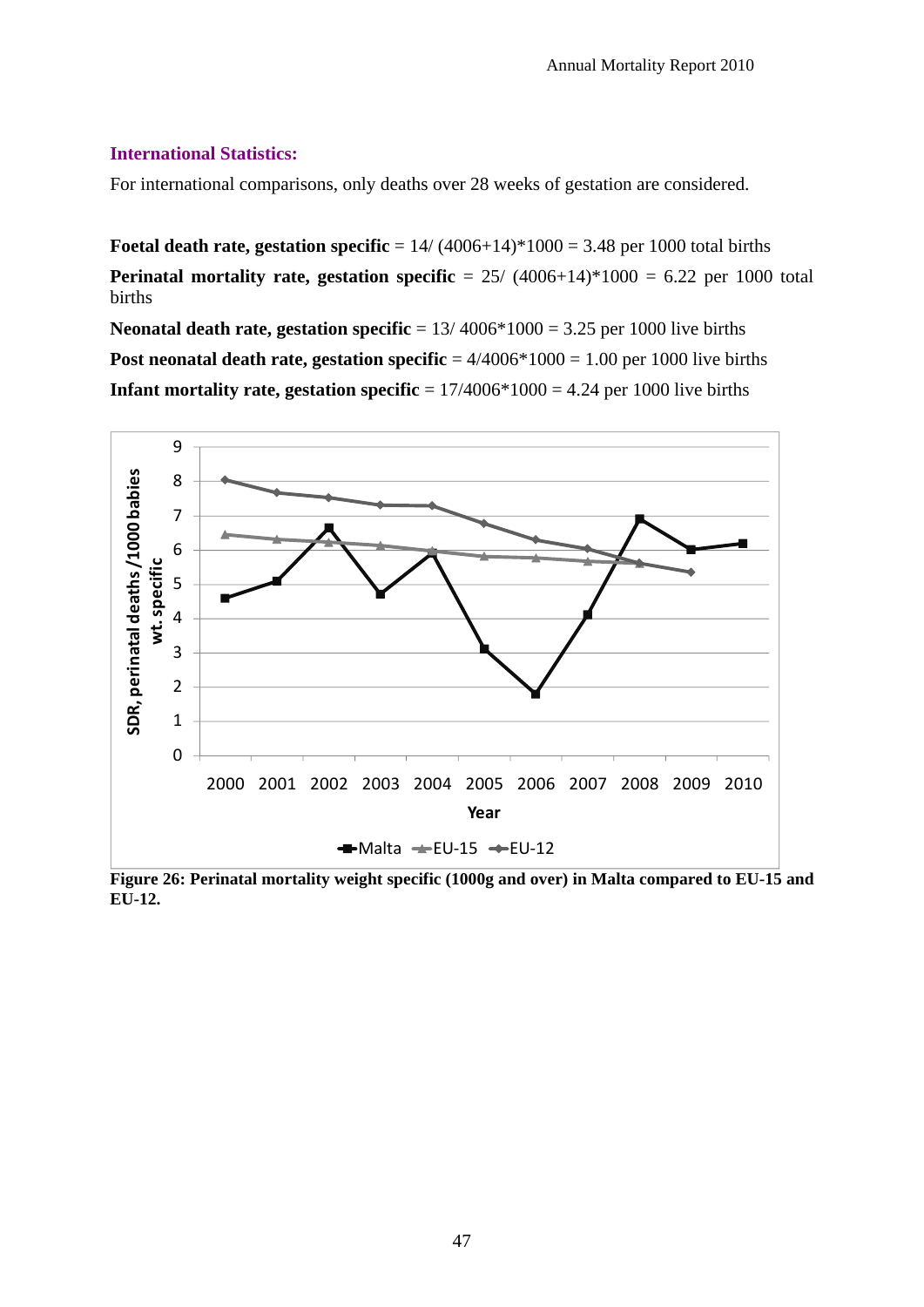# **Section 4: Deaths in non-residents who died in Malta during 2010**

There were 52 deaths in non-residents in Malta. Of these, 35 were male and 17 were female. The commonest causes of death were diseases of the circulatory system, mainly ischaemic heart disease.



**Figure 27: Causes of death in non-residents**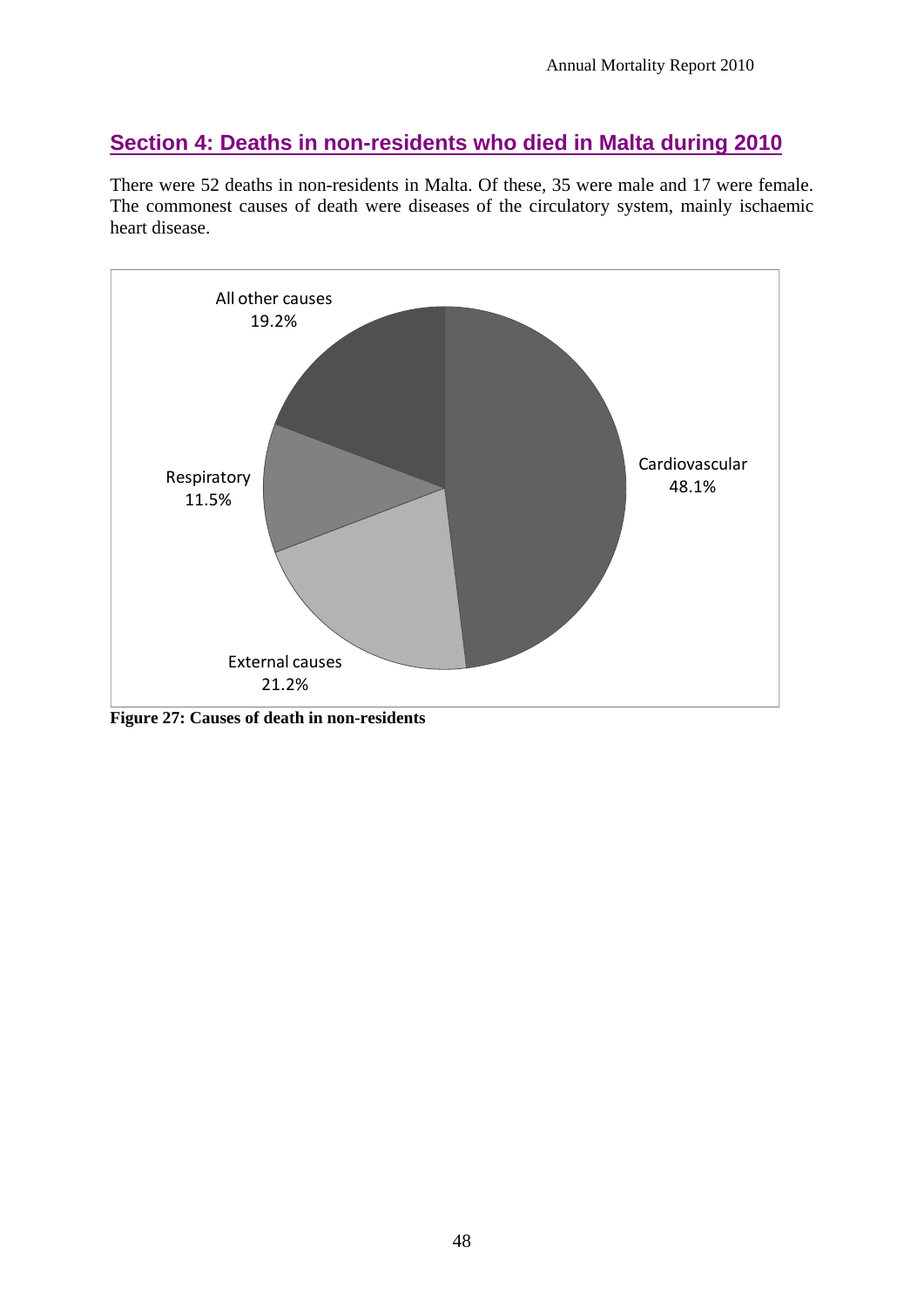

**Figure 28: Deaths in non-residents by gender and age group** 

## **Number of deaths in non residents by country of residence**

| <b>Country of residence</b> | No. of deaths |
|-----------------------------|---------------|
| <b>United Kingdom</b>       | 36            |
| Italy                       | 2             |
| Russia                      | 2             |
| US                          | 2             |
| Cyprus                      |               |
| Denmark                     |               |
| Egypt                       |               |
| France                      |               |
| Germany                     |               |
| Indonesia                   |               |
| Ireland                     |               |
| Philippines                 |               |
| Sweden                      |               |
| Switzerland                 |               |
| Total                       | 52            |

#### **Table 17: Deaths in non-residents by country of residence**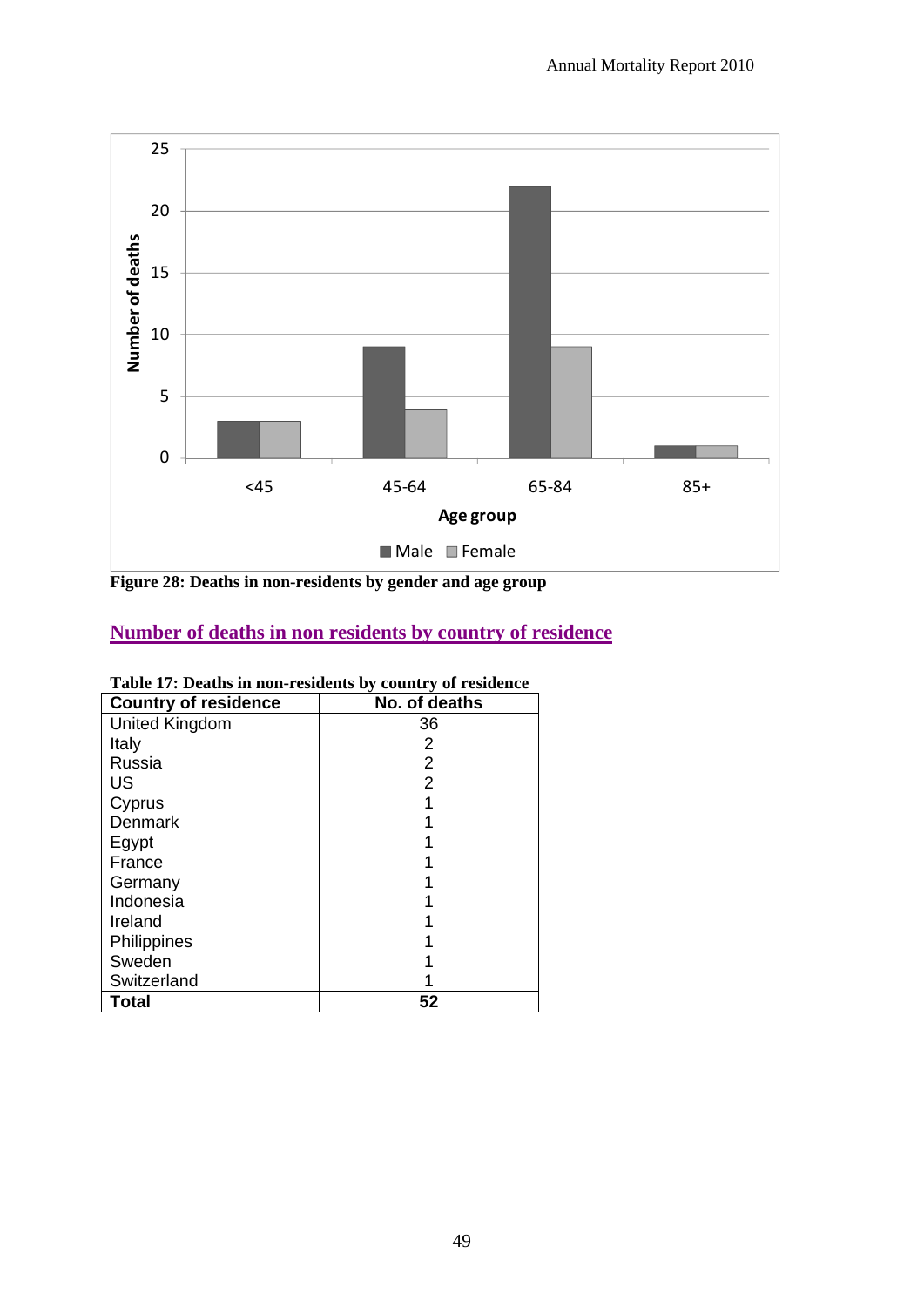# **Section 5: Statistical tables**

Table 18 represents the age standardised death rate (ESP) per 100,000 population by gender and cause.

The Mortality Tabulation List 1 (MTL1) of the International Classification of Diseases (ICD-10) has been used as the source of grouping of causes of death in this table.

|                                                                                                            |                  |                                                           | Table To, Blandaruiscu mortanty rate (1991) per 100,000 population by genuer <b>e</b> e cause |                | <b>Age standardised</b> |  |  |
|------------------------------------------------------------------------------------------------------------|------------------|-----------------------------------------------------------|-----------------------------------------------------------------------------------------------|----------------|-------------------------|--|--|
|                                                                                                            |                  |                                                           |                                                                                               | mortality rate |                         |  |  |
| ICD-10 code                                                                                                | MTL <sub>1</sub> | <b>Cause of death</b>                                     | males                                                                                         | female         | persons                 |  |  |
|                                                                                                            |                  | <b>All causes</b>                                         | 625.52                                                                                        | 429.46         | 516.67                  |  |  |
| A00-B99                                                                                                    | 1001             | <b>Certain infectious and parasitic diseases</b>          | 0.50                                                                                          | 1.00           | 0.86                    |  |  |
| A40-A41                                                                                                    | 1012             | Septicaemia                                               | 0.00                                                                                          | 0.73           | 0.44                    |  |  |
| B20-B24                                                                                                    | 1020             | Human immunodeficiency virus (HIV) disease                | 0.50                                                                                          | 0.00           | 0.26                    |  |  |
| A21-A32, A38, A42-A49,<br>A65-A79, A81, A83-A89,<br>B00-B04, B06-B09,<br>B25-B49, B58-B64,<br>B66-B94, B99 | 1025             | Remainder of certain infectious and<br>parasitic diseases | 0.00                                                                                          | 0.27           | 0.16                    |  |  |
| <b>C00-D48</b>                                                                                             | 1026             | <b>Neoplasms</b>                                          | 185.28                                                                                        | 130.33         | 153.71                  |  |  |
| C00-C97                                                                                                    |                  | Malignant neoplasms                                       | 184.21                                                                                        | 127.66         | 151.67                  |  |  |
| C00-C14                                                                                                    | 1027             | Malignant neoplasm of lip, oral cavity & pharynx          | 5.34                                                                                          | 2.06           | 3.69                    |  |  |
| C <sub>15</sub>                                                                                            | 1028             | Malignant neoplasm of oesophagus                          | 1.85                                                                                          | 1.10           | 1.46                    |  |  |
| C <sub>16</sub>                                                                                            | 1029             | Malignant neoplasm of stomach                             | 9.07                                                                                          | 2.49           | 5.40                    |  |  |
| C18-C21                                                                                                    | 1030             | Malignant neoplasm of colon, rectum & anus                | 24.31                                                                                         | 15.60          | 19.10                   |  |  |
| C <sub>22</sub>                                                                                            | 1031             | Malignant neoplasm of liver & intrahepatic bile<br>ducts  | 6.93                                                                                          | 1.58           | 4.10                    |  |  |
| C <sub>25</sub>                                                                                            | 1032             | Malignant neoplasm of pancreas                            | 16.57                                                                                         | 10.50          | 13.13                   |  |  |
| C <sub>32</sub>                                                                                            | 1033             | Malignant neoplasm of larynx                              | 1.43                                                                                          | 0.33           | 0.85                    |  |  |
| C33-C34                                                                                                    | 1034             | Malignant neoplasm of trachea, bronchus & lung            | 49.26                                                                                         | 12.63          | 28.92                   |  |  |
| C43                                                                                                        | 1035             | Malignant melanoma of skin                                | 1.21                                                                                          | 1.06           | 1.09                    |  |  |
| C <sub>50</sub>                                                                                            | 1036             | Malignant neoplasm of breast                              | 0.00                                                                                          | 25.82          | 14.12                   |  |  |
| C <sub>53</sub>                                                                                            | 1037             | Malignant neoplasm of cervix uteri                        |                                                                                               | 0.66           | 0.36                    |  |  |

#### **Table 18: Standardised mortality rate (ESP) per 100,000 population by gender & cause**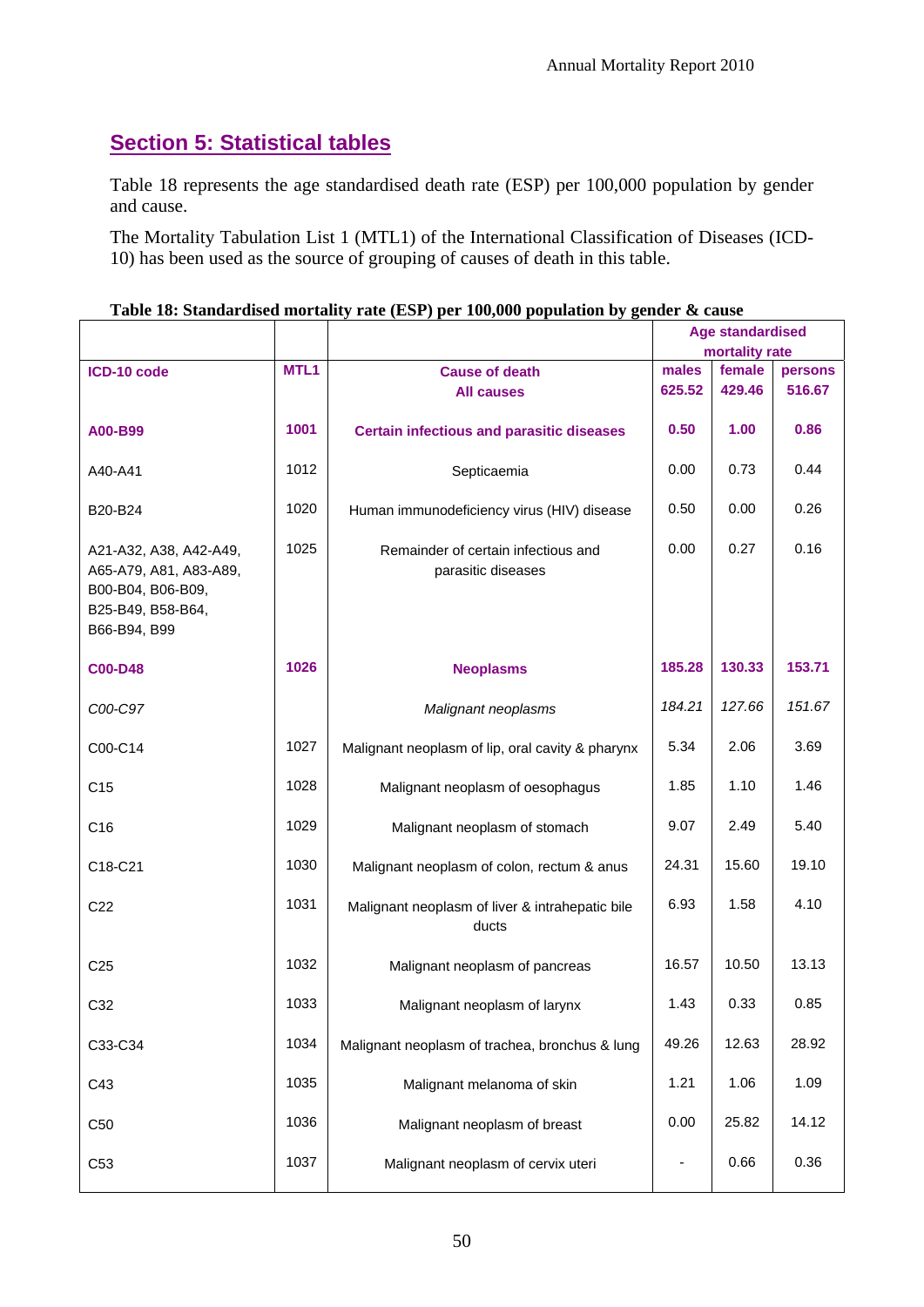|                                                                                                                 |                  |                                                                                                                     |       | <b>Age standardised</b><br>mortality rate |         |
|-----------------------------------------------------------------------------------------------------------------|------------------|---------------------------------------------------------------------------------------------------------------------|-------|-------------------------------------------|---------|
| ICD-10 code                                                                                                     | MTL <sub>1</sub> | <b>Cause of death</b>                                                                                               | males | female                                    | persons |
| C54-C55                                                                                                         | 1038             | Malignant neoplasm of other & unspecified parts<br>of uterus                                                        |       | 5.62                                      | 3.02    |
| C <sub>56</sub>                                                                                                 | 1039             | Malignant neoplasm of ovary                                                                                         |       | 13.24                                     | 7.00    |
| C61                                                                                                             | 1040             | Malignant neoplasm of prostate                                                                                      | 11.96 | $\overline{\phantom{a}}$                  | 4.86    |
| C67                                                                                                             | 1041             | Malignant neoplasm of bladder                                                                                       | 11.35 | 1.00                                      | 5.35    |
| C70-C72                                                                                                         | 1042             | Malignant neoplasm of meninges, brain & other<br>parts of the central nervous system                                | 7.93  | 5.61                                      | 6.78    |
| C82-C85                                                                                                         | 1043             | Non-Hodgkin's lymphoma                                                                                              | 5.28  | 4.13                                      | 4.82    |
| C90                                                                                                             | 1044             | Multiple myeloma & malignant plasma cell<br>neoplasms                                                               | 1.66  | 1.16                                      | 1.37    |
| C91-C95                                                                                                         | 1045             | Leukaemia                                                                                                           | 8.07  | 4.60                                      | 6.19    |
| C17, C23-C24, C26-C31,<br>C37-C41, C44-C49, C51-<br>C52, C57-C60, C62-C66,<br>C68-C69, C73-C81, C88,<br>C96-C97 | 1046             | Remainder of malignant neoplasms                                                                                    | 21.99 | 18.48                                     | 20.07   |
| D00-D48                                                                                                         | 1047             | Remainder of neoplasms                                                                                              | 1.08  | 2.67                                      | 2.05    |
| D50-D89                                                                                                         | 1048             | Diseases of the blood & blood-forming organs<br>& certain disorders involving the immune<br>mechanism               | 1.26  | 1.88                                      | 1.66    |
| D50-D64                                                                                                         | 1049             | Anaemias                                                                                                            | 0.00  | 1.03                                      | 0.64    |
| D65-D89                                                                                                         | 1050             | Remainder of diseases of the blood & blood-<br>forming organs & certain disorders involving the<br>immune mechanism | 1.26  | 0.85                                      | 1.02    |
| E00-E88                                                                                                         | 1051             | Endocrine, nutritional & metabolic diseases                                                                         | 20.76 | 17.26                                     | 19.17   |
| E10-E14                                                                                                         | 1052             | Diabetes mellitus                                                                                                   | 19.43 | 14.92                                     | 17.18   |
| E00-E07, E15-E34, E50-E88                                                                                       | 1054             | Remainder of endocrine, nutritional & metabolic<br>diseases                                                         | 1.33  | 2.34                                      | 1.98    |
| F01-F99                                                                                                         | 1055             | <b>Mental &amp; behavioural disorders</b>                                                                           | 19.62 | 18.89                                     | 19.34   |
| F10-F19                                                                                                         | 1056             | Mental & behavioural disorders due to<br>psychoactive substance use                                                 | 0.00  | 0.42                                      | 0.21    |
| F01-F09, F20-F99                                                                                                | 1057             | Remainder of mental & behavioural disorders                                                                         | 19.20 | 18.89                                     | 19.13   |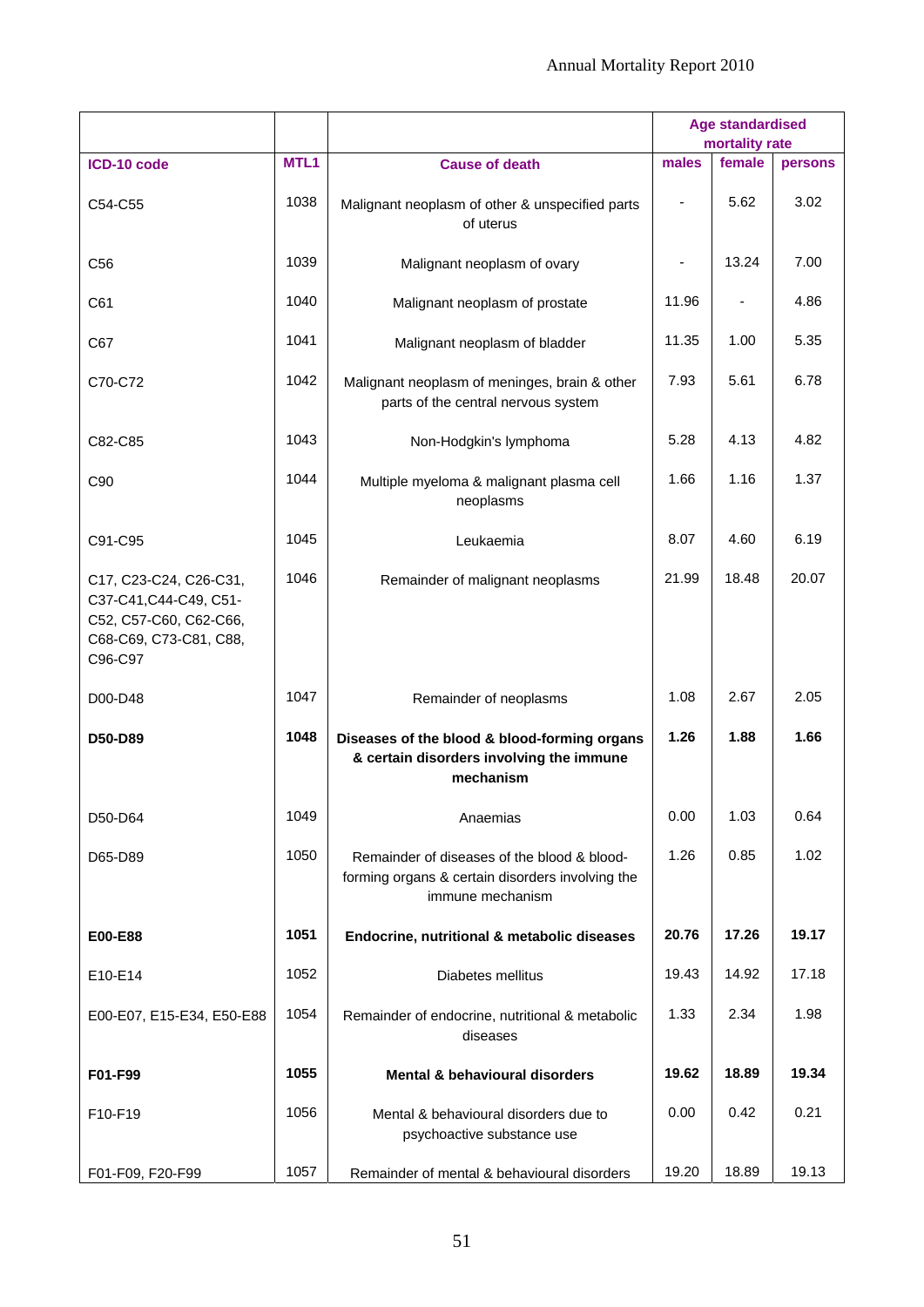|                           |                  |                                                               |        | <b>Age standardised</b><br>mortality rate |         |  |  |
|---------------------------|------------------|---------------------------------------------------------------|--------|-------------------------------------------|---------|--|--|
| ICD-10 code               | MTL <sub>1</sub> | <b>Cause of death</b>                                         | males  | female                                    | persons |  |  |
| G00-G98                   | 1058             | Disorders of the nervous system                               | 19.96  | 7.93                                      | 13.25   |  |  |
| G00, G03                  | 1059             | Meningitis                                                    | 0.76   | 0.00                                      | 0.59    |  |  |
| G30                       | 1060             | Alzheimer's disease                                           | 1.30   | 1.33                                      | 1.35    |  |  |
| G04-G25, G31-G98          | 1061             | Remainder of diseases of the nervous system                   | 17.90  | 6.60                                      | 11.50   |  |  |
| 100-199                   | 1064             | Diseases of the circulatory system                            | 212.56 | 167.27                                    | 189.32  |  |  |
| 100-109                   | 1065             | Acute rheumatic fever & chronic rheumatic heart<br>diseases   | 0.83   | 1.37                                      | 1.19    |  |  |
| $110 - 114$               | 1066             | Hypertensive diseases                                         | 3.20   | 6.72                                      | 5.50    |  |  |
| <b>I20-I25</b>            | 1067             | Ischaemic heart diseases                                      | 131.72 | 85.40                                     | 106.65  |  |  |
| $126 - 151$               | 1068             | Other heart diseases                                          | 25.65  | 24.74                                     | 25.29   |  |  |
| 160-169                   | 1069             | Cerebrovascular diseases                                      | 43.21  | 40.68                                     | 42.27   |  |  |
| 170                       | 1070             | Atherosclerosis                                               | 2.97   | 5.03                                      | 4.38    |  |  |
| 171-199                   | 1071             | Remainder of diseases of the circulatory system               | 4.98   | 3.34                                      | 4.03    |  |  |
| J00-J98                   | 1072             | Diseases of the respiratory system                            | 70.28  | 33.23                                     | 47.14   |  |  |
| $J10-J11$                 | 1073             | Influenza                                                     | 0.33   | 0.00                                      | 0.12    |  |  |
| $J12-J18$                 | 1074             | Pneumonia                                                     | 12.09  | 10.77                                     | 11.29   |  |  |
| J20-J22                   | 1075             | Other acute lower respiratory infections                      | 11.14  | 7.04                                      | 8.49    |  |  |
| J40-J47                   | 1076             | Chronic lower respiratory diseases                            | 29.19  | 4.64                                      | 14.29   |  |  |
| J00-J06, J30-J39, J60-J98 | 1077             | Remainder of diseases of the respiratory system               | 17.54  | 10.78                                     | 12.94   |  |  |
| K00-K92                   | 1078             | Diseases of the digestive system                              | 21.13  | 11.42                                     | 15.96   |  |  |
| K25-K27                   | 1079             | Gastric and duodenal ulcer                                    | 0.96   | 0.72                                      | 0.85    |  |  |
| K70-K76                   | 1080             | Diseases of the liver                                         | 6.91   | 1.60                                      | 4.13    |  |  |
| K00-K22, K28-K66, K80-K92 | 1081             | Remainder of diseases of the digestive system                 | 13.27  | 9.11                                      | 10.98   |  |  |
| L00-L98                   | 1082             | Diseases of the skin & subcutaneous tissue                    | 3.23   | 5.41                                      | 4.48    |  |  |
| M00-M99                   | 1083             | Diseases of the musculoskeletal system &<br>connective tissue | 1.22   | 2.61                                      | 1.99    |  |  |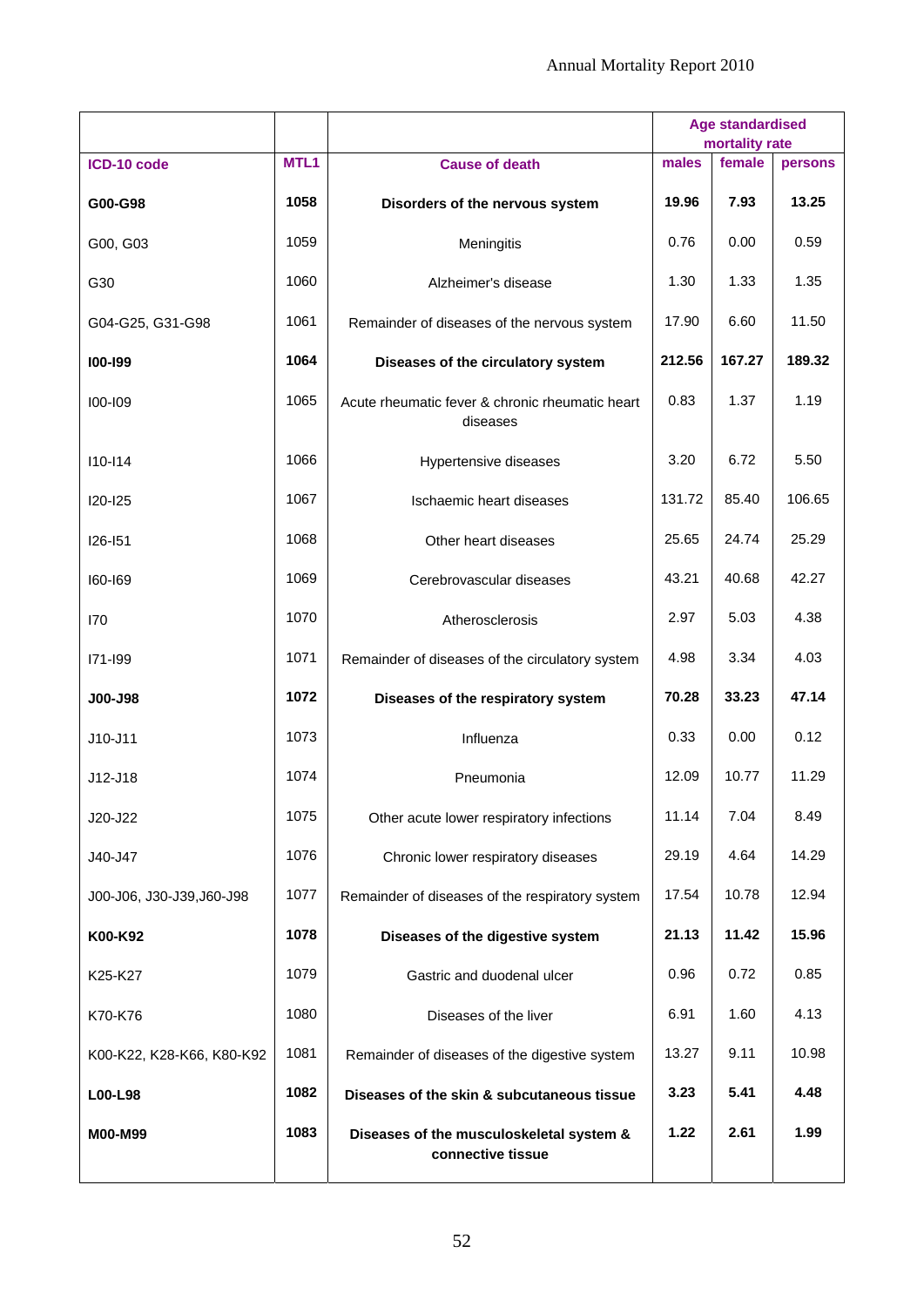|                                                 |                  |                                                                                        |       | <b>Age standardised</b><br>mortality rate |         |
|-------------------------------------------------|------------------|----------------------------------------------------------------------------------------|-------|-------------------------------------------|---------|
| ICD-10 code                                     | MTL <sub>1</sub> | <b>Cause of death</b>                                                                  | males | female                                    | persons |
| <b>N00-N98</b>                                  | 1084             | Diseases of the genitourinary system                                                   | 11.63 | 8.81                                      | 9.99    |
| N00-N15                                         | 1085             | Glomerular & renal tubulo-interstitial diseases                                        | 0.74  | 1.05                                      | 0.92    |
| N17-N98                                         | 1086             | Remainder of diseases of the genitourinary<br>system                                   | 10.89 | 7.76                                      | 9.07    |
| P00-P96                                         | 1092             | Certain conditions originating in the perinatal<br>period                              | 3.05  | 3.27                                      | 3.16    |
| Q00-Q99                                         | 1093             | Congenital malformations, deformations &<br>chromosomal abnormalities                  | 6.67  | 5.83                                      | 6.21    |
| <b>R00-R99</b>                                  | 1094             | Symptoms, signs & abnormal clinical &<br>laboratory findings, not elsewhere classified | 7.29  | 4.00                                      | 5.53    |
| V01-Y89                                         | 1095             | External causes of morbidity & mortality                                               | 41.08 | 10.31                                     | 24.92   |
| V01-V99                                         | 1096             | Transport accidents                                                                    | 5.00  | 2.42                                      | 3.61    |
| W00-W19                                         | 1097             | Falls                                                                                  | 8.81  | 4.17                                      | 6.07    |
| W65-W74                                         | 1098             | Accidental drowning and submersion                                                     | 0.33  | 0.46                                      | 0.36    |
| X00-X09                                         | 1099             | Exposure to smoke, fire & flames                                                       | 0.50  | 0.00                                      | 0.17    |
| X40-X49                                         | 1100             | Accidental poisoning by & exposure to noxious<br>substances                            | 2.24  | 0.48                                      | 1.39    |
| X60-X84                                         | 1101             | Intentional self-harm                                                                  | 14.14 | 0.71                                      | 7.39    |
| X85-Y09                                         | 1102             | Assault                                                                                | 1.40  | 0.58                                      | 1.00    |
| W20-W64, W75-W99, X10-<br>X39, X50-X59, Y10-Y89 | 1103             | All other external causes                                                              | 8.65  | 1.49                                      | 4.94    |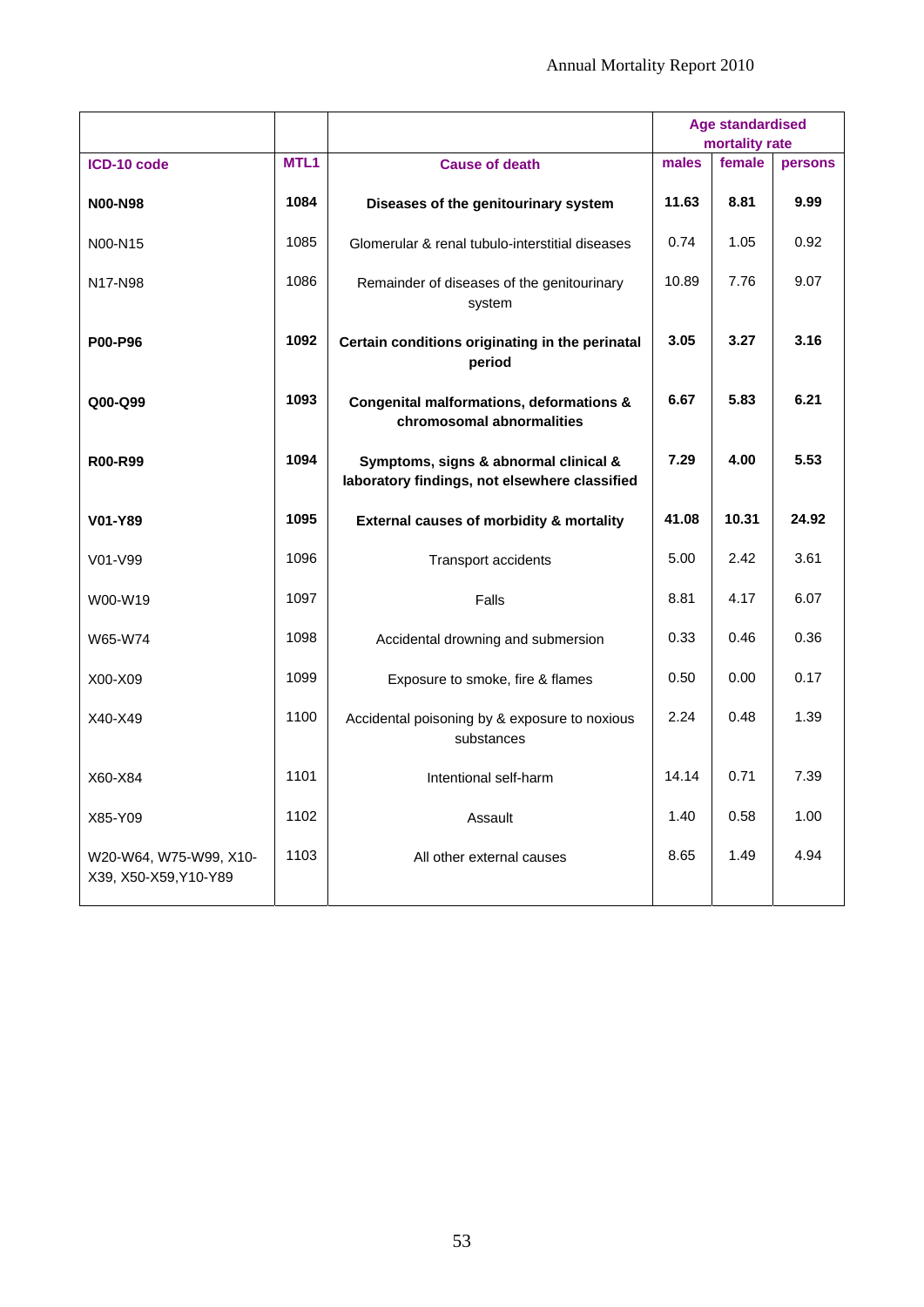| <b>ICD-10</b>   | <b>Cause of Death</b>                                                             | <b>Sex</b>       |                                 |                             |                          |                            |                             | <b>Age in Years</b>      |                          |                     |                          |                   |                                           |
|-----------------|-----------------------------------------------------------------------------------|------------------|---------------------------------|-----------------------------|--------------------------|----------------------------|-----------------------------|--------------------------|--------------------------|---------------------|--------------------------|-------------------|-------------------------------------------|
| <b>Code</b>     |                                                                                   |                  | $0-4$                           | $5-$                        | $15-$                    | $25 -$                     | $35-$                       | $45-$                    | $55-$                    | $65-$               | $75-$                    | $85-$             | <b>Total</b>                              |
|                 | <b>All Deaths</b><br><b>All Male Deaths</b><br><b>All Female Deaths</b>           | т<br>M<br>F      | 26<br>15<br>11                  | 5<br>$\mathbf{2}$<br>3      | 18<br>14<br>4            | 27<br>23<br>4              | 48<br>37<br>11              | 126<br>77<br>49          | 352<br>221<br>131        | 563<br>328<br>235   | 987<br>444<br>543        | 858<br>328<br>530 | 3010<br>1489<br>1521                      |
| A00-B99         | <b>Certain infectious &amp;</b><br>parasitic diseases                             | М<br>F           | $\bf{0}$<br>$\mathbf{0}$        | 0<br>0                      | 0<br>$\bf{0}$            | 0<br>$\bf{0}$              | 1<br>$\mathbf{0}$           | 0<br>$\mathbf{0}$        | 0<br>0                   | 0<br>0              | $\pmb{0}$<br>4           | 0<br>$\bf{0}$     | 1<br>4                                    |
| A41             | Other septicaemia                                                                 | M<br>F           | 0<br>0                          | $\mathbf 0$<br>$\Omega$     | 0<br>0                   | 0<br>$\mathbf 0$           | 0<br>$\Omega$               | 0<br>0                   | 0<br>0                   | 0<br>0              | 0<br>3                   | 0<br>0            | $\pmb{0}$<br>3                            |
| <b>B21</b>      | Human immunodeficiency virus<br>[HIV] disease resulting<br>in malignant neoplasms | М<br>F           | 0<br>0                          | $\mathbf 0$<br>$\mathbf{0}$ | 0<br>$\Omega$            | 0<br>0                     | 1<br>$\Omega$               | 0<br>$\overline{0}$      | 0<br>0                   | 0<br>0              | 0<br>0                   | 0<br>$\Omega$     | $\mathbf{1}$<br>0                         |
| <b>B90</b>      | Sequelae of tuberculosis                                                          | M<br>F           | 0<br>0                          | $\mathbf 0$<br>$\Omega$     | 0<br>0                   | 0<br>$\mathbf 0$           | 0<br>$\Omega$               | 0<br>0                   | 0<br>0                   | 0<br>0              | 0<br>1                   | 0<br>0            | 0<br>$\mathbf{1}$                         |
| C00-D48         | All neoplasms                                                                     | м<br>F           | 0<br>1                          | 2<br>1                      | 1<br>1                   | $\mathbf 2$<br>$\bf{0}$    | 4<br>$\overline{7}$         | 29<br>35                 | 117<br>83                | 148<br>100          | 105<br>132               | 50<br>47          | 458<br>407                                |
| C00-C97         | <b>Malignant neoplasms</b>                                                        | М<br>F           | 0<br>1                          | $\overline{2}$<br>1         | 1<br>1                   | $\overline{2}$<br>$\bf{0}$ | 4<br>$\overline{7}$         | 29<br>35                 | 116<br>83                | 148<br>98           | 103<br>126               | 50<br>45          | 455<br>397                                |
| CO <sub>2</sub> | Malignant neoplasm of other<br>& unspecified parts of mouth                       | М<br>F           | 0<br>0                          | $\mathbf 0$<br>0            | 0<br>$\mathbf 0$         | 0<br>0                     | $\mathbf 0$<br>$\Omega$     | 0<br>$\Omega$            | 0<br>0                   | 1<br>0              | 0<br>1                   | 0<br>0            | 1<br>1                                    |
| CO <sub>3</sub> | Malignant neoplasm of gum                                                         | M<br>F           | 0<br>0                          | $\mathbf 0$<br>$\mathbf 0$  | 0<br>0                   | 0<br>$\mathbf 0$           | 0<br>$\Omega$               | 0<br>0                   | 0<br>0                   | 0<br>1              | 0<br>0                   | 0<br>0            | 0<br>1                                    |
| C <sub>05</sub> | Malignant neoplasm of palate                                                      | M<br>F           | 0<br>0                          | $\mathbf 0$<br>$\mathbf 0$  | 0<br>0                   | 0<br>$\mathbf 0$           | 0<br>$\Omega$               | 1<br>0                   | 0<br>0                   | 0<br>0              | 0<br>$\mathbf 0$         | 0<br>0            | 1<br>0                                    |
| C06             | Malignant neoplasm of other &<br>unspecified parts of mouth                       | M<br>F           | 0<br>0                          | 0<br>0                      | 0<br>0                   | 0<br>$\mathsf 0$           | 0<br>0                      | 0<br>0                   | 1<br>0                   | 0<br>0              | 0<br>3                   | 0<br>0            | 1<br>3                                    |
| C07             | Malignant neoplasm of parotid gland                                               | M<br>F           | $\boldsymbol{0}$<br>$\mathbf 0$ | $\pmb{0}$<br>$\mathbf 0$    | $\pmb{0}$<br>$\mathbf 0$ | 0<br>$\mathsf 0$           | $\pmb{0}$<br>$\mathbf 0$    | $\pmb{0}$<br>$\mathbf 0$ | $\mathsf{O}\xspace$<br>0 | $\mathbf 0$<br>0    | 1<br>$\pmb{0}$           | 0<br>0            | 1<br>$\pmb{0}$                            |
| C09             | Malignant neoplasm of tonsil                                                      | M<br>F           | $\mathbf 0$<br>$\pmb{0}$        | $\mathbf 0$<br>$\mathbf 0$  | $\pmb{0}$<br>$\mathbf 0$ | $\pmb{0}$<br>$\mathsf 0$   | $\mathbf{1}$<br>$\mathbf 0$ | 0<br>$\mathbf 0$         | 0<br>$\mathbf 0$         | $\mathbf 0$<br>0    | $\pmb{0}$<br>$\pmb{0}$   | 0<br>$\mathbf 0$  | 1<br>$\pmb{0}$                            |
| C11             | Malignant neoplasm of<br>nasopharynx                                              | M<br>F           | $\mathbf 0$<br>$\pmb{0}$        | $\mathbf 0$<br>$\mathbf 0$  | $\pmb{0}$<br>$\mathbf 0$ | $\pmb{0}$<br>$\pmb{0}$     | $\mathbf 0$<br>$\mathbf 0$  | 1<br>$\mathbf 0$         | 0<br>$\overline{2}$      | $\overline{c}$<br>0 | 1<br>$\pmb{0}$           | 0<br>$\mathbf 0$  | $\overline{\mathbf{4}}$<br>$\overline{a}$ |
| C12             | Malignant neoplasm of<br>pyriform sinus                                           | M<br>F           | $\pmb{0}$<br>$\pmb{0}$          | $\mathbf 0$<br>$\mathbf 0$  | $\pmb{0}$<br>$\pmb{0}$   | $\pmb{0}$<br>$\mathsf 0$   | $\mathbf{1}$<br>$\mathbf 0$ | 0<br>0                   | 0<br>0                   | $\,0\,$<br>0        | $\mathbf 0$<br>$\pmb{0}$ | 0<br>$\mathbf 0$  | 1<br>$\pmb{0}$                            |
| C <sub>13</sub> | Malignant neoplasm of hypopharynx                                                 | M<br>$\mathsf F$ | $\pmb{0}$<br>$\mathbf 0$        | $\mathbf 0$<br>$\mathbf 0$  | $\pmb{0}$<br>$\mathbf 0$ | $\pmb{0}$<br>$\mathsf 0$   | $\mathbf 0$<br>$\mathbf 0$  | 1<br>$\mathbf 0$         | 0<br>0                   | $\,0\,$<br>0        | $\pmb{0}$<br>$\mathbf 0$ | 0<br>$\mathbf 0$  | 1<br>$\pmb{0}$                            |

**Table 19: Deaths by specific cause, age group and gender**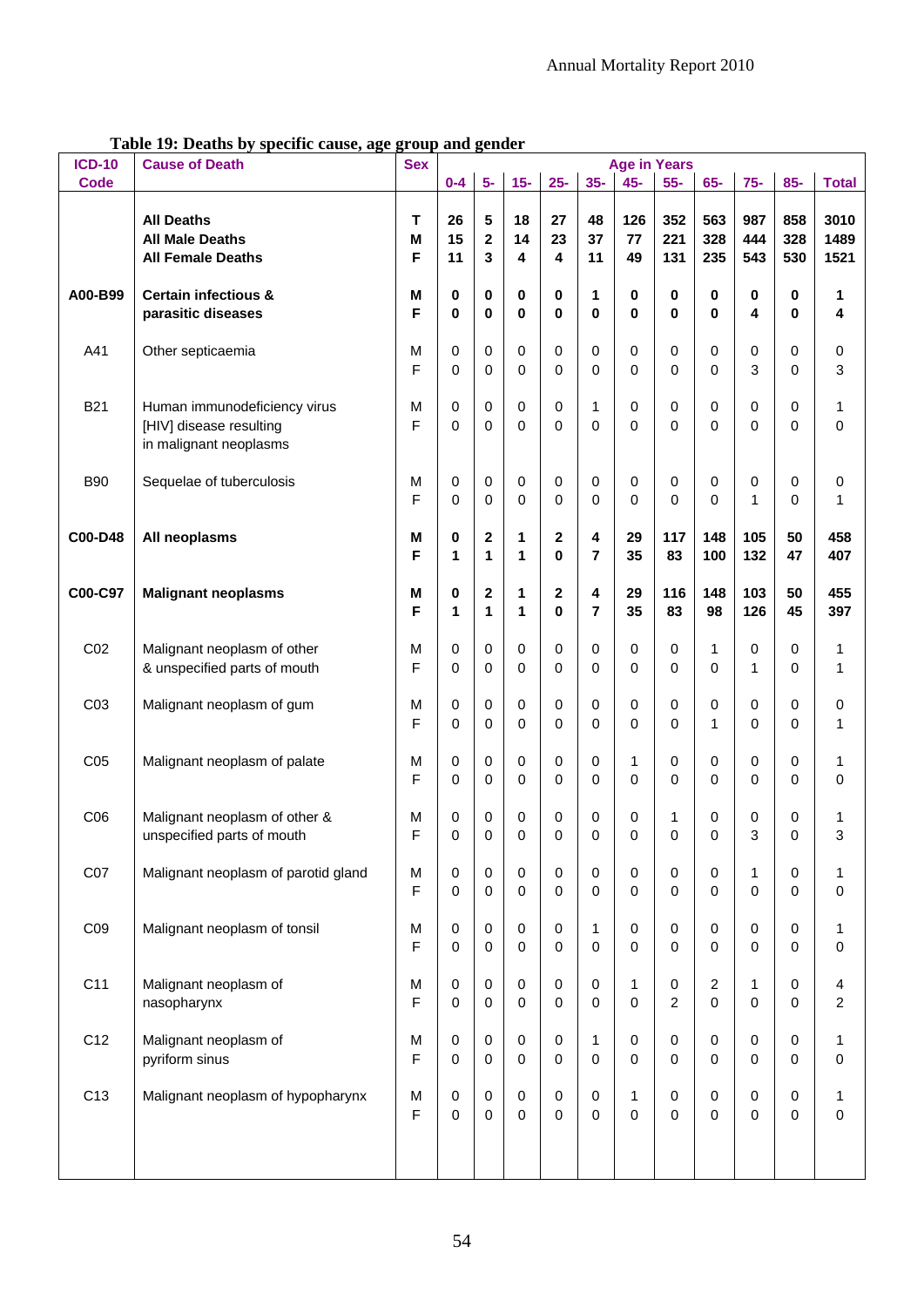| <b>ICD-10</b>   | <b>Cause of Death</b>                                                                    | <b>Sex</b>       |                  |                  |                  |                          |                       |                     | <b>Age in Years</b> |                   |                            |                            |                  |
|-----------------|------------------------------------------------------------------------------------------|------------------|------------------|------------------|------------------|--------------------------|-----------------------|---------------------|---------------------|-------------------|----------------------------|----------------------------|------------------|
| <b>Code</b>     |                                                                                          |                  | $0 - 4$          | $5-$             | $15-$            | $25 -$                   | $35 -$                | $45-$               | $55-$               | $65-$             | $75-$                      | $85-$                      | <b>Total</b>     |
| C14             | Malignant neoplasm of other & ill-<br>defined sites in the lip, oral cavity<br>& pharynx | M<br>F           | $\mathbf 0$<br>0 | 0<br>$\mathbf 0$ | $\mathbf 0$<br>0 | $\mathbf 0$<br>0         | $\mathbf 0$<br>0      | $\pmb{0}$<br>0      | $\mathbf 0$<br>0    | $\mathbf{1}$<br>0 | $\mathbf 0$<br>$\mathbf 0$ | $\mathbf 0$<br>$\mathbf 0$ | 1<br>0           |
| C <sub>15</sub> | Malignant neoplasm of                                                                    | М                | 0                | 0                | 0                | 0                        | 0                     | 0                   | 0                   | 3                 | 2                          | $\mathbf 0$                | 5                |
|                 | oesophagus                                                                               | F                | 0                | $\mathbf 0$      | $\mathbf 0$      | 0                        | 0                     | 0                   | 0                   | 1                 | 1                          | $\overline{c}$             | 4                |
| C <sub>16</sub> | Malignant neoplasm of                                                                    | М                | 0                | 0                | 0                | $\pmb{0}$                | 0                     | 0                   | 4                   | 11                | 4                          | 3                          | 22               |
|                 | stomach                                                                                  | F                | 0                | 0                | 0                | 0                        | 0                     | $\mathbf{1}$        | 0                   | $\mathbf{1}$      | 6                          | 1                          | 9                |
| C <sub>17</sub> | Malignant neoplasm of small                                                              | М                | 0                | 0                | 0                | 0                        | 0                     | 0                   | 0                   | 0                 | $\mathbf 0$                | $\mathbf 0$                | 0                |
|                 | intestine                                                                                | F                | 0                | 0                | 0                | 0                        | 0                     | 0                   | 0                   | $\mathbf{1}$      | 0                          | $\mathbf 0$                | 1                |
| C <sub>18</sub> | Malignant neoplasm of colon                                                              | М<br>F           | 0<br>0           | 0<br>0           | 0<br>$\mathbf 0$ | $\pmb{0}$<br>$\mathbf 0$ | 0<br>0                | 1<br>$\overline{c}$ | 13<br>6             | 8<br>9            | 11<br>15                   | 9<br>5                     | 42<br>37         |
| C <sub>19</sub> | Malignant neoplasm of                                                                    | М                | 0                | 0                | 0                | 0                        | 0                     | 0                   | 2                   | $\overline{c}$    | 1                          | $\mathbf 0$                | 5                |
|                 | rectosigmoid junction                                                                    | F                | 0                | 0                | 0                | 0                        | 0                     | 0                   | 1                   | 1                 | $\overline{2}$             | $\mathbf 0$                | 4                |
| C <sub>20</sub> | Malignant neoplasm of rectum                                                             | М<br>F           | 0<br>0           | 0<br>0           | 0<br>0           | 0<br>0                   | 0<br>0                | 1<br>$\Omega$       | 1<br>2              | 6<br>5            | 3<br>$\overline{2}$        | 2<br>1                     | 13<br>10         |
| C <sub>22</sub> | Malignant neoplasm of liver &                                                            | М                | 0                | 0                | 0                | $\pmb{0}$                | 0                     | 1                   | 7                   | $\overline{7}$    | $\mathbf 0$                | 2                          | 17               |
|                 | intrahepatic bile ducts                                                                  | F                | 0                | 0                | 0                | 0                        | 0                     | $\Omega$            | 1                   | 0                 | 4                          | 1                          | 6                |
| C <sub>23</sub> | Malignant neoplasm of                                                                    | М                | 0                | 0                | 0                | 0                        | 0                     | 0                   | 0                   | 1                 | 0                          | $\mathbf 0$                | 1                |
|                 | gallbladder                                                                              | F                | 0                | $\mathbf 0$      | 0                | 0                        | 0                     | 0                   | 1                   | 0                 | 0                          | $\mathbf 0$                | 1                |
| C <sub>24</sub> | Malignant neoplasm of other &                                                            | М                | 0                | 0                | 0                | 0                        | 0                     | 0                   | 0                   | 3                 | 1                          | $\,0\,$                    | 4                |
|                 | unspecified parts of biliary tract                                                       | F                | 0                | 0                | 0                | 0                        | 0                     | 0                   | 0                   | $\mathbf{1}$      | $\mathbf 0$                | $\mathbf 0$                | 1                |
| C <sub>25</sub> | Malignant neoplasm of                                                                    | М                | 0                | 0                | 0                | 0                        | 1                     | 2                   | 14                  | 11                | 8                          | 5                          | 41               |
|                 | pancreas                                                                                 | F                | 0                | 0                | 0                | 0                        | 1                     | 4                   | 6                   | 6                 | 12                         | 3                          | 32               |
| C <sub>26</sub> | Malignant neoplasm of other &                                                            | М                | 0                | 0                | 0                | 0                        | 0                     | 0                   | 0                   | 0                 | 0                          | 0                          | 0                |
|                 | ill-defined digestive organs                                                             | F                | 0                | $\mathbf 0$      | 0                | 0                        | 0                     | 1                   | 0                   | 0                 | $\mathsf 0$                | $\mathbf 0$                | 1                |
| C30             | Malignant neoplasm of nasal cavity                                                       | M                | 0                | 0                | 0                | 0                        | 0                     | 1                   | 1                   | 0                 | $\pmb{0}$                  | $\mathbf 0$                | $\boldsymbol{2}$ |
|                 | & middle ear                                                                             | F                | $\Omega$         | $\Omega$         | $\Omega$         | $\mathbf 0$              | $\Omega$              | $\mathbf 0$         | 0                   | 0                 | $\mathbf 0$                | $\mathbf 0$                | $\mathsf 0$      |
| C31             | Malignant neoplasm of                                                                    | M                | 0                | 0                | 0                | 0                        | 0                     | 1                   | 0                   | 0                 | 1                          | 1                          | 3                |
|                 | accessory sinuses                                                                        | F                | $\Omega$         | $\Omega$         | $\Omega$         | $\mathbf 0$              | $\Omega$              | $\mathbf 0$         | 1                   | 0                 | $\mathbf 0$                | $\mathbf 0$                | $\mathbf{1}$     |
| C32             | Malignant neoplasm of larynx                                                             | M<br>$\mathsf F$ | 0<br>$\Omega$    | 0<br>$\Omega$    | 0<br>$\Omega$    | $\pmb{0}$<br>$\mathbf 0$ | $\pmb{0}$<br>$\Omega$ | 0<br>$\mathbf 0$    | 3<br>$\mathbf 0$    | 0<br>$\mathbf{1}$ | $\mathbf{1}$<br>0          | $\pmb{0}$<br>$\mathbf 0$   | 4<br>1           |
| C34             | Malignant neoplasm of                                                                    | M                | 0                | 0                | 0                | 0                        | $\mathbf 0$           | 9                   | 33                  | 48                | 21                         | 11                         | 122              |
|                 | bronchus & lung                                                                          | $\mathsf F$      | $\Omega$         | $\Omega$         | $\Omega$         | $\mathbf 0$              | $\overline{2}$        | 3                   | $\overline{7}$      | 13                | 9                          | 3                          | 37               |
| C37             | Malignant neoplasm of thymus                                                             | M<br>$\mathsf F$ | 0<br>$\Omega$    | 0<br>$\Omega$    | 0<br>$\Omega$    | $\pmb{0}$<br>$\mathbf 0$ | $\pmb{0}$<br>$\Omega$ | 0<br>$\Omega$       | 0<br>0              | 0<br>0            | $\,0\,$<br>$\mathbf{1}$    | $\pmb{0}$<br>$\mathbf 0$   | 0<br>1           |
| C38             | Malignant neoplasm of heart,                                                             | M                | 0                | 0                | 0                | 0                        | 0                     | 0                   | 0                   | 0                 | $\pmb{0}$                  | $\mathbf 0$                | $\mathbf 0$      |
|                 | mediastinum & pleura                                                                     | F                | 0                | 0                | $\mathbf 0$      | $\pmb{0}$                | 0                     | 0                   | $\mathbf 0$         | 0                 | $\mathbf{1}$               | $\mathbf 0$                | 1                |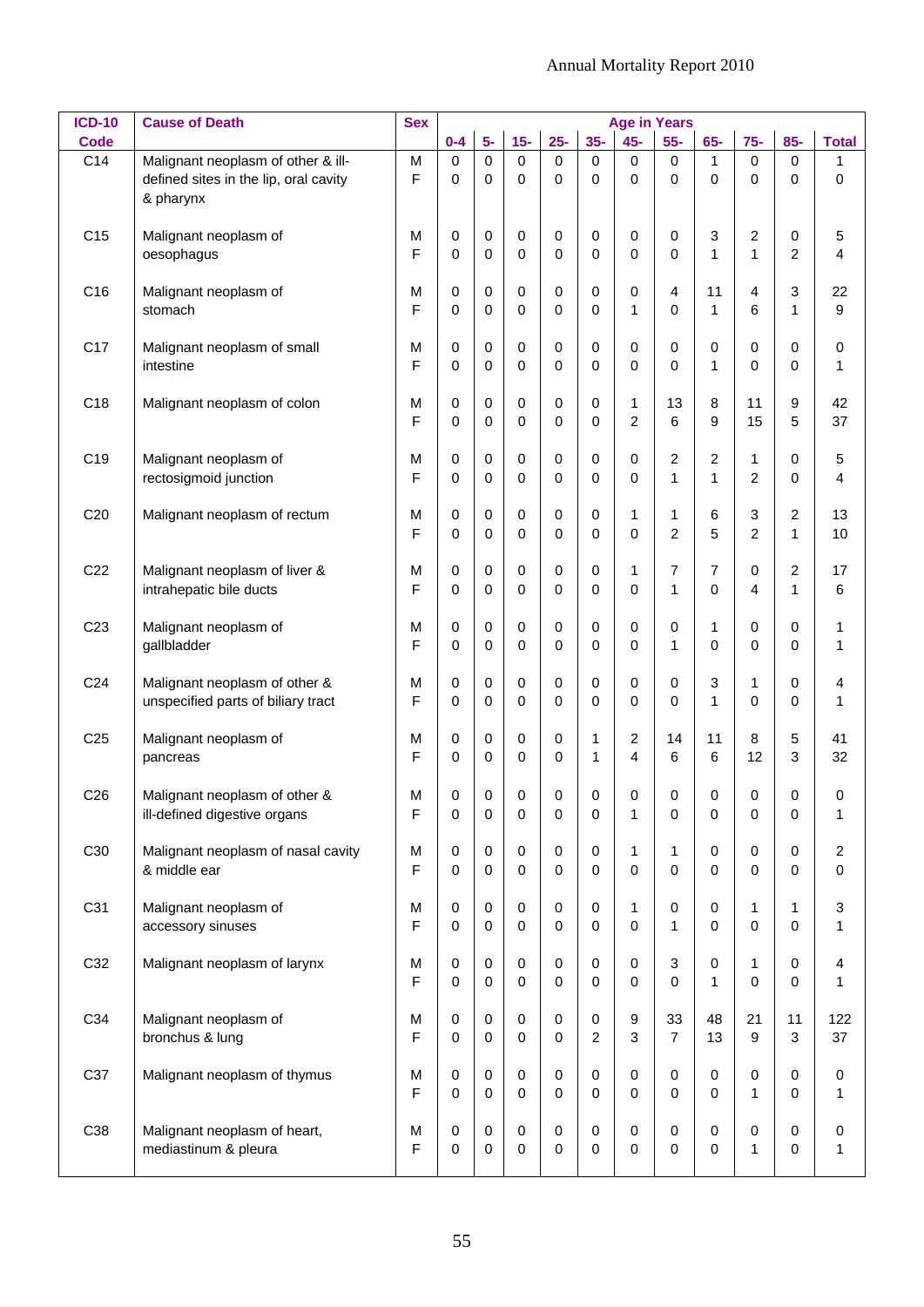| <b>ICD-10</b>   | <b>Cause of Death</b>                                                               | <b>Sex</b>        |                  |                              |                          |                            |                              |                                  | <b>Age in Years</b> |                                  |                             |                                    |                               |
|-----------------|-------------------------------------------------------------------------------------|-------------------|------------------|------------------------------|--------------------------|----------------------------|------------------------------|----------------------------------|---------------------|----------------------------------|-----------------------------|------------------------------------|-------------------------------|
| <b>Code</b>     |                                                                                     |                   | $0 - 4$          | $5-$                         | $15-$                    | $25 -$                     | $35-$                        | $45-$                            | $55-$               | $65-$                            | $75-$                       | $85-$                              | <b>Total</b>                  |
| C41             | Malignant neoplasm of bone &<br>articular cartilage of other &<br>unspecified sites | M<br>F            | $\mathbf 0$<br>0 | $\mathbf 0$<br>$\mathbf 0$   | 0<br>$\mathbf 0$         | $\mathbf 0$<br>0           | $\pmb{0}$<br>$\mathbf 0$     | 0<br>0                           | 1<br>0              | $\mathbf{1}$<br>0                | $\mathbf 0$<br>$\mathbf 0$  | $\mathbf 0$<br>$\mathbf 0$         | $\overline{c}$<br>$\mathsf 0$ |
| C43             | Malignant melanoma of skin                                                          | M<br>$\mathsf{F}$ | 0<br>0           | 0<br>$\mathbf 0$             | 0<br>$\Omega$            | 0<br>$\mathbf 0$           | 0<br>0                       | 0<br>$\mathbf{1}$                | 0<br>0              | 1<br>1                           | 2<br>$\mathbf{1}$           | $\mathbf 0$<br>0                   | 3<br>3                        |
| C44             | Other malignant neoplasms of<br>skin                                                | М<br>F            | 0<br>0           | 0<br>$\mathbf 0$             | 0<br>$\Omega$            | 0<br>0                     | $\pmb{0}$<br>$\mathbf 0$     | 0<br>0                           | 0<br>0              | $\,0\,$<br>0                     | 0<br>1                      | 1<br>1                             | $\mathbf 1$<br>$\overline{c}$ |
| C45             | Mesothelioma                                                                        | M<br>$\mathsf{F}$ | 0<br>0           | 0<br>$\mathbf 0$             | 0<br>$\Omega$            | 0<br>0                     | $\pmb{0}$<br>0               | 2<br>$\mathbf{1}$                | 0<br>0              | $\overline{c}$<br>1              | 3<br>0                      | $\mathbf 0$<br>$\mathbf 0$         | 7<br>$\overline{c}$           |
| C48             | Malignant neoplasm of<br>retroperitoneum & peritoneum                               | М<br>F            | 0<br>0           | 0<br>0                       | 0<br>0                   | 0<br>0                     | $\pmb{0}$<br>0               | 0<br>0                           | 1<br>1              | 0<br>$\mathbf{1}$                | 0<br>$\mathbf 0$            | $\mathbf 0$<br>$\mathbf 0$         | 1<br>$\overline{c}$           |
| C49             | Malignant neoplasm of other<br>connective & soft tissue                             | М<br>F            | 0<br>0           | 0<br>0                       | 0<br>0                   | $\pmb{0}$<br>0             | $\pmb{0}$<br>$\mathbf 0$     | 0<br>$\Omega$                    | 0<br>0              | 0<br>0                           | 2<br>$\mathbf 0$            | $\mathbf 0$<br>$\mathbf 0$         | 2<br>$\mathsf 0$              |
| C <sub>50</sub> | Malignant neoplasm of breast                                                        | М<br>F            | 0<br>0           | 0<br>$\mathbf 0$             | 0<br>$\mathbf 0$         | $\pmb{0}$<br>$\mathbf 0$   | $\pmb{0}$<br>$\mathbf{1}$    | 0<br>8                           | $\mathbf 0$<br>20   | 0<br>19                          | $\mathbf 0$<br>22           | $\mathbf 0$<br>9                   | 0<br>79                       |
| C <sub>51</sub> | Malignant neoplasm of vulva                                                         | F                 | 0                | $\mathbf 0$                  | $\mathbf 0$              | $\mathbf 0$                | $\mathbf 0$                  | $\mathbf 0$                      | $\overline{2}$      | $\mathbf{1}$                     | 2                           | $\mathbf 0$                        | 5                             |
| C <sub>53</sub> | Malignant neoplasm of cervix uteri                                                  | F                 | 0                | $\mathbf 0$                  | 0                        | 0                          | $\mathbf 0$                  | $\mathbf 0$                      | 0                   | 2                                | $\mathbf 0$                 | 0                                  | $\overline{c}$                |
| C <sub>54</sub> | Malignant neoplasm of corpus uteri                                                  | F                 | 0                | $\mathbf 0$                  | 0                        | 0                          | $\mathbf 0$                  | $\overline{2}$                   | 5                   | 5                                | $\overline{4}$              | $\mathbf 0$                        | 16                            |
| C <sub>55</sub> | Malignant neoplasm of uterus,<br>part unspecified                                   | F                 | 0                | $\mathbf 0$                  | 0                        | 0                          | $\mathbf 0$                  | 0                                | $\mathbf 0$         | 0                                | 1                           | $\mathbf 0$                        | 1                             |
| C <sub>56</sub> | Malignant neoplasm of ovary                                                         | F                 | 0                | $\mathbf 0$                  | 0                        | 0                          | $\mathbf{1}$                 | 7                                | 9                   | 12                               | $\overline{7}$              | 1                                  | 37                            |
| C <sub>57</sub> | Malignant neoplasm of other &<br>unspecified female genital organs                  | F                 | 0                | 0                            | 0                        | 0                          | 0                            | 1                                | 0                   | 0                                | $\mathbf 0$                 | $\mathbf 0$                        | 1                             |
| C61             | Malignant neoplasm of prostate                                                      | M                 | $\mathbf 0$      | $\mathbf 0$                  | $\pmb{0}$                | $\pmb{0}$                  | $\mathbf 0$                  | $\mathbf{1}$                     | $\overline{2}$      | 10                               | 11                          | $\,6$                              | 30                            |
| C64             | Malignant neoplasm of kidney,<br>except renal pelvis                                | M<br>F            | $\pmb{0}$<br>0   | $\mathbf 0$<br>$\mathbf 0$   | $\pmb{0}$<br>$\mathbf 0$ | $\pmb{0}$<br>$\mathbf 0$   | $\mathbf 0$<br>$\mathbf 0$   | $\overline{2}$<br>$\mathbf 0$    | 3<br>1              | $\overline{c}$<br>$\overline{2}$ | $\mathbf{1}$<br>4           | $\mathsf{O}\xspace$<br>$\mathbf 0$ | 8<br>7                        |
| C66             | Malignant neoplasm of ureter                                                        | М<br>F            | 0<br>0           | $\mathbf 0$<br>$\mathbf 0$   | 0<br>$\mathbf 0$         | $\mathbf 0$<br>$\mathbf 0$ | $\mathbf 0$<br>$\mathbf 0$   | $\mathbf 0$<br>$\mathbf 0$       | $\mathbf 0$<br>0    | $\mathbf{1}$<br>0                | $\pmb{0}$<br>$\mathbf 0$    | 0<br>$\mathbf 0$                   | $\mathbf{1}$<br>$\mathsf 0$   |
| C67             | Malignant neoplasm of bladder                                                       | м<br>F            | 0<br>0           | $\mathbf 0$<br>$\mathbf 0$   | $\pmb{0}$<br>$\mathbf 0$ | $\pmb{0}$<br>$\mathbf 0$   | $\mathbf 0$<br>$\mathbf 0$   | $\mathbf{1}$<br>$\mathbf 0$      | 6<br>0              | 6<br>$\mathbf{1}$                | 12<br>3                     | $\overline{4}$<br>$\mathbf 0$      | 29<br>4                       |
| C71             | Malignant neoplasm of brain                                                         | М<br>F            | 0<br>0           | $\mathbf{1}$<br>$\mathbf{1}$ | $\pmb{0}$<br>1           | $\pmb{0}$<br>$\mathbf 0$   | $\mathbf{1}$<br>$\mathbf{1}$ | $\overline{2}$<br>$\overline{0}$ | 8<br>$\overline{7}$ | $\sqrt{5}$<br>0                  | $\boldsymbol{2}$<br>5       | $\mathsf{O}\xspace$<br>1           | 19<br>16                      |
| C73             | Malignant neoplasm of thyroid<br>gland                                              | М<br>F            | 0<br>0           | $\mathbf 0$<br>$\mathbf 0$   | $\pmb{0}$<br>$\mathbf 0$ | $\pmb{0}$<br>$\mathbf 0$   | $\mathbf 0$<br>$\mathbf 0$   | $\mathbf 0$<br>$\mathbf 0$       | $\mathbf 0$<br>0    | $\pmb{0}$<br>0                   | $\pmb{0}$<br>$\overline{2}$ | 1<br>1                             | 1<br>3                        |
| C76             | Malignant neoplasm of other &<br>ill-defined sites                                  | M<br>F            | 0<br>0           | $\mathbf 0$<br>$\mathbf 0$   | 0<br>0                   | $\pmb{0}$<br>$\pmb{0}$     | $\pmb{0}$<br>$\mathbf 0$     | 0<br>$\mathbf 0$                 | 1<br>1              | $\pmb{0}$<br>$\pmb{0}$           | $\pmb{0}$<br>$\pmb{0}$      | 0<br>0                             | $\mathbf{1}$<br>$\mathbf{1}$  |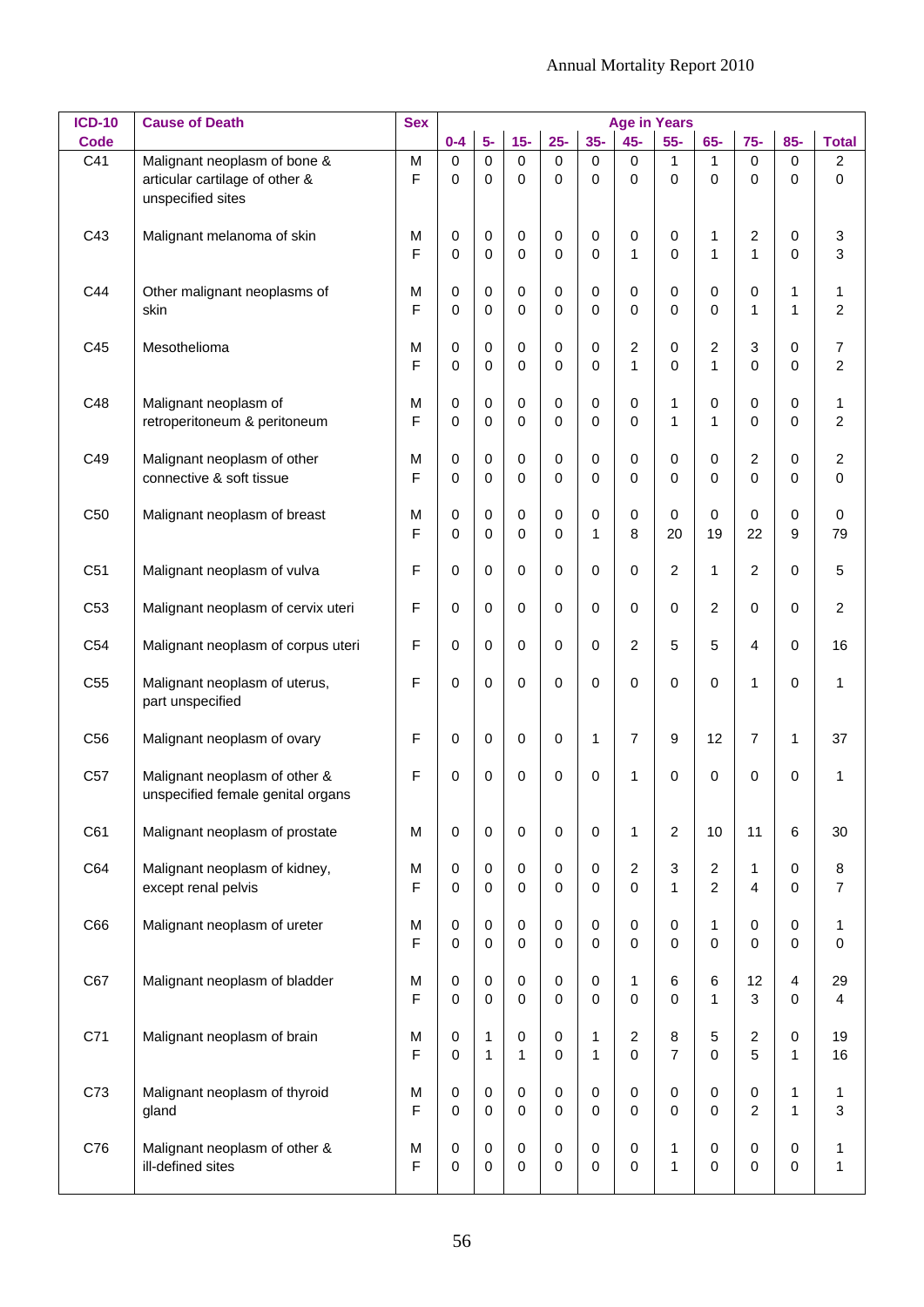| <b>ICD-10</b>   | <b>Cause of Death</b>                                                              | <b>Sex</b>        |                                  |                         |                         |                             |                            | <b>Age in Years</b>       |                            |                                |                                        |                            |                                         |
|-----------------|------------------------------------------------------------------------------------|-------------------|----------------------------------|-------------------------|-------------------------|-----------------------------|----------------------------|---------------------------|----------------------------|--------------------------------|----------------------------------------|----------------------------|-----------------------------------------|
| <b>Code</b>     |                                                                                    |                   | $0 - 4$                          | $5-$                    | $15-$                   | $25 -$                      | $35-$                      | $45-$                     | $55-$                      | $65-$                          | $75-$                                  | $85-$                      | <b>Total</b>                            |
| C80             | Malignant neoplasm without<br>specification of site                                | M<br>F            | $\mathbf 0$<br>$\pmb{0}$         | 0<br>0                  | 0<br>0                  | $\mathbf 0$<br>$\mathbf 0$  | $\mathbf 0$<br>0           | $\pmb{0}$<br>$\mathbf{1}$ | 4<br>6                     | $\overline{7}$<br>6            | 4<br>5                                 | 4<br>10                    | 19<br>28                                |
| C81             | Hodgkin's disease                                                                  | M<br>F            | 0<br>0                           | 0<br>$\mathbf 0$        | 0<br>0                  | 0<br>$\mathbf 0$            | 0<br>0                     | $\mathbf 0$<br>$\Omega$   | 1<br>0                     | 0<br>0                         | 0<br>1                                 | $\mathbf 0$<br>1           | $\mathbf 1$<br>$\overline{c}$           |
| C82             | Follicular non-Hodgkin's<br>lymphoma                                               | M<br>F            | 0<br>0                           | 0<br>$\mathbf 0$        | 0<br>0                  | 0<br>0                      | 0<br>0                     | $\pmb{0}$<br>$\Omega$     | 0<br>0                     | 0<br>1                         | 0<br>0                                 | $\mathbf 0$<br>$\mathbf 0$ | 0<br>$\mathbf{1}$                       |
| C83             | Diffuse non-Hodgkin's<br>lymphoma                                                  | M<br>F            | 0<br>0                           | 0<br>$\mathbf 0$        | 0<br>0                  | 0<br>$\mathbf 0$            | 0<br>0                     | $\mathbf 0$<br>$\Omega$   | 1<br>0                     | 0<br>0                         | $\overline{\mathbf{c}}$<br>$\mathbf 0$ | 0<br>$\mathbf 0$           | 3<br>0                                  |
| C84             | Peripheral & cutaneous T-cell<br>lymphomas                                         | M<br>F            | 0<br>0                           | 0<br>$\mathbf 0$        | 0<br>0                  | 0<br>0                      | 0<br>$\mathbf{1}$          | $\pmb{0}$<br>$\mathbf 0$  | 1<br>0                     | $\mathbf{1}$<br>$\overline{2}$ | 0<br>0                                 | $\mathbf 0$<br>$\mathbf 0$ | $\overline{\mathbf{c}}$<br>3            |
| C85             | Other & unspecified types of<br>non-Hodgkin's lymphoma                             | M<br>F            | 0<br>0                           | 0<br>$\Omega$           | 0<br>$\mathbf 0$        | $\mathbf 1$<br>$\mathbf 0$  | 0<br>0                     | 1<br>$\Omega$             | 3<br>$\mathbf{1}$          | 3<br>$\overline{c}$            | 0<br>3                                 | $\mathbf 0$<br>3           | 8<br>9                                  |
| C88             | Malignant immunoproliferative<br>diseases                                          | М<br>F            | 0<br>0                           | 0<br>$\Omega$           | 0<br>$\mathbf 0$        | 0<br>0                      | 0<br>0                     | $\pmb{0}$<br>$\Omega$     | 0<br>1                     | 0<br>0                         | 0<br>0                                 | $\mathbf 0$<br>$\mathbf 0$ | 0<br>$\mathbf{1}$                       |
| C90             | Multiple myeloma & malignant<br>plasma cell neoplasms                              | M<br>F            | 0<br>0                           | 0<br>$\Omega$           | 0<br>$\mathbf 0$        | 0<br>0                      | 0<br>0                     | $\mathbf 0$<br>$\Omega$   | 1<br>$\Omega$              | 1<br>$\overline{c}$            | 1<br>1                                 | 1<br>1                     | 4<br>4                                  |
| C91             | Lymphoid leukaemia                                                                 | M<br>F            | 0<br>0                           | 0<br>$\Omega$           | 0<br>$\mathbf 0$        | $\mathbf 1$<br>0            | 0<br>0                     | 0<br>$\Omega$             | $\overline{c}$<br>$\Omega$ | 1<br>0                         | 4<br>5                                 | $\mathbf 0$<br>0           | 8<br>5                                  |
| C92             | Myeloid leukaemia                                                                  | M<br>F            | $\boldsymbol{0}$<br>$\mathbf{1}$ | 1<br>$\Omega$           | 1<br>0                  | 0<br>0                      | 0<br>0                     | 1<br>3                    | 2<br>$\overline{2}$        | 3<br>0                         | 4<br>$\overline{c}$                    | $\mathbf 0$<br>1           | 12<br>9                                 |
| D10-D36         | <b>Benign neoplasms</b>                                                            | Μ<br>F            | $\bf{0}$<br>0                    | 0<br>$\bf{0}$           | 0<br>$\bf{0}$           | 0<br>0                      | 0<br>0                     | 0<br>0                    | 0<br>$\bf{0}$              | 0<br>$\overline{2}$            | 1<br>0                                 | $\pmb{0}$<br>1             | 1<br>3                                  |
| D <sub>15</sub> | Benign neoplasm of other &<br>unspecified intrathoracic organs                     | M<br>F            | 0<br>0                           | 0<br>0                  | 0<br>0                  | 0<br>0                      | 0<br>0                     | 0<br>0                    | 0<br>0                     | 0<br>1                         | 0<br>$\Omega$                          | 0<br>0                     | 0<br>1                                  |
| D32             | Benign neoplasm of meninges                                                        | M<br>F            | 0<br>$\mathbf 0$                 | $\mathbf 0$<br>$\Omega$ | $\mathbf 0$<br>$\Omega$ | $\pmb{0}$<br>$\mathbf 0$    | $\mathbf 0$<br>$\Omega$    | $\mathbf 0$<br>$\Omega$   | $\mathbf 0$<br>$\Omega$    | 0<br>1                         | 1<br>$\mathbf{0}$                      | $\pmb{0}$<br>1             | 1<br>$\overline{2}$                     |
| D37-D48         | Neoplasms of uncertain or<br>unknown behaviour                                     | м<br>F            | $\bf{0}$<br>$\bf{0}$             | 0<br>0                  | $\mathbf 0$<br>$\bf{0}$ | $\mathbf 0$<br>$\mathbf{0}$ | $\mathbf 0$<br>$\bf{0}$    | $\mathbf 0$<br>$\bf{0}$   | 1<br>0                     | 0<br>0                         | 1<br>6                                 | $\mathbf 0$<br>1           | $\mathbf{2}$<br>$\overline{\mathbf{r}}$ |
| D37             | Neoplasm of uncertain or<br>unknown behaviour of oral<br>cavity & digestive organs | М<br>F            | $\mathbf 0$<br>$\mathbf 0$       | $\mathbf 0$<br>$\Omega$ | $\mathbf 0$<br>$\Omega$ | $\pmb{0}$<br>$\mathbf 0$    | $\mathbf 0$<br>$\Omega$    | $\mathbf 0$<br>$\Omega$   | $\mathbf 0$<br>$\Omega$    | $\mathbf 0$<br>$\Omega$        | 1<br>$\mathbf 0$                       | $\mathbf 0$<br>$\Omega$    | 1<br>$\mathbf 0$                        |
| D43             | Neoplasm of uncertain or<br>unknown behaviour of brain &<br>central nervous system | М<br>$\mathsf{F}$ | $\mathbf 0$<br>$\mathbf 0$       | $\Omega$<br>$\Omega$    | $\mathbf 0$<br>$\Omega$ | 0<br>$\mathbf 0$            | $\mathbf 0$<br>$\Omega$    | $\mathbf 0$<br>$\Omega$   | $\mathbf 0$<br>$\Omega$    | $\mathbf 0$<br>$\Omega$        | $\mathbf 0$<br>$\mathbf{1}$            | 0<br>$\Omega$              | 0<br>$\mathbf{1}$                       |
| D46             | Myelodysplastic syndromes                                                          | м<br>$\mathsf{F}$ | $\mathbf 0$<br>$\mathbf 0$       | $\Omega$<br>$\Omega$    | 0<br>$\Omega$           | $\mathbf 0$<br>$\mathbf 0$  | $\mathbf 0$<br>$\mathbf 0$ | $\mathbf 0$<br>$\Omega$   | 1<br>$\mathbf{0}$          | 0<br>$\Omega$                  | 0<br>$\overline{4}$                    | 0<br>$\mathbf 0$           | 1<br>4                                  |
|                 |                                                                                    |                   |                                  |                         |                         |                             |                            |                           |                            |                                |                                        |                            |                                         |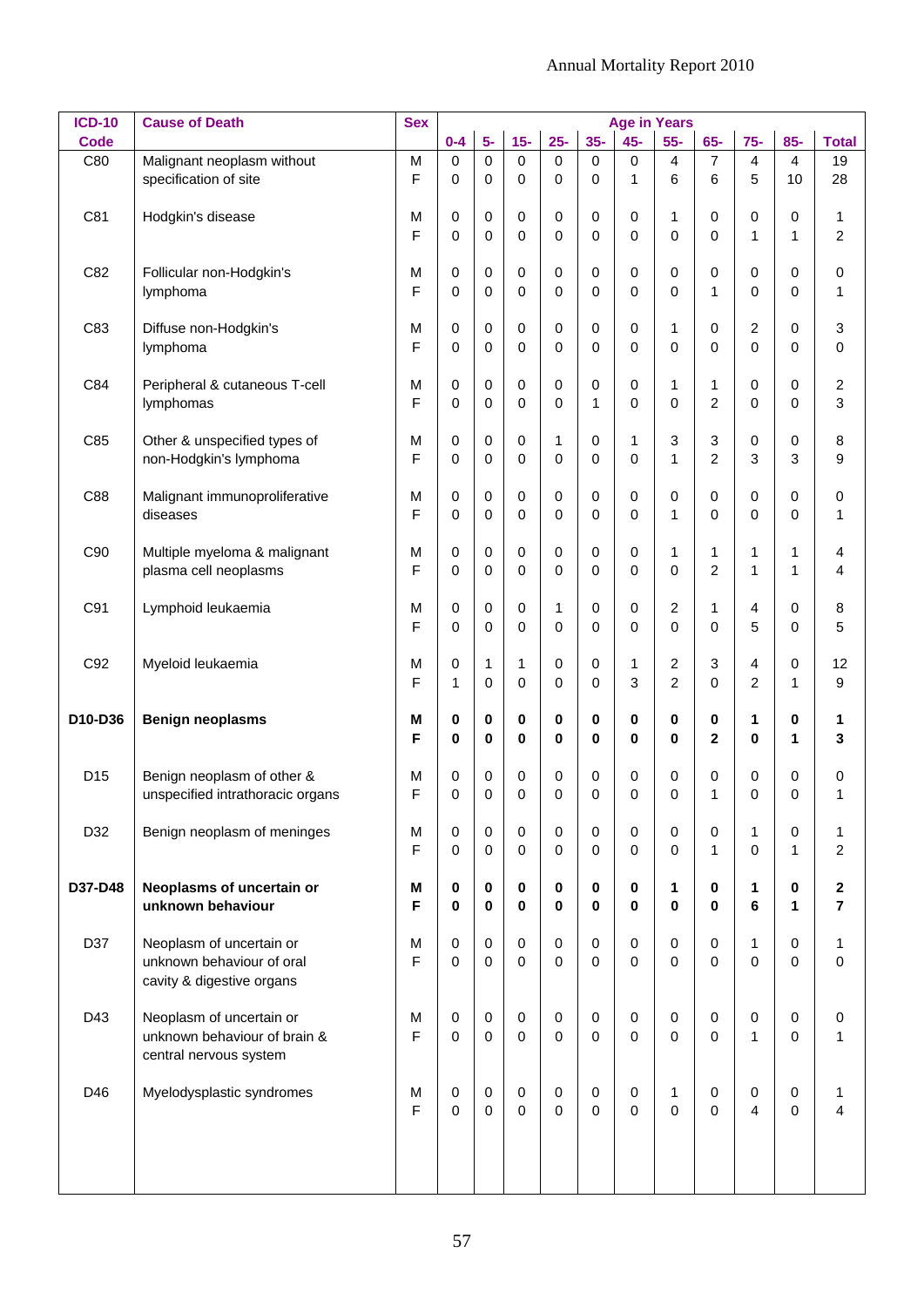| <b>ICD-10</b>   | <b>Cause of Death</b>                                                                                   | <b>Sex</b> |                            |                          |                          |                            |                               | <b>Age in Years</b>        |                         |                            |                                           |                               |                             |
|-----------------|---------------------------------------------------------------------------------------------------------|------------|----------------------------|--------------------------|--------------------------|----------------------------|-------------------------------|----------------------------|-------------------------|----------------------------|-------------------------------------------|-------------------------------|-----------------------------|
| <b>Code</b>     |                                                                                                         |            | $0 - 4$                    | $5-$                     | $15-$                    | $25 -$                     | $35-$                         | $45-$                      | $55-$                   | $65-$                      | $75-$                                     | $85-$                         | <b>Total</b>                |
| D47             | Other neoplasms of uncertain<br>or unknown behaviour of<br>lymphoid, haematopoietic<br>& related tissue | M<br>F     | $\mathbf 0$<br>$\mathbf 0$ | $\mathbf 0$<br>$\Omega$  | 0<br>$\mathbf 0$         | $\mathbf 0$<br>$\mathbf 0$ | $\mathbf 0$<br>$\overline{0}$ | 0<br>$\mathbf{0}$          | 0<br>0                  | $\mathbf 0$<br>$\mathbf 0$ | $\mathbf 0$<br>$\mathbf{1}$               | 0<br>1                        | $\pmb{0}$<br>$\overline{2}$ |
| D50-D89         | Diseases of the blood & blood<br>forming organs & certain disorders<br>involving the immune mechanism   | М<br>F     | 1<br>$\bf{0}$              | 0<br>$\bf{0}$            | 0<br>$\bf{0}$            | 0<br>$\mathbf{0}$          | 0<br>$\bf{0}$                 | 0<br>$\bf{0}$              | 0<br>$\overline{2}$     | 0<br>1                     | 0<br>$\mathbf{2}$                         | 1<br>$\overline{2}$           | 2<br>$\overline{7}$         |
| D <sub>59</sub> | Acquired haemolytic anaemia                                                                             | M<br>F     | 0<br>0                     | 0<br>$\Omega$            | 0<br>$\Omega$            | 0<br>0                     | 0<br>0                        | 0<br>$\Omega$              | 0<br>0                  | 0<br>1                     | 0<br>0                                    | 0<br>$\Omega$                 | 0<br>1                      |
| D64             | Other anaemias                                                                                          | M<br>F     | 0<br>0                     | 0<br>$\Omega$            | 0<br>$\Omega$            | 0<br>0                     | 0<br>$\overline{0}$           | 0<br>$\Omega$              | 0<br>0                  | 0<br>0                     | $\mathbf 0$<br>$\mathbf{1}$               | $\mathbf 0$<br>$\overline{2}$ | 0<br>3                      |
| D65             | Disseminated intravascular<br>coagulation [defibrination syndrome]                                      | М<br>F     | $\mathbf 0$<br>$\Omega$    | $\mathbf 0$<br>$\Omega$  | $\mathbf 0$<br>$\Omega$  | 0<br>$\Omega$              | $\mathbf 0$<br>$\Omega$       | 0<br>$\Omega$              | 0<br>0                  | $\mathbf 0$<br>0           | $\mathbf 0$<br>$\Omega$                   | 1<br>$\mathbf 0$              | 1<br>0                      |
| D69             | Purpura & other haemorrhagic<br>conditions                                                              | M<br>F     | $\mathbf 0$<br>$\Omega$    | 0<br>$\Omega$            | 0<br>$\Omega$            | 0<br>$\Omega$              | $\mathbf 0$<br>$\Omega$       | 0<br>$\Omega$              | 0<br>0                  | $\mathbf 0$<br>0           | $\mathbf 0$<br>1                          | $\mathbf 0$<br>$\Omega$       | 0<br>1                      |
| D75             | Other diseases of blood & blood<br>forming organs                                                       | M<br>F     | $\mathbf 0$<br>$\Omega$    | $\mathbf 0$<br>$\Omega$  | $\mathbf 0$<br>$\Omega$  | 0<br>$\Omega$              | $\mathbf 0$<br>$\Omega$       | 0<br>$\Omega$              | 0<br>1                  | $\mathbf 0$<br>0           | $\mathbf 0$<br>$\Omega$                   | $\mathbf 0$<br>$\Omega$       | 0<br>1                      |
| D76             | Certain diseases involving<br>lymphoreticular tissue &<br>reticulohistiocytic system                    | M<br>F     | 1<br>$\Omega$              | $\mathbf 0$<br>$\Omega$  | $\mathbf 0$<br>$\Omega$  | 0<br>$\Omega$              | $\mathbf 0$<br>$\Omega$       | 0<br>$\Omega$              | 0<br>0                  | $\mathbf 0$<br>0           | $\mathbf 0$<br>$\Omega$                   | $\mathbf 0$<br>$\Omega$       | 1<br>0                      |
| D83             | Common variable immunodeficiency                                                                        | М<br>F     | $\mathbf 0$<br>0           | $\mathbf 0$<br>$\Omega$  | $\mathbf 0$<br>$\Omega$  | 0<br>0                     | $\mathbf 0$<br>$\Omega$       | 0<br>$\Omega$              | 0<br>1                  | 0<br>0                     | $\mathbf 0$<br>$\Omega$                   | $\mathbf 0$<br>$\Omega$       | 0<br>1                      |
| E00-E90         | Endocrine, nutritional &<br>metabolic diseases                                                          | М<br>F     | $\pmb{0}$<br>$\bf{0}$      | 0<br>0                   | 0<br>$\bf{0}$            | 1<br>0                     | 1<br>0                        | 4<br>$\bf{0}$              | 8<br>5                  | 12<br>12                   | 14<br>25                                  | 10<br>22                      | 50<br>64                    |
| E03             | Other hypothyroidism                                                                                    | M<br>F     | $\pmb{0}$<br>$\mathbf 0$   | 0<br>$\mathbf 0$         | 0<br>$\mathbf 0$         | $\mathbf 0$<br>0           | 0<br>0                        | $\mathsf 0$<br>$\mathbf 0$ | 0<br>$\Omega$           | $\,0\,$<br>0               | $\mathbf 0$<br>1                          | 0<br>$\mathbf 0$              | $\pmb{0}$<br>1              |
| E05             | Thyrotoxicosis [hyperthyroidism]                                                                        | M<br>F     | $\pmb{0}$<br>0             | $\pmb{0}$<br>0           | 0<br>$\mathbf 0$         | $\pmb{0}$<br>0             | $\pmb{0}$<br>$\mathbf 0$      | $\mathbf 0$<br>0           | $\mathbf 0$<br>0        | 0<br>0                     | $\pmb{0}$<br>$\mathbf 0$                  | $\mathbf 0$<br>1              | 0<br>1                      |
| E11             | Non-insulin dependent<br>diabetes mellitus                                                              | M<br>F     | $\pmb{0}$<br>$\mathbf 0$   | 0<br>$\mathbf 0$         | $\pmb{0}$<br>0           | $\pmb{0}$<br>0             | $\pmb{0}$<br>$\mathbf 0$      | $\mathbf 0$<br>0           | $\mathbf 0$<br>$\Omega$ | 0<br>1                     | $\overline{\mathbf{4}}$<br>$\overline{4}$ | $\mathbf 0$<br>$\mathbf 0$    | 4<br>5                      |
| E14             | Unspecified diabetes mellitus                                                                           | M<br>F     | $\pmb{0}$<br>$\mathbf 0$   | $\pmb{0}$<br>$\mathbf 0$ | $\pmb{0}$<br>$\mathbf 0$ | 0<br>0                     | $\pmb{0}$<br>$\mathbf 0$      | $\overline{4}$<br>$\Omega$ | 8<br>$\overline{4}$     | 12<br>8                    | $\boldsymbol{9}$<br>19                    | 10<br>20                      | 43<br>51                    |
| E66             | Obesity                                                                                                 | M<br>F     | $\pmb{0}$<br>$\mathbf 0$   | $\pmb{0}$<br>0           | $\pmb{0}$<br>$\mathbf 0$ | $\mathbf{1}$<br>0          | $\mathbf{1}$<br>$\mathbf 0$   | $\mathbf 0$<br>$\Omega$    | $\mathbf 0$<br>1        | $\,0\,$<br>3               | $\pmb{0}$<br>1                            | $\mathbf 0$<br>$\mathbf 0$    | $\boldsymbol{2}$<br>5       |
| E86             | Volume depletion                                                                                        | M<br>F     | $\pmb{0}$<br>$\mathbf 0$   | $\pmb{0}$<br>$\mathbf 0$ | $\pmb{0}$<br>$\mathbf 0$ | $\pmb{0}$<br>0             | $\pmb{0}$<br>$\mathbf 0$      | 0<br>0                     | $\mathbf 0$<br>0        | $\,0\,$<br>0               | $\pmb{0}$<br>$\mathbf 0$                  | $\mathbf 0$<br>1              | 0<br>1                      |
| E87             | Other disorders of fluid,<br>electrolyte & acid-base balance                                            | м<br>F     | $\pmb{0}$<br>0             | 0<br>0                   | $\mathbf 0$<br>0         | 0<br>0                     | $\pmb{0}$<br>$\mathbf 0$      | 0<br>0                     | 0<br>0                  | $\,0\,$<br>$\pmb{0}$       | $\mathbf{1}$<br>$\pmb{0}$                 | $\mathbf 0$<br>$\mathbf 0$    | 1<br>$\mathbf 0$            |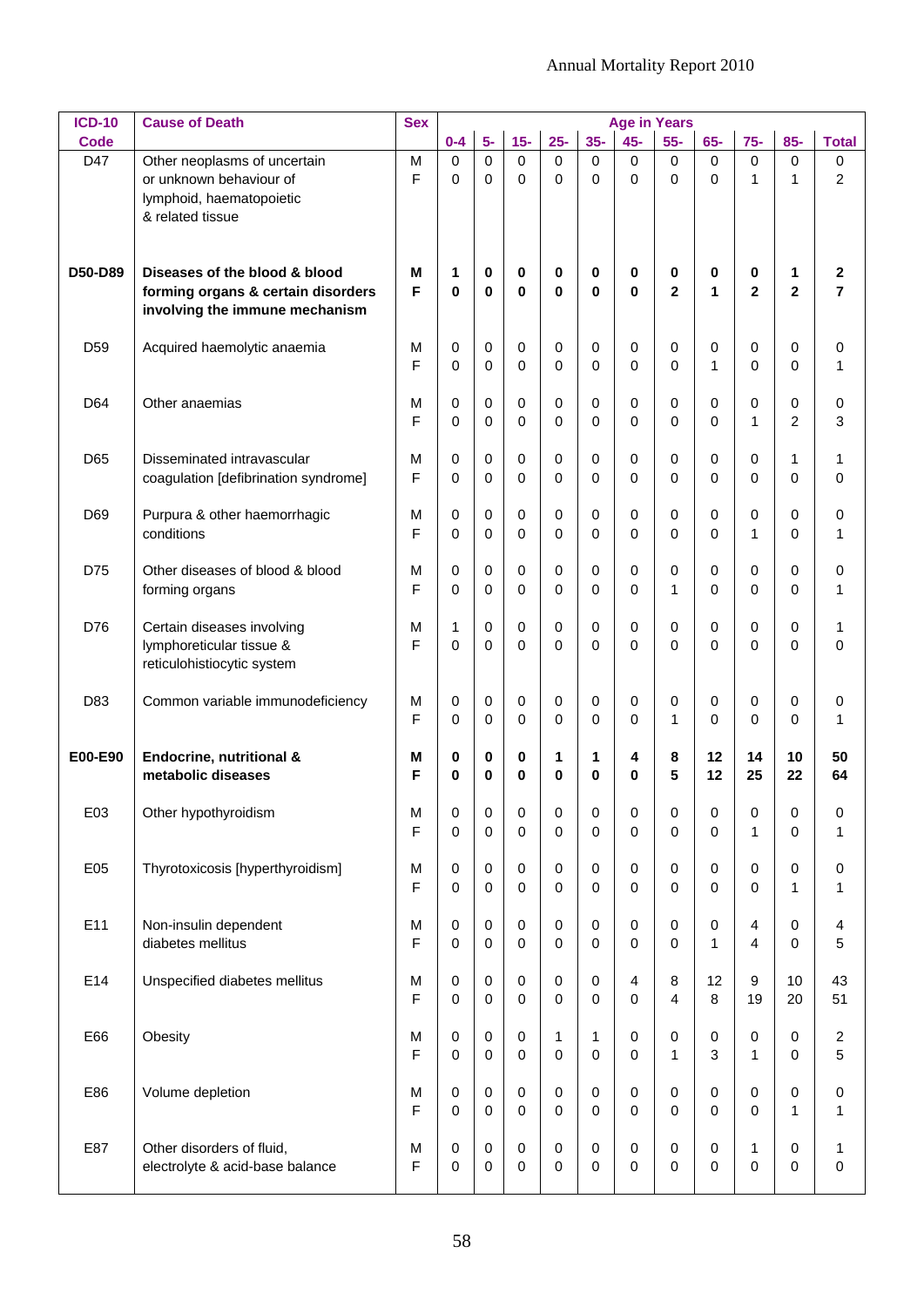| <b>ICD-10</b>   | <b>Cause of Death</b>                             | <b>Sex</b> |                             |                            |                        |              |                            |             | <b>Age in Years</b> |                  |                  |                  |                              |
|-----------------|---------------------------------------------------|------------|-----------------------------|----------------------------|------------------------|--------------|----------------------------|-------------|---------------------|------------------|------------------|------------------|------------------------------|
| <b>Code</b>     |                                                   |            | $0-4$                       | $5-$                       | $15-$                  | $25-$        | $35 -$                     | $45-$       | $55-$               | $65-$            | $75-$            | $85 -$           | <b>Total</b>                 |
| F00-F99         | Mental & behavioural disorders                    | M          | $\mathbf 0$                 | $\bf{0}$                   | 1                      | $\bf{0}$     | $\mathbf 0$                | 0           | 3                   | $\mathbf{3}$     | 21               | 19               | 47                           |
|                 |                                                   | F          | $\mathbf 0$                 | $\bf{0}$                   | $\mathbf 0$            | $\mathbf 0$  | $\mathbf{0}$               | $\mathbf 0$ | $\mathbf{1}$        | 6                | 25               | 44               | 76                           |
| F01             | Vascular dementia                                 | M          | 0                           | $\boldsymbol{0}$           | $\pmb{0}$              | 0            | 0                          | 0           | 0                   | 0                | $\pmb{0}$        | 0                | 0                            |
|                 |                                                   | F          | 0                           | $\mathbf 0$                | $\mathbf 0$            | 0            | 0                          | 0           | 0                   | 0                | $\mathbf{1}$     | $\mathbf 0$      | 1                            |
|                 |                                                   |            |                             |                            |                        |              |                            |             |                     |                  |                  |                  |                              |
| F03             | Unspecified dementia                              | M          | 0                           | $\mathbf 0$                | $\pmb{0}$              | 0            | 0                          | 0           | 2                   | 3                | 21               | 19               | 45                           |
|                 |                                                   | F          | 0                           | $\mathbf 0$                | $\pmb{0}$              | 0            | $\mathbf 0$                | 0           | 0                   | 6                | 24               | 44               | 74                           |
| F10             | Mental & behavioural disorders                    | M          | 0                           | $\mathbf 0$                | $\pmb{0}$              | 0            | 0                          | 0           | 1                   | 0                | $\pmb{0}$        | 0                | 1                            |
|                 | due to use of alcohol                             | F          | $\mathbf 0$                 | $\mathbf 0$                | $\mathbf 0$            | 0            | $\mathbf 0$                | 0           | 0                   | 0                | $\mathbf 0$      | 0                | 0                            |
|                 |                                                   |            |                             |                            |                        |              |                            |             |                     |                  |                  |                  |                              |
| F32             | Depressive episode                                | М          | $\pmb{0}$                   | $\mathbf 0$                | $\pmb{0}$              | 0            | 0                          | 0           | 0                   | 0                | $\pmb{0}$        | 0                | $\boldsymbol{0}$             |
|                 |                                                   | F          | 0                           | $\mathbf 0$                | $\mathbf 0$            | 0            | $\mathbf 0$                | 0           | 1                   | 0                | $\mathbf 0$      | $\mathbf 0$      | 1                            |
|                 |                                                   |            |                             |                            |                        |              |                            |             |                     |                  |                  |                  |                              |
| F <sub>50</sub> | Eating disorders                                  | М<br>F     | 0<br>0                      | $\mathbf 0$<br>$\mathbf 0$ | 1<br>$\mathbf 0$       | 0<br>0       | $\mathbf 0$<br>$\mathbf 0$ | 0<br>0      | 0<br>0              | 0<br>0           | 0<br>$\mathbf 0$ | 0<br>$\mathbf 0$ | 1<br>$\mathbf 0$             |
|                 |                                                   |            |                             |                            |                        |              |                            |             |                     |                  |                  |                  |                              |
| G00-G99         | Diseases of the nervous system                    | Μ          | 3                           | 0                          | 1                      | 1            | $\mathbf 1$                | 0           | 5                   | 13               | 12               | 10               | 46                           |
|                 |                                                   | F          | $\bf{0}$                    | $\bf{0}$                   | $\mathbf 0$            | $\mathbf 0$  | 1                          | 0           | $\overline{2}$      | 5                | 8                | 12               | 28                           |
|                 |                                                   |            |                             |                            |                        |              |                            |             |                     |                  |                  |                  |                              |
| G00             | Bacterial meningitis,<br>not elsewhere classified | м<br>F     | $\mathbf{1}$<br>$\mathbf 0$ | $\mathbf 0$<br>$\mathbf 0$ | $\pmb{0}$<br>$\pmb{0}$ | 0<br>0       | $\pmb{0}$<br>$\mathbf 0$   | 0<br>0      | 0<br>0              | $\mathbf 0$<br>0 | 0<br>$\mathbf 0$ | 0<br>0           | 1<br>0                       |
|                 |                                                   |            |                             |                            |                        |              |                            |             |                     |                  |                  |                  |                              |
| G10             | Huntington's disease                              | м          | 0                           | $\mathbf 0$                | $\pmb{0}$              | 0            | $\mathbf{1}$               | 0           | 3                   | $\mathbf{1}$     | 0                | 0                | 5                            |
|                 |                                                   | F          | 0                           | $\mathbf 0$                | $\mathbf 0$            | 0            | $\mathbf 0$                | 0           | 1                   | $\overline{2}$   | $\mathbf 0$      | $\mathbf 0$      | 3                            |
|                 |                                                   |            |                             |                            |                        |              |                            |             |                     |                  |                  |                  |                              |
| G12             | Spinal muscular atrophy &                         | M<br>F     | 0                           | $\mathbf 0$                | $\pmb{0}$              | 0            | $\mathbf 0$                | 0           | 0                   | 1                | 1<br>1           | 0                | $\overline{\mathbf{c}}$<br>6 |
|                 | related syndromes                                 |            | 0                           | $\mathbf 0$                | $\mathbf 0$            | 0            | $\mathbf 0$                | 0           | 1                   | 2                |                  | $\overline{2}$   |                              |
| G20             | Parkinson's disease                               | М          | 0                           | $\mathbf 0$                | $\pmb{0}$              | 0            | 0                          | 0           | 0                   | 6                | 10               | 9                | 25                           |
|                 |                                                   | F          | 0                           | $\mathbf 0$                | $\mathbf 0$            | 0            | 0                          | 0           | 0                   | 0                | $\overline{4}$   | 5                | 9                            |
|                 |                                                   |            |                             |                            |                        |              |                            |             |                     |                  |                  |                  |                              |
| G30             | Alzheimer's disease                               | M<br>F     | 0                           | 0                          | 0                      | 0            | 0                          | 0           | 0                   | 2                | 0                | 1                | 3<br>5                       |
|                 |                                                   |            | 0                           | 0                          | 0                      | 0            | 0                          | 0           | 0                   | 1                | 1                | 3                |                              |
| G31             | Other degenerative diseases                       | M          | $\mathbf 0$                 | $\pmb{0}$                  | $\pmb{0}$              | $\,0\,$      | $\pmb{0}$                  | $\pmb{0}$   | $\pmb{0}$           | 0                | $\mathbf{1}$     | $\pmb{0}$        | 1                            |
|                 | of nervous system, nec                            | F          | $\mathbf 0$                 | $\Omega$                   | $\mathbf 0$            | 0            | $\mathbf 0$                | 0           | 0                   | 0                | $\mathbf 0$      | $\mathbf 0$      | $\mathsf 0$                  |
|                 |                                                   |            |                             |                            |                        |              |                            |             |                     |                  |                  |                  |                              |
| G35             | Multiple sclerosis                                | м          | $\pmb{0}$                   | $\mathbf 0$                | $\pmb{0}$              | $\pmb{0}$    | $\pmb{0}$                  | 0           | 1                   | $\mathbf 0$      | $\pmb{0}$        | $\pmb{0}$        | 1                            |
|                 |                                                   | F          | 0                           | $\Omega$                   | $\mathbf 0$            | 0            | $\Omega$                   | 0           | $\mathbf 0$         | $\mathbf 0$      | $\mathbf 0$      | $\mathbf 0$      | $\mathbf 0$                  |
| G37             | Other demyelinating diseases                      | м          | $\pmb{0}$                   | $\mathbf 0$                | $\pmb{0}$              | $\pmb{0}$    | $\mathbf 0$                | 0           | 0                   | $\mathbf{1}$     | $\pmb{0}$        | $\pmb{0}$        | 1                            |
|                 | of central nervous system                         | F          | $\mathbf 0$                 | $\Omega$                   | $\mathbf 0$            | 0            | $\Omega$                   | 0           | 0                   | 0                | $\mathbf 0$      | 0                | $\mathbf 0$                  |
|                 |                                                   |            |                             |                            |                        |              |                            |             |                     |                  |                  |                  |                              |
| G40             | Epilepsy                                          | м          | $\mathbf 0$                 | $\mathbf 0$                | $\pmb{0}$              | $\mathbf{1}$ | $\mathbf 0$                | 0           | 0                   | $\boldsymbol{0}$ | $\pmb{0}$        | $\pmb{0}$        | 1                            |
|                 |                                                   | F          | 0                           | $\Omega$                   | $\mathbf 0$            | 0            | $\Omega$                   | $\Omega$    | 0                   | 0                | $\Omega$         | $\mathbf 0$      | $\mathbf 0$                  |
| G47             | Sleep disorders                                   | м          | $\mathbf{1}$                | $\mathbf 0$                | $\pmb{0}$              | $\pmb{0}$    | $\pmb{0}$                  | 0           | 0                   | $\boldsymbol{0}$ | $\pmb{0}$        | $\pmb{0}$        | 1                            |
|                 |                                                   | F          | 0                           | $\Omega$                   | $\mathbf 0$            | 0            | $\Omega$                   | 0           | 0                   | 0                | $\mathbf 0$      | $\mathbf 0$      | $\mathbf 0$                  |
|                 |                                                   |            |                             |                            |                        |              |                            |             |                     |                  |                  |                  |                              |
| G62             | Other polyneuropathies                            | м          | $\mathbf 0$                 | $\mathbf 0$                | $\pmb{0}$              | $\pmb{0}$    | $\pmb{0}$                  | 0           | 0                   | $\boldsymbol{0}$ | $\pmb{0}$        | $\pmb{0}$        | 0                            |
|                 |                                                   | F          | $\overline{0}$              | $\Omega$                   | $\mathbf 0$            | 0            | $\Omega$                   | $\Omega$    | $\mathbf 0$         | $\mathbf 0$      | $\mathbf{1}$     | $\mathbf 0$      | 1                            |
|                 |                                                   |            |                             |                            |                        |              |                            |             |                     |                  |                  |                  |                              |
| G70             | Myasthenia gravis & other<br>myoneural disorders  | M<br>F     | 0<br>0                      | $\mathbf 0$<br>0           | $\pmb{0}$<br>0         | 0<br>0       | $\mathbf 0$<br>0           | 0<br>0      | 0<br>0              | 0<br>0           | $\pmb{0}$<br>1   | 0<br>1           | $\mathbf 0$<br>2             |
|                 |                                                   |            |                             |                            |                        |              |                            |             |                     |                  |                  |                  |                              |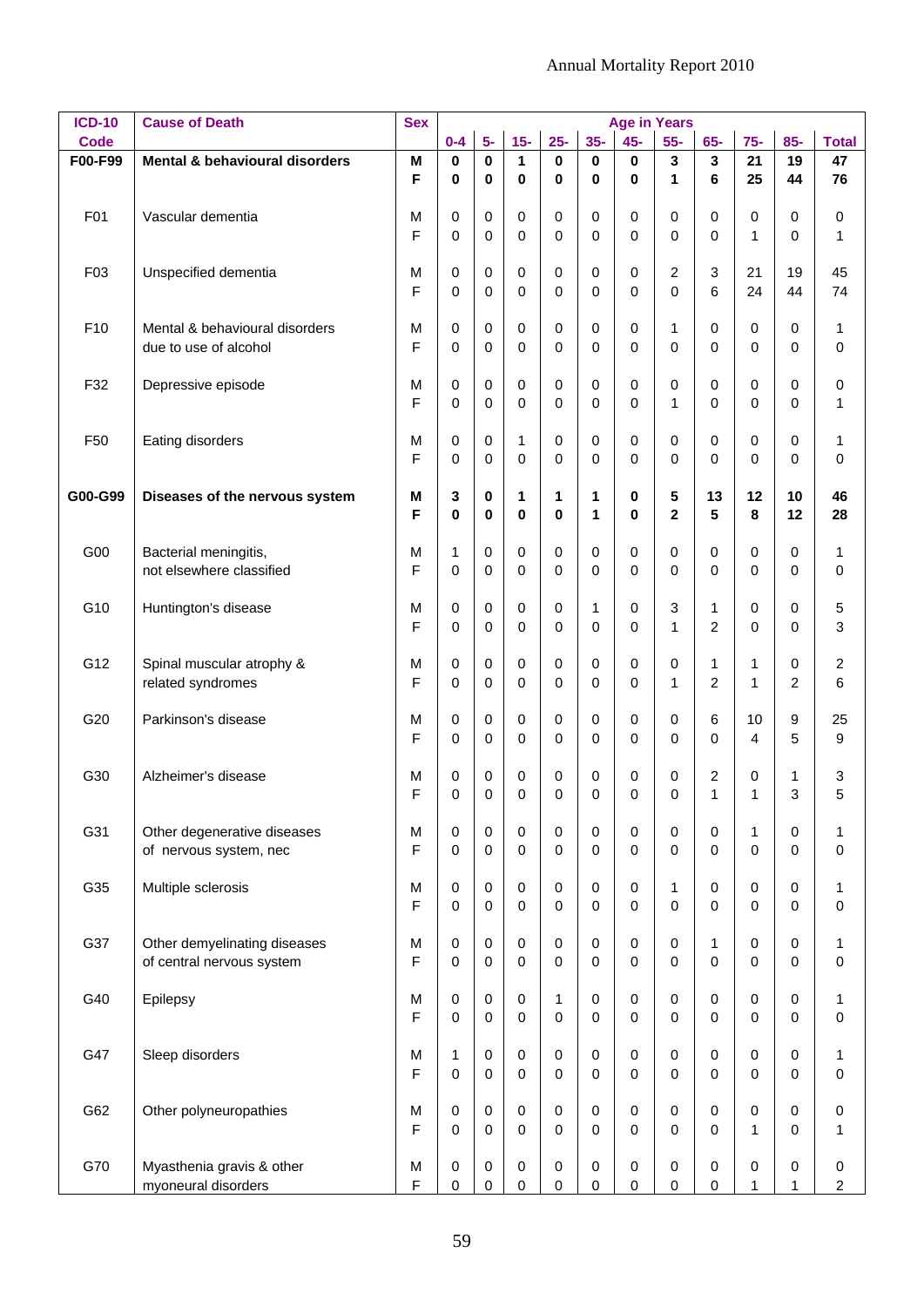| <b>ICD-10</b> | <b>Cause of Death</b>                    | <b>Sex</b> |                          |                            |                            |                             |                                |                               | <b>Age in Years</b>     |                   |                                 |                     |                                |
|---------------|------------------------------------------|------------|--------------------------|----------------------------|----------------------------|-----------------------------|--------------------------------|-------------------------------|-------------------------|-------------------|---------------------------------|---------------------|--------------------------------|
| <b>Code</b>   |                                          |            | $0-4$                    | $5-$                       | $15-$                      | $25 -$                      | $35-$                          | $45-$                         | $55-$                   | $65-$             | $75-$                           | $85 -$              | <b>Total</b>                   |
| G71           | Primary disorders of muscles             | M<br>F     | $\mathbf{1}$<br>0        | $\pmb{0}$<br>$\mathbf 0$   | 1<br>$\mathbf 0$           | 0<br>0                      | $\mathbf 0$<br>0               | 0<br>0                        | 0<br>0                  | $\mathbf{1}$<br>0 | 0<br>0                          | 0<br>0              | 3<br>0                         |
| G80           | Infantile cerebral palsy                 | M<br>F     | 0<br>0                   | 0<br>$\mathbf 0$           | 0<br>$\mathbf 0$           | 0<br>0                      | 0<br>$\mathbf{1}$              | 0<br>0                        | 0<br>0                  | 0<br>0            | 0<br>0                          | 0<br>0              | 0<br>$\mathbf{1}$              |
| G82           | Paraplegia & tetraplegia                 | M<br>F     | $\pmb{0}$<br>0           | 0<br>$\mathbf 0$           | 0<br>$\mathbf 0$           | 0<br>0                      | 0<br>0                         | 0<br>0                        | 0<br>0                  | 0<br>0            | 0<br>0                          | 0<br>1              | 0<br>1                         |
| G90           | Disorders of autonomic<br>nervous system | M<br>F     | $\pmb{0}$<br>$\mathbf 0$ | 0<br>0                     | 0<br>0                     | 0<br>0                      | 0<br>0                         | 0<br>0                        | 1<br>0                  | 1<br>0            | 0<br>$\mathbf 0$                | 0<br>0              | $\overline{c}$<br>0            |
| 100-199       | Diseases of the circulatory system       | Μ<br>F     | $\pmb{0}$<br>0           | 0<br>1                     | 0<br>0                     | $\mathbf 2$<br>$\mathbf 2$  | 8<br>$\overline{\mathbf{2}}$   | 28<br>$\overline{\mathbf{r}}$ | 61<br>26                | 98<br>72          | 183<br>252                      | 130<br>280          | 510<br>642                     |
| 105           | Rheumatic mitral valve<br>diseases       | M<br>F     | $\pmb{0}$<br>$\mathbf 0$ | 0<br>$\mathbf 0$           | 0<br>$\mathbf 0$           | 0<br>0                      | 0<br>0                         | $\mathbf 0$<br>$\mathbf 0$    | $\mathbf 0$<br>$\Omega$ | 2<br>0            | 0<br>1                          | 0<br>0              | $\overline{c}$<br>$\mathbf{1}$ |
| 108           | Multiple valve diseases                  | M<br>F     | $\pmb{0}$<br>0           | 0<br>$\mathbf 0$           | 0<br>$\mathbf 0$           | 0<br>0                      | $\mathbf 0$<br>0               | 0<br>$\mathbf 0$              | 0<br>$\Omega$           | 0<br>1            | 0<br>0                          | 0<br>1              | 0<br>$\overline{2}$            |
| 109           | Other rheumatic heart diseases           | М<br>F     | $\pmb{0}$<br>0           | 0<br>0                     | 0<br>$\mathbf 0$           | 0<br>0                      | $\mathbf 0$<br>0               | 0<br>$\mathbf 0$              | 0<br>$\Omega$           | 0<br>0            | 0<br>$\overline{c}$             | 0<br>0              | 0<br>$\overline{c}$            |
| 110           | Essential (primary) hypertension         | M<br>F     | $\pmb{0}$<br>0           | 0<br>0                     | 0<br>$\mathbf 0$           | 0<br>0                      | 0<br>0                         | 1<br>$\mathbf 0$              | 0<br>$\Omega$           | 1<br>1            | 0<br>0                          | 0<br>1              | 2<br>$\overline{2}$            |
| 111           | Hypertensive heart disease               | M<br>F     | $\pmb{0}$<br>0           | 0<br>0                     | 0<br>$\mathbf 0$           | 0<br>0                      | $\mathbf 0$<br>0               | 0<br>$\mathbf{1}$             | 0<br>0                  | 0<br>0            | 1<br>4                          | 2<br>13             | 3<br>18                        |
| 112           | Hypertensive renal disease               | M<br>F     | $\pmb{0}$<br>0           | 0<br>0                     | 0<br>$\mathbf 0$           | 0<br>0                      | $\mathbf 0$<br>0               | $\pmb{0}$<br>$\mathbf 0$      | 0<br>0                  | 0<br>0            | 1<br>$\mathbf{1}$               | 1<br>$\overline{c}$ | 2<br>3                         |
| 113           | Hypertensive heart &<br>renal disease    | М<br>F     | 0<br>$\mathbf 0$         | 0<br>0                     | 0<br>0                     | 0<br>$\mathsf 0$            | 0<br>0                         | 0<br>$\mathsf 0$              | 0<br>0                  | 0<br>$\mathbf{1}$ | 0<br>1                          | 0<br>1              | 0<br>3                         |
| 120           | Angina pectoris                          | M<br>F     | $\pmb{0}$<br>$\mathbf 0$ | $\pmb{0}$<br>$\mathbf 0$   | $\pmb{0}$<br>$\mathbf 0$   | $\pmb{0}$<br>$\mathbf 0$    | $\pmb{0}$<br>0                 | $\pmb{0}$<br>$\mathbf 0$      | 0<br>$\mathbf 0$        | $\mathbf 0$<br>0  | $\boldsymbol{0}$<br>$\mathbf 0$ | 0<br>$\mathbf{1}$   | $\pmb{0}$<br>1                 |
| 121           | Acute myocardial infarction              | M<br>F     | $\pmb{0}$<br>$\mathbf 0$ | $\pmb{0}$<br>$\mathbf 0$   | $\mathbf 0$<br>$\mathbf 0$ | $\mathbf{1}$<br>$\mathbf 0$ | $\overline{2}$<br>$\mathbf{1}$ | 12<br>$\overline{4}$          | 32<br>5                 | 34<br>27          | 69<br>78                        | 26<br>54            | 176<br>169                     |
| 124           | Other acute ischaemic<br>heart diseases  | M<br>F     | $\pmb{0}$<br>$\mathbf 0$ | $\pmb{0}$<br>$\mathbf 0$   | $\pmb{0}$<br>$\mathbf 0$   | $\pmb{0}$<br>$\mathbf 0$    | $\pmb{0}$<br>0                 | 0<br>$\mathbf 0$              | 0<br>1                  | $\pmb{0}$<br>0    | $\pmb{0}$<br>$\mathbf 0$        | 0<br>0              | $\pmb{0}$<br>$\mathbf{1}$      |
| 125           | Chronic ischaemic heart<br>disease       | M<br>F     | $\pmb{0}$<br>$\mathbf 0$ | $\mathbf 0$<br>$\mathbf 0$ | $\pmb{0}$<br>$\mathbf 0$   | $\pmb{0}$<br>$\mathbf 0$    | $\mathbf{1}$<br>$\mathbf 0$    | $\overline{7}$<br>$\mathbf 0$ | 13<br>3                 | 29<br>13          | 47<br>62                        | 46<br>79            | 143<br>157                     |
| 126           | Pulmonary embolism                       | M<br>F     | $\pmb{0}$<br>$\mathbf 0$ | $\mathbf 0$<br>$\mathbf 0$ | $\pmb{0}$<br>$\mathbf 0$   | $\pmb{0}$<br>$\mathbf 0$    | $\pmb{0}$<br>0                 | 1<br>$\mathbf 0$              | $\mathbf 0$<br>$\Omega$ | 1<br>0            | $\sqrt{2}$<br>$\overline{4}$    | 0<br>$\overline{2}$ | $\overline{4}$<br>6            |
| 127           | Other pulmonary heart diseases           | M<br>F     | $\pmb{0}$<br>$\mathbf 0$ | $\mathbf 0$<br>$\mathbf 0$ | $\pmb{0}$<br>$\mathbf 0$   | $\pmb{0}$<br>$\mathbf 0$    | $\pmb{0}$<br>0                 | 0<br>$\mathbf 0$              | $\mathbf 0$<br>$\Omega$ | 1<br>0            | $\pmb{0}$<br>$\mathbf 0$        | 1<br>0              | $\sqrt{2}$<br>$\mathbf 0$      |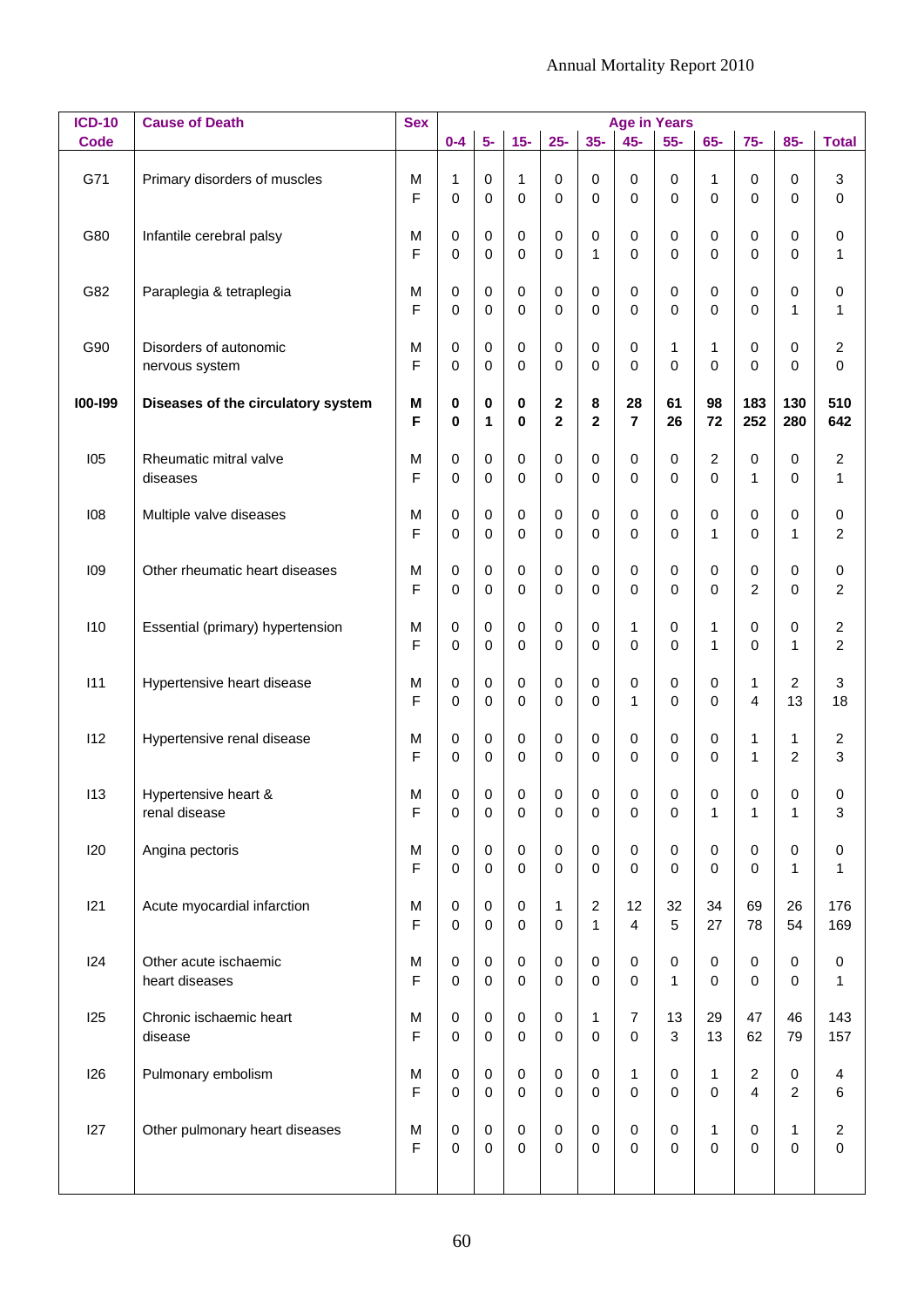| <b>ICD-10</b> | <b>Cause of Death</b>               | <b>Sex</b>  |             |                  |                  |                  |              |                  | <b>Age in Years</b>     |                         |                     |                |                           |
|---------------|-------------------------------------|-------------|-------------|------------------|------------------|------------------|--------------|------------------|-------------------------|-------------------------|---------------------|----------------|---------------------------|
| <b>Code</b>   |                                     |             | $0 - 4$     | $5-$             | $15-$            | $25 -$           | $35-$        | $45-$            | $55-$                   | $65-$                   | $75-$               | $85-$          | <b>Total</b>              |
| 130           | Acute pericarditis                  | M           | $\mathbf 0$ | $\mathbf 0$      | $\mathbf 0$      | $\mathbf 0$      | $\mathbf 0$  | $\mathsf 0$      | 0                       | $\mathbf 0$             | $\mathbf 0$         | $\mathbf 0$    | 0                         |
|               |                                     | F           | $\mathsf 0$ | $\mathbf 0$      | $\mathbf 0$      | $\mathbf 0$      | 0            | $\mathbf 0$      | $\mathbf{1}$            | 0                       | 0                   | $\mathbf 0$    | 1                         |
| 133           | Acute & subacute endocarditis       | М           | 0           | 0                | 0                |                  | 0            | 1                | 2                       |                         | 2                   | $\mathbf 0$    |                           |
|               |                                     | F           | 0           | $\mathbf 0$      | $\mathbf 0$      | 0<br>$\mathbf 0$ | 0            | $\Omega$         | 1                       | 0<br>0                  | $\mathbf{1}$        | $\mathbf 0$    | 5<br>$\overline{2}$       |
|               |                                     |             |             |                  |                  |                  |              |                  |                         |                         |                     |                |                           |
|               |                                     |             |             |                  |                  |                  |              |                  |                         |                         |                     |                |                           |
| 134           | Nonrheumatic mitral valve disorders | м           | $\mathbf 0$ | $\mathbf 0$      | 0                | 0                | $\mathbf 0$  | 0                | 0                       | 0                       | 1                   | $\,0\,$        | 1                         |
|               |                                     | F           | 0           | $\mathbf 0$      | $\mathbf 0$      | $\mathbf 0$      | 0            | $\mathbf 0$      | 1                       | 0                       | 0                   | $\mathbf 0$    | $\mathbf{1}$              |
|               |                                     |             |             |                  |                  |                  |              |                  |                         |                         |                     |                |                           |
| 135           | Nonrheumatic aortic                 | М           | 0           | 0                | 0                | 0                | $\mathbf 0$  | 0                | 0                       | 1                       | $\mathbf 0$         | 2              | 3                         |
|               | valve disorders                     | F           | 0           | 0                | $\mathbf 0$      | 0                | $\mathbf 0$  | 0                | 1                       | $\overline{c}$          | $\mathbf{1}$        | $\mathbf 0$    | 4                         |
|               |                                     |             |             |                  |                  |                  |              |                  |                         |                         |                     |                |                           |
| 138           | Endocarditis, valve unspecified     | м           | 0           | 0                | 0                | 0                | $\pmb{0}$    | 0                | 0                       | 0                       | $\pmb{0}$           | 2              | $\overline{c}$            |
|               |                                     | F           | 0           | $\mathbf 0$      | $\mathbf 0$      | $\mathbf 0$      | 0            | $\mathbf 0$      | $\overline{c}$          | 0                       | $\overline{2}$      | $\mathbf 0$    | 4                         |
| 142           | Cardiomyopathy                      | М           | 0           | 0                | 0                | 0                | 1            | $\mathbf 0$      | 2                       | $\overline{c}$          | $\mathbf 0$         | $\mathbf 0$    | 5                         |
|               |                                     | E           | 0           | $\mathbf 0$      | $\mathbf 0$      | 1                | 0            | $\Omega$         | $\overline{2}$          | $\mathbf{1}$            | $\mathbf 0$         | $\mathbf 0$    | 4                         |
|               |                                     |             |             |                  |                  |                  |              |                  |                         |                         |                     |                |                           |
| 144           | Atrioventricular & left             | м           | 0           | 0                | 0                | $\pmb{0}$        | 0            | 0                | $\mathbf 0$             | 0                       | $\mathbf 0$         | $\mathbf 0$    | 0                         |
|               | bundle-branch block                 | F           | 0           | $\mathbf 0$      | $\mathbf 0$      | $\mathbf 0$      | $\mathbf 0$  | $\mathbf 0$      | $\Omega$                | 0                       | $\mathbf 0$         | 1              | 1                         |
|               |                                     |             |             |                  |                  |                  |              |                  |                         |                         |                     |                |                           |
| 145           | Other conduction disorders          | м           | 0           | 0                | 0                | 0                | 0            | $\mathbf 0$      | $\mathbf 0$             | 0                       | 1                   | $\pmb{0}$      | 1                         |
|               |                                     | E           | 0           | $\mathbf 0$      | $\mathbf 0$      | $\mathbf 0$      | 0            | $\mathbf 0$      | $\Omega$                | 0                       | 0                   | $\mathbf 0$    | 0                         |
|               |                                     |             |             |                  |                  |                  |              |                  |                         |                         |                     |                |                           |
| 146           | Cardiac arrest                      | м           | 0           | 0                | 0                | $\pmb{0}$        | $\mathbf 0$  | $\mathbf 0$      | $\mathbf 0$             | 0                       | 1                   | $\mathbf 0$    | 1                         |
|               |                                     | F           | 0           | $\mathbf 0$      | $\mathbf 0$      | $\mathbf 0$      | 0            | $\mathbf 0$      | $\mathbf 0$             | 0                       | 2                   | $\mathbf 0$    | $\overline{c}$            |
|               | Atrial fibrillation & flutter       |             |             |                  |                  |                  |              |                  |                         |                         |                     |                |                           |
| 148           |                                     | м<br>E      | 0<br>0      | 0<br>$\mathbf 0$ | 0<br>$\mathbf 0$ | 0<br>$\mathbf 0$ | 0<br>0       | 0<br>$\mathbf 0$ | 1<br>$\Omega$           | 1<br>0                  | 1<br>$\overline{c}$ | 1<br>6         | 4<br>8                    |
|               |                                     |             |             |                  |                  |                  |              |                  |                         |                         |                     |                |                           |
| 149           | Other cardiac arrhythmias           | м           | 0           | 0                | 0                | 0                | 0            | 1                | 0                       | 0                       | $\mathbf 0$         | $\mathbf 0$    | 1                         |
|               |                                     | F           | 0           | $\mathbf 0$      | $\mathbf 0$      | $\mathbf 0$      | 0            | $\mathbf 0$      | $\mathbf 0$             | 0                       | $\mathbf 0$         | $\mathbf 0$    | 0                         |
|               |                                     |             |             |                  |                  |                  |              |                  |                         |                         |                     |                |                           |
| 150           | Heart failure                       | м           | 0           | 0                | 0                | 0                | 1            | 0                | $\mathbf 0$             | $\overline{\mathbf{c}}$ | 12                  | 13             | 28                        |
|               |                                     | $\mathsf F$ | 0           | $\mathbf 0$      | $\mathbf 0$      | $\mathsf 0$      | 0            | $\mathsf 0$      | 0                       | 4                       | 16                  | 34             | 54                        |
|               |                                     |             |             |                  |                  |                  |              |                  |                         |                         |                     |                |                           |
| 151           | Complications & ill-defined         | м           | 0           | $\mathbf 0$      | 0                | $\pmb{0}$        | $\mathbf{1}$ | 1                | $\mathbf 0$             | 0                       | $\pmb{0}$           | 1              | $\ensuremath{\mathsf{3}}$ |
|               | descriptions of heart disease       | F           | 0           | $\mathbf 0$      | $\mathbf 0$      | $\mathbf 0$      | $\mathbf{1}$ | $\mathbf{1}$     | $\Omega$                | $\mathbf{1}$            | 1                   | 1              | 5                         |
|               |                                     |             |             |                  |                  |                  |              |                  |                         |                         |                     |                |                           |
| 160           | Subarachnoid haemorrhage            | М<br>E      | 0           | $\mathbf 0$      | 0<br>$\Omega$    | $\pmb{0}$        | $\pmb{0}$    | $\pmb{0}$        | $\mathbf 0$<br>$\Omega$ | $\mathbf{1}$            | $\pmb{0}$           | $\mathbf 0$    | 1                         |
|               |                                     |             | 0           | $\mathbf 1$      |                  | $\mathbf 0$      | $\Omega$     | $\mathbf{1}$     |                         | 0                       | $\mathbf 0$         | $\mathbf 0$    | $\overline{c}$            |
| 161           | Intracerebral haemorrhage           | м           | 0           | $\mathbf 0$      | 0                | $\pmb{0}$        | $\pmb{0}$    | $\overline{c}$   | 6                       | 3                       | 6                   | 3              | 20                        |
|               |                                     | E           | 0           | $\mathbf 0$      | $\Omega$         | $\mathbf 0$      | $\Omega$     | $\mathbf 0$      | 3                       | $\overline{2}$          | 8                   | $\overline{4}$ | 17                        |
|               |                                     |             |             |                  |                  |                  |              |                  |                         |                         |                     |                |                           |
| 162           | Other nontraumatic                  | м           | 0           | $\mathbf 0$      | 0                | $\pmb{0}$        | $\pmb{0}$    | $\mathbf 0$      | $\mathbf 0$             | 0                       | $\pmb{0}$           | 1              | 1                         |
|               | intracranial haemorrhage            | F           | 0           | $\Omega$         | $\Omega$         | 0                | $\Omega$     | $\Omega$         | 1                       | 0                       | $\mathbf 0$         | $\mathbf 0$    | 1                         |
|               |                                     |             |             |                  |                  |                  |              |                  |                         |                         |                     |                |                           |
| 163           | Cerebral infarctions                | м           | 0           | $\mathbf 0$      | 0                | 1                | $\mathbf{1}$ | $\mathbf 0$      | $\overline{2}$          | $\sqrt{2}$              | $\mathbf{1}$        | $\mathbf 0$    | $\overline{7}$            |
|               |                                     | E           | 0           | $\mathbf 0$      | $\Omega$         | $\mathbf 0$      | $\Omega$     | $\Omega$         | 1                       | 3                       | 12                  | $\overline{4}$ | 20                        |
|               |                                     |             |             |                  |                  |                  |              |                  |                         |                         |                     |                |                           |
| 164           | Stroke, not specified as            | м           | 0           | $\mathbf 0$      | 0                | $\pmb{0}$        | $\pmb{0}$    | $\mathbf 0$      | 3                       | 12                      | 28                  | 24             | 67                        |
|               | haemorrhage or infarction           | F           | $\mathbf 0$ | $\Omega$         | $\Omega$         | $\mathbf 0$      | $\Omega$     | $\Omega$         | $\overline{c}$          | 10                      | 43                  | 53             | 108                       |
|               |                                     |             |             |                  |                  |                  |              |                  |                         |                         |                     |                |                           |
|               |                                     |             |             |                  |                  |                  |              |                  |                         |                         |                     |                |                           |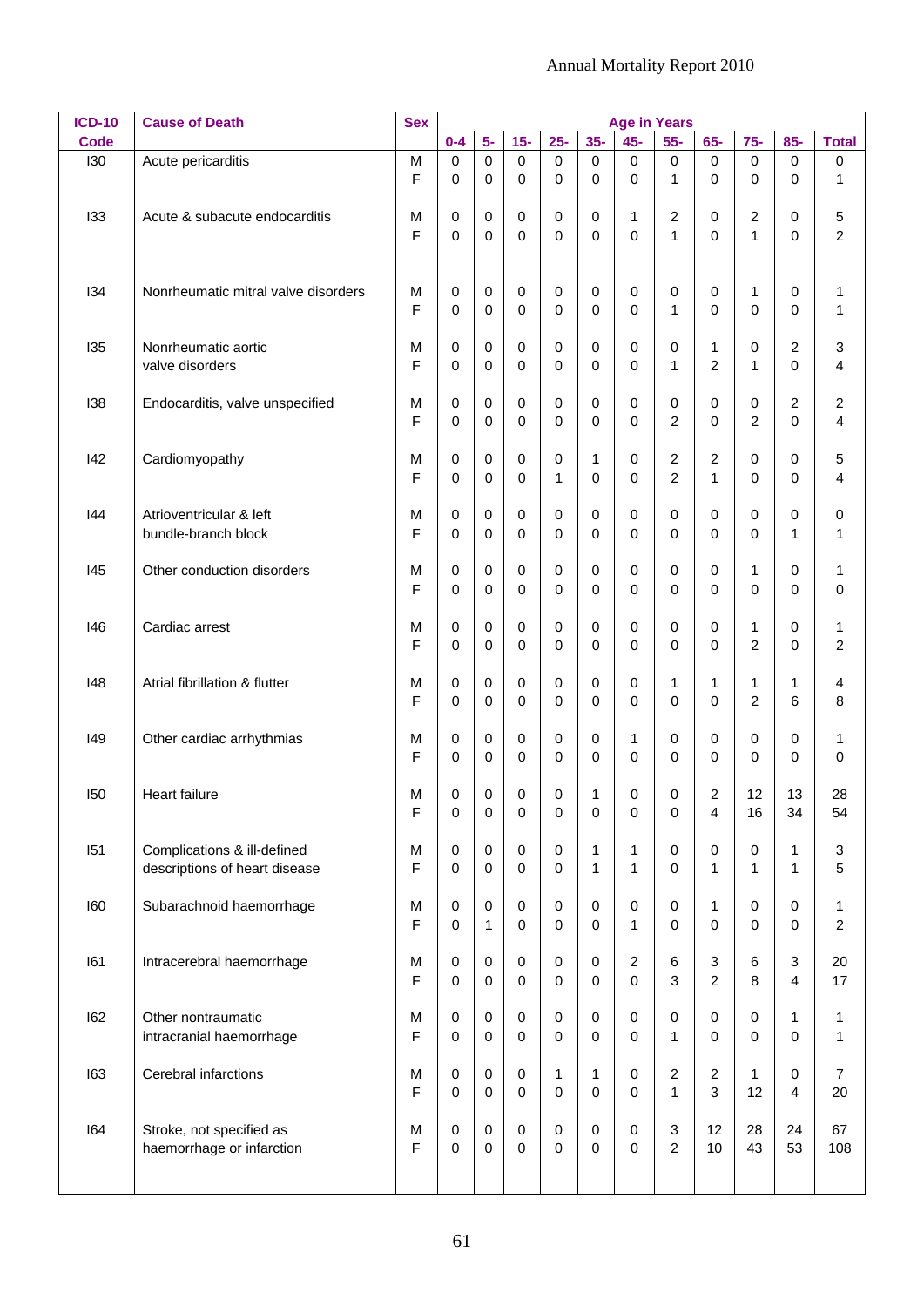| <b>ICD-10</b><br><b>Code</b> | <b>Cause of Death</b>                                | <b>Sex</b>  | $0-4$                 | $5-$                            | $15-$                      | $25 -$                   | $35-$             | <b>Age in Years</b><br>$45-$           | $55-$                       | $65-$                          | $75-$                                 | $85-$               | <b>Total</b>                |
|------------------------------|------------------------------------------------------|-------------|-----------------------|---------------------------------|----------------------------|--------------------------|-------------------|----------------------------------------|-----------------------------|--------------------------------|---------------------------------------|---------------------|-----------------------------|
| 167                          | Other cerebrovascular diseases                       | M           | $\mathbf 0$           | $\mathbf 0$                     | $\Omega$                   | $\mathbf 0$              | $\mathbf 0$       | $\pmb{0}$                              | 0                           | 0                              | $\boldsymbol{2}$                      | 4                   | 6                           |
| 169                          | Sequelae of cerebrovascular<br>disease               | F<br>M<br>F | $\mathbf 0$<br>0<br>0 | $\mathbf 0$<br>0<br>$\mathbf 0$ | $\Omega$<br>0<br>$\Omega$  | $\mathbf 0$<br>0<br>0    | 0<br>0<br>0       | $\mathbf 0$<br>$\mathbf 0$<br>$\Omega$ | 0<br>0<br>0                 | 0<br>1<br>0                    | $\overline{2}$<br>0<br>$\overline{c}$ | 4<br>0<br>4         | 6<br>1<br>6                 |
| 170                          | Atherosclerosis                                      | М<br>F      | 0<br>0                | 0<br>$\mathbf 0$                | 0<br>$\Omega$              | $\,0\,$<br>0             | 0<br>0            | $\mathbf 0$<br>$\Omega$                | 0<br>0                      | 2<br>$\overline{c}$            | 3<br>5                                | 2<br>13             | $\overline{7}$<br>20        |
| 171                          | Aortic aneurysm & dissection                         | M<br>F      | 0<br>0                | 0<br>$\mathbf 0$                | 0<br>$\Omega$              | $\,0\,$<br>0             | 1<br>0            | $\overline{\mathbf{c}}$<br>$\mathbf 0$ | 0<br>0                      | 3<br>$\mathbf{1}$              | 3<br>0                                | 1<br>0              | 10<br>$\mathbf{1}$          |
| 173                          | Other peripheral vascular<br>diseases                | М<br>F      | 0<br>0                | 0<br>$\mathbf 0$                | 0<br>0                     | 0<br>0                   | 0<br>0            | $\mathbf 0$<br>$\Omega$                | 0<br>1                      | 0<br>1                         | 1<br>1                                | 0<br>0              | 1<br>3                      |
| 174                          | Arterial embolism & thrombosis                       | М<br>F      | 0<br>0                | 0<br>$\mathbf 0$                | $\mathbf 0$<br>0           | 0<br>0                   | 0<br>0            | $\mathbf 0$<br>$\mathbf 0$             | 0<br>0                      | 0<br>0                         | 0<br>1                                | 0<br>$\mathbf{1}$   | 0<br>$\overline{c}$         |
| 180                          | Phlebitis & thrombophlebitis                         | М<br>F      | 0<br>0                | 0<br>$\mathbf 0$                | $\mathbf 0$<br>0           | $\,0\,$<br>$\mathbf{1}$  | 0<br>0            | $\mathbf 0$<br>$\Omega$                | 0<br>1                      | 0<br>1                         | 1<br>0                                | 0<br>$\mathbf{1}$   | 1<br>4                      |
| 186                          | Varicose veins of other sites                        | M<br>F      | 0<br>0                | $\pmb{0}$<br>$\mathbf 0$        | 0<br>0                     | $\,0\,$<br>0             | 0<br>0            | $\mathbf 0$<br>$\mathbf 0$             | 0<br>0                      | 0<br>1                         | 0<br>0                                | 0<br>0              | 0<br>1                      |
| J00-J99                      | Diseases of the respiratory system                   | Μ<br>F      | 0<br>0                | 0<br>$\mathbf 0$                | 1<br>$\bf{0}$              | 0<br>$\bf{0}$            | 2<br>$\mathbf 0$  | 1<br>$\overline{2}$                    | 8<br>5                      | 22<br>17                       | 62<br>46                              | 68<br>59            | 164<br>129                  |
| J09                          | Influenza due to identified<br>avian influenza virus | М<br>F      | 0<br>0                | $\pmb{0}$<br>$\mathbf 0$        | 0<br>0                     | $\,0\,$<br>0             | 0<br>0            | $\pmb{0}$<br>$\mathbf 0$               | 0<br>$\Omega$               | 0<br>0                         | 0<br>0                                | 2<br>0              | $\overline{c}$<br>0         |
| J11                          | Influenza, virus not identified                      | М<br>F      | 0<br>0                | 0<br>$\mathbf 0$                | 0<br>0                     | $\,0\,$<br>0             | 0<br>0            | $\pmb{0}$<br>$\mathbf 0$               | 0<br>0                      | 0<br>0                         | 1<br>0                                | 0<br>0              | 1<br>0                      |
| J15                          | Bacterial pneumonia,<br>not elsewhere classified     | М<br>F      | 0<br>0                | 0<br>0                          | 0<br>0                     | 0<br>0                   | 0<br>0            | 0<br>0                                 | 0<br>0                      | 0<br>0                         | 0<br>0                                | 1<br>0              | 1<br>0                      |
| J18                          | Pneumonia, organism unspecified                      | М<br>F      | $\pmb{0}$<br>0        | $\pmb{0}$<br>$\mathbf 0$        | $\mathbf 0$<br>$\mathbf 0$ | $\,0\,$<br>$\mathbf 0$   | $\mathbf{1}$<br>0 | $\mathbf{1}$<br>$\mathbf 0$            | $\pmb{0}$<br>$\overline{2}$ | $\overline{2}$<br>4            | 12<br>14                              | 11<br>23            | 27<br>43                    |
| J20                          | Acute bronchitis                                     | М<br>F      | 0<br>0                | 0<br>$\mathbf 0$                | $\mathbf 0$<br>$\mathbf 0$ | $\pmb{0}$<br>0           | $\pmb{0}$<br>0    | 0<br>$\Omega$                          | $\mathbf 0$<br>0            | 0<br>0                         | $\pmb{0}$<br>0                        | 0<br>$\overline{2}$ | $\pmb{0}$<br>$\overline{c}$ |
| J21                          | Acute bronchiolitis                                  | М<br>F      | $\pmb{0}$<br>0        | $\mathbf 0$<br>$\mathbf 0$      | $\mathbf 0$<br>$\mathbf 0$ | $\pmb{0}$<br>0           | 0<br>$\mathbf 0$  | 0<br>$\Omega$                          | $\mathbf 0$<br>$\mathbf 0$  | 0<br>0                         | $\mathbf{1}$<br>0                     | 0<br>$\mathbf 0$    | $\mathbf{1}$<br>0           |
| J22                          | Unspecified acute lower<br>respiratory infection     | М<br>F      | 0<br>0                | $\mathbf 0$<br>$\mathbf 0$      | $\mathbf 0$<br>$\Omega$    | $\pmb{0}$<br>$\mathbf 0$ | 0<br>0            | $\pmb{0}$<br>$\mathbf 0$               | 1<br>$\mathbf 0$            | $\mathbf{1}$<br>$\overline{2}$ | $\overline{7}$<br>10                  | 15<br>15            | 24<br>27                    |
| <b>J39</b>                   | Other diseases of upper<br>respiratory tract         | M<br>E      | 0<br>0                | $\mathbf 0$<br>$\mathbf 0$      | $\mathbf 0$<br>$\Omega$    | $\pmb{0}$<br>$\mathbf 0$ | 0<br>$\mathbf 0$  | $\mathbf 0$<br>$\mathbf 0$             | 0<br>$\mathbf{1}$           | 0<br>0                         | $\pmb{0}$<br>0                        | 0<br>0              | 0<br>$\mathbf{1}$           |
| J40                          | Bronchitis, not specified as<br>acute or chronic     | М<br>F      | $\pmb{0}$<br>0        | $\mathbf 0$<br>$\mathbf 0$      | $\mathbf 0$<br>$\Omega$    | $\pmb{0}$<br>0           | 0<br>$\mathbf 0$  | 0<br>$\Omega$                          | $\mathbf 0$<br>0            | 1<br>0                         | $\mathbf 0$<br>0                      | 0<br>0              | $\mathbf{1}$<br>0           |
| J42                          | Unspecified chronic bronchitis                       | Μ<br>F      | 0<br>0                | 0<br>0                          | $\mathbf 0$<br>0           | $\pmb{0}$<br>0           | 0<br>0            | $\pmb{0}$<br>$\mathbf 0$               | 0<br>$\mathbf 0$            | 0<br>0                         | $\,0\,$<br>0                          | 0<br>1              | $\pmb{0}$<br>1              |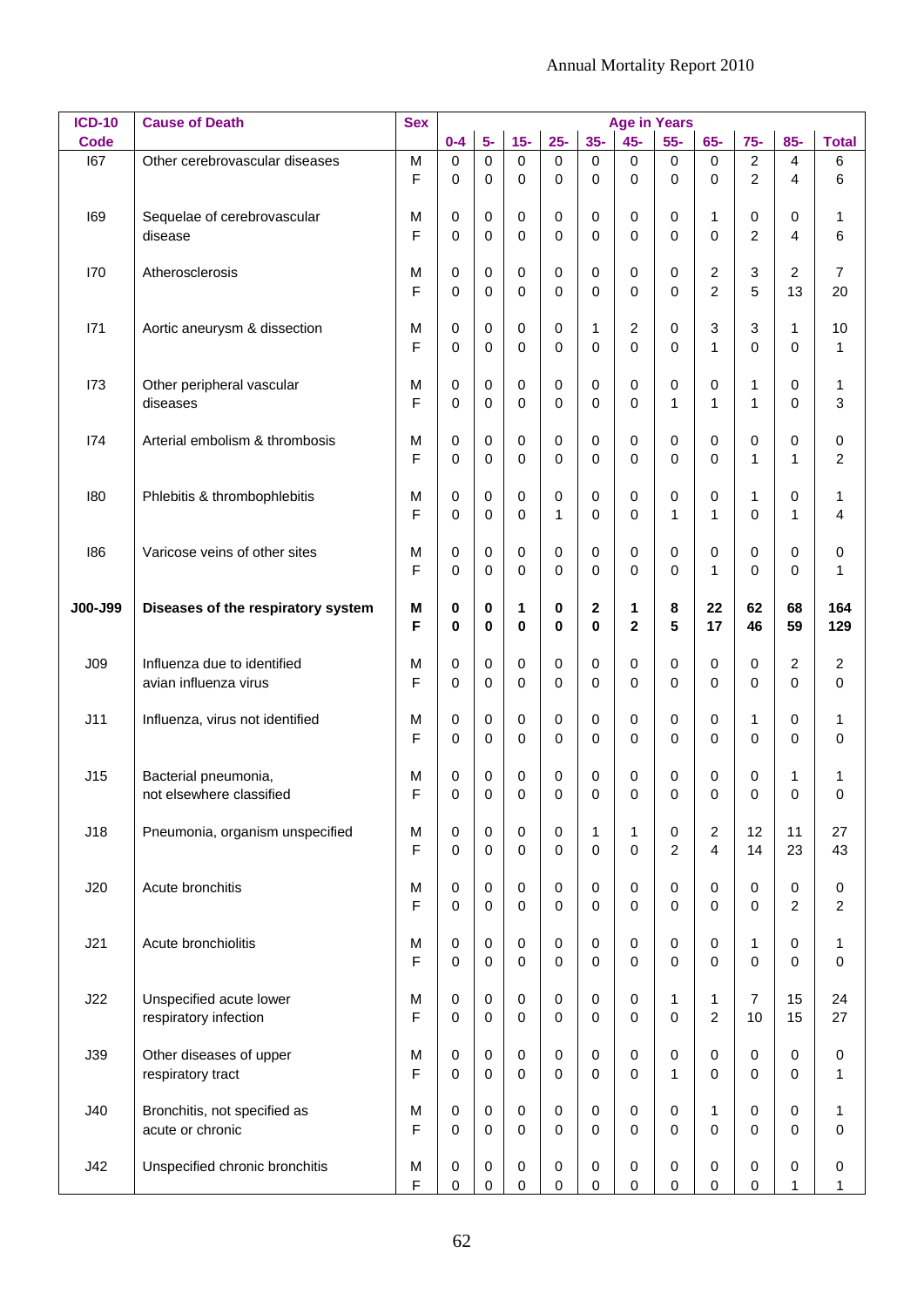| <b>ICD-10</b>   | <b>Cause of Death</b>                                    | <b>Sex</b> |                            |                            |                            |                  |                            | <b>Age in Years</b> |                            |                                       |                                    |                            |                                          |
|-----------------|----------------------------------------------------------|------------|----------------------------|----------------------------|----------------------------|------------------|----------------------------|---------------------|----------------------------|---------------------------------------|------------------------------------|----------------------------|------------------------------------------|
| <b>Code</b>     |                                                          |            | $0 - 4$                    | $5-$                       | $15-$                      | $25 -$           | $35-$                      | $45 -$              | $55-$                      | $65 -$                                | $75-$                              | $85-$                      | <b>Total</b>                             |
| J43             | Emphysema                                                | M<br>F     | $\pmb{0}$<br>$\mathbf 0$   | $\pmb{0}$<br>$\Omega$      | $\pmb{0}$<br>$\mathbf 0$   | 0<br>0           | 0<br>0                     | 0<br>$\Omega$       | $\mathbf 0$<br>$\Omega$    | 0<br>0                                | $\sqrt{3}$<br>$\Omega$             | $\mathbf 0$<br>$\mathbf 0$ | $\ensuremath{\mathsf{3}}$<br>$\mathsf 0$ |
| J44             | Other chronic obstructive<br>pulmonary disease           | M<br>F     | $\pmb{0}$<br>$\mathbf 0$   | 0<br>$\mathbf 0$           | 0<br>$\mathbf 0$           | 0<br>0           | 0<br>0                     | 0<br>1              | 4<br>$\Omega$              | 11<br>3                               | 33<br>6                            | 17<br>$\overline{c}$       | 65<br>12                                 |
| J45             | Asthma                                                   | M<br>F     | $\pmb{0}$<br>0             | 0<br>$\mathbf 0$           | 0<br>$\mathbf 0$           | 0<br>0           | 0<br>0                     | 0<br>$\Omega$       | 1<br>$\Omega$              | 0<br>0                                | $\mathbf 0$<br>$\overline{2}$      | 1<br>1                     | 2<br>3                                   |
| J46             | Status asthmaticus                                       | M<br>F     | $\pmb{0}$<br>$\mathbf 0$   | 0<br>$\Omega$              | 1<br>$\mathbf 0$           | 0<br>0           | 0<br>0                     | 0<br>$\Omega$       | 0<br>0                     | 0<br>0                                | $\mathbf 0$<br>$\mathbf 0$         | $\mathbf 0$<br>$\mathbf 0$ | 1<br>$\mathbf 0$                         |
| J47             | <b>Bronchiectasis</b>                                    | M<br>F     | $\pmb{0}$<br>0             | 0<br>$\mathbf 0$           | 0<br>$\mathbf 0$           | 0<br>0           | 0<br>0                     | 0<br>$\Omega$       | 0<br>0                     | 0<br>0                                | $\pmb{0}$<br>1                     | $\mathbf 0$<br>1           | 0<br>$\overline{c}$                      |
| J61             | Pneumoconiosis due to asbestos<br>& other mineral fibres | M<br>F     | 0<br>$\mathbf 0$           | 0<br>$\Omega$              | 0<br>$\mathbf 0$           | 0<br>0           | $\mathbf 0$<br>0           | 0<br>$\Omega$       | 0<br>0                     | 0<br>$\mathbf 0$                      | 1<br>$\mathbf 0$                   | 1<br>0                     | 2<br>$\mathsf 0$                         |
| <b>J69</b>      | Pneumonitis due to solids<br>& liquids                   | м<br>F     | 0<br>$\mathbf 0$           | 0<br>0                     | 0<br>$\mathbf 0$           | 0<br>0           | $\mathbf 0$<br>0           | 0<br>$\Omega$       | 0<br>0                     | 1<br>1                                | $\sqrt{2}$<br>9                    | 13<br>13                   | 16<br>23                                 |
| <b>J84</b>      | Other interstitial pulmonary<br>diseases                 | M<br>F     | $\pmb{0}$<br>$\mathbf 0$   | 0<br>0                     | 0<br>0                     | 0<br>0           | 1<br>0                     | 0<br>1              | 2<br>$\overline{2}$        | 6<br>7                                | $\sqrt{2}$<br>$\overline{4}$       | 7<br>1                     | 18<br>15                                 |
| K00-K93         | Diseases of the digestive system                         | М<br>F     | $\bf{0}$<br>0              | 0<br>0                     | 0<br>$\bf{0}$              | 1<br>$\bf{0}$    | 0<br>0                     | 4<br>1              | 7<br>$\mathbf{2}$          | 18<br>7                               | 12<br>15                           | $\boldsymbol{9}$<br>17     | 51<br>42                                 |
| K <sub>25</sub> | Gastric ulcer                                            | M<br>F     | $\pmb{0}$<br>0             | 0<br>$\Omega$              | 0<br>$\mathbf 0$           | 0<br>0           | 0<br>0                     | 0<br>$\Omega$       | 0<br>0                     | 0<br>0                                | 0<br>1                             | 0<br>$\mathbf 0$           | 0<br>1                                   |
| K26             | Duodenal ulcer                                           | M<br>F     | $\pmb{0}$<br>0             | 0<br>$\Omega$              | 0<br>0                     | 0<br>0           | 0<br>0                     | 1<br>$\Omega$       | 0<br>0                     | 0<br>0                                | 0<br>0                             | 0<br>$\mathbf 0$           | 1<br>0                                   |
| K <sub>27</sub> | Peptic ulcer, site unspecified                           | М<br>F     | 0<br>$\mathbf 0$           | 0<br>0                     | 0<br>$\mathbf 0$           | 0<br>$\pmb{0}$   | 0<br>0                     | 0<br>$\pmb{0}$      | 0<br>0                     | 0<br>0                                | 0<br>$\mathbf{1}$                  | 1<br>1                     | 1<br>$\overline{c}$                      |
| K29             | Gastritis & duodenitis                                   | M<br>F     | $\pmb{0}$<br>$\mathbf 0$   | $\pmb{0}$<br>$\mathbf 0$   | $\mathbf 0$<br>$\mathbf 0$ | 0<br>0           | $\pmb{0}$<br>$\mathbf 0$   | 0<br>0              | $\mathbf 0$<br>$\mathbf 0$ | $\sqrt{2}$<br>0                       | $\pmb{0}$<br>$\mathbf 0$           | 0<br>1                     | $\overline{c}$<br>1                      |
| K40             | Inguinal hernia                                          | м<br>F     | $\pmb{0}$<br>$\mathbf 0$   | $\mathbf 0$<br>0           | $\mathbf 0$<br>$\mathbf 0$ | $\pmb{0}$<br>0   | $\mathbf 0$<br>$\mathbf 0$ | 0<br>0              | 0<br>$\mathbf 0$           | $\mathbf 0$<br>0                      | 1<br>$\pmb{0}$                     | 1<br>$\mathbf 0$           | $\boldsymbol{2}$<br>$\mathbf 0$          |
| K45             | Other abdominal hernia                                   | м<br>F     | $\pmb{0}$<br>$\mathbf 0$   | $\mathbf 0$<br>$\mathbf 0$ | $\mathbf 0$<br>$\mathbf 0$ | $\pmb{0}$<br>0   | $\mathbf 0$<br>$\mathbf 0$ | 0<br>0              | 0<br>$\mathbf 0$           | $\pmb{0}$<br>0                        | 1<br>$\mathbf 0$                   | $\mathbf 0$<br>$\mathbf 0$ | 1<br>$\mathbf 0$                         |
| K <sub>52</sub> | Other noninfective gastroenteritis<br>& colitis          | M<br>F     | $\mathbf 0$<br>$\mathbf 0$ | $\mathbf 0$<br>$\mathbf 0$ | $\pmb{0}$<br>$\mathbf 0$   | $\pmb{0}$<br>0   | $\pmb{0}$<br>$\mathbf 0$   | 0<br>0              | 0<br>$\mathbf 0$           | $\pmb{0}$<br>$\mathbf 0$              | $\,0\,$<br>$\mathbf 0$             | 1<br>1                     | 1<br>1                                   |
| K <sub>55</sub> | Vascular disorders of intestine                          | M<br>F     | $\pmb{0}$<br>$\mathbf 0$   | $\mathbf 0$<br>$\mathbf 0$ | $\pmb{0}$<br>$\mathbf 0$   | 0<br>0           | $\mathbf 0$<br>$\mathbf 0$ | 0<br>$\Omega$       | 1<br>$\mathbf 0$           | $\sqrt{2}$<br>$\overline{\mathbf{4}}$ | $\boldsymbol{2}$<br>$\overline{c}$ | $\mathbf 0$<br>$\mathbf 0$ | 5<br>6                                   |
| K56             | Paralytic ileus & intestinal<br>disorders                | м<br>F     | $\pmb{0}$<br>$\mathbf 0$   | $\mathbf 0$<br>$\mathbf 0$ | $\pmb{0}$<br>$\mathsf 0$   | 1<br>$\mathsf 0$ | $\mathbf 0$<br>$\mathbf 0$ | 0<br>$\mathbf{1}$   | 0<br>$\Omega$              | 1<br>$\mathbf 0$                      | 1<br>$\overline{2}$                | 2<br>$\overline{2}$        | 5<br>5                                   |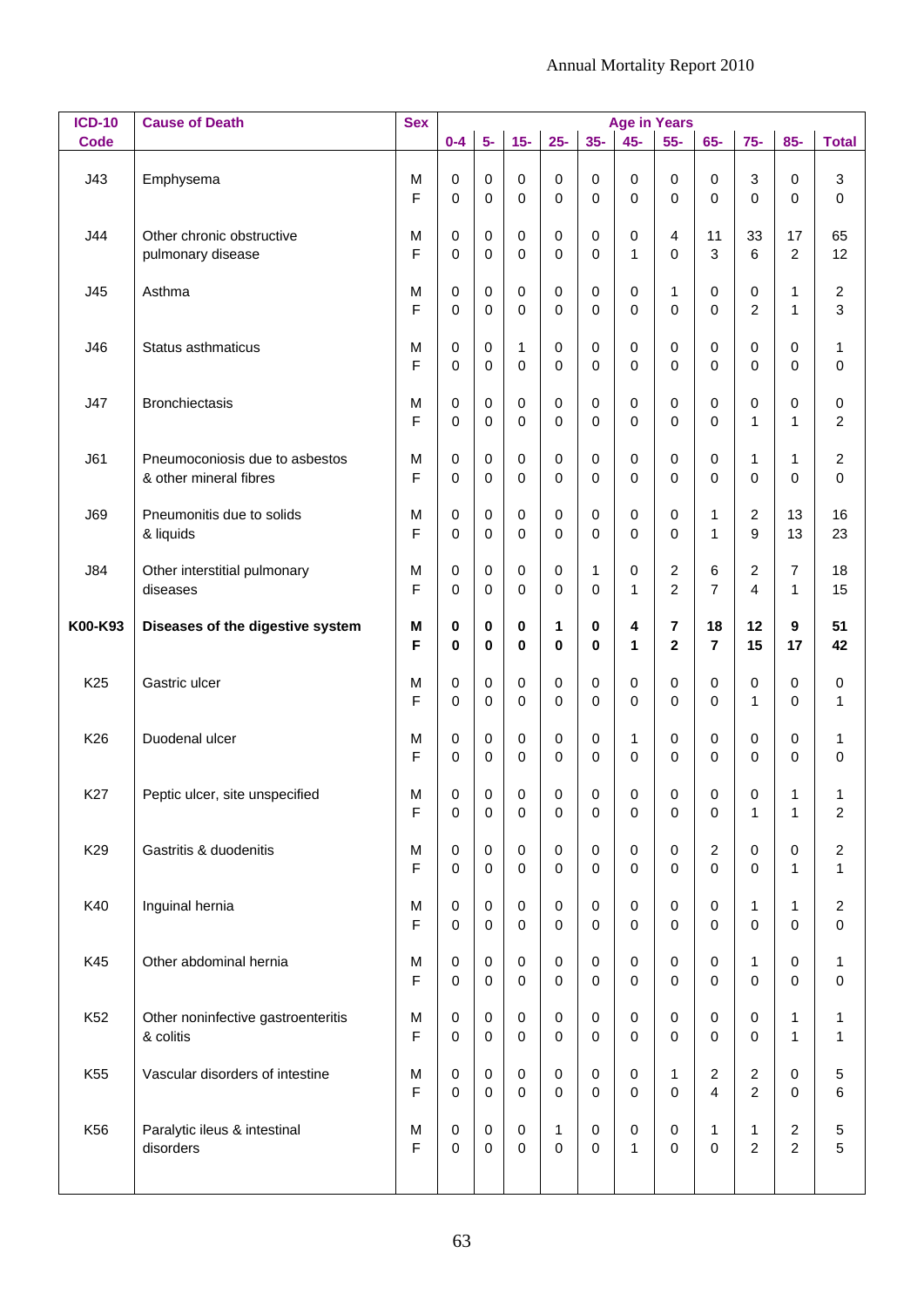| <b>ICD-10</b>      | <b>Cause of Death</b>                                         | <b>Sex</b> |                         |                            |                            |                            |                            | <b>Age in Years</b>           |                            |                             |                    |                     |                                           |
|--------------------|---------------------------------------------------------------|------------|-------------------------|----------------------------|----------------------------|----------------------------|----------------------------|-------------------------------|----------------------------|-----------------------------|--------------------|---------------------|-------------------------------------------|
| <b>Code</b><br>K57 | Diverticular disease of intestine                             | M          | $0 - 4$<br>$\pmb{0}$    | $5-$<br>$\mathbf 0$        | $15-$<br>0                 | $25 -$<br>$\mathsf 0$      | $35 -$<br>$\pmb{0}$        | $45-$<br>$\mathbf{1}$         | $55-$<br>$\mathbf{1}$      | $65-$<br>$\mathbf 0$        | $75-$<br>$\pmb{0}$ | $85-$<br>1          | <b>Total</b><br>$\ensuremath{\mathsf{3}}$ |
|                    |                                                               | F          | $\mathsf 0$             | $\mathbf 0$                | $\pmb{0}$                  | $\pmb{0}$                  | 0                          | $\mathbf 0$                   | 0                          | 0                           | $\overline{c}$     | 2                   | $\overline{\mathbf{4}}$                   |
|                    |                                                               |            |                         |                            |                            |                            |                            |                               |                            |                             |                    |                     |                                           |
| K63                | Other diseases of intestine                                   | M<br>F     | $\pmb{0}$<br>0          | $\pmb{0}$<br>$\mathbf 0$   | $\pmb{0}$<br>0             | $\pmb{0}$<br>$\mathbf 0$   | 0<br>0                     | $\pmb{0}$<br>$\mathbf 0$      | 0<br>0                     | $\,0\,$<br>$\mathbf{1}$     | 0<br>0             | 0<br>0              | $\pmb{0}$<br>$\mathbf 1$                  |
|                    |                                                               |            |                         |                            |                            |                            |                            |                               |                            |                             |                    |                     |                                           |
| K65                | Peritonitis                                                   | M<br>F     | $\pmb{0}$<br>0          | $\pmb{0}$<br>$\mathbf 0$   | $\pmb{0}$<br>0             | $\pmb{0}$<br>$\mathbf 0$   | 0<br>0                     | 0<br>$\mathbf 0$              | 0<br>0                     | 1<br>0                      | 0<br>$\mathbf{1}$  | 1<br>$\overline{c}$ | $\overline{\mathbf{c}}$<br>3              |
|                    |                                                               |            |                         |                            |                            |                            |                            |                               |                            |                             |                    |                     |                                           |
| K70                | Alcoholic liver disease                                       | M          | $\pmb{0}$               | $\pmb{0}$                  | $\pmb{0}$                  | $\pmb{0}$                  | 0                          | $\overline{c}$<br>$\mathbf 0$ | 3                          | 8                           | 0                  | 0                   | 13                                        |
|                    |                                                               | F          | 0                       | $\mathbf 0$                | 0                          | 0                          | 0                          |                               | 1                          | $\mathbf{1}$                | 0                  | 0                   | $\overline{c}$                            |
| K72                | Hepatic failure, not elsewhere                                | M          | $\pmb{0}$               | $\pmb{0}$                  | $\pmb{0}$                  | $\pmb{0}$                  | 0                          | $\pmb{0}$                     | 0                          | 1                           | 0                  | 0                   | 1                                         |
|                    | classified                                                    | F          | $\mathsf 0$             | $\mathbf 0$                | $\pmb{0}$                  | 0                          | 0                          | 0                             | 0                          | 0                           | 0                  | 0                   | 0                                         |
| K74                | Fibrosis & cirrhosis of liver                                 | M          | $\pmb{0}$               | $\pmb{0}$                  | $\pmb{0}$                  | $\pmb{0}$                  | 0                          | $\pmb{0}$                     | 1                          | 1                           | $\mathbf{1}$       | 0                   | 3                                         |
|                    |                                                               | F          | 0                       | $\mathbf 0$                | $\pmb{0}$                  | $\mathbf 0$                | 0                          | $\mathbf 0$                   | $\mathbf 0$                | $\mathbf{1}$                | 1                  | 0                   | $\overline{c}$                            |
| K76                | Other diseases of liver                                       | M          | $\pmb{0}$               | $\pmb{0}$                  | $\pmb{0}$                  | $\pmb{0}$                  | 0                          | $\pmb{0}$                     | 0                          | 0                           | 0                  | 0                   | $\pmb{0}$                                 |
|                    |                                                               | F          | 0                       | $\mathbf 0$                | $\pmb{0}$                  | $\mathbf 0$                | 0                          | $\mathbf 0$                   | 0                          | 0                           | $\mathbf{1}$       | 0                   | $\mathbf{1}$                              |
| K80                | Cholelithiasis                                                | M          | $\pmb{0}$               | $\pmb{0}$                  | $\pmb{0}$                  | $\pmb{0}$                  | 0                          | $\pmb{0}$                     | 1                          | 0                           | 2                  | 0                   | 3                                         |
|                    |                                                               | F          | 0                       | $\mathbf 0$                | $\pmb{0}$                  | $\mathbf 0$                | 0                          | $\mathbf 0$                   | 0                          | 0                           | 0                  | 2                   | $\overline{c}$                            |
| K81                | Cholecystitis                                                 | M          | $\pmb{0}$               | $\pmb{0}$                  | $\pmb{0}$                  | $\pmb{0}$                  |                            | $\pmb{0}$                     | 0                          |                             | 0                  |                     |                                           |
|                    |                                                               | F          | 0                       | $\mathbf 0$                | $\pmb{0}$                  | $\mathbf 0$                | 0<br>0                     | $\mathbf 0$                   | 0                          | 0<br>0                      | $\mathbf{1}$       | 0<br>0              | $\boldsymbol{0}$<br>$\mathbf{1}$          |
|                    |                                                               |            |                         |                            |                            |                            |                            |                               |                            |                             |                    |                     |                                           |
| K82                | Other diseases of gallbladder                                 | M<br>F     | $\pmb{0}$<br>0          | $\pmb{0}$<br>$\mathbf 0$   | $\pmb{0}$<br>$\pmb{0}$     | $\pmb{0}$<br>$\mathbf 0$   | $\pmb{0}$<br>0             | $\pmb{0}$<br>$\mathbf 0$      | 0<br>0                     | $\,0\,$<br>0                | 0<br>0             | 0<br>1              | $\boldsymbol{0}$<br>$\mathbf{1}$          |
|                    |                                                               |            |                         |                            |                            |                            |                            |                               |                            |                             |                    |                     |                                           |
| K85                | Acute pancreatitis                                            | M<br>F     | $\pmb{0}$<br>0          | $\pmb{0}$<br>$\mathbf 0$   | $\pmb{0}$<br>$\pmb{0}$     | $\pmb{0}$<br>$\mathbf 0$   | 0<br>0                     | $\pmb{0}$<br>$\mathbf 0$      | 0<br>1                     | 1<br>0                      | 1<br>$\mathbf{1}$  | 0<br>4              | $\overline{\mathbf{c}}$<br>6              |
|                    |                                                               |            |                         |                            |                            |                            |                            |                               |                            |                             |                    |                     |                                           |
| K86                | Other diseases of pancreas                                    | M          | $\pmb{0}$               | $\pmb{0}$                  | $\pmb{0}$                  | $\pmb{0}$                  | 0                          | $\pmb{0}$                     | 0                          | 1                           | 0                  | 0                   | 1                                         |
|                    |                                                               | F          | 0                       | $\mathbf 0$                | 0                          | $\mathbf 0$                | 0                          | 0                             | 0                          | 0                           | 0                  | 0                   | $\boldsymbol{0}$                          |
| K90                | Intestinal malabsorption                                      | M          | $\pmb{0}$               | $\mathbf 0$                | $\mathbf 0$                | $\pmb{0}$                  | $\mathbf 0$                | 0                             | $\mathbf 0$                | 0                           | $\mathbf{1}$       | 0                   | $\mathbf 1$                               |
|                    |                                                               | F          | $\Omega$                | $\Omega$                   | $\mathbf 0$                | $\mathbf 0$                | $\mathbf 0$                | $\Omega$                      | $\Omega$                   | $\Omega$                    | 0                  | 0                   | $\mathsf 0$                               |
| K92                | Other diseases of digestive                                   | М          | $\pmb{0}$               | $\mathbf 0$                | $\mathbf 0$                | $\mathbf 0$                | $\mathbf 0$                | $\mathbf 0$                   | $\mathbf 0$                | $\mathbf 0$                 | $\overline{c}$     | $\overline{2}$      | 4                                         |
|                    | system                                                        | F          | $\Omega$                | $\Omega$                   | $\mathbf 0$                | $\mathbf 0$                | $\Omega$                   | $\Omega$                      | $\Omega$                   | $\Omega$                    | $\overline{2}$     | 1                   | 3                                         |
| L00-L99            | Diseases of the skin &                                        | М          | $\mathbf 0$             | $\mathbf 0$                | $\mathbf 0$                | $\mathbf 0$                | $\mathbf 0$                | $\mathbf{0}$                  | 0                          | $\mathbf 0$                 | $\mathbf 2$        | 5                   | $\overline{7}$                            |
|                    | subcutaneous tissue                                           | F          | $\bf{0}$                | 0                          | $\bf{0}$                   | $\bf{0}$                   | 0                          | $\mathbf{0}$                  | 0                          | 3                           | 8                  | 10                  | 21                                        |
| L <sub>03</sub>    | Cellulitis                                                    | М          | $\pmb{0}$               | $\mathbf 0$                | $\mathbf 0$                | $\mathbf 0$                | $\mathbf 0$                | $\mathbf 0$                   | $\mathbf 0$                | 0                           | 0                  | 1                   | $\mathbf{1}$                              |
|                    |                                                               | F          | $\Omega$                | $\Omega$                   | $\mathbf 0$                | $\mathbf 0$                | $\Omega$                   | $\Omega$                      | $\Omega$                   | $\Omega$                    | 0                  | $\mathbf{1}$        | $\mathbf{1}$                              |
| L89                | Decubitus ulcer                                               |            | $\pmb{0}$               | $\mathbf 0$                | $\mathbf 0$                | $\mathbf 0$                | $\mathbf 0$                | $\mathbf 0$                   | $\mathbf 0$                | $\mathbf 0$                 | $\overline{2}$     | 4                   | 6                                         |
|                    |                                                               | М<br>F     | $\Omega$                | $\Omega$                   | $\mathbf 0$                | $\Omega$                   | $\mathbf 0$                | $\Omega$                      | 0                          | 3                           | 8                  | 9                   | 20                                        |
|                    |                                                               |            |                         |                            |                            |                            |                            |                               |                            |                             |                    |                     |                                           |
| M00-M99            | Diseases of the musculoskeletal<br>system & connective tissue | М<br>F     | $\mathbf 0$<br>$\bf{0}$ | $\mathbf 0$<br>0           | $\mathbf 0$<br>$\bf{0}$    | $\mathbf 0$<br>$\mathbf 0$ | $\mathbf 0$<br>0           | $\mathbf 0$<br>$\overline{2}$ | 0<br>1                     | 3<br>1                      | $\mathbf 0$<br>3   | $\mathbf 0$<br>1    | $\mathbf 3$<br>8                          |
|                    |                                                               |            |                         |                            |                            |                            |                            |                               |                            |                             |                    |                     |                                           |
| M05                | Seropositive rheumatoid arthritis                             | М<br>F     | 0<br>$\mathbf 0$        | $\mathbf 0$<br>$\mathbf 0$ | $\mathbf 0$<br>$\mathbf 0$ | $\pmb{0}$<br>$\mathbf 0$   | $\mathbf 0$<br>$\mathbf 0$ | $\mathbf 0$<br>$\mathbf 0$    | $\mathbf 0$<br>$\mathbf 0$ | $\mathbf{1}$<br>$\mathbf 0$ | 0<br>0             | 0<br>0              | $\mathbf 1$<br>$\mathbf 0$                |
|                    |                                                               |            |                         |                            |                            |                            |                            |                               |                            |                             |                    |                     |                                           |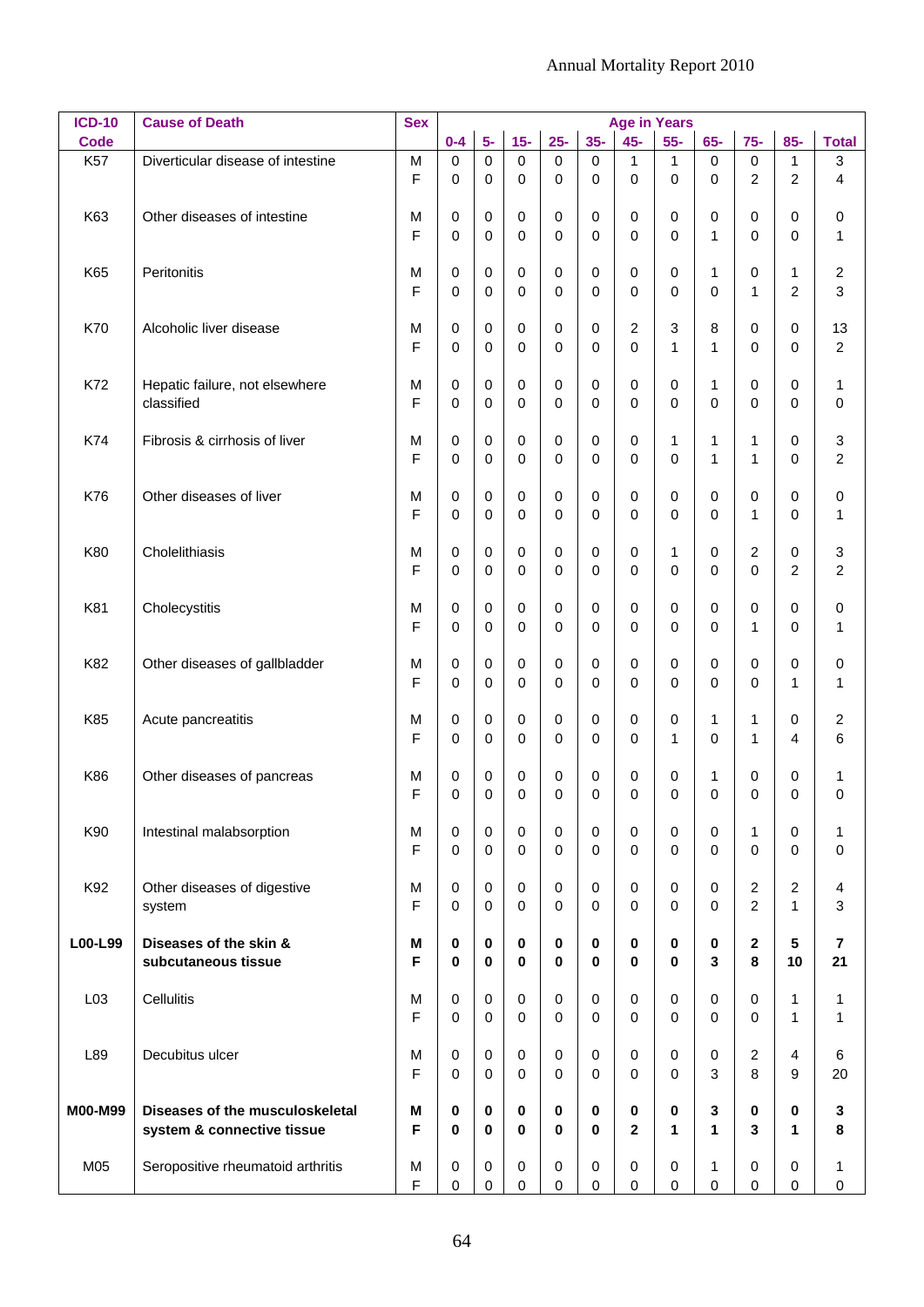| <b>ICD-10</b>   | <b>Cause of Death</b>                                                         | <b>Sex</b> |                          |                         |                  |                          |                       |                         | <b>Age in Years</b>        |                                |                                             |                                  |                       |
|-----------------|-------------------------------------------------------------------------------|------------|--------------------------|-------------------------|------------------|--------------------------|-----------------------|-------------------------|----------------------------|--------------------------------|---------------------------------------------|----------------------------------|-----------------------|
| <b>Code</b>     |                                                                               |            | $0 - 4$                  | $5-$                    | $15-$            | $25 -$                   | $35-$                 | $45-$                   | $55-$                      | $65-$                          | $75-$                                       | $85-$                            | <b>Total</b>          |
| M06             | Other rheumatoid arthritis                                                    | м<br>F     | 0<br>0                   | 0<br>$\mathbf 0$        | 0<br>$\mathbf 0$ | 0<br>0                   | 0<br>0                | 0<br>$\mathbf 1$        | $\mathbf 0$<br>0           | 0<br>0                         | 0<br>1                                      | $\mathbf 0$<br>$\mathbf 0$       | 0<br>$\overline{c}$   |
| M08             | Juvenile arthritis                                                            | М<br>F     | 0<br>0                   | 0<br>$\mathbf 0$        | 0<br>$\mathbf 0$ | 0<br>0                   | 0<br>0                | 0<br>$\mathbf{1}$       | 0<br>0                     | 0<br>0                         | $\mathbf 0$<br>0                            | $\mathbf 0$<br>0                 | $\boldsymbol{0}$<br>1 |
| M32             | Systemic lupus erythematosus                                                  | М<br>F     | 0<br>0                   | 0<br>0                  | 0<br>$\mathbf 0$ | 0<br>0                   | 0<br>0                | 0<br>0                  | 0<br>1                     | 0<br>$\mathbf{1}$              | $\mathbf 0$<br>0                            | $\mathbf 0$<br>$\mathbf 0$       | 0<br>$\overline{c}$   |
| M34             | Systemic sclerosis                                                            | М<br>F     | 0<br>0                   | 0<br>$\mathbf 0$        | 0<br>$\mathbf 0$ | 0<br>0                   | 0<br>0                | 0<br>0                  | 0<br>0                     | 0<br>0                         | 0<br>1                                      | $\,0\,$<br>0                     | $\boldsymbol{0}$<br>1 |
| M50             | Cervical disc disorders                                                       | м<br>F     | 0<br>0                   | 0<br>0                  | 0<br>$\mathbf 0$ | 0<br>0                   | 0<br>0                | 0<br>0                  | 0<br>0                     | 1<br>0                         | $\mathbf 0$<br>0                            | $\mathbf 0$<br>$\mathbf 0$       | 1<br>0                |
| M72             | Fibroblastic disorders                                                        | M<br>F     | 0<br>0                   | 0<br>0                  | 0<br>$\mathbf 0$ | 0<br>0                   | 0<br>0                | 0<br>0                  | 0<br>0                     | 0<br>0                         | 0<br>1                                      | $\,0\,$<br>$\mathbf 0$           | 0<br>1                |
| M80             | Osteoporosis with<br>pathological fracture                                    | М<br>F     | 0<br>0                   | 0<br>0                  | 0<br>0           | 0<br>0                   | 0<br>0                | 0<br>0                  | 0<br>0                     | 1<br>0                         | 0<br>$\mathbf 0$                            | $\mathbf 0$<br>$\mathbf 0$       | 1<br>0                |
| M88             | Paget's disease of<br>bone [osteitis deformans]                               | М<br>F     | 0<br>0                   | 0<br>0                  | 0<br>0           | $\pmb{0}$<br>0           | 0<br>0                | 0<br>0                  | 0<br>0                     | 0<br>0                         | 0<br>$\mathbf 0$                            | $\mathbf 0$<br>1                 | 0<br>1                |
| <b>N00-N99</b>  | Diseases of the genitourinary<br>system                                       | М<br>F     | $\pmb{0}$<br>0           | 0<br>0                  | 0<br>$\bf{0}$    | 0<br>0                   | 0<br>0                | 0<br>0                  | 3<br>1                     | $\mathbf{2}$<br>4              | 19<br>12                                    | 6<br>17                          | 30<br>34              |
| N04             | Nephrotic syndrome                                                            | М<br>F     | 0<br>0                   | 0<br>0                  | 0<br>0           | 0<br>0                   | 0<br>0                | 0<br>0                  | 1<br>1                     | 0<br>0                         | $\mathbf 0$<br>0                            | $\,0\,$<br>$\mathbf 0$           | 1<br>1                |
| N <sub>12</sub> | Tubulo-interstitial nephritis,<br>not specified as acute or chronic           | м<br>F     | 0<br>0                   | 0<br>0                  | 0<br>0           | 0<br>0                   | 0<br>0                | 0<br>0                  | 0<br>0                     | 1<br>1                         | 0<br>0                                      | $\,0\,$<br>0                     | 1<br>1                |
| N <sub>13</sub> | Obstructive & reflux uropathy                                                 | М<br>F     | 0<br>0                   | 0<br>$\mathbf 0$        | 0<br>$\mathbf 0$ | 0<br>$\mathsf 0$         | 0<br>0                | 0<br>$\mathbf 0$        | 0<br>0                     | 0<br>0                         | 0<br>$\pmb{0}$                              | $\mathbf 0$<br>1                 | 0<br>1                |
| <b>N17</b>      | Acute renal failure                                                           | M<br>E     | 0<br>0                   | $\mathbf 0$<br>$\Omega$ | 0<br>$\Omega$    | $\pmb{0}$<br>$\mathbf 0$ | $\pmb{0}$<br>$\Omega$ | 0<br>$\Omega$           | $\mathbf 0$<br>$\Omega$    | 0<br>0                         | $\pmb{0}$<br>$\mathbf 0$                    | $\mathbf 0$<br>4                 | 0<br>4                |
| N <sub>18</sub> | Chronic renal failure                                                         | М<br>E     | 0<br>0                   | $\mathbf 0$<br>$\Omega$ | 0<br>$\Omega$    | $\pmb{0}$<br>$\mathbf 0$ | $\pmb{0}$<br>$\Omega$ | $\mathbf 0$<br>$\Omega$ | $\overline{2}$<br>$\Omega$ | $\mathbf{1}$<br>$\overline{2}$ | 12<br>6                                     | $\overline{2}$<br>$\overline{4}$ | 17<br>12              |
| N <sub>19</sub> | Unspecified renal failure                                                     | М<br>E     | 0<br>0                   | $\mathbf 0$<br>$\Omega$ | 0<br>$\Omega$    | $\pmb{0}$<br>$\mathbf 0$ | $\pmb{0}$<br>$\Omega$ | $\mathbf 0$<br>$\Omega$ | $\mathbf 0$<br>$\Omega$    | 0<br>$\mathbf{1}$              | 3<br>$\overline{4}$                         | $\mathbf 0$<br>4                 | 3<br>$\boldsymbol{9}$ |
| N <sub>21</sub> | Calculus of lower urinary tract                                               | М<br>F     | 0<br>0                   | $\mathbf 0$<br>$\Omega$ | 0<br>$\Omega$    | $\pmb{0}$<br>$\mathbf 0$ | $\pmb{0}$<br>$\Omega$ | $\mathbf 0$<br>$\Omega$ | $\mathbf 0$<br>$\Omega$    | 0<br>0                         | $\mathbf{1}$<br>$\mathbf 0$                 | $\pmb{0}$<br>$\mathbf 0$         | 1<br>$\mathbf 0$      |
| N39             | Other disorders of urinary system                                             | М<br>E     | 0<br>0                   | $\mathbf 0$<br>$\Omega$ | 0<br>$\Omega$    | $\pmb{0}$<br>$\mathbf 0$ | $\pmb{0}$<br>$\Omega$ | $\mathbf 0$<br>$\Omega$ | $\mathbf 0$<br>$\Omega$    | 0<br>0                         | $\ensuremath{\mathsf{3}}$<br>$\overline{2}$ | 3<br>4                           | 6<br>6                |
| N49             | Inflammatory disorders of<br>male genital organs,<br>not elsewhere classified | м<br>F     | $\pmb{0}$<br>$\mathbf 0$ | $\mathbf 0$<br>$\Omega$ | 0<br>$\Omega$    | $\pmb{0}$<br>$\mathbf 0$ | $\pmb{0}$<br>$\Omega$ | $\mathbf 0$<br>$\Omega$ | $\mathbf 0$<br>$\Omega$    | 0<br>$\mathbf 0$               | $\pmb{0}$<br>$\mathbf 0$                    | 1<br>$\mathbf 0$                 | 1<br>$\mathbf 0$      |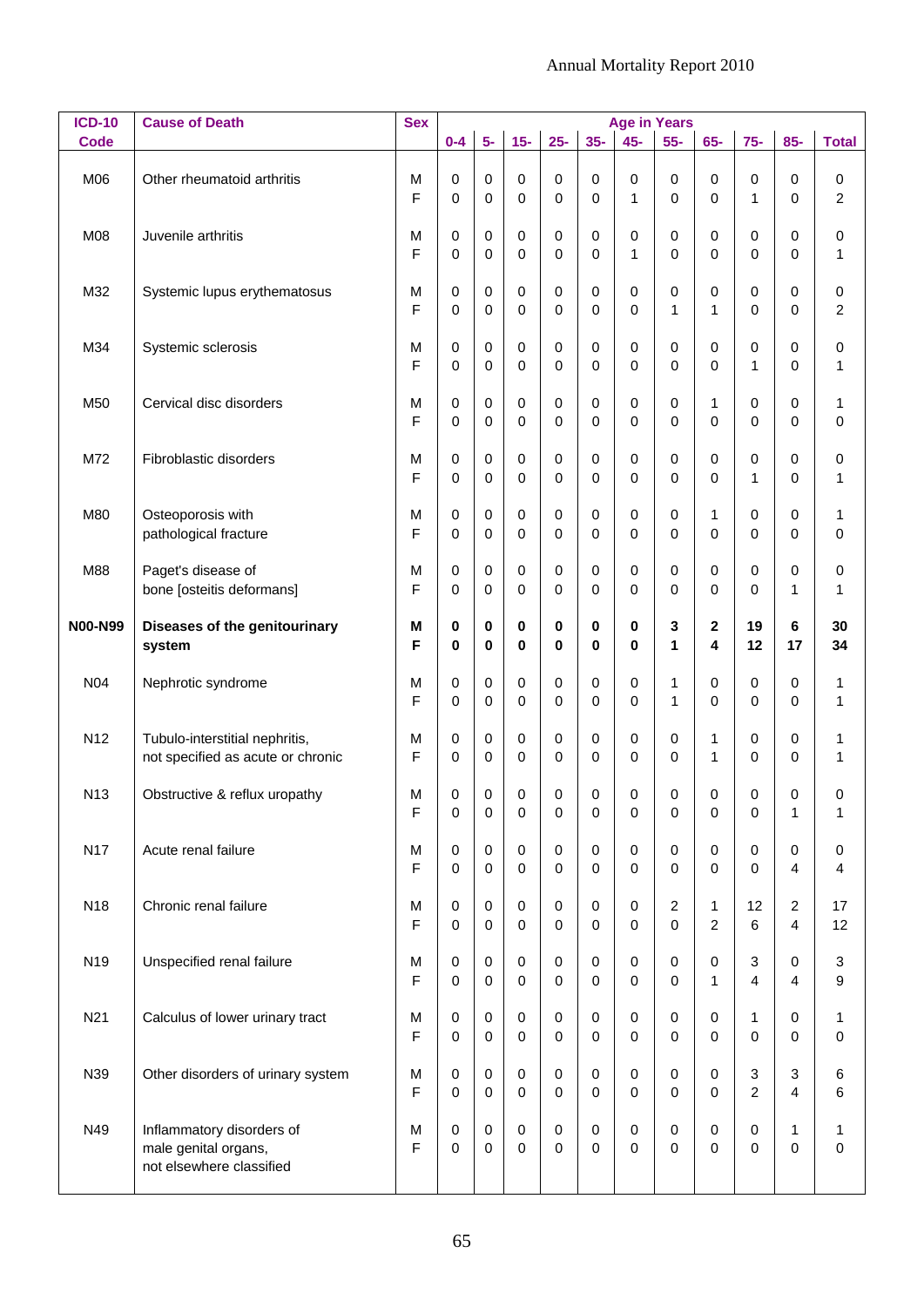| <b>ICD-10</b>   | <b>Cause of Death</b>                                            | <b>Sex</b> |                     |                      |                      |                  |                               |               | <b>Age in Years</b> |                   |                            |                            |                     |
|-----------------|------------------------------------------------------------------|------------|---------------------|----------------------|----------------------|------------------|-------------------------------|---------------|---------------------|-------------------|----------------------------|----------------------------|---------------------|
| <b>Code</b>     |                                                                  |            | $0 - 4$<br>4        | $5-$                 | $15-$                | $25 -$           | $35-$                         | $45-$         | $55-$               | $65-$             | $75-$                      | $85-$                      | <b>Total</b>        |
| P00-P96         | <b>Certain conditions originating</b><br>in the perinatal period | M<br>F     | 4                   | $\bf{0}$<br>$\bf{0}$ | $\bf{0}$<br>$\bf{0}$ | $\bf{0}$<br>0    | 0<br>0                        | 0<br>0        | 0<br>0              | $\mathbf 0$<br>0  | $\mathbf 0$<br>$\bf{0}$    | $\mathbf 0$<br>0           | 4<br>4              |
|                 |                                                                  |            |                     |                      |                      |                  |                               |               |                     |                   |                            |                            |                     |
| P07             | Disorders related to short<br>gestation, nec                     | М<br>F     | $\overline{c}$<br>1 | 0<br>0               | 0<br>0               | 0<br>0           | 0<br>0                        | 0<br>0        | 0<br>0              | 0<br>0            | 0<br>0                     | 0<br>0                     | 2<br>1              |
|                 |                                                                  |            |                     |                      |                      |                  |                               |               |                     |                   |                            |                            |                     |
| P <sub>22</sub> | Respiratory distress of newborn                                  | м          | 1                   | 0                    | 0                    | 0                | 0                             | 0             | 0                   | 0                 | 0                          | 0                          | 1                   |
|                 |                                                                  | F          | 0                   | 0                    | $\Omega$             | 0                | 0                             | 0             | 0                   | 0                 | 0                          | 0                          | 0                   |
| P <sub>28</sub> | Other respiratory conditions                                     | м          | 1                   | 0                    | 0                    | 0                | 0                             | 0             | 0                   | 0                 | 0                          | 0                          | 1                   |
|                 | originating in the perinatal period                              | F          | 0                   | 0                    | $\Omega$             | 0                | 0                             | 0             | 0                   | 0                 | 0                          | 0                          | 0                   |
| P35             | Congenital viral diseases                                        | м          | 0                   | 0                    | 0                    | 0                | 0                             | 0             | 0                   | 0                 | 0                          | 0                          | 0                   |
|                 |                                                                  | F          | 1                   | 0                    | $\Omega$             | 0                | 0                             | 0             | 0                   | 0                 | 0                          | 0                          | 1                   |
|                 |                                                                  |            |                     |                      |                      |                  |                               |               |                     |                   |                            |                            |                     |
| P <sub>52</sub> | Intracranial nontraumatic                                        | М<br>F     | 0<br>$\overline{2}$ | 0                    | 0                    | 0                | 0                             | 0             | 0<br>0              | 0                 | $\mathbf 0$                | $\mathbf 0$<br>$\mathbf 0$ | 0<br>$\overline{c}$ |
|                 | haemorrhage of foetus & newborn                                  |            |                     | 0                    | 0                    | 0                | 0                             | 0             |                     | 0                 | 0                          |                            |                     |
| Q00-Q99         | <b>Congenital malformations,</b>                                 | М          | 7                   | 0                    | 1                    | 0                | 0                             | 0             | 0                   | 1                 | 0                          | 1                          | 10                  |
|                 | deformations & chromosomal<br>abnormalities                      | F          | 6                   | 0                    | $\bf{0}$             | 0                | 0                             | 0             | 1                   | 1                 | 1                          | $\bf{0}$                   | 9                   |
|                 |                                                                  |            |                     |                      |                      |                  |                               |               |                     |                   |                            |                            |                     |
| Q <sub>00</sub> | Anencephaly & similar malformations                              | М          | 1                   | 0                    | 0                    | 0                | 0                             | 0             | 0                   | 0                 | 0                          | 0                          | 1                   |
|                 |                                                                  | E          | 0                   | 0                    | 0                    | 0                | 0                             | 0             | 0                   | 0                 | 0                          | 0                          | 0                   |
| Q <sub>01</sub> | Encephalocele                                                    | М          | $\mathbf{1}$        | 0                    | 0                    | 0                | 0                             | 0             | 0                   | 0                 | $\mathbf 0$                | $\mathbf 0$                | 1                   |
|                 |                                                                  | F          | 0                   | 0                    | 0                    | 0                | 0                             | 0             | 0                   | 0                 | 0                          | 0                          | 0                   |
|                 |                                                                  |            |                     |                      |                      |                  |                               | 0             |                     |                   |                            |                            |                     |
| Q <sub>04</sub> | Other congenital malformations of brain                          | M<br>F     | 0<br>1              | 0<br>0               | 0<br>$\Omega$        | 0<br>0           | 0<br>0                        | 0             | 0<br>0              | 0<br>0            | $\mathbf 0$<br>0           | $\mathbf 0$<br>0           | 0<br>1              |
|                 |                                                                  |            |                     |                      |                      |                  |                               |               |                     |                   |                            |                            |                     |
| Q <sub>21</sub> | Congenital malformations of                                      | М<br>F     | 0<br>0              | 0<br>0               | 0<br>0               | 0<br>0           | 0<br>0                        | 0<br>0        | 0<br>1              | 0<br>$\mathbf{1}$ | 0<br>1                     | 0<br>0                     | 0<br>3              |
|                 | cardiac septa                                                    |            |                     |                      |                      |                  |                               |               |                     |                   |                            |                            |                     |
| Q <sub>23</sub> | Congenital malformations of                                      | М          | 0                   | 0                    | 0                    | 0                | 0                             | 0             | 0                   | 0                 | 0                          | 0                          | 0                   |
|                 | aortic & mitral valves                                           | F          | $\overline{2}$      | 0                    | 0                    | $\mathsf 0$      | 0                             | 0             | 0                   | 0                 | $\mathbf 0$                | $\pmb{0}$                  | $\overline{c}$      |
| Q61             | Cystic kidney disease                                            | м          | $\mathbf{1}$        | $\mathbf 0$          | 0                    | $\pmb{0}$        | $\pmb{0}$                     | $\mathbf 0$   | $\mathbf 0$         | 1                 | $\mathbf 0$                | 1                          | 3                   |
|                 |                                                                  | F          | 0                   | $\mathbf 0$          | $\mathbf 0$          | $\mathbf 0$      | $\Omega$                      | $\mathbf 0$   | $\Omega$            | 0                 | 0                          | $\mathbf 0$                | $\mathsf 0$         |
| Q74             | Other congenital malformations                                   | м          | 0                   | $\mathbf 0$          | 0                    | $\pmb{0}$        | $\pmb{0}$                     | 0             | $\mathbf 0$         | 0                 | $\mathbf 0$                | $\mathbf 0$                | 0                   |
|                 | of lower limb(s), including                                      | F          | $\mathbf{1}$        | $\mathbf 0$          | $\Omega$             | $\mathbf 0$      | $\Omega$                      | $\Omega$      | $\Omega$            | 0                 | $\mathbf 0$                | $\mathbf 0$                | 1                   |
|                 | pelvic girdle                                                    |            |                     |                      |                      |                  |                               |               |                     |                   |                            |                            |                     |
| Q79             | Congenital malformations of                                      | м          | $\overline{c}$      | $\mathbf 0$          | 1                    | 0                | $\pmb{0}$                     | $\mathbf 0$   | $\mathbf 0$         | $\mathbf 0$       | $\mathbf 0$                | $\mathbf 0$                | 3                   |
|                 | the musculoskeletal system,                                      | F          | 0                   | $\Omega$             | $\Omega$             | $\mathbf 0$      | $\Omega$                      | $\Omega$      | $\Omega$            | $\mathbf 0$       | $\mathbf 0$                | $\mathbf 0$                | $\mathbf 0$         |
|                 | not elsewhere classified                                         |            |                     |                      |                      |                  |                               |               |                     |                   |                            |                            |                     |
| Q89             | Other congenital malformations,                                  | м          | $\mathbf{1}$        | $\mathbf 0$          | 0                    | 0                | $\pmb{0}$                     | $\mathbf 0$   | $\mathbf 0$         | 0                 | $\mathbf 0$                | $\mathbf 0$                | 1                   |
|                 | not elsewhere classified                                         | F          | $\mathbf{1}$        | $\mathbf 0$          | $\mathbf 0$          | 0                | $\mathbf 0$                   | 0             | 0                   | 0                 | $\mathbf 0$                | $\mathbf 0$                | $\mathbf{1}$        |
|                 |                                                                  |            |                     |                      |                      |                  |                               |               |                     |                   |                            |                            |                     |
| Q91             | Edwards' syndrome & Patau's                                      | M<br>F     | 1<br>$\mathbf{1}$   | 0<br>$\Omega$        | 0<br>$\Omega$        | 0<br>$\mathbf 0$ | $\mathbf 0$<br>$\overline{0}$ | 0<br>$\Omega$ | 0<br>$\Omega$       | 0<br>$\mathbf 0$  | $\mathbf 0$<br>$\mathbf 0$ | $\mathbf 0$<br>$\mathbf 0$ | 1<br>1              |
|                 | syndrome                                                         |            |                     |                      |                      |                  |                               |               |                     |                   |                            |                            |                     |
|                 |                                                                  |            |                     |                      |                      |                  |                               |               |                     |                   |                            |                            |                     |
|                 |                                                                  |            |                     |                      |                      |                  |                               |               |                     |                   |                            |                            |                     |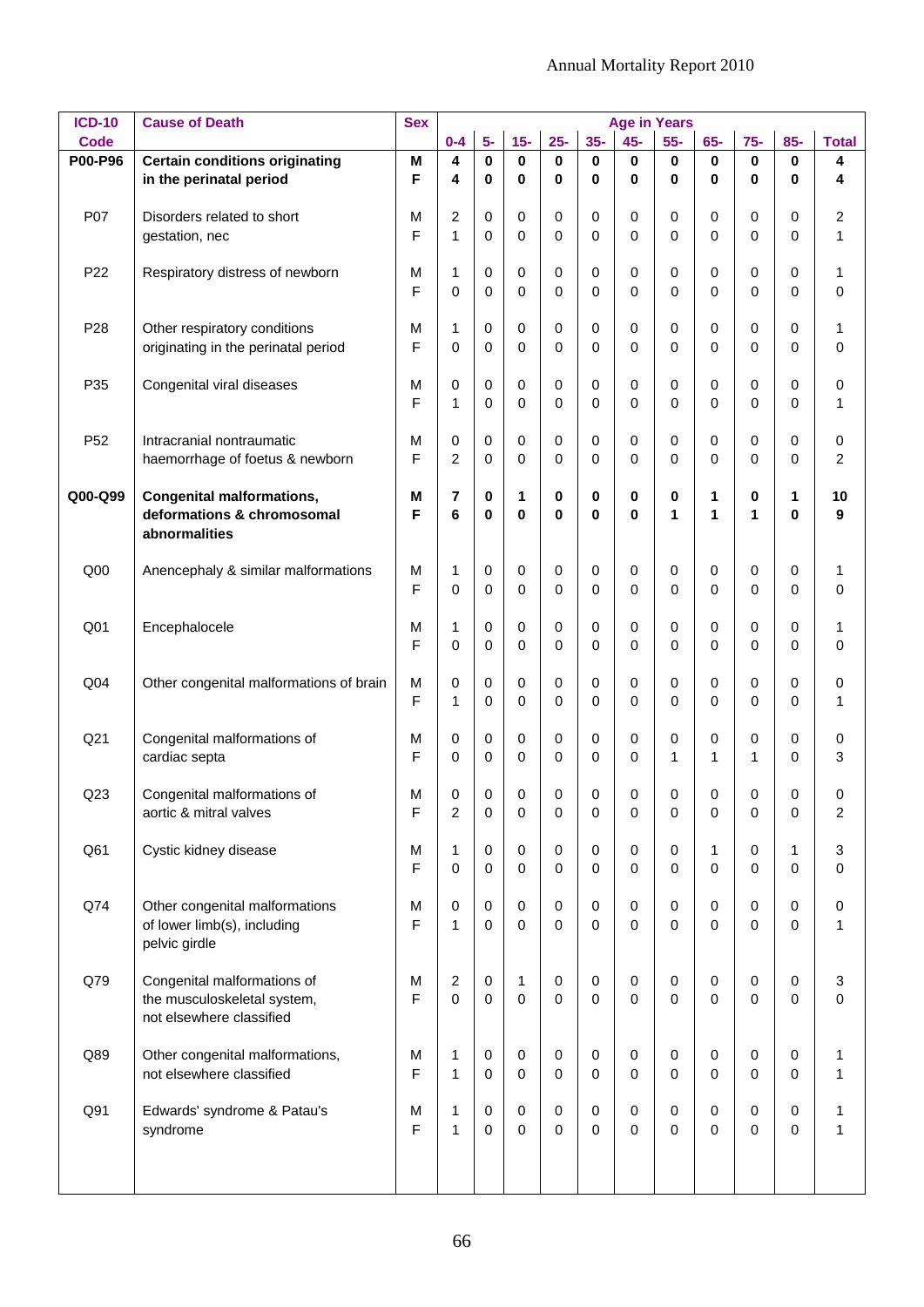| <b>ICD-10</b>   | <b>Cause of Death</b>                                   | <b>Sex</b> |                  |                         |                |                |                               |               | <b>Age in Years</b> |                     |                         |                            |                         |
|-----------------|---------------------------------------------------------|------------|------------------|-------------------------|----------------|----------------|-------------------------------|---------------|---------------------|---------------------|-------------------------|----------------------------|-------------------------|
| <b>Code</b>     |                                                         |            | $0 - 4$          | $5-$                    | $15-$          | $25 -$         | $35-$                         | $45-$         | $55-$               | $65-$               | $75-$                   | $85-$                      | <b>Total</b>            |
| R00-R99         | Symptoms, signs & abnormal                              | M          | $\bf{0}$         | $\mathbf{0}$            | 1              | 1              | $\mathbf 0$                   | 1             | 3                   | $\bf{0}$            | 5                       | 6                          | 17                      |
|                 | clinical & laboratory findings nec                      | F          | 0                | $\bf{0}$                | $\bf{0}$       | 0              | $\bf{0}$                      | $\bf{0}$      | 0                   | 1                   | 4                       | 11                         | 16                      |
| R <sub>02</sub> | Gangrene, not elsewhere classified                      | М          | 0                | 0                       | 0              | 0              | $\mathbf 0$                   | 0             | 0                   | 0                   | $\mathbf 0$             | 0                          | 0                       |
|                 |                                                         | E          | 0                | $\Omega$                | $\Omega$       | $\mathbf 0$    | $\Omega$                      | 0             | 0                   | 0                   | 0                       | 1                          | 1                       |
|                 |                                                         |            |                  |                         |                |                |                               |               |                     |                     |                         |                            |                         |
| <b>R04</b>      | Haemorrhage from respiratory                            | М          | 0                | 0                       | 1              | $\mathbf{1}$   | $\mathbf 0$                   | 0             | 0                   | 0                   | $\mathbf 0$             | $\mathbf 0$                | 2                       |
|                 | passages                                                | F          | 0                | $\Omega$                | $\Omega$       | 0              | $\Omega$                      | 0             | 0                   | 0                   | $\Omega$                | $\mathbf 0$                | 0                       |
|                 |                                                         |            |                  |                         |                |                |                               |               |                     |                     |                         |                            |                         |
| <b>R09</b>      | Other symptoms & signs<br>involving the circulatory     | М<br>F     | $\mathbf 0$<br>0 | $\mathbf 0$<br>$\Omega$ | 0<br>$\Omega$  | 0<br>0         | $\mathbf 0$<br>$\mathbf{0}$   | 0<br>$\Omega$ | 1<br>0              | 0<br>$\Omega$       | $\mathbf 0$<br>$\Omega$ | $\mathbf 0$<br>$\mathbf 0$ | 1<br>0                  |
|                 | & respiratory systems                                   |            |                  |                         |                |                |                               |               |                     |                     |                         |                            |                         |
|                 |                                                         |            |                  |                         |                |                |                               |               |                     |                     |                         |                            |                         |
| R33             | Retention of urine                                      | М          | $\mathbf 0$      | $\mathbf 0$             | 0              | 0              | $\mathbf 0$                   | 0             | 0                   | 0                   | $\mathbf 0$             | $\mathbf 0$                | 0                       |
|                 |                                                         | F          | 0                | $\Omega$                | $\Omega$       | $\mathbf 0$    | 0                             | 0             | 0                   | 0                   | 1                       | 0                          | 1                       |
| R41             |                                                         | М          |                  | 0                       | 0              |                |                               | 0             | 0                   |                     | $\mathbf 0$             |                            |                         |
|                 | Other symptoms & signs<br>involving cognitive functions | F          | 0<br>0           | $\Omega$                | $\Omega$       | 0<br>0         | $\mathbf 0$<br>$\overline{0}$ | $\Omega$      | 0                   | 0<br>$\overline{0}$ | 1                       | $\mathbf 0$<br>$\Omega$    | 0<br>1                  |
|                 | & awareness                                             |            |                  |                         |                |                |                               |               |                     |                     |                         |                            |                         |
|                 |                                                         |            |                  |                         |                |                |                               |               |                     |                     |                         |                            |                         |
| R <sub>53</sub> | Malaise & fatigue                                       | М          | 0                | $\mathbf 0$             | 0              | 0              | $\mathbf 0$                   | 0             | 0                   | 0                   | 0                       | 1                          | 1                       |
|                 |                                                         | F          | 0                | $\Omega$                | $\Omega$       | $\mathbf 0$    | $\Omega$                      | $\Omega$      | 0                   | 0                   | $\Omega$                | $\Omega$                   | $\mathbf 0$             |
| <b>R54</b>      | Senility                                                | М          | 0                | $\mathbf 0$             | 0              | $\pmb{0}$      | $\mathbf 0$                   | 0             | 0                   | 0                   | $\mathbf 0$             | $\mathbf 0$                | 0                       |
|                 |                                                         | F          | $\Omega$         | $\Omega$                | $\Omega$       | $\mathbf 0$    | $\Omega$                      | $\Omega$      | 0                   | 0                   | $\Omega$                | 4                          | 4                       |
|                 |                                                         |            |                  |                         |                |                |                               |               |                     |                     |                         |                            |                         |
| R99             | Other ill-defined & unspecified                         | М          | 0                | 0                       | 0              | 0              | 0                             | 1             | $\overline{2}$      | 0                   | 5                       | 5                          | 13                      |
|                 | causes of mortality                                     | F          | $\Omega$         | $\Omega$                | $\Omega$       | $\mathbf 0$    | $\mathbf{0}$                  | $\Omega$      | 0                   | $\mathbf{1}$        | $\overline{2}$          | 6                          | 9                       |
| V01-Y98         | <b>External causes of morbidity</b>                     | М          | 0                | $\bf{0}$                | 8              | 15             | 20                            | 10            | 6                   | 8                   | 9                       | 13                         | 89                      |
|                 | & mortality                                             | F          | 0                | 1                       | 3              | $\overline{2}$ | 1                             | $\mathbf{2}$  | $\overline{2}$      | 5                   | 6                       | 8                          | 30                      |
|                 |                                                         |            |                  |                         |                |                |                               |               |                     |                     |                         |                            |                         |
| V <sub>03</sub> | Pedestrian injured in collision                         | М          | 0                | 0                       | 0              | 0              | 0                             | 0             | 0                   | 1                   | 1                       | 1                          | 3                       |
|                 | with heavy transport vehicle or bus                     | F          | 0                | $\Omega$                | $\Omega$       | 0              | 0                             | 0             | 0                   | $\mathbf{1}$        | $\mathbf 0$             | $\mathbf 0$                | 1                       |
| V <sub>22</sub> | Motorcycle rider injured in                             | M          | 0                | 0                       | 0              | $\mathsf 0$    | 1                             | 0             | 0                   | 0                   | 0                       | $\,0\,$                    | 1                       |
|                 | collision with two- or                                  | F          | 0                | $\mathbf 0$             | $\mathbf 0$    | $\mathbf 0$    | $\Omega$                      | $\Omega$      | $\mathbf 0$         | $\mathbf 0$         | $\mathbf 0$             | $\mathbf 0$                | $\mathsf 0$             |
|                 | three-wheeled motor vehicle                             |            |                  |                         |                |                |                               |               |                     |                     |                         |                            |                         |
|                 |                                                         |            |                  |                         |                |                |                               |               |                     |                     |                         |                            |                         |
| V24             | Motorcycle rider injured in                             | М          | 0                | $\mathbf 0$             | 0              | 1              | $\mathbf 0$                   | 1             | 0                   | 0                   | $\mathbf 0$             | $\mathbf 0$                | $\boldsymbol{2}$        |
|                 | collision with heavy                                    | E          | 0                | $\Omega$                | $\Omega$       | $\mathbf 0$    | $\Omega$                      | $\mathbf 0$   | $\Omega$            | $\mathbf 0$         | $\mathbf 0$             | $\mathbf 0$                | $\mathbf 0$             |
|                 | transport vehicle or bus                                |            |                  |                         |                |                |                               |               |                     |                     |                         |                            |                         |
| V27             | Motorcycle rider injured in collision                   | М          | $\mathbf 0$      | $\mathbf 0$             | 0              | 1              | $\mathbf 0$                   | 0             | $\mathbf 0$         | 0                   | $\mathbf 0$             | $\mathbf 0$                | 1                       |
|                 | with fixed or stationary object                         | F          | 0                | $\Omega$                | $\Omega$       | $\mathbf 0$    | $\Omega$                      | $\Omega$      | $\Omega$            | $\mathbf 0$         | $\mathbf 0$             | $\mathbf 0$                | $\mathbf 0$             |
|                 |                                                         |            |                  |                         |                |                |                               |               |                     |                     |                         |                            |                         |
| V43             | Car occupant injured in collision                       | М          | 0                | $\mathbf 0$             | $\mathbf 0$    | $\pmb{0}$      | $\boldsymbol{0}$              | $\mathbf 0$   | $\mathbf 0$         | 0                   | $\pmb{0}$               | $\mathbf 0$                | $\mathbf 0$             |
|                 | with car, pick-up truck or van                          | F          | 0                | 1                       | $\Omega$       | $\mathbf{1}$   | $\Omega$                      | $\Omega$      | 0                   | 0                   | $\mathbf 0$             | $\mathbf 0$                | $\overline{c}$          |
| V44             | Car occupant injured in collision                       | М          | 0                | $\mathbf 0$             | $\mathbf 0$    | 1              | $\boldsymbol{0}$              | $\mathbf 0$   | $\mathbf 0$         | 0                   | $\mathbf 0$             | $\mathbf 0$                | $\mathbf{1}$            |
|                 | with heavy transport vehicle or bus                     | F          | 0                | $\Omega$                | $\Omega$       | $\mathbf 0$    | $\Omega$                      | $\Omega$      | $\Omega$            | 0                   | $\mathbf 0$             | $\mathbf 0$                | $\mathbf 0$             |
|                 |                                                         |            |                  |                         |                |                |                               |               |                     |                     |                         |                            |                         |
| V47             | Car occupant injured in collision                       | М          | 0                | $\mathbf 0$             | $\overline{c}$ | $\pmb{0}$      | $\boldsymbol{0}$              | 0             | $\mathbf 0$         | 0                   | $\mathbf 0$             | $\mathbf 0$                | $\overline{\mathbf{c}}$ |
|                 | with fixed or stationary object                         | F          | 0                | $\Omega$                | $\overline{2}$ | $\mathbf 0$    | $\Omega$                      | $\Omega$      | $\Omega$            | $\mathbf 0$         | $\mathbf 0$             | $\mathbf 0$                | $\overline{2}$          |
|                 |                                                         |            |                  |                         |                |                |                               |               |                     |                     |                         |                            |                         |
|                 |                                                         |            |                  |                         |                |                |                               |               |                     |                     |                         |                            |                         |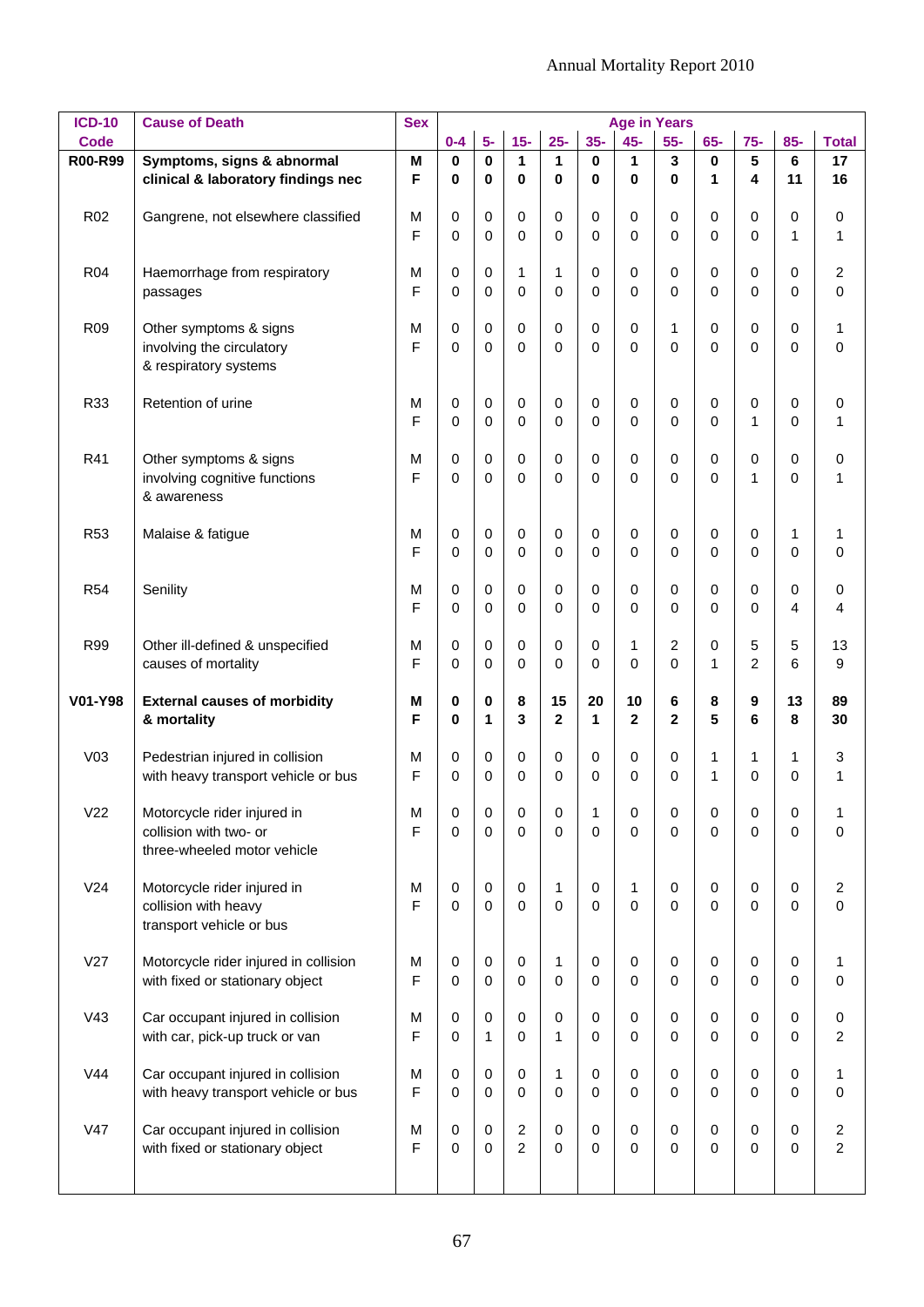| <b>Code</b><br>V57<br>W01<br>W06<br>W13 | Occupant of pick-up truck or<br>van injured in collision with<br>fixed or stationary object<br>Fall on same level from slipping,<br>tripping & stumbling<br>Fall involving bed<br>Fall from, out of or through<br>building or structure<br>Fall from cliff | M<br>F<br>М<br>F<br>М<br>$\mathsf{F}$<br>м<br>F | $0 - 4$<br>$\Omega$<br>0<br>0<br>0<br>0<br>0 | $5-$<br>$\Omega$<br>$\mathbf 0$<br>0<br>0<br>0<br>$\Omega$ | $15-$<br>$\Omega$<br>$\mathbf 0$<br>0<br>$\Omega$ | $25 -$<br>$\mathbf{1}$<br>$\mathbf 0$<br>$\pmb{0}$<br>0 | $35-$<br>$\mathbf 0$<br>$\Omega$<br>$\mathbf 0$<br>$\mathbf 0$ | $45-$<br>$\mathsf{O}\xspace$<br>$\mathbf 0$<br>$\mathbf 0$<br>$\Omega$ | $55-$<br>0<br>$\mathbf 0$<br>0<br>$\Omega$ | $65-$<br>$\Omega$<br>$\overline{0}$<br>1 | $75-$<br>$\mathbf 0$<br>$\mathbf 0$<br>0 | $85 -$<br>0<br>$\Omega$<br>0 | <b>Total</b><br>1<br>0                  |
|-----------------------------------------|------------------------------------------------------------------------------------------------------------------------------------------------------------------------------------------------------------------------------------------------------------|-------------------------------------------------|----------------------------------------------|------------------------------------------------------------|---------------------------------------------------|---------------------------------------------------------|----------------------------------------------------------------|------------------------------------------------------------------------|--------------------------------------------|------------------------------------------|------------------------------------------|------------------------------|-----------------------------------------|
|                                         |                                                                                                                                                                                                                                                            |                                                 |                                              |                                                            |                                                   |                                                         |                                                                |                                                                        |                                            |                                          |                                          |                              |                                         |
|                                         |                                                                                                                                                                                                                                                            |                                                 |                                              |                                                            |                                                   |                                                         |                                                                |                                                                        |                                            |                                          |                                          |                              |                                         |
|                                         |                                                                                                                                                                                                                                                            |                                                 |                                              |                                                            |                                                   |                                                         |                                                                |                                                                        |                                            | 0                                        | $\mathbf 0$                              | $\overline{c}$               | 1<br>$\overline{2}$                     |
|                                         |                                                                                                                                                                                                                                                            |                                                 |                                              |                                                            | $\mathbf 0$<br>$\Omega$                           | $\pmb{0}$<br>0                                          | 0<br>0                                                         | 1<br>$\mathbf 0$                                                       | 0<br>0                                     | 0<br>0                                   | 0<br>$\mathbf 0$                         | 1<br>1                       | $\overline{\mathbf{c}}$<br>$\mathbf{1}$ |
|                                         |                                                                                                                                                                                                                                                            |                                                 | 0<br>0                                       | 0<br>$\Omega$                                              | 0<br>$\Omega$                                     | $\mathbf{1}$<br>0                                       | 0<br>$\Omega$                                                  | 0<br>$\mathbf{1}$                                                      | 0<br>$\Omega$                              | 1<br>0                                   | 1<br>0                                   | 0<br>$\Omega$                | 3<br>1                                  |
| W15                                     |                                                                                                                                                                                                                                                            | м<br>E                                          | 0<br>0                                       | 0<br>$\Omega$                                              | 0<br>$\Omega$                                     | $\pmb{0}$<br>0                                          | 0<br>0                                                         | $\mathbf 0$<br>$\Omega$                                                | 1<br>$\Omega$                              | 0<br>0                                   | 0<br>0                                   | 0<br>0                       | 1<br>0                                  |
| W16                                     | Diving or jumping into<br>water causing injury other<br>than drowning or submersion                                                                                                                                                                        | М<br>F                                          | 0<br>0                                       | 0<br>$\Omega$                                              | $\mathbf 0$<br>$\Omega$                           | $\pmb{0}$<br>$\mathbf 0$                                | $\mathbf 0$<br>0                                               | 1<br>$\mathbf 0$                                                       | 0<br>0                                     | 0<br>0                                   | 0<br>$\mathbf 0$                         | 0<br>0                       | $\mathbf{1}$<br>0                       |
| W19                                     | Unspecified fall                                                                                                                                                                                                                                           | М<br>F                                          | 0<br>0                                       | 0<br>$\mathbf 0$                                           | 0<br>$\Omega$                                     | $\pmb{0}$<br>0                                          | 1<br>$\mathbf 0$                                               | 0<br>0                                                                 | 0<br>1                                     | 1<br>$\overline{2}$                      | $\overline{4}$<br>5                      | 6<br>3                       | 12<br>11                                |
| W23                                     | Caught, crushed, jammed or<br>pinched in or between objects                                                                                                                                                                                                | М<br>F                                          | 0<br>0                                       | 0<br>$\Omega$                                              | 1<br>$\Omega$                                     | $\pmb{0}$<br>0                                          | $\mathbf 0$<br>$\mathbf 0$                                     | 0<br>0                                                                 | 0<br>0                                     | 0<br>0                                   | 0<br>$\mathbf 0$                         | 0<br>0                       | 1<br>0                                  |
| W31                                     | Contact with other &<br>unspecified machinery                                                                                                                                                                                                              | М<br>F                                          | 0<br>0                                       | 0<br>$\mathbf 0$                                           | 0<br>$\Omega$                                     | $\mathbf{1}$<br>0                                       | 0<br>$\mathbf 0$                                               | 0<br>$\Omega$                                                          | 0<br>$\Omega$                              | 0<br>0                                   | 0<br>0                                   | 0<br>0                       | 1<br>0                                  |
| W39                                     | Discharge of firework                                                                                                                                                                                                                                      | М<br>F                                          | 0<br>0                                       | 0<br>$\Omega$                                              | 1<br>$\Omega$                                     | $\pmb{0}$<br>0                                          | 0<br>0                                                         | 0<br>$\Omega$                                                          | 1<br>0                                     | 0<br>0                                   | 0<br>0                                   | 0<br>0                       | $\overline{c}$<br>0                     |
| W40                                     | Explosion of other materials                                                                                                                                                                                                                               | М<br>F                                          | 0<br>0                                       | 0<br>0                                                     | $\mathbf 0$<br>0                                  | 2<br>1                                                  | 3<br>0                                                         | 0<br>0                                                                 | 1<br>0                                     | $\mathbf{1}$<br>0                        | 0<br>0                                   | 0<br>0                       | 7<br>$\mathbf{1}$                       |
| W70                                     | Drowning & submersion following<br>fall into natural water                                                                                                                                                                                                 | M<br>F                                          | 0<br>0                                       | 0<br>$\mathbf 0$                                           | 0<br>$\mathbf 0$                                  | 0<br>$\mathsf 0$                                        | 0<br>$\mathbf 0$                                               | 0<br>$\mathbf{1}$                                                      | 0<br>0                                     | 0<br>0                                   | 1<br>0                                   | 0<br>0                       | 1<br>1                                  |
| W78                                     | Inhalation of gastric contents                                                                                                                                                                                                                             | M<br>F                                          | 0<br>0                                       | $\mathbf 0$<br>$\mathbf 0$                                 | $\mathbf 0$<br>$\mathbf 0$                        | $\pmb{0}$<br>$\mathbf 0$                                | $\mathbf 0$<br>$\mathbf 0$                                     | 1<br>$\mathbf 0$                                                       | 0<br>$\mathbf 0$                           | 0<br>0                                   | 0<br>0                                   | 1<br>0                       | $\overline{c}$<br>$\pmb{0}$             |
| W79                                     | Inhalation & ingestion of food<br>causing obstruction of respiratory<br>tract                                                                                                                                                                              | M<br>F                                          | 0<br>0                                       | 0<br>$\mathbf 0$                                           | 0<br>$\mathbf 0$                                  | $\pmb{0}$<br>$\mathbf 0$                                | $\mathbf 0$<br>$\mathbf 0$                                     | 1<br>$\mathbf 0$                                                       | 0<br>$\Omega$                              | 1<br>0                                   | 0<br>$\mathbf 0$                         | 0<br>0                       | $\overline{c}$<br>$\mathbf 0$           |
| <b>W86</b>                              | Exposure to other specified<br>electric current                                                                                                                                                                                                            | M<br>F                                          | $\pmb{0}$<br>$\mathbf 0$                     | $\mathbf 0$<br>$\mathbf 0$                                 | 0<br>$\mathbf 0$                                  | $\pmb{0}$<br>$\mathbf 0$                                | $\pmb{0}$<br>$\mathbf 0$                                       | 0<br>$\mathbf 0$                                                       | $\mathbf{1}$<br>$\mathbf 0$                | 0<br>0                                   | $\pmb{0}$<br>$\mathbf 0$                 | $\pmb{0}$<br>0               | 1<br>0                                  |
| X08                                     | Exposure to other specified<br>smoke, fire & flames                                                                                                                                                                                                        | M<br>F                                          | 0<br>0                                       | $\mathbf 0$<br>$\mathbf 0$                                 | $\mathbf 0$<br>$\mathbf 0$                        | $\pmb{0}$<br>$\mathbf 0$                                | 0<br>0                                                         | 0<br>$\mathbf 0$                                                       | 0<br>$\mathbf 0$                           | 0<br>0                                   | $\pmb{0}$<br>$\mathbf 0$                 | 1<br>0                       | $\mathbf 1$<br>0                        |
| X31                                     | Exposure to excessive natural cold                                                                                                                                                                                                                         | M<br>F                                          | 0<br>0                                       | 0<br>$\mathbf 0$                                           | 0<br>$\Omega$                                     | $\pmb{0}$<br>$\mathbf 0$                                | $\pmb{0}$<br>$\mathbf 0$                                       | 0<br>$\mathbf 0$                                                       | 0<br>$\Omega$                              | 0<br>0                                   | 1<br>$\mathbf 0$                         | 0<br>1                       | 1<br>$\mathbf{1}$                       |